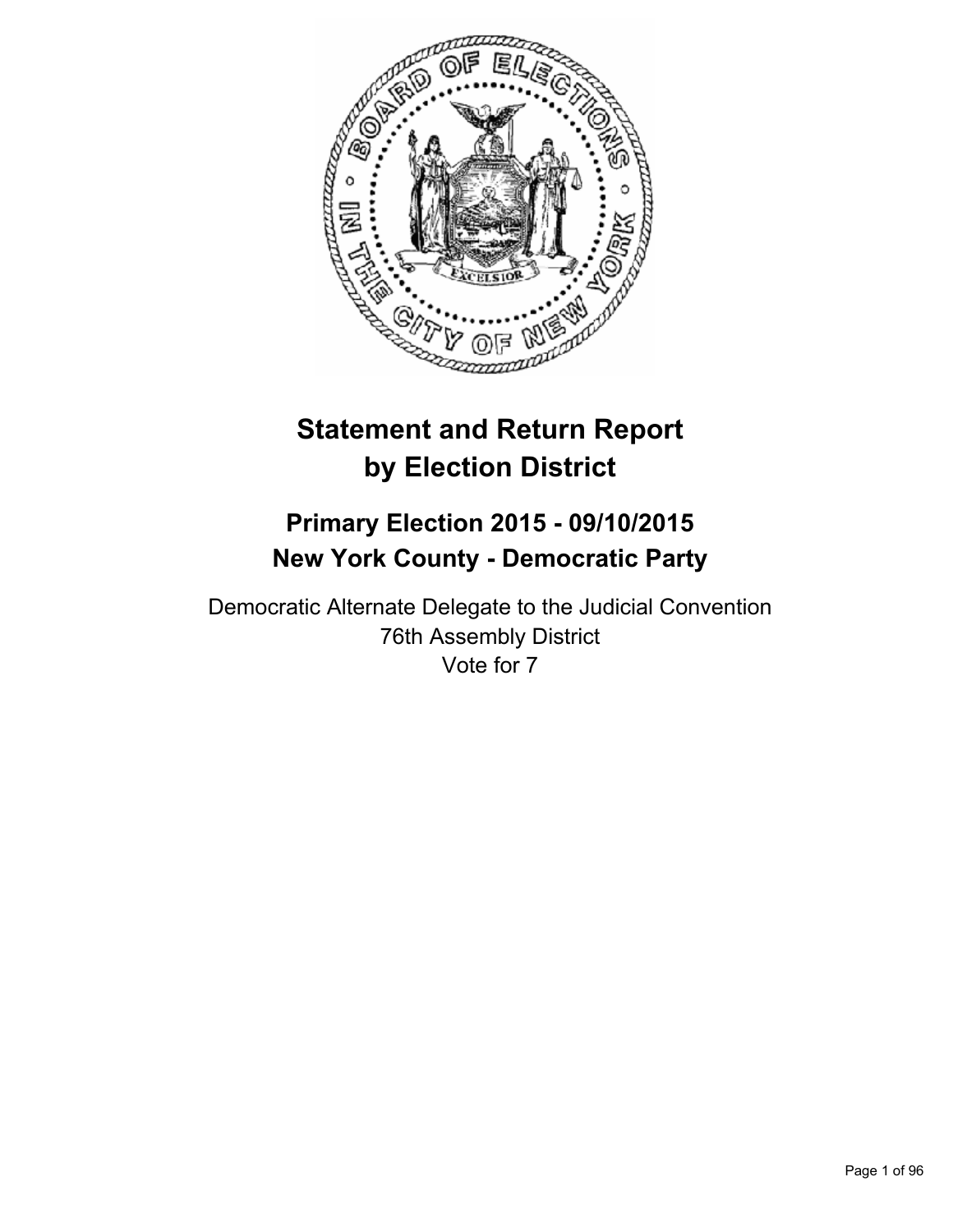

| <b>PUBLIC COUNTER</b>                                    | 8                |
|----------------------------------------------------------|------------------|
| ABSENTEE/MILITARY                                        | $\mathbf{1}$     |
| <b>AFFIDAVIT</b>                                         | 0                |
| <b>Total Ballots</b>                                     | $\boldsymbol{9}$ |
| Less - Inapplicable Federal/Special Presidential Ballots | 0                |
| <b>Total Applicable Ballots</b>                          | 9                |
| <b>JESSICA TOMLINSON</b>                                 | 4                |
| <b>BARBARA A. STRASHUN</b>                               | 3                |
| ABBYE L. LAWRENCE                                        | 4                |
| <b>LEON NEGRIN</b>                                       | 4                |
| MICHAEL B. HOFFMAN                                       | 4                |
| DANIEL LOUIS DORNBAUM                                    | 5                |
| BRADLEY D. HERSHENSON                                    | 5                |
| <b>MARILYN DIAMOND</b>                                   | 3                |
| MADELAINE D. PIEL                                        | 3                |
| <b>PATRICIA CARLIN</b>                                   | $\boldsymbol{2}$ |
| <b>LISA K PASS</b>                                       | 4                |
| <b>DEBORAH MALLOW</b>                                    | $\overline{2}$   |
| AMBER J. RAVENEL                                         | 3                |
| <b>BRIAN CHENENSKY</b>                                   | 4                |
| ADAM E. ROBERTS                                          | 3                |
| <b>JEAN FISCHMAN</b>                                     | $\mathbf 0$      |
| DAVID J. MENEGON                                         | 1                |
| <b>SAUL NADEL</b>                                        | 1                |
| ELANA J. SCHWARTZ                                        | $\mathbf 1$      |
| <b>JOAN M. ROBERTS</b>                                   | 0                |
| <b>MIRIAM STERN</b>                                      | $\overline{2}$   |
| <b>Total Votes</b>                                       | 58               |
| Unrecorded                                               | 5                |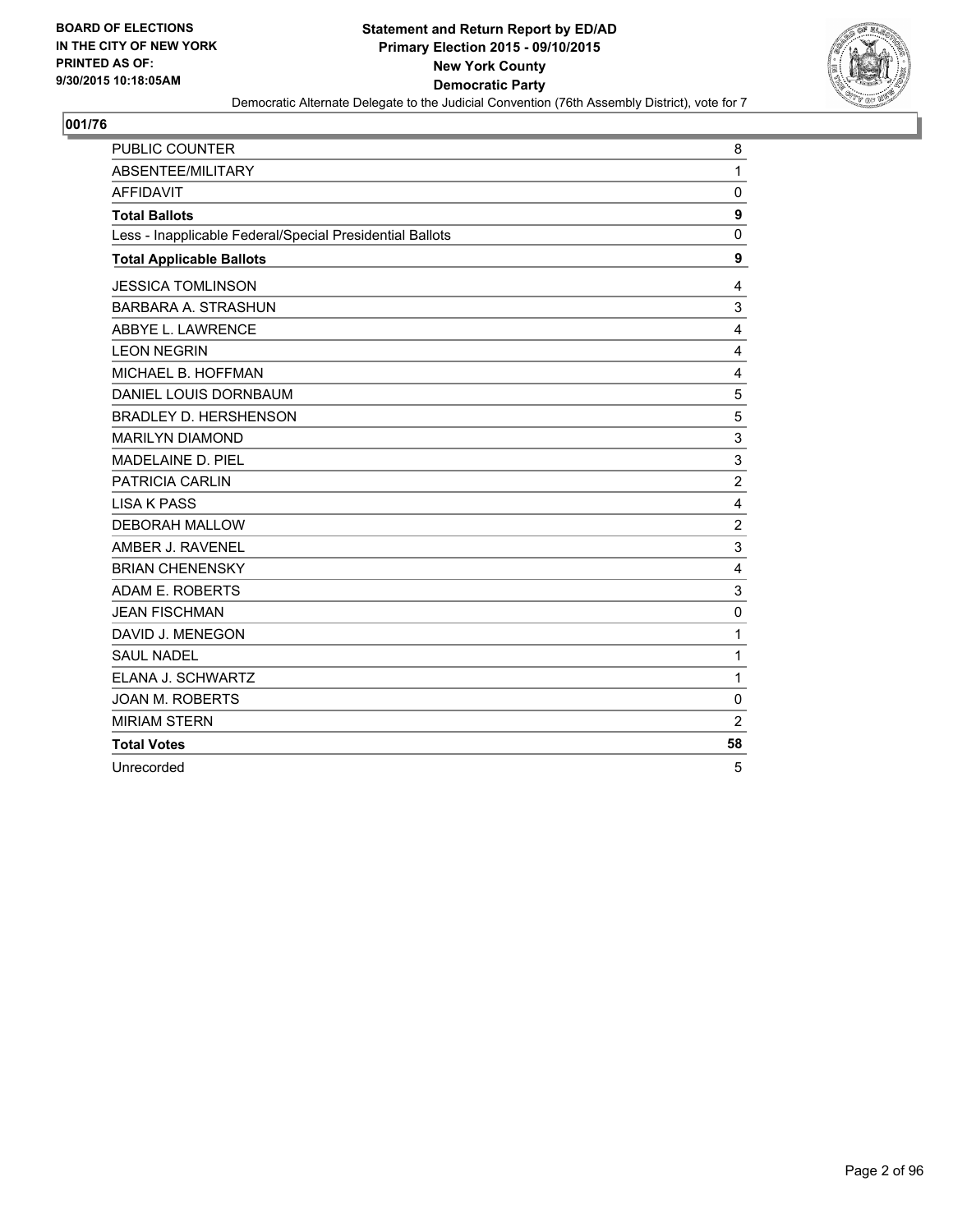

| <b>PUBLIC COUNTER</b>                                    | 26             |
|----------------------------------------------------------|----------------|
| ABSENTEE/MILITARY                                        | $\overline{2}$ |
| <b>AFFIDAVIT</b>                                         | $\Omega$       |
| <b>Total Ballots</b>                                     | 28             |
| Less - Inapplicable Federal/Special Presidential Ballots | 0              |
| <b>Total Applicable Ballots</b>                          | 28             |
| <b>JESSICA TOMLINSON</b>                                 | 8              |
| <b>BARBARA A. STRASHUN</b>                               | 5              |
| ABBYE L. LAWRENCE                                        | 4              |
| <b>LEON NEGRIN</b>                                       | $\overline{7}$ |
| MICHAEL B. HOFFMAN                                       | 8              |
| DANIEL LOUIS DORNBAUM                                    | 6              |
| <b>BRADLEY D. HERSHENSON</b>                             | 6              |
| <b>MARILYN DIAMOND</b>                                   | 12             |
| MADELAINE D. PIEL                                        | 4              |
| <b>PATRICIA CARLIN</b>                                   | 4              |
| <b>LISA K PASS</b>                                       | $\overline{4}$ |
| <b>DEBORAH MALLOW</b>                                    | 5              |
| AMBER J. RAVENEL                                         | 4              |
| <b>BRIAN CHENENSKY</b>                                   | 6              |
| ADAM E. ROBERTS                                          | 4              |
| <b>JEAN FISCHMAN</b>                                     | 8              |
| DAVID J. MENEGON                                         | 4              |
| <b>SAUL NADEL</b>                                        | 8              |
| ELANA J. SCHWARTZ                                        | 8              |
| <b>JOAN M. ROBERTS</b>                                   | $\overline{7}$ |
| <b>MIRIAM STERN</b>                                      | 6              |
| <b>Total Votes</b>                                       | 128            |
| Unrecorded                                               | 68             |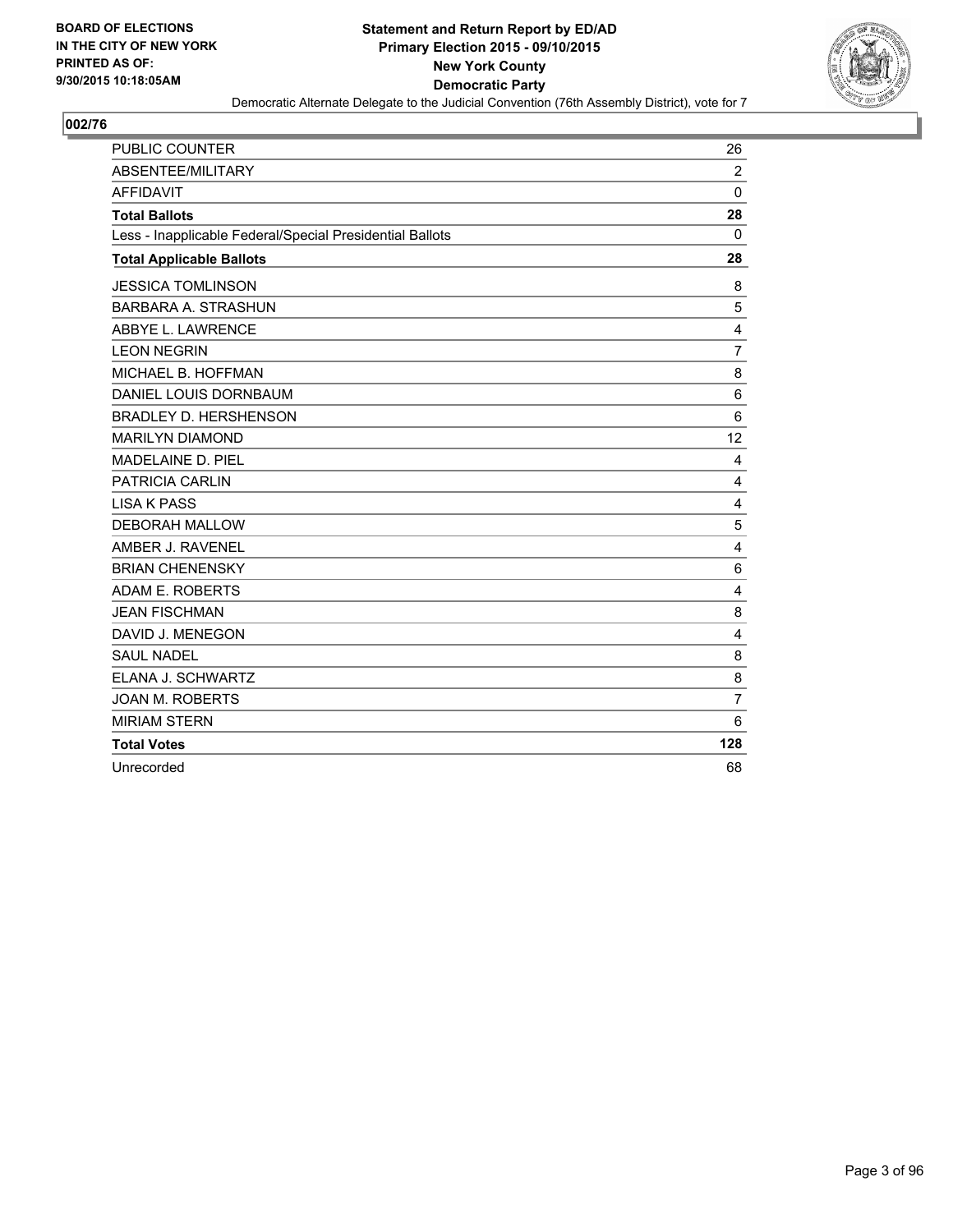

| <b>PUBLIC COUNTER</b>                                    | 10             |
|----------------------------------------------------------|----------------|
| ABSENTEE/MILITARY                                        | 3              |
| <b>AFFIDAVIT</b>                                         | $\Omega$       |
| <b>Total Ballots</b>                                     | 13             |
| Less - Inapplicable Federal/Special Presidential Ballots | 0              |
| <b>Total Applicable Ballots</b>                          | 13             |
| <b>JESSICA TOMLINSON</b>                                 | 4              |
| <b>BARBARA A. STRASHUN</b>                               | 1              |
| ABBYE L. LAWRENCE                                        | 3              |
| <b>LEON NEGRIN</b>                                       | 4              |
| MICHAEL B. HOFFMAN                                       | 3              |
| DANIEL LOUIS DORNBAUM                                    | 4              |
| <b>BRADLEY D. HERSHENSON</b>                             | $\overline{2}$ |
| <b>MARILYN DIAMOND</b>                                   | 5              |
| MADELAINE D. PIEL                                        | 3              |
| <b>PATRICIA CARLIN</b>                                   | 6              |
| <b>LISA K PASS</b>                                       | 6              |
| <b>DEBORAH MALLOW</b>                                    | 3              |
| AMBER J. RAVENEL                                         | 3              |
| <b>BRIAN CHENENSKY</b>                                   | 6              |
| ADAM E. ROBERTS                                          | 6              |
| <b>JEAN FISCHMAN</b>                                     | $\overline{2}$ |
| DAVID J. MENEGON                                         | 4              |
| <b>SAUL NADEL</b>                                        | 4              |
| ELANA J. SCHWARTZ                                        | $\overline{2}$ |
| <b>JOAN M. ROBERTS</b>                                   | 4              |
| <b>MIRIAM STERN</b>                                      | 3              |
| <b>Total Votes</b>                                       | 78             |
| Unrecorded                                               | 13             |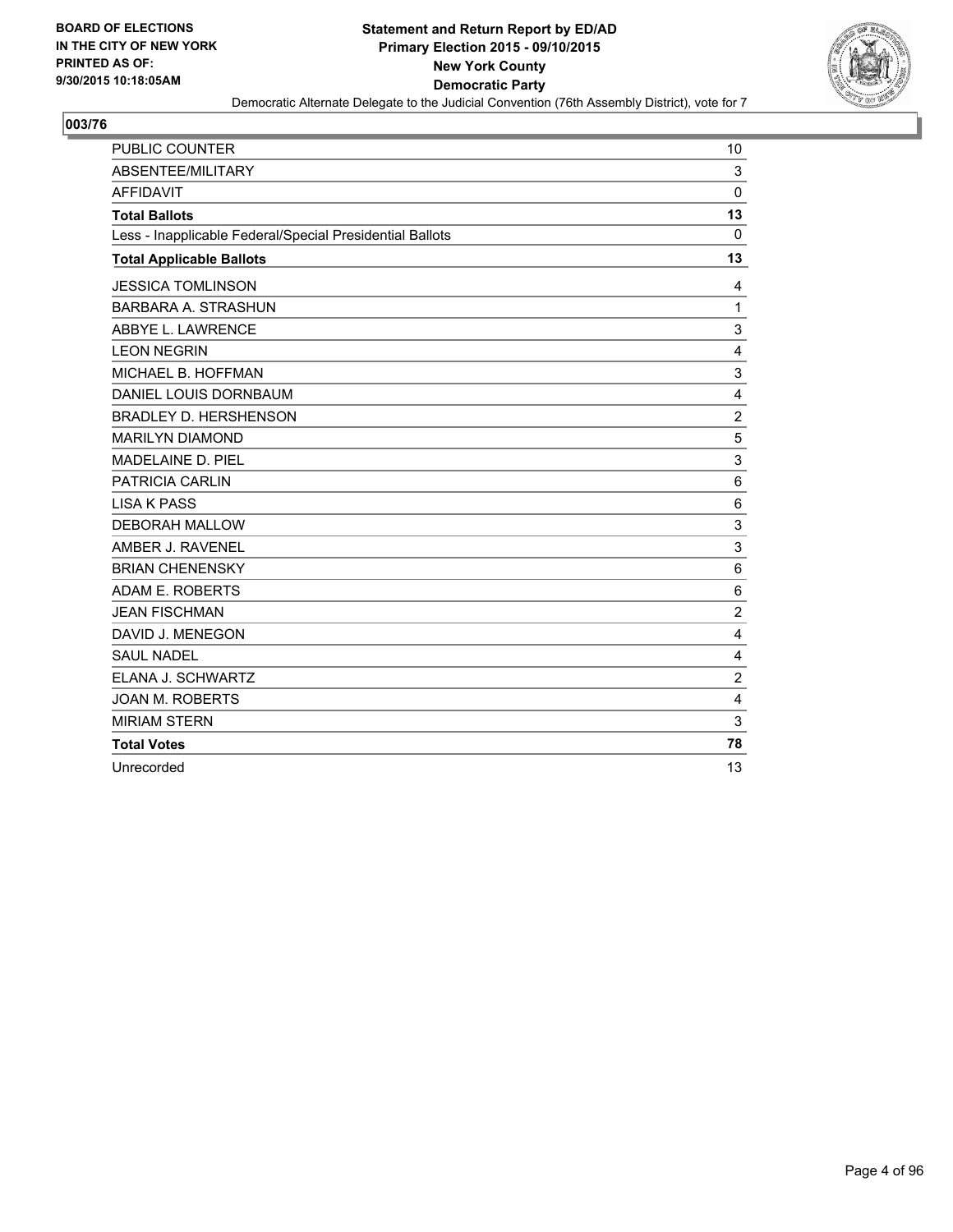

| PUBLIC COUNTER                                           | 11             |
|----------------------------------------------------------|----------------|
| ABSENTEE/MILITARY                                        | $\overline{2}$ |
| <b>AFFIDAVIT</b>                                         | $\Omega$       |
| <b>Total Ballots</b>                                     | 13             |
| Less - Inapplicable Federal/Special Presidential Ballots | $\mathbf{0}$   |
| <b>Total Applicable Ballots</b>                          | 13             |
| <b>JESSICA TOMLINSON</b>                                 | 6              |
| <b>BARBARA A. STRASHUN</b>                               | 4              |
| ABBYE L. LAWRENCE                                        | 4              |
| <b>LEON NEGRIN</b>                                       | 4              |
| MICHAEL B. HOFFMAN                                       | 5              |
| DANIEL LOUIS DORNBAUM                                    | 4              |
| <b>BRADLEY D. HERSHENSON</b>                             | 4              |
| <b>MARILYN DIAMOND</b>                                   | $\overline{c}$ |
| MADELAINE D. PIEL                                        | 3              |
| PATRICIA CARLIN                                          | $\overline{2}$ |
| <b>LISA K PASS</b>                                       | 1              |
| <b>DEBORAH MALLOW</b>                                    | 1              |
| AMBER J. RAVENEL                                         | 1              |
| <b>BRIAN CHENENSKY</b>                                   | 1              |
| ADAM E. ROBERTS                                          | 0              |
| <b>JEAN FISCHMAN</b>                                     | $\mathbf 0$    |
| DAVID J. MENEGON                                         | $\mathbf 0$    |
| <b>SAUL NADEL</b>                                        | 0              |
| ELANA J. SCHWARTZ                                        | $\mathbf 2$    |
| <b>JOAN M. ROBERTS</b>                                   | $\overline{2}$ |
| <b>MIRIAM STERN</b>                                      | 0              |
| <b>Total Votes</b>                                       | 46             |
| Unrecorded                                               | 45             |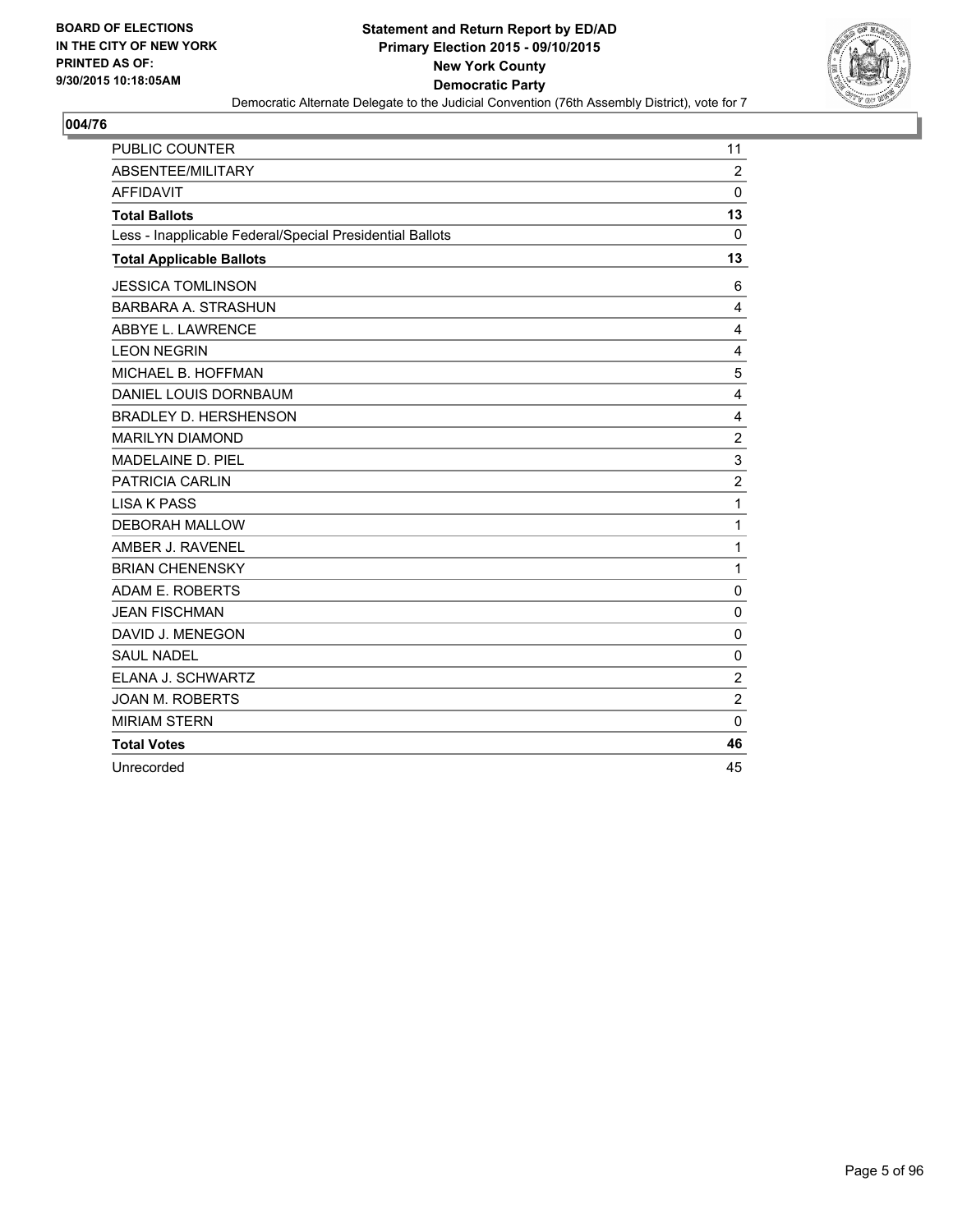

| <b>PUBLIC COUNTER</b>                                    | 12             |
|----------------------------------------------------------|----------------|
| ABSENTEE/MILITARY                                        | $\mathbf 0$    |
| <b>AFFIDAVIT</b>                                         | $\Omega$       |
| <b>Total Ballots</b>                                     | 12             |
| Less - Inapplicable Federal/Special Presidential Ballots | 0              |
| <b>Total Applicable Ballots</b>                          | 12             |
| <b>JESSICA TOMLINSON</b>                                 | 3              |
| <b>BARBARA A. STRASHUN</b>                               | 1              |
| ABBYE L. LAWRENCE                                        | $\overline{2}$ |
| <b>LEON NEGRIN</b>                                       | $\mathbf{0}$   |
| MICHAEL B. HOFFMAN                                       | $\mathbf 0$    |
| DANIEL LOUIS DORNBAUM                                    | $\mathbf 0$    |
| <b>BRADLEY D. HERSHENSON</b>                             | $\overline{2}$ |
| <b>MARILYN DIAMOND</b>                                   | $\overline{2}$ |
| MADELAINE D. PIEL                                        | 3              |
| <b>PATRICIA CARLIN</b>                                   | 3              |
| <b>LISA K PASS</b>                                       | 3              |
| <b>DEBORAH MALLOW</b>                                    | 4              |
| AMBER J. RAVENEL                                         | 4              |
| <b>BRIAN CHENENSKY</b>                                   | 3              |
| ADAM E. ROBERTS                                          | 3              |
| <b>JEAN FISCHMAN</b>                                     | $\overline{2}$ |
| DAVID J. MENEGON                                         | 4              |
| <b>SAUL NADEL</b>                                        | 3              |
| ELANA J. SCHWARTZ                                        | $\overline{2}$ |
| <b>JOAN M. ROBERTS</b>                                   | $\overline{2}$ |
| <b>MIRIAM STERN</b>                                      | 3              |
| <b>Total Votes</b>                                       | 49             |
| Unrecorded                                               | 35             |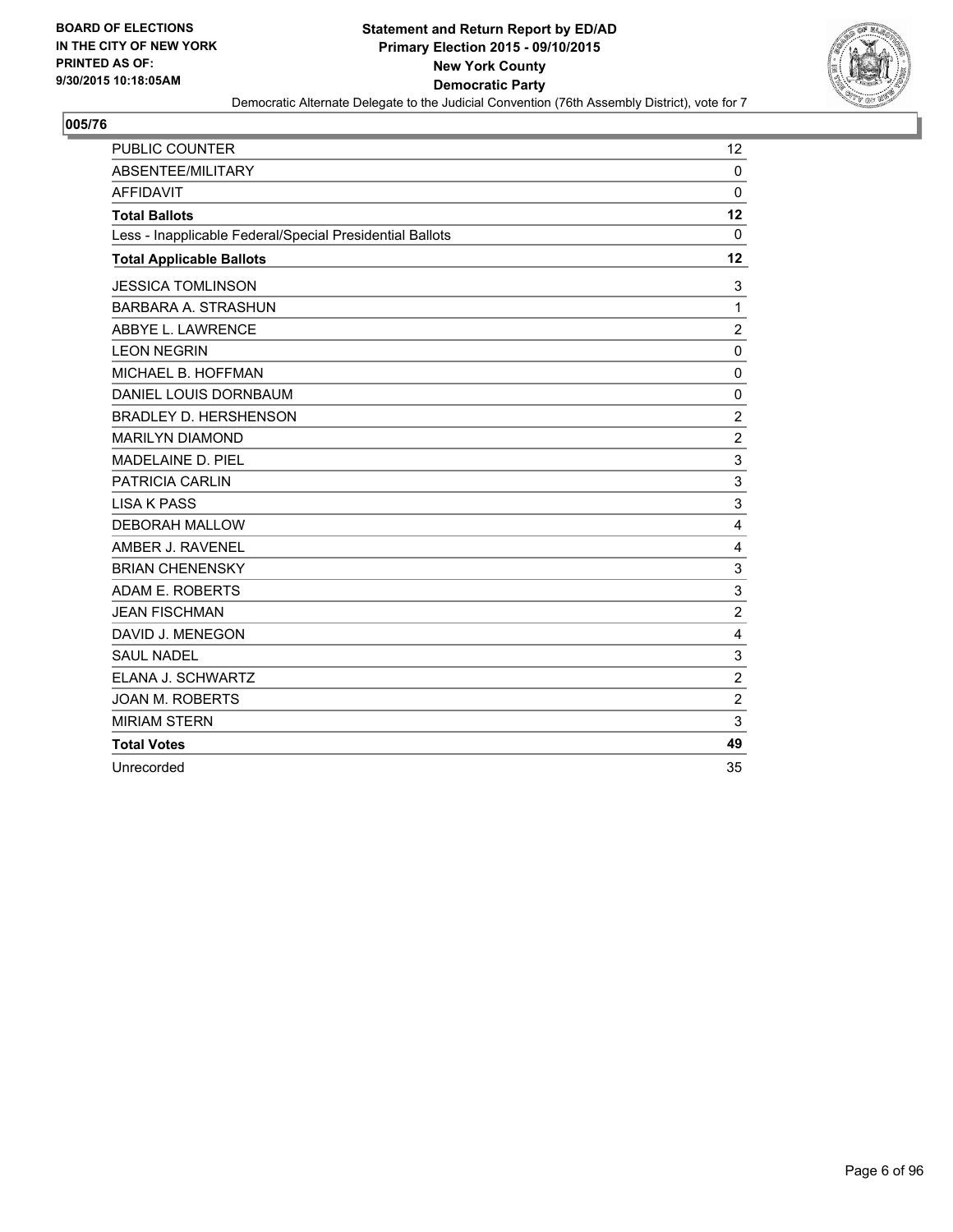

| <b>PUBLIC COUNTER</b>                                    | 10             |
|----------------------------------------------------------|----------------|
| ABSENTEE/MILITARY                                        | $\Omega$       |
| <b>AFFIDAVIT</b>                                         | 0              |
| <b>Total Ballots</b>                                     | 10             |
| Less - Inapplicable Federal/Special Presidential Ballots | $\mathbf{0}$   |
| <b>Total Applicable Ballots</b>                          | 10             |
| <b>JESSICA TOMLINSON</b>                                 | 0              |
| BARBARA A. STRASHUN                                      | $\mathbf{1}$   |
| ABBYE L. LAWRENCE                                        | 0              |
| <b>LEON NEGRIN</b>                                       | 0              |
| MICHAEL B. HOFFMAN                                       | 1              |
| DANIEL LOUIS DORNBAUM                                    | $\mathbf 0$    |
| <b>BRADLEY D. HERSHENSON</b>                             | $\mathbf 0$    |
| <b>MARILYN DIAMOND</b>                                   | 6              |
| MADELAINE D. PIEL                                        | 8              |
| <b>PATRICIA CARLIN</b>                                   | 6              |
| <b>LISA K PASS</b>                                       | 6              |
| <b>DEBORAH MALLOW</b>                                    | $\overline{7}$ |
| AMBER J. RAVENEL                                         | 6              |
| <b>BRIAN CHENENSKY</b>                                   | 5              |
| ADAM E. ROBERTS                                          | 1              |
| <b>JEAN FISCHMAN</b>                                     | 1              |
| DAVID J. MENEGON                                         | 1              |
| <b>SAUL NADEL</b>                                        | $\overline{2}$ |
| ELANA J. SCHWARTZ                                        | 1              |
| <b>JOAN M. ROBERTS</b>                                   | 1              |
| <b>MIRIAM STERN</b>                                      | $\overline{c}$ |
| <b>BRIAN KRIST (WRITE-IN)</b>                            | 1              |
| NICOLE KRIST (WRITE-IN)                                  | 1              |
| <b>Total Votes</b>                                       | 57             |
| Unrecorded                                               | 13             |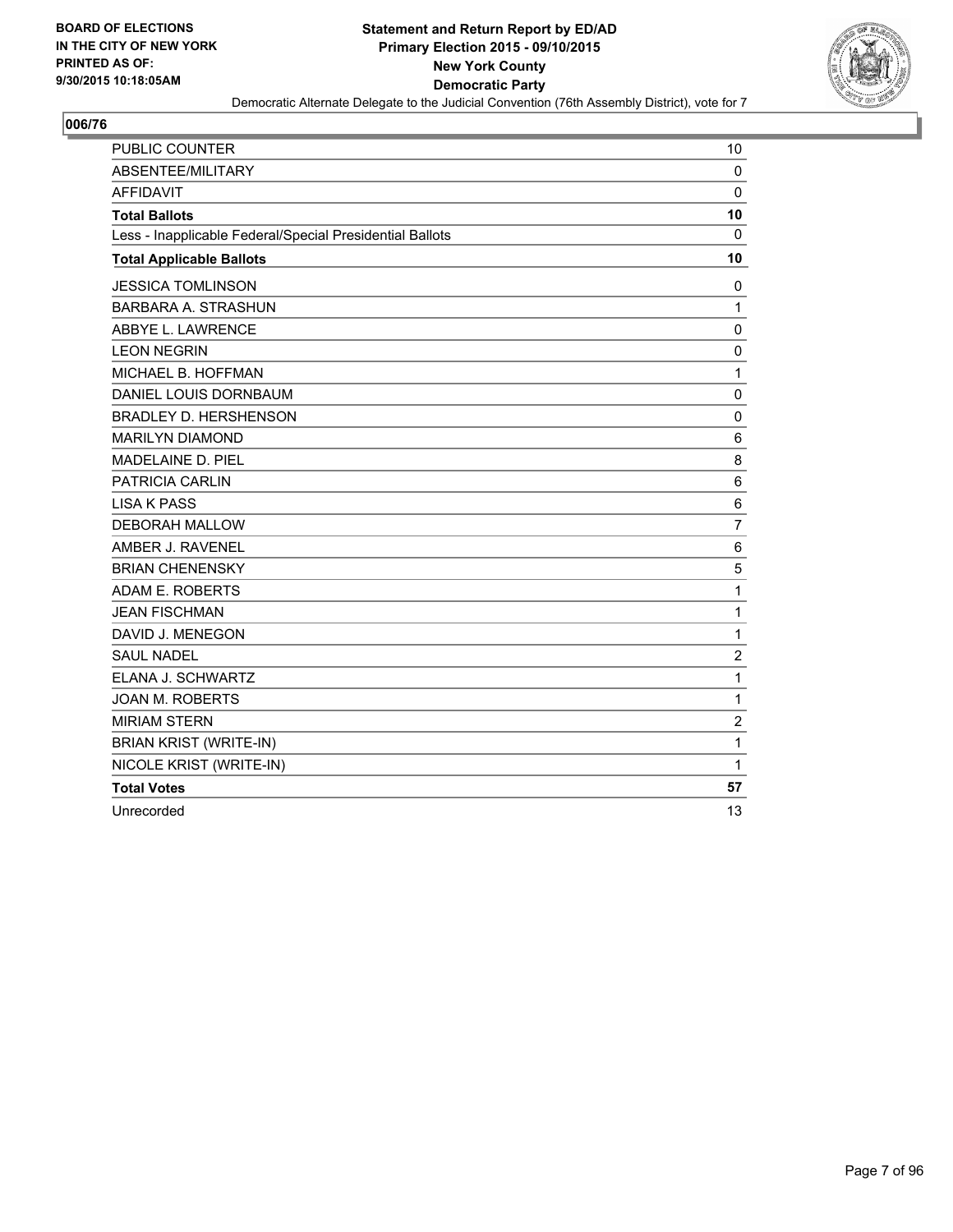

| <b>PUBLIC COUNTER</b>                                    | 21             |
|----------------------------------------------------------|----------------|
| ABSENTEE/MILITARY                                        | $\mathbf{1}$   |
| <b>AFFIDAVIT</b>                                         | $\Omega$       |
| <b>Total Ballots</b>                                     | 22             |
| Less - Inapplicable Federal/Special Presidential Ballots | 0              |
| <b>Total Applicable Ballots</b>                          | 22             |
| <b>JESSICA TOMLINSON</b>                                 | 3              |
| <b>BARBARA A. STRASHUN</b>                               | 1              |
| ABBYE L. LAWRENCE                                        | $\overline{2}$ |
| <b>LEON NEGRIN</b>                                       | $\overline{2}$ |
| MICHAEL B. HOFFMAN                                       | $\overline{2}$ |
| DANIEL LOUIS DORNBAUM                                    | $\mathbf 0$    |
| <b>BRADLEY D. HERSHENSON</b>                             | 1              |
| <b>MARILYN DIAMOND</b>                                   | 3              |
| MADELAINE D. PIEL                                        | 5              |
| <b>PATRICIA CARLIN</b>                                   | 4              |
| <b>LISA K PASS</b>                                       | 4              |
| <b>DEBORAH MALLOW</b>                                    | 5              |
| AMBER J. RAVENEL                                         | 4              |
| <b>BRIAN CHENENSKY</b>                                   | 5              |
| ADAM E. ROBERTS                                          | 10             |
| <b>JEAN FISCHMAN</b>                                     | 8              |
| DAVID J. MENEGON                                         | 9              |
| <b>SAUL NADEL</b>                                        | 9              |
| ELANA J. SCHWARTZ                                        | 8              |
| <b>JOAN M. ROBERTS</b>                                   | 8              |
| <b>MIRIAM STERN</b>                                      | 10             |
| <b>Total Votes</b>                                       | 103            |
| Unrecorded                                               | 51             |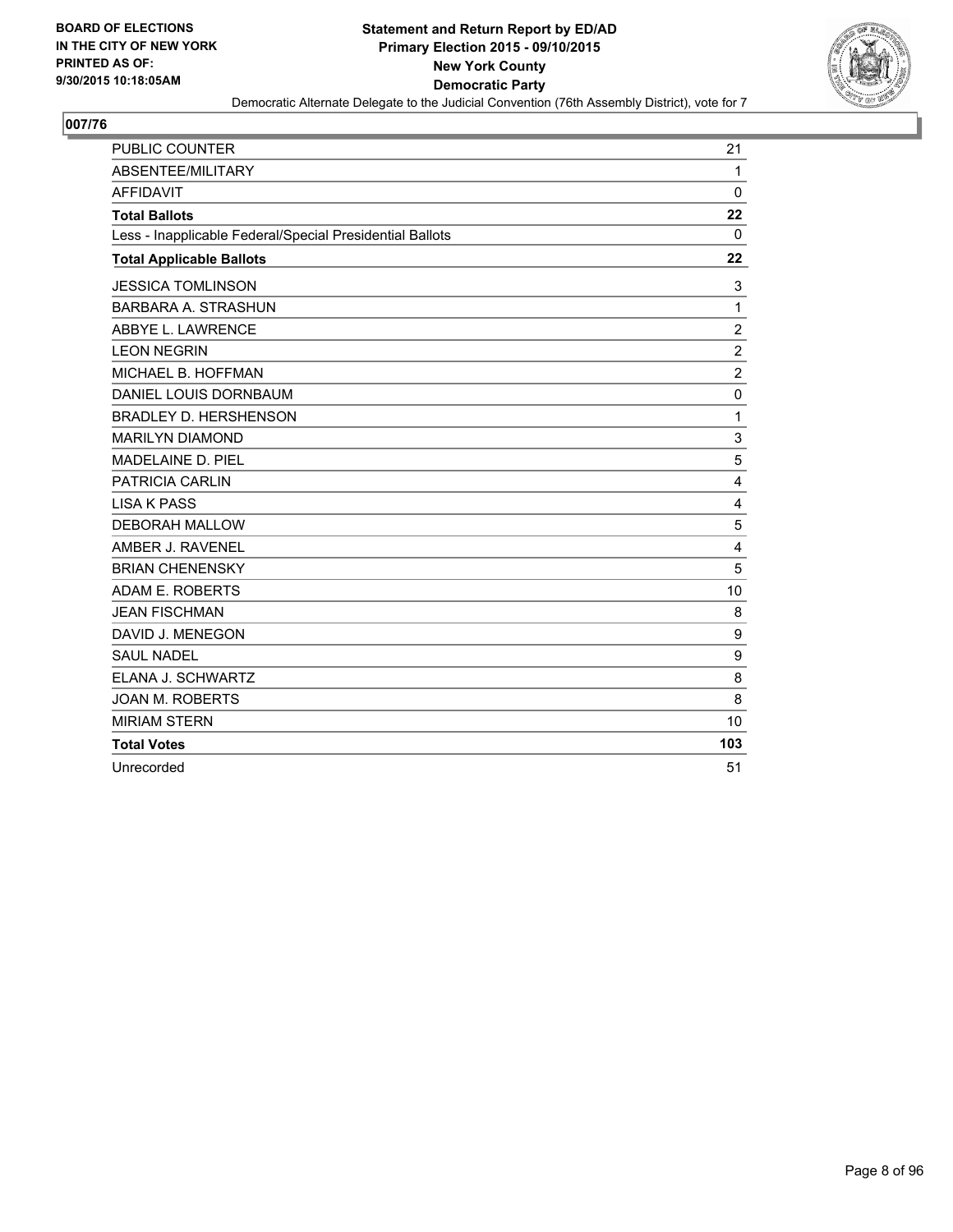

| <b>PUBLIC COUNTER</b>                                    | 3              |
|----------------------------------------------------------|----------------|
| ABSENTEE/MILITARY                                        | 1              |
| <b>AFFIDAVIT</b>                                         | $\mathbf 0$    |
| <b>Total Ballots</b>                                     | 4              |
| Less - Inapplicable Federal/Special Presidential Ballots | 0              |
| <b>Total Applicable Ballots</b>                          | 4              |
| <b>JESSICA TOMLINSON</b>                                 | $\mathbf{0}$   |
| BARBARA A. STRASHUN                                      | $\Omega$       |
| ABBYE L. LAWRENCE                                        | $\mathbf 0$    |
| <b>LEON NEGRIN</b>                                       | 0              |
| MICHAEL B. HOFFMAN                                       | 1              |
| DANIEL LOUIS DORNBAUM                                    | 1              |
| <b>BRADLEY D. HERSHENSON</b>                             | $\mathbf 0$    |
| <b>MARILYN DIAMOND</b>                                   | $\Omega$       |
| MADELAINE D. PIEL                                        | $\mathbf 0$    |
| PATRICIA CARLIN                                          | $\mathbf 0$    |
| <b>LISA K PASS</b>                                       | $\mathbf 0$    |
| <b>DEBORAH MALLOW</b>                                    | 1              |
| AMBER J. RAVENEL                                         | 0              |
| <b>BRIAN CHENENSKY</b>                                   | 1              |
| ADAM E. ROBERTS                                          | 1              |
| <b>JEAN FISCHMAN</b>                                     | 1              |
| DAVID J. MENEGON                                         | 0              |
| <b>SAUL NADEL</b>                                        | 1              |
| ELANA J. SCHWARTZ                                        | 0              |
| <b>JOAN M. ROBERTS</b>                                   | 0              |
| <b>MIRIAM STERN</b>                                      | $\mathbf 0$    |
| <b>Total Votes</b>                                       | $\overline{7}$ |
| Unrecorded                                               | 21             |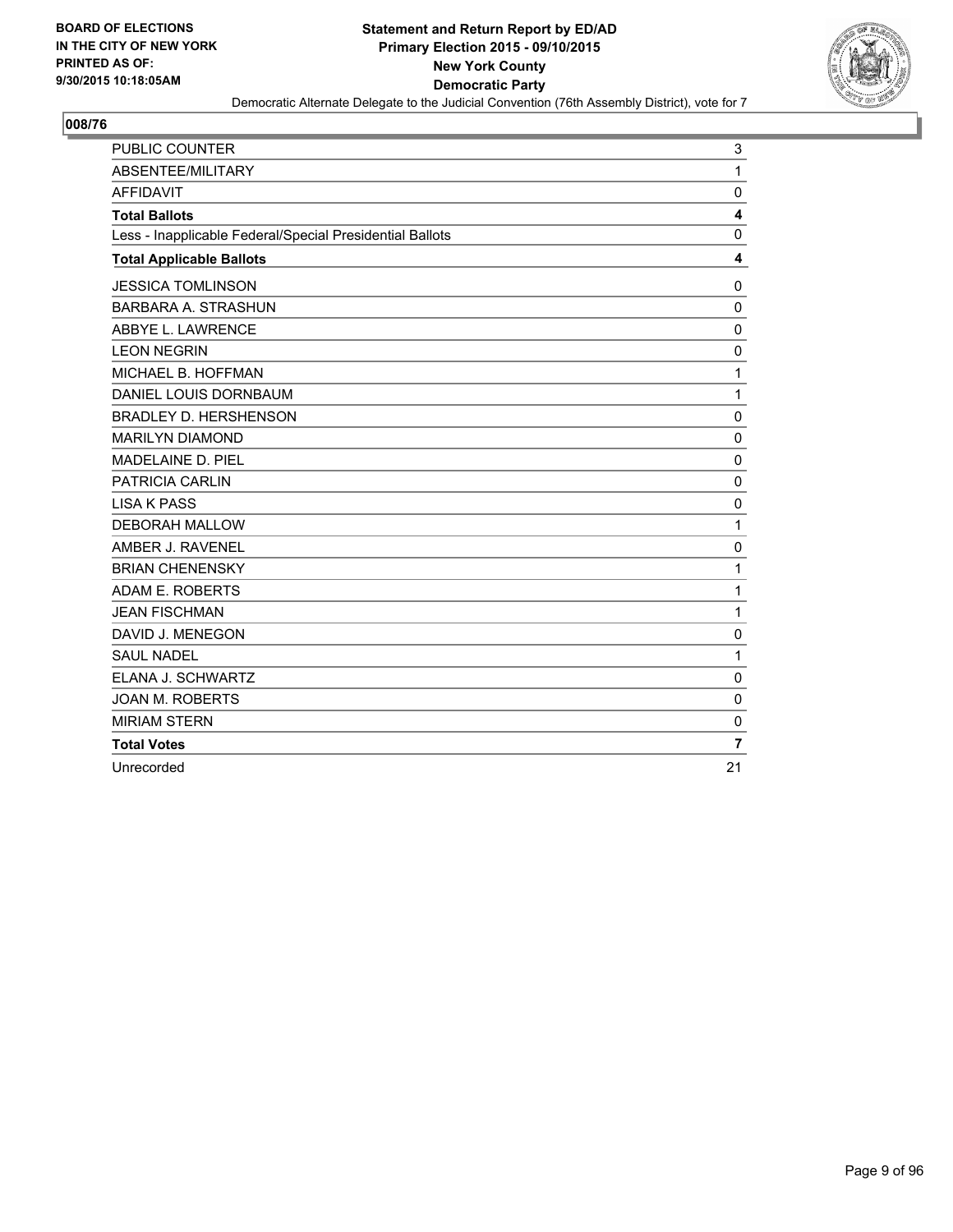

| PUBLIC COUNTER                                           | 17             |
|----------------------------------------------------------|----------------|
| ABSENTEE/MILITARY                                        | 2              |
| <b>AFFIDAVIT</b>                                         | $\mathbf{0}$   |
| <b>Total Ballots</b>                                     | 19             |
| Less - Inapplicable Federal/Special Presidential Ballots | $\mathbf{0}$   |
| <b>Total Applicable Ballots</b>                          | 19             |
| <b>JESSICA TOMLINSON</b>                                 | 5              |
| BARBARA A. STRASHUN                                      | 4              |
| ABBYE L. LAWRENCE                                        | 3              |
| <b>LEON NEGRIN</b>                                       | $\overline{2}$ |
| MICHAEL B. HOFFMAN                                       | $\overline{7}$ |
| DANIEL LOUIS DORNBAUM                                    | 3              |
| <b>BRADLEY D. HERSHENSON</b>                             | $\overline{2}$ |
| <b>MARILYN DIAMOND</b>                                   | 5              |
| MADELAINE D. PIEL                                        | 4              |
| <b>PATRICIA CARLIN</b>                                   | $\overline{2}$ |
| <b>LISA K PASS</b>                                       | $\overline{2}$ |
| <b>DEBORAH MALLOW</b>                                    | 3              |
| AMBER J. RAVENEL                                         | 3              |
| <b>BRIAN CHENENSKY</b>                                   | 4              |
| ADAM E. ROBERTS                                          | 9              |
| <b>JEAN FISCHMAN</b>                                     | 10             |
| DAVID J. MENEGON                                         | 8              |
| <b>SAUL NADEL</b>                                        | 9              |
| ELANA J. SCHWARTZ                                        | 9              |
| <b>JOAN M. ROBERTS</b>                                   | 8              |
| <b>MIRIAM STERN</b>                                      | 10             |
| <b>Total Votes</b>                                       | 112            |
| Unrecorded                                               | 21             |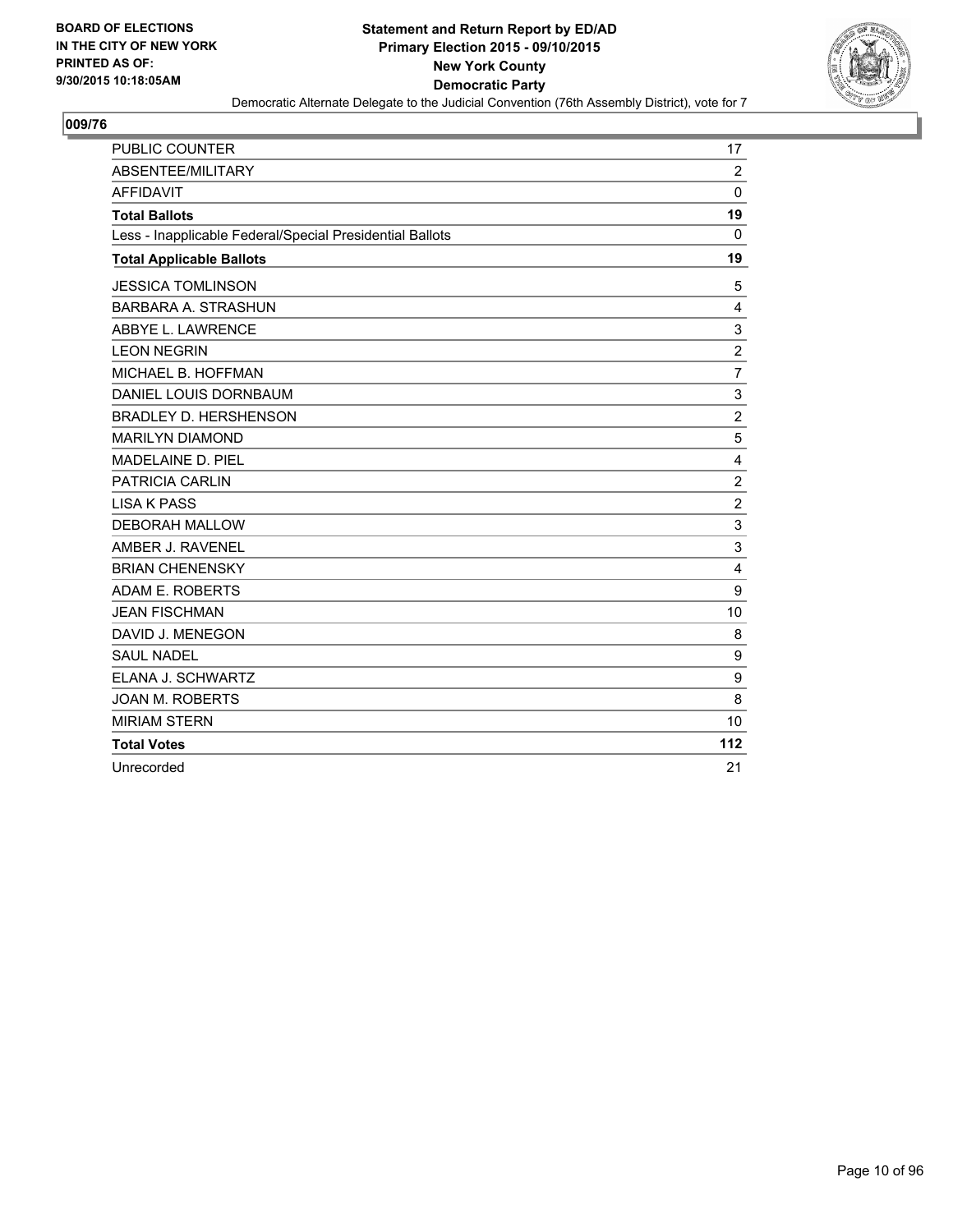

| PUBLIC COUNTER                                           | 19             |
|----------------------------------------------------------|----------------|
| <b>ABSENTEE/MILITARY</b>                                 | $\mathbf{1}$   |
| <b>AFFIDAVIT</b>                                         | $\Omega$       |
| <b>Total Ballots</b>                                     | 20             |
| Less - Inapplicable Federal/Special Presidential Ballots | $\Omega$       |
| <b>Total Applicable Ballots</b>                          | 20             |
| <b>JESSICA TOMLINSON</b>                                 | 7              |
| BARBARA A. STRASHUN                                      | 5              |
| ABBYE L. LAWRENCE                                        | 5              |
| <b>LEON NEGRIN</b>                                       | 5              |
| MICHAEL B. HOFFMAN                                       | 4              |
| DANIEL LOUIS DORNBAUM                                    | 3              |
| <b>BRADLEY D. HERSHENSON</b>                             | 3              |
| <b>MARILYN DIAMOND</b>                                   | 6              |
| MADELAINE D. PIEL                                        | $\overline{7}$ |
| <b>PATRICIA CARLIN</b>                                   | $\overline{7}$ |
| <b>LISA K PASS</b>                                       | 3              |
| <b>DEBORAH MALLOW</b>                                    | 4              |
| AMBER J. RAVENEL                                         | 4              |
| <b>BRIAN CHENENSKY</b>                                   | 5              |
| ADAM E. ROBERTS                                          | 3              |
| <b>JEAN FISCHMAN</b>                                     | 5              |
| DAVID J. MENEGON                                         | 6              |
| <b>SAUL NADEL</b>                                        | 5              |
| ELANA J. SCHWARTZ                                        | 6              |
| <b>JOAN M. ROBERTS</b>                                   | 6              |
| <b>MIRIAM STERN</b>                                      | $\overline{7}$ |
| <b>Total Votes</b>                                       | 106            |
| Unrecorded                                               | 34             |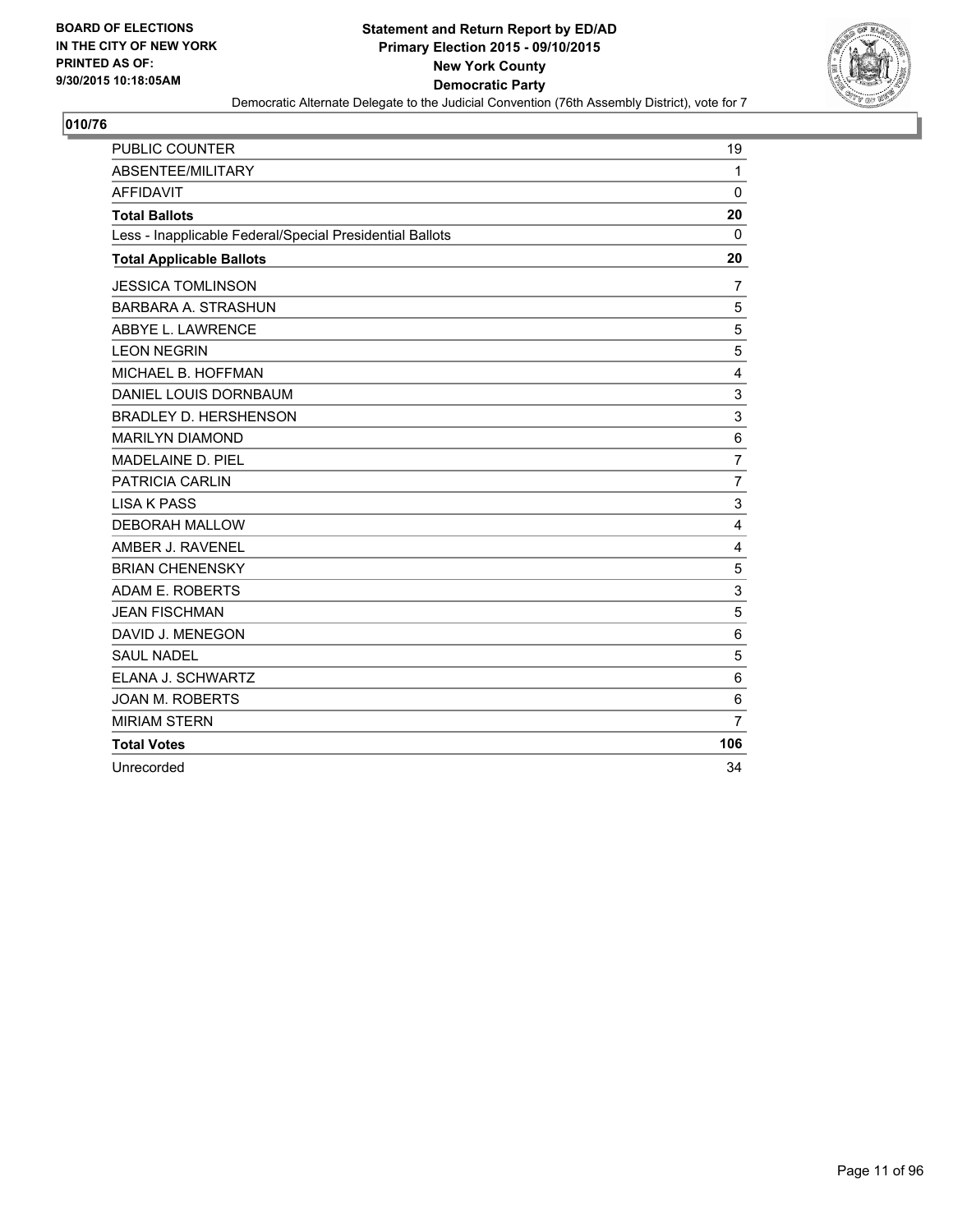

| <b>PUBLIC COUNTER</b>                                    | 7                |
|----------------------------------------------------------|------------------|
| ABSENTEE/MILITARY                                        | $\overline{2}$   |
| <b>AFFIDAVIT</b>                                         | 0                |
| <b>Total Ballots</b>                                     | $\boldsymbol{9}$ |
| Less - Inapplicable Federal/Special Presidential Ballots | 0                |
| <b>Total Applicable Ballots</b>                          | 9                |
| <b>JESSICA TOMLINSON</b>                                 | 2                |
| <b>BARBARA A. STRASHUN</b>                               | $\overline{2}$   |
| ABBYE L. LAWRENCE                                        | 4                |
| <b>LEON NEGRIN</b>                                       | $\overline{2}$   |
| MICHAEL B. HOFFMAN                                       | 3                |
| DANIEL LOUIS DORNBAUM                                    | 5                |
| <b>BRADLEY D. HERSHENSON</b>                             | $\overline{2}$   |
| <b>MARILYN DIAMOND</b>                                   | 3                |
| <b>MADELAINE D. PIEL</b>                                 | $\mathbf{1}$     |
| <b>PATRICIA CARLIN</b>                                   | 0                |
| <b>LISA K PASS</b>                                       | $\mathbf{1}$     |
| <b>DEBORAH MALLOW</b>                                    | 0                |
| AMBER J. RAVENEL                                         | $\mathbf{1}$     |
| <b>BRIAN CHENENSKY</b>                                   | $\mathbf{1}$     |
| ADAM E. ROBERTS                                          | 1                |
| <b>JEAN FISCHMAN</b>                                     | 4                |
| DAVID J. MENEGON                                         | $\mathbf{1}$     |
| <b>SAUL NADEL</b>                                        | 3                |
| ELANA J. SCHWARTZ                                        | 4                |
| <b>JOAN M. ROBERTS</b>                                   | $\mathbf{1}$     |
| <b>MIRIAM STERN</b>                                      | 4                |
| <b>Total Votes</b>                                       | 45               |
| Unrecorded                                               | 18               |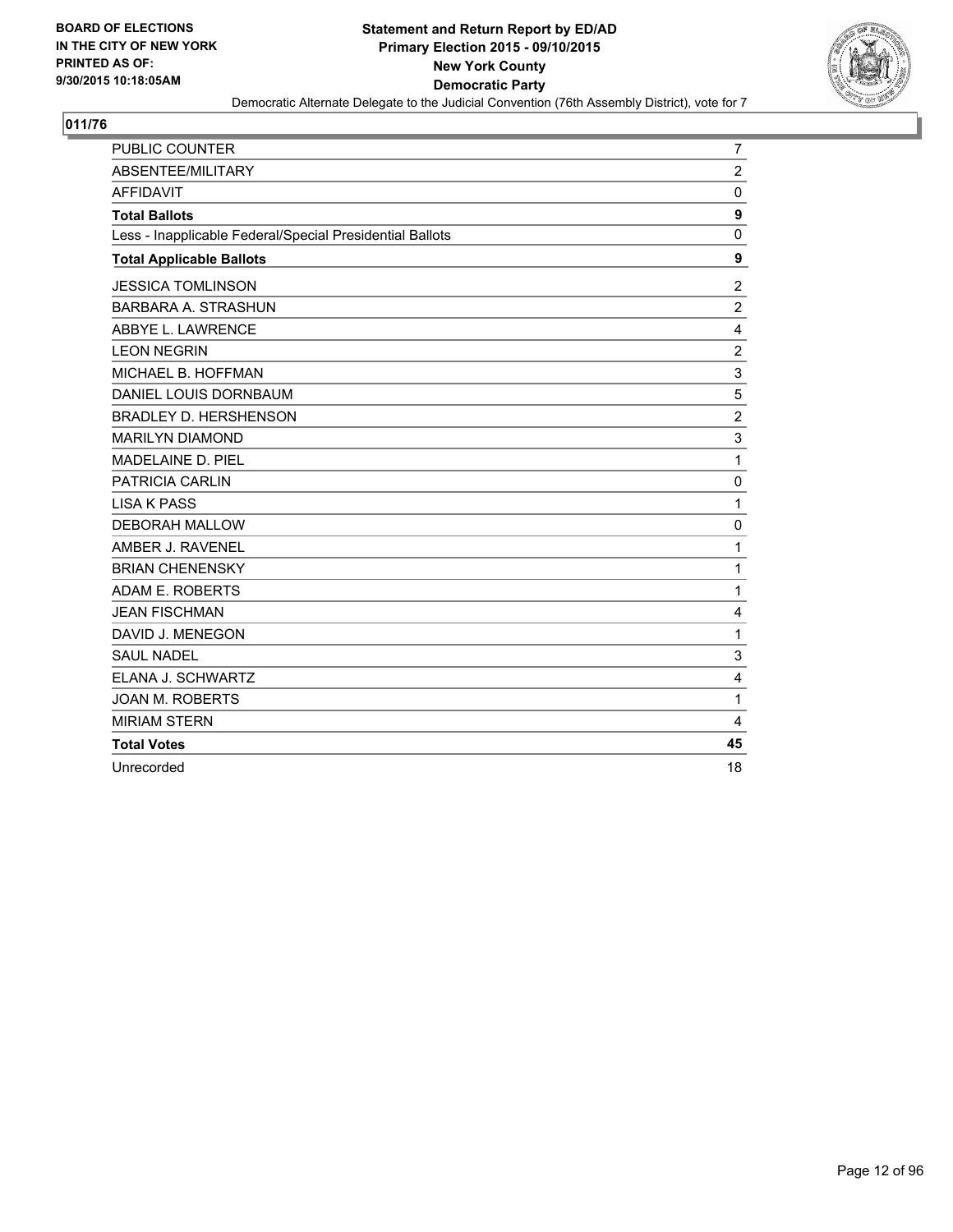

| <b>PUBLIC COUNTER</b>                                    | 14             |
|----------------------------------------------------------|----------------|
| ABSENTEE/MILITARY                                        | $\mathbf{1}$   |
| <b>AFFIDAVIT</b>                                         | 0              |
| <b>Total Ballots</b>                                     | 15             |
| Less - Inapplicable Federal/Special Presidential Ballots | $\Omega$       |
| <b>Total Applicable Ballots</b>                          | 15             |
| <b>JESSICA TOMLINSON</b>                                 | 5              |
| <b>BARBARA A. STRASHUN</b>                               | 3              |
| ABBYE L. LAWRENCE                                        | 5              |
| <b>LEON NEGRIN</b>                                       | $\overline{2}$ |
| MICHAEL B. HOFFMAN                                       | 4              |
| DANIEL LOUIS DORNBAUM                                    | $\overline{2}$ |
| <b>BRADLEY D. HERSHENSON</b>                             | 1              |
| <b>MARILYN DIAMOND</b>                                   | 8              |
| MADELAINE D. PIEL                                        | 4              |
| <b>PATRICIA CARLIN</b>                                   | 6              |
| <b>LISA K PASS</b>                                       | 3              |
| <b>DEBORAH MALLOW</b>                                    | 6              |
| AMBER J. RAVENEL                                         | 5              |
| <b>BRIAN CHENENSKY</b>                                   | 3              |
| ADAM E. ROBERTS                                          | 5              |
| <b>JEAN FISCHMAN</b>                                     | 6              |
| DAVID J. MENEGON                                         | 5              |
| <b>SAUL NADEL</b>                                        | 6              |
| ELANA J. SCHWARTZ                                        | 8              |
| <b>JOAN M. ROBERTS</b>                                   | 6              |
| <b>MIRIAM STERN</b>                                      | 6              |
| <b>Total Votes</b>                                       | 99             |
| Unrecorded                                               | 6              |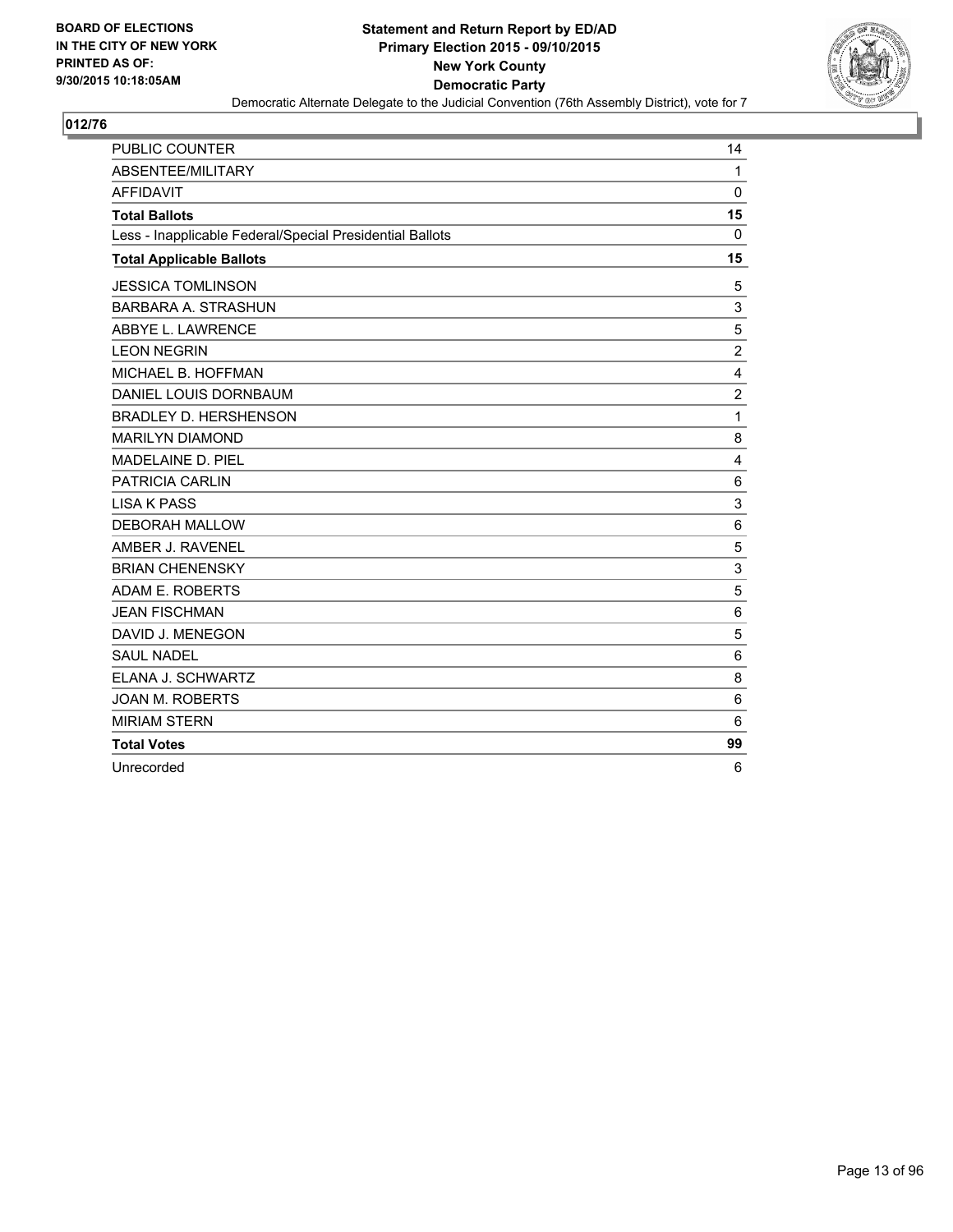

| <b>PUBLIC COUNTER</b>                                    | 15             |
|----------------------------------------------------------|----------------|
| ABSENTEE/MILITARY                                        | 3              |
| <b>AFFIDAVIT</b>                                         | $\Omega$       |
| <b>Total Ballots</b>                                     | 18             |
| Less - Inapplicable Federal/Special Presidential Ballots | 0              |
| <b>Total Applicable Ballots</b>                          | 18             |
| <b>JESSICA TOMLINSON</b>                                 | 2              |
| <b>BARBARA A. STRASHUN</b>                               | 4              |
| ABBYE L. LAWRENCE                                        | 3              |
| <b>LEON NEGRIN</b>                                       | 3              |
| MICHAEL B. HOFFMAN                                       | $\overline{7}$ |
| DANIEL LOUIS DORNBAUM                                    | $\overline{2}$ |
| <b>BRADLEY D. HERSHENSON</b>                             | 4              |
| <b>MARILYN DIAMOND</b>                                   | 2              |
| MADELAINE D. PIEL                                        | 4              |
| <b>PATRICIA CARLIN</b>                                   | 1              |
| <b>LISA K PASS</b>                                       | 4              |
| <b>DEBORAH MALLOW</b>                                    | 1              |
| AMBER J. RAVENEL                                         | 1              |
| <b>BRIAN CHENENSKY</b>                                   | 3              |
| ADAM E. ROBERTS                                          | 3              |
| <b>JEAN FISCHMAN</b>                                     | 6              |
| DAVID J. MENEGON                                         | 3              |
| <b>SAUL NADEL</b>                                        | $\overline{7}$ |
| ELANA J. SCHWARTZ                                        | 6              |
| <b>JOAN M. ROBERTS</b>                                   | 5              |
| <b>MIRIAM STERN</b>                                      | 6              |
| <b>Total Votes</b>                                       | 77             |
| Unrecorded                                               | 49             |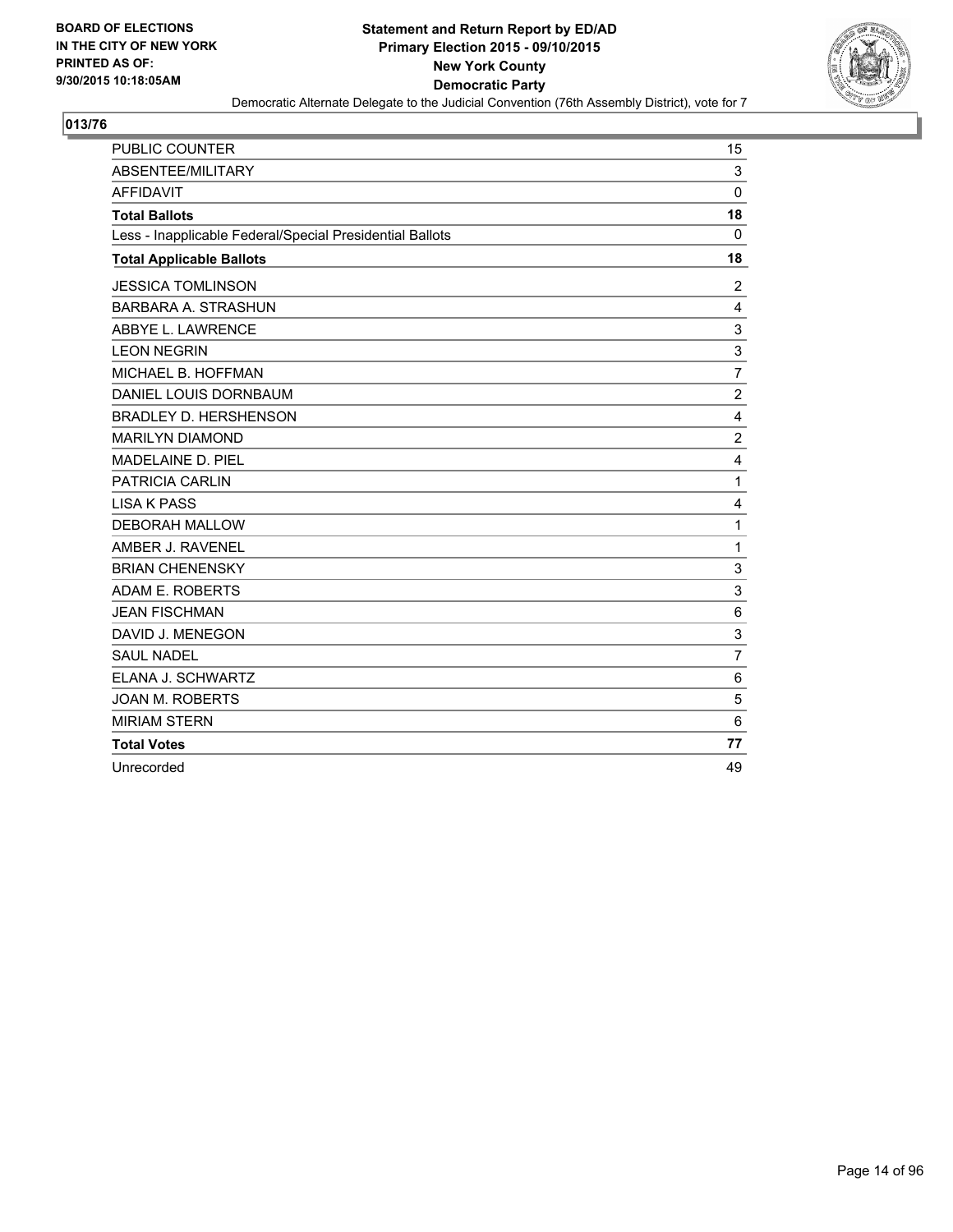

| <b>PUBLIC COUNTER</b>                                    | 11             |
|----------------------------------------------------------|----------------|
| ABSENTEE/MILITARY                                        | $\mathbf 0$    |
| <b>AFFIDAVIT</b>                                         | 1              |
| <b>Total Ballots</b>                                     | 12             |
| Less - Inapplicable Federal/Special Presidential Ballots | 0              |
| <b>Total Applicable Ballots</b>                          | 12             |
| <b>JESSICA TOMLINSON</b>                                 | 5              |
| <b>BARBARA A. STRASHUN</b>                               | 3              |
| ABBYE L. LAWRENCE                                        | 3              |
| <b>LEON NEGRIN</b>                                       | 4              |
| MICHAEL B. HOFFMAN                                       | $\overline{2}$ |
| DANIEL LOUIS DORNBAUM                                    | $\overline{2}$ |
| <b>BRADLEY D. HERSHENSON</b>                             | $\overline{2}$ |
| <b>MARILYN DIAMOND</b>                                   | 6              |
| MADELAINE D. PIEL                                        | 5              |
| <b>PATRICIA CARLIN</b>                                   | 2              |
| <b>LISA K PASS</b>                                       | 6              |
| <b>DEBORAH MALLOW</b>                                    | 4              |
| AMBER J. RAVENEL                                         | 3              |
| <b>BRIAN CHENENSKY</b>                                   | 5              |
| ADAM E. ROBERTS                                          | 3              |
| <b>JEAN FISCHMAN</b>                                     | 1              |
| DAVID J. MENEGON                                         | 3              |
| <b>SAUL NADEL</b>                                        | 1              |
| ELANA J. SCHWARTZ                                        | 1              |
| <b>JOAN M. ROBERTS</b>                                   | $\overline{2}$ |
| <b>MIRIAM STERN</b>                                      | $\overline{2}$ |
| <b>Total Votes</b>                                       | 65             |
| Unrecorded                                               | 19             |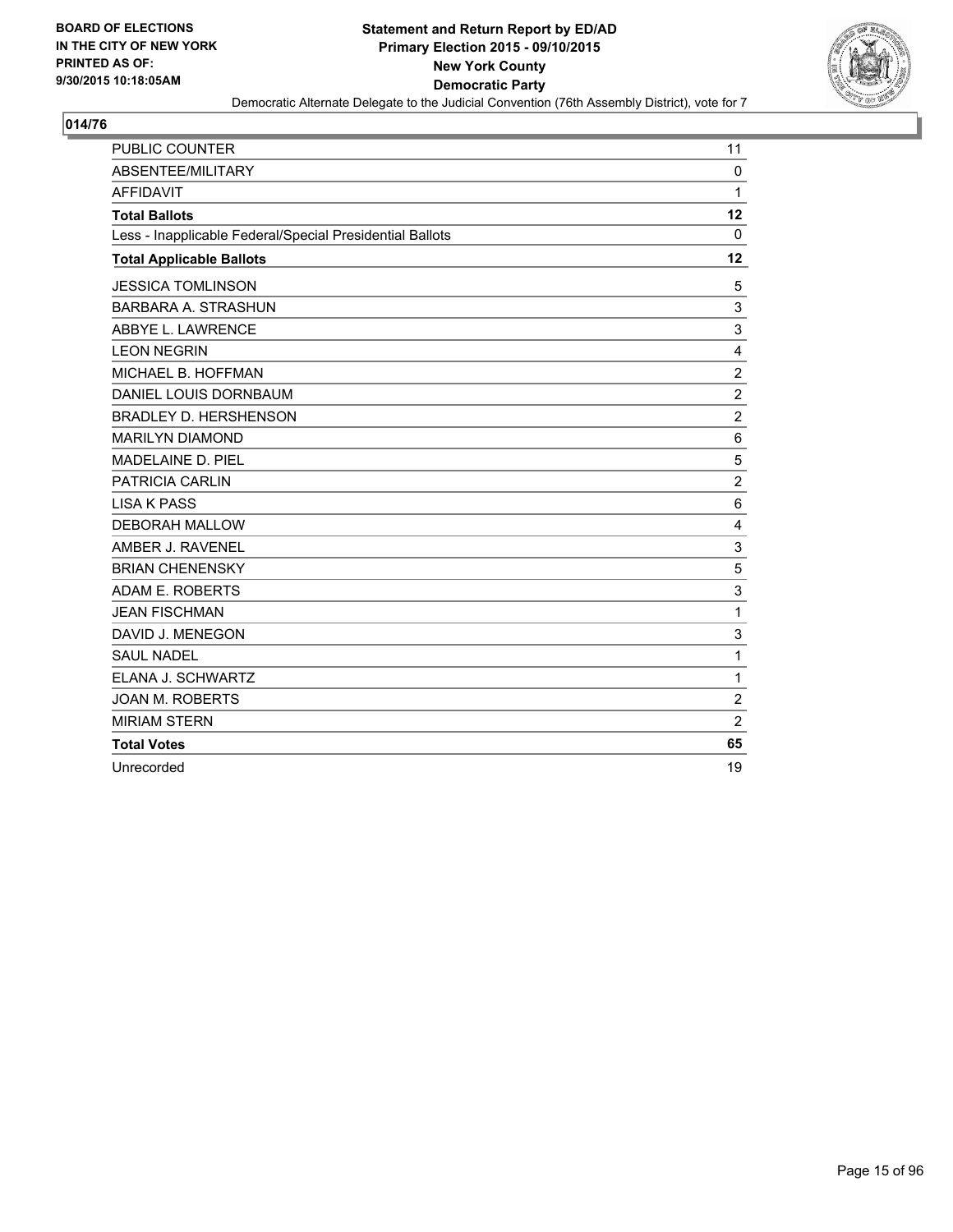

| <b>PUBLIC COUNTER</b>                                    | 6              |
|----------------------------------------------------------|----------------|
| ABSENTEE/MILITARY                                        | $\mathbf 0$    |
| <b>AFFIDAVIT</b>                                         | 0              |
| <b>Total Ballots</b>                                     | 6              |
| Less - Inapplicable Federal/Special Presidential Ballots | 0              |
| <b>Total Applicable Ballots</b>                          | 6              |
| <b>JESSICA TOMLINSON</b>                                 | $\overline{2}$ |
| BARBARA A. STRASHUN                                      | 1              |
| ABBYE L. LAWRENCE                                        | 0              |
| <b>LEON NEGRIN</b>                                       | $\overline{2}$ |
| MICHAEL B. HOFFMAN                                       | $\overline{2}$ |
| DANIEL LOUIS DORNBAUM                                    | $\overline{2}$ |
| <b>BRADLEY D. HERSHENSON</b>                             | 1              |
| <b>MARILYN DIAMOND</b>                                   | $\overline{2}$ |
| MADELAINE D. PIEL                                        | 1              |
| PATRICIA CARLIN                                          | 1              |
| <b>LISA K PASS</b>                                       | $\mathbf 0$    |
| <b>DEBORAH MALLOW</b>                                    | $\mathbf 0$    |
| AMBER J. RAVENEL                                         | 1              |
| <b>BRIAN CHENENSKY</b>                                   | 1              |
| ADAM E. ROBERTS                                          | $\overline{2}$ |
| <b>JEAN FISCHMAN</b>                                     | 1              |
| DAVID J. MENEGON                                         | $\overline{2}$ |
| <b>SAUL NADEL</b>                                        | 3              |
| ELANA J. SCHWARTZ                                        | 1              |
| <b>JOAN M. ROBERTS</b>                                   | 3              |
| <b>MIRIAM STERN</b>                                      | $\overline{2}$ |
| <b>Total Votes</b>                                       | 30             |
| Unrecorded                                               | 12             |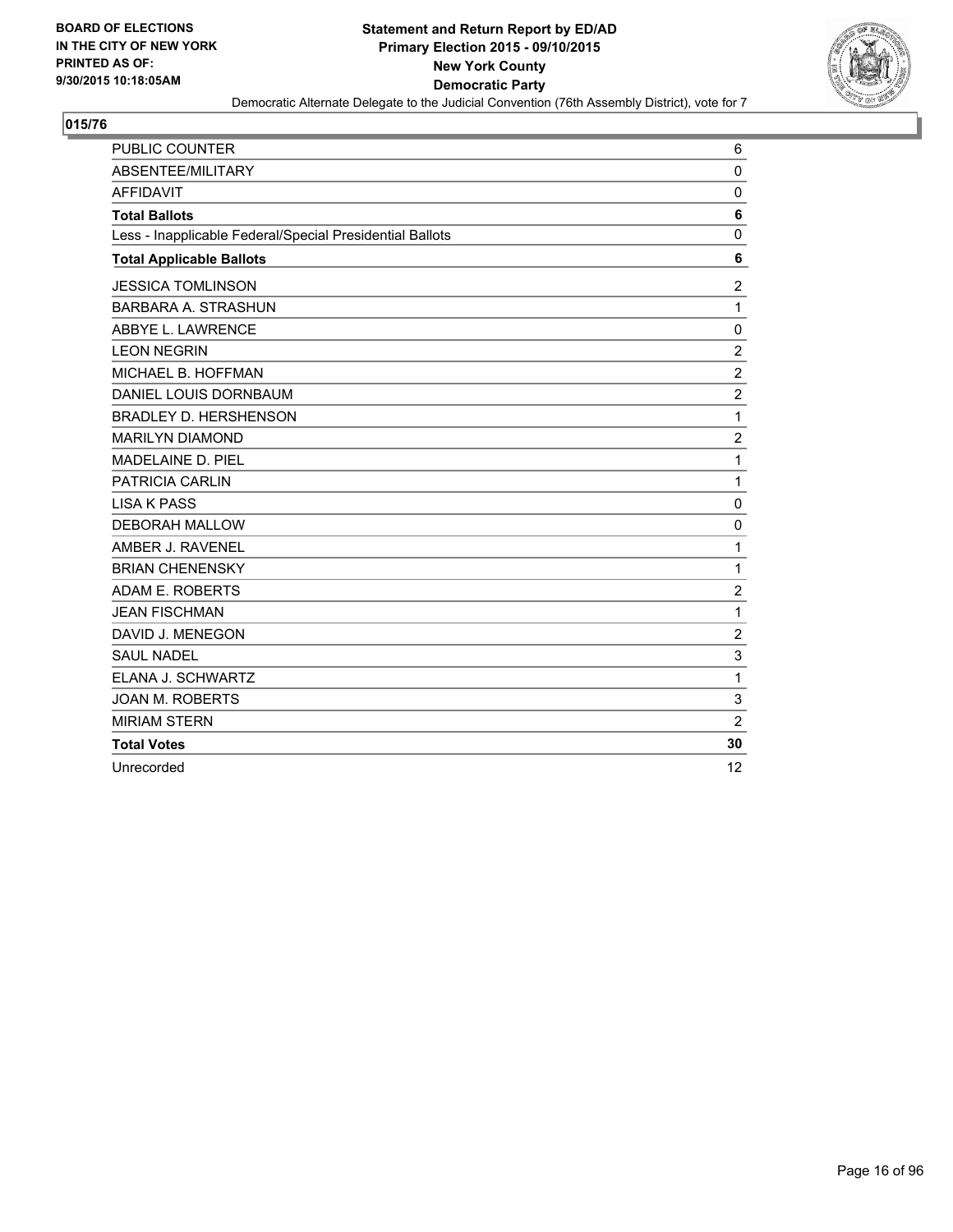

| <b>PUBLIC COUNTER</b>                                    | 29             |
|----------------------------------------------------------|----------------|
| ABSENTEE/MILITARY                                        | $\Omega$       |
| <b>AFFIDAVIT</b>                                         | $\mathbf{0}$   |
| <b>Total Ballots</b>                                     | 29             |
| Less - Inapplicable Federal/Special Presidential Ballots | 0              |
| <b>Total Applicable Ballots</b>                          | 29             |
| <b>JESSICA TOMLINSON</b>                                 | 7              |
| <b>BARBARA A. STRASHUN</b>                               | 5              |
| ABBYE L. LAWRENCE                                        | 3              |
| <b>LEON NEGRIN</b>                                       | 3              |
| MICHAEL B. HOFFMAN                                       | $\overline{7}$ |
| DANIEL LOUIS DORNBAUM                                    | 5              |
| <b>BRADLEY D. HERSHENSON</b>                             | 4              |
| <b>MARILYN DIAMOND</b>                                   | 8              |
| <b>MADELAINE D. PIEL</b>                                 | 6              |
| <b>PATRICIA CARLIN</b>                                   | $\overline{7}$ |
| <b>LISA K PASS</b>                                       | 5              |
| <b>DEBORAH MALLOW</b>                                    | 6              |
| AMBER J. RAVENEL                                         | 5              |
| <b>BRIAN CHENENSKY</b>                                   | 6              |
| ADAM E. ROBERTS                                          | 13             |
| <b>JEAN FISCHMAN</b>                                     | 14             |
| DAVID J. MENEGON                                         | 10             |
| <b>SAUL NADEL</b>                                        | 11             |
| ELANA J. SCHWARTZ                                        | 15             |
| <b>JOAN M. ROBERTS</b>                                   | 13             |
| <b>MIRIAM STERN</b>                                      | 16             |
| <b>Total Votes</b>                                       | 169            |
| Unrecorded                                               | 34             |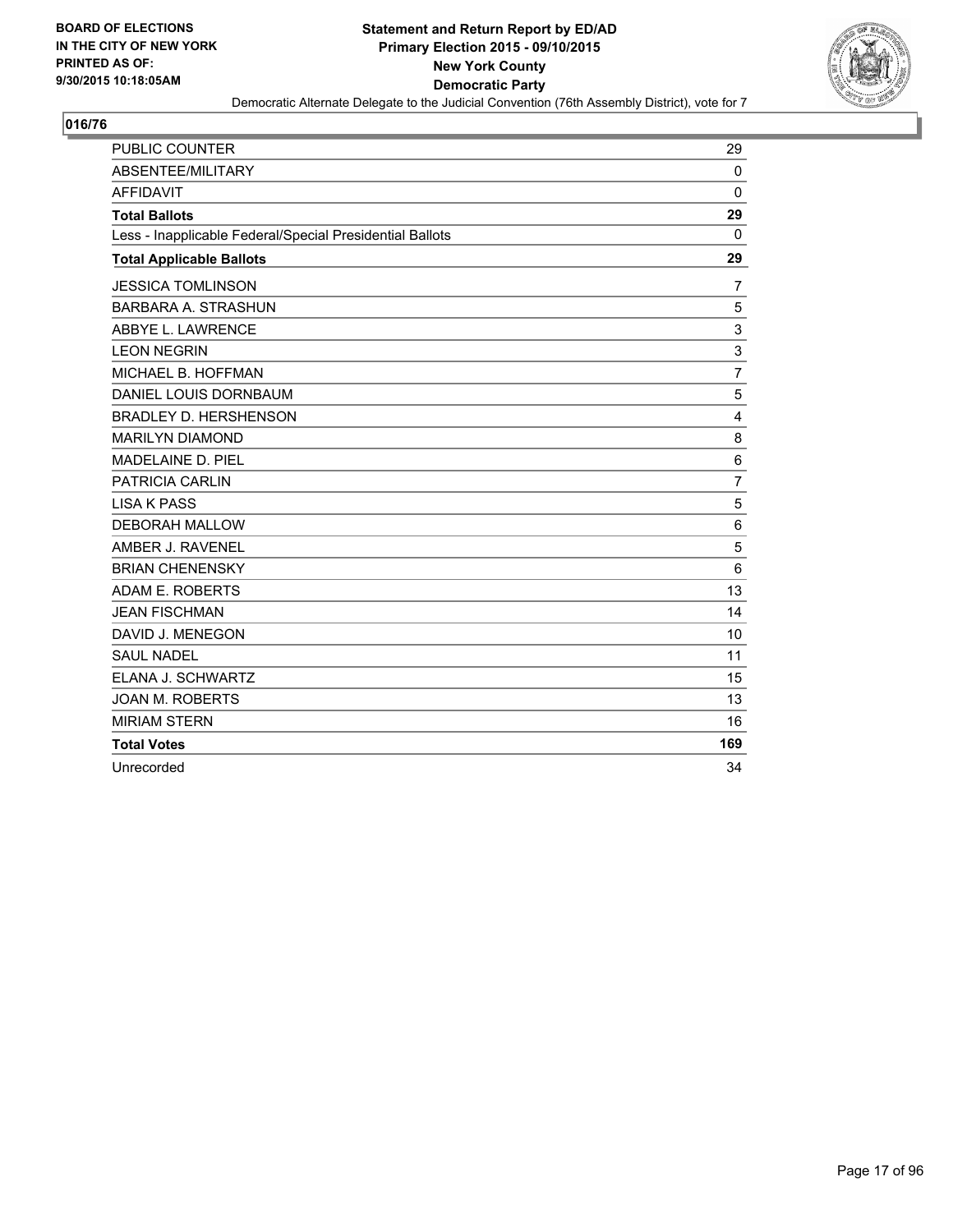

| <b>PUBLIC COUNTER</b>                                    | 36             |
|----------------------------------------------------------|----------------|
| ABSENTEE/MILITARY                                        | 0              |
| <b>AFFIDAVIT</b>                                         | 1              |
| <b>Total Ballots</b>                                     | 37             |
| Less - Inapplicable Federal/Special Presidential Ballots | 0              |
| <b>Total Applicable Ballots</b>                          | 37             |
| <b>JESSICA TOMLINSON</b>                                 | 7              |
| <b>BARBARA A. STRASHUN</b>                               | 8              |
| ABBYE L. LAWRENCE                                        | 7              |
| <b>LEON NEGRIN</b>                                       | 5              |
| MICHAEL B. HOFFMAN                                       | 6              |
| DANIEL LOUIS DORNBAUM                                    | 5              |
| <b>BRADLEY D. HERSHENSON</b>                             | 5              |
| <b>MARILYN DIAMOND</b>                                   | 11             |
| MADELAINE D. PIEL                                        | 5              |
| PATRICIA CARLIN                                          | 8              |
| <b>LISA K PASS</b>                                       | $\overline{7}$ |
| <b>DEBORAH MALLOW</b>                                    | 6              |
| AMBER J. RAVENEL                                         | 5              |
| <b>BRIAN CHENENSKY</b>                                   | $\overline{4}$ |
| ADAM E. ROBERTS                                          | 4              |
| <b>JEAN FISCHMAN</b>                                     | 8              |
| DAVID J. MENEGON                                         | 4              |
| <b>SAUL NADEL</b>                                        | 4              |
| ELANA J. SCHWARTZ                                        | 9              |
| <b>JOAN M. ROBERTS</b>                                   | 6              |
| <b>MIRIAM STERN</b>                                      | 9              |
| <b>Total Votes</b>                                       | 133            |
| Unrecorded                                               | 126            |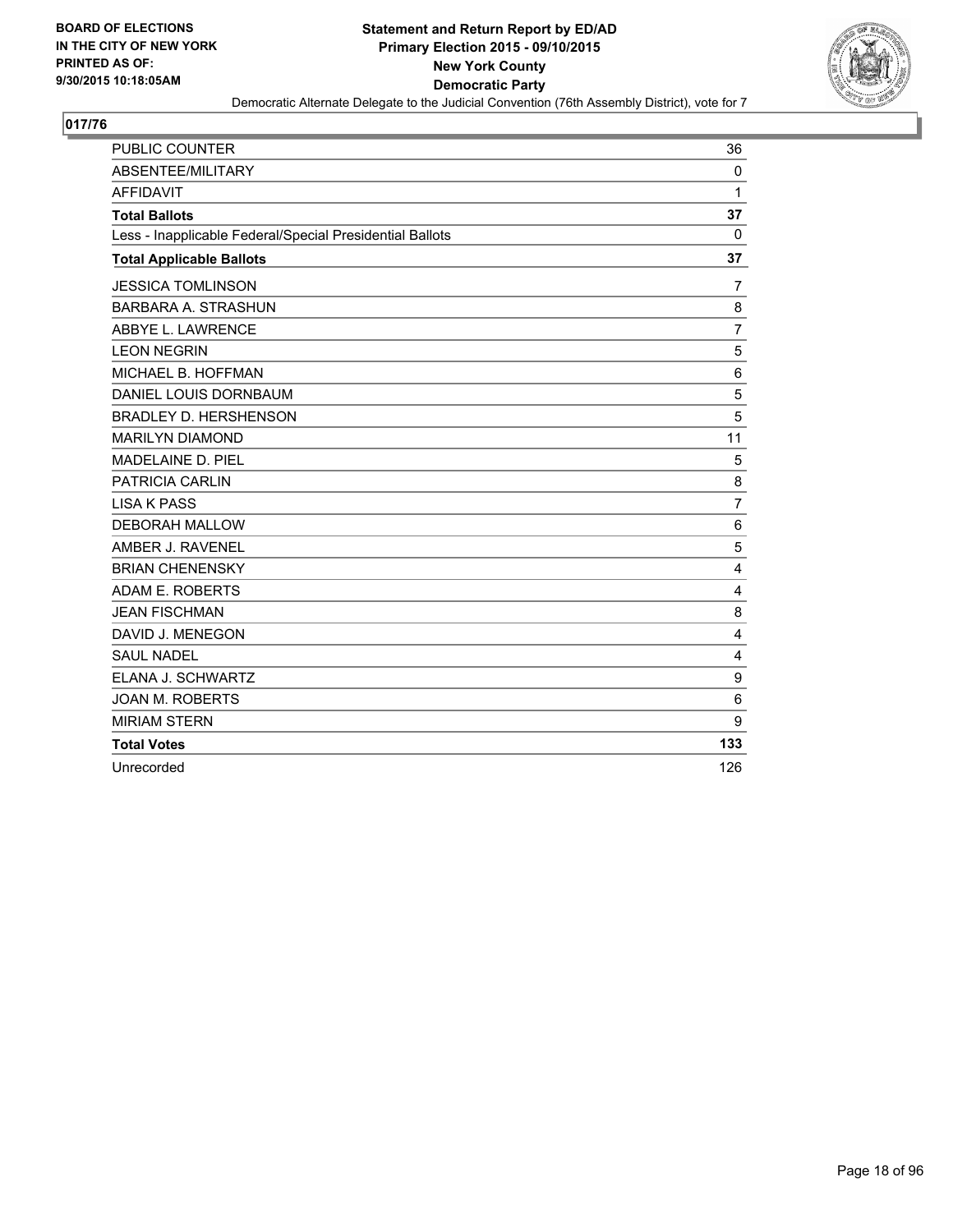

| PUBLIC COUNTER                                           | $\overline{7}$   |
|----------------------------------------------------------|------------------|
| ABSENTEE/MILITARY                                        | $\mathbf 0$      |
| <b>AFFIDAVIT</b>                                         | $\mathbf 0$      |
| <b>Total Ballots</b>                                     | $\overline{7}$   |
| Less - Inapplicable Federal/Special Presidential Ballots | $\mathbf 0$      |
| <b>Total Applicable Ballots</b>                          | $\overline{7}$   |
| <b>JESSICA TOMLINSON</b>                                 | 0                |
| <b>BARBARA A. STRASHUN</b>                               | $\mathbf 0$      |
| ABBYE L. LAWRENCE                                        | 1                |
| <b>LEON NEGRIN</b>                                       | $\mathbf 0$      |
| MICHAEL B. HOFFMAN                                       | $\mathbf 0$      |
| DANIEL LOUIS DORNBAUM                                    | $\mathbf 0$      |
| <b>BRADLEY D. HERSHENSON</b>                             | 0                |
| <b>MARILYN DIAMOND</b>                                   | 3                |
| MADELAINE D. PIEL                                        | $\overline{2}$   |
| <b>PATRICIA CARLIN</b>                                   | 3                |
| <b>LISA K PASS</b>                                       | $\boldsymbol{2}$ |
| <b>DEBORAH MALLOW</b>                                    | 3                |
| AMBER J. RAVENEL                                         | 3                |
| <b>BRIAN CHENENSKY</b>                                   | $\overline{2}$   |
| ADAM E. ROBERTS                                          | $\overline{c}$   |
| <b>JEAN FISCHMAN</b>                                     | $\mathbf{1}$     |
| DAVID J. MENEGON                                         | 3                |
| <b>SAUL NADEL</b>                                        | 1                |
| ELANA J. SCHWARTZ                                        | $\mathbf{1}$     |
| <b>JOAN M. ROBERTS</b>                                   | 3                |
| <b>MIRIAM STERN</b>                                      | 1                |
| <b>Total Votes</b>                                       | 31               |
| Unrecorded                                               | 18               |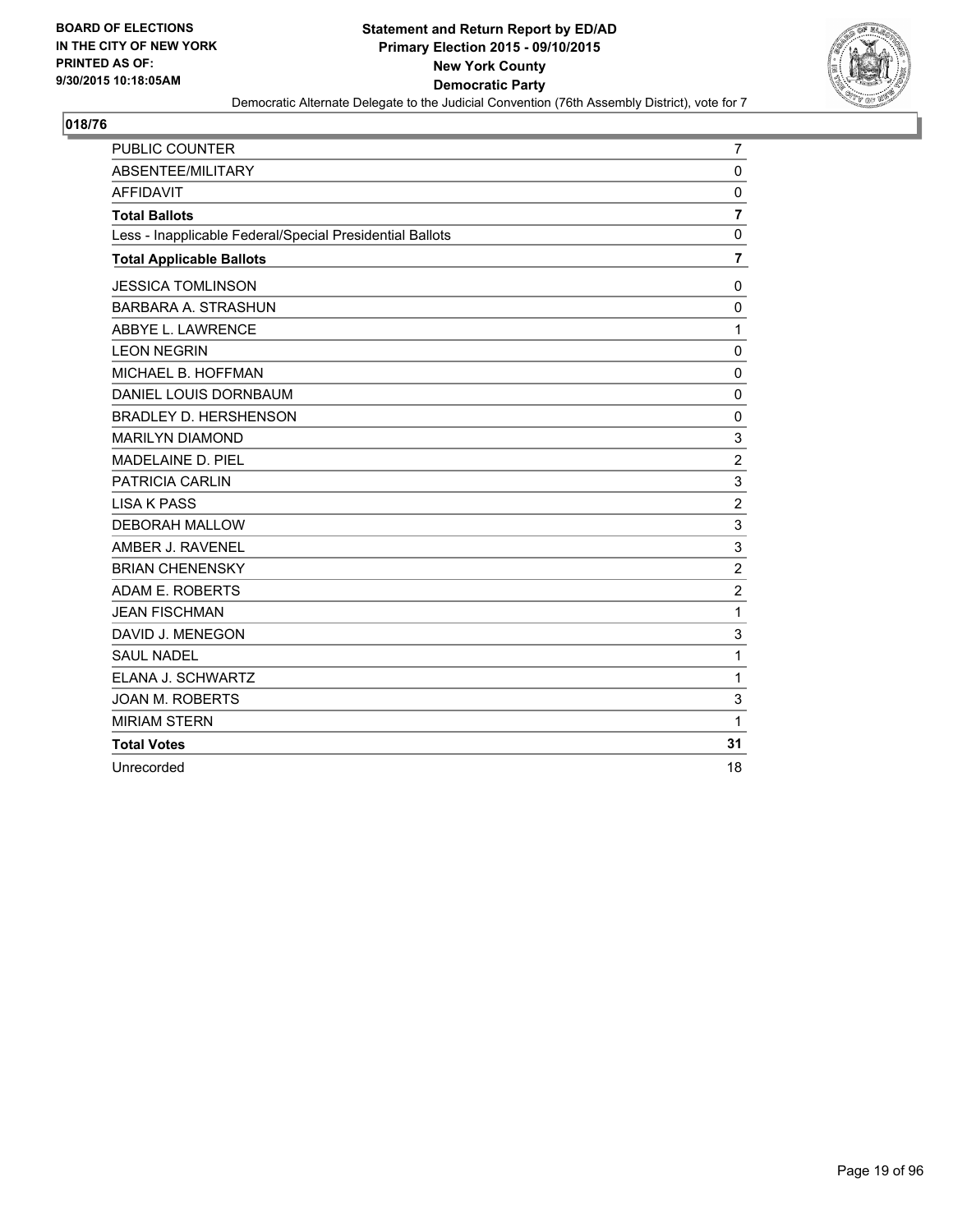

| <b>PUBLIC COUNTER</b>                                    | 16              |
|----------------------------------------------------------|-----------------|
| ABSENTEE/MILITARY                                        | 6               |
| <b>AFFIDAVIT</b>                                         | $\Omega$        |
| <b>Total Ballots</b>                                     | 22              |
| Less - Inapplicable Federal/Special Presidential Ballots | 0               |
| <b>Total Applicable Ballots</b>                          | 22              |
| <b>JESSICA TOMLINSON</b>                                 | 8               |
| <b>BARBARA A. STRASHUN</b>                               | $\overline{2}$  |
| ABBYE L. LAWRENCE                                        | 4               |
| <b>LEON NEGRIN</b>                                       | $\overline{2}$  |
| MICHAEL B. HOFFMAN                                       | 5               |
| DANIEL LOUIS DORNBAUM                                    | 4               |
| <b>BRADLEY D. HERSHENSON</b>                             | $\overline{2}$  |
| <b>MARILYN DIAMOND</b>                                   | 11              |
| MADELAINE D. PIEL                                        | $6\phantom{1}6$ |
| <b>PATRICIA CARLIN</b>                                   | 8               |
| <b>LISA K PASS</b>                                       | $\overline{7}$  |
| <b>DEBORAH MALLOW</b>                                    | 12              |
| AMBER J. RAVENEL                                         | $\overline{7}$  |
| <b>BRIAN CHENENSKY</b>                                   | $\overline{7}$  |
| ADAM E. ROBERTS                                          | 6               |
| <b>JEAN FISCHMAN</b>                                     | 7               |
| DAVID J. MENEGON                                         | 4               |
| <b>SAUL NADEL</b>                                        | $\overline{7}$  |
| ELANA J. SCHWARTZ                                        | 5               |
| <b>JOAN M. ROBERTS</b>                                   | $\overline{7}$  |
| <b>MIRIAM STERN</b>                                      | $\overline{7}$  |
| <b>Total Votes</b>                                       | 128             |
| Unrecorded                                               | 26              |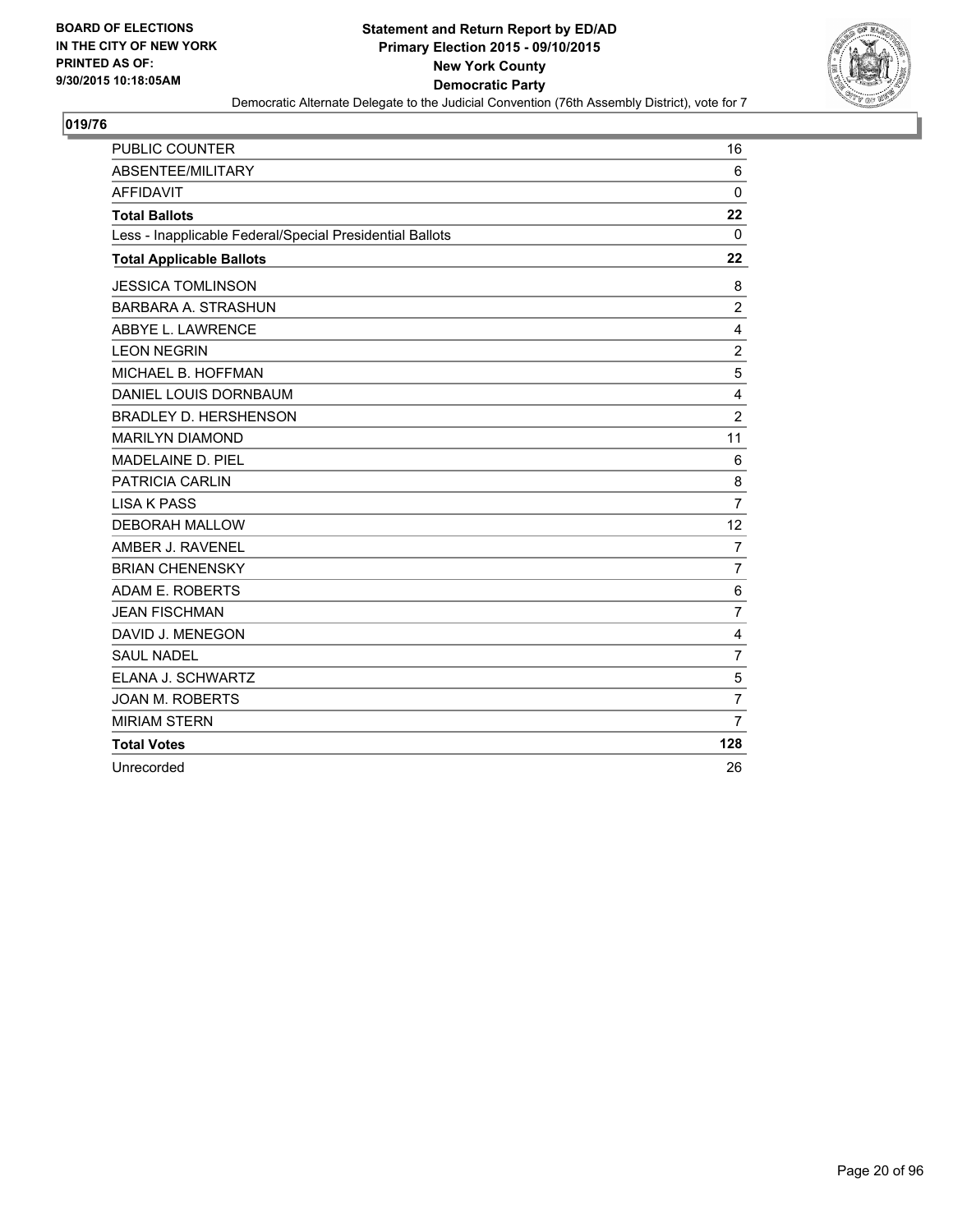

| PUBLIC COUNTER                                           | 17             |
|----------------------------------------------------------|----------------|
| ABSENTEE/MILITARY                                        | 9              |
| <b>AFFIDAVIT</b>                                         | $\Omega$       |
| <b>Total Ballots</b>                                     | 26             |
| Less - Inapplicable Federal/Special Presidential Ballots | $\Omega$       |
| <b>Total Applicable Ballots</b>                          | 26             |
| <b>JESSICA TOMLINSON</b>                                 | 6              |
| BARBARA A. STRASHUN                                      | 5              |
| ABBYE L. LAWRENCE                                        | 5              |
| <b>LEON NEGRIN</b>                                       | 6              |
| MICHAEL B. HOFFMAN                                       | 4              |
| DANIEL LOUIS DORNBAUM                                    | 5              |
| BRADLEY D. HERSHENSON                                    | 5              |
| <b>MARILYN DIAMOND</b>                                   | 10             |
| <b>MADELAINE D. PIEL</b>                                 | 6              |
| PATRICIA CARLIN                                          | 9              |
| <b>LISA K PASS</b>                                       | 6              |
| <b>DEBORAH MALLOW</b>                                    | $\overline{7}$ |
| AMBER J. RAVENEL                                         | 8              |
| <b>BRIAN CHENENSKY</b>                                   | 11             |
| ADAM E. ROBERTS                                          | 3              |
| <b>JEAN FISCHMAN</b>                                     | $\overline{2}$ |
| DAVID J. MENEGON                                         | 5              |
| <b>SAUL NADEL</b>                                        | 3              |
| ELANA J. SCHWARTZ                                        | 4              |
| <b>JOAN M. ROBERTS</b>                                   | 6              |
| <b>MIRIAM STERN</b>                                      | 3              |
| <b>Total Votes</b>                                       | 119            |
| Unrecorded                                               | 63             |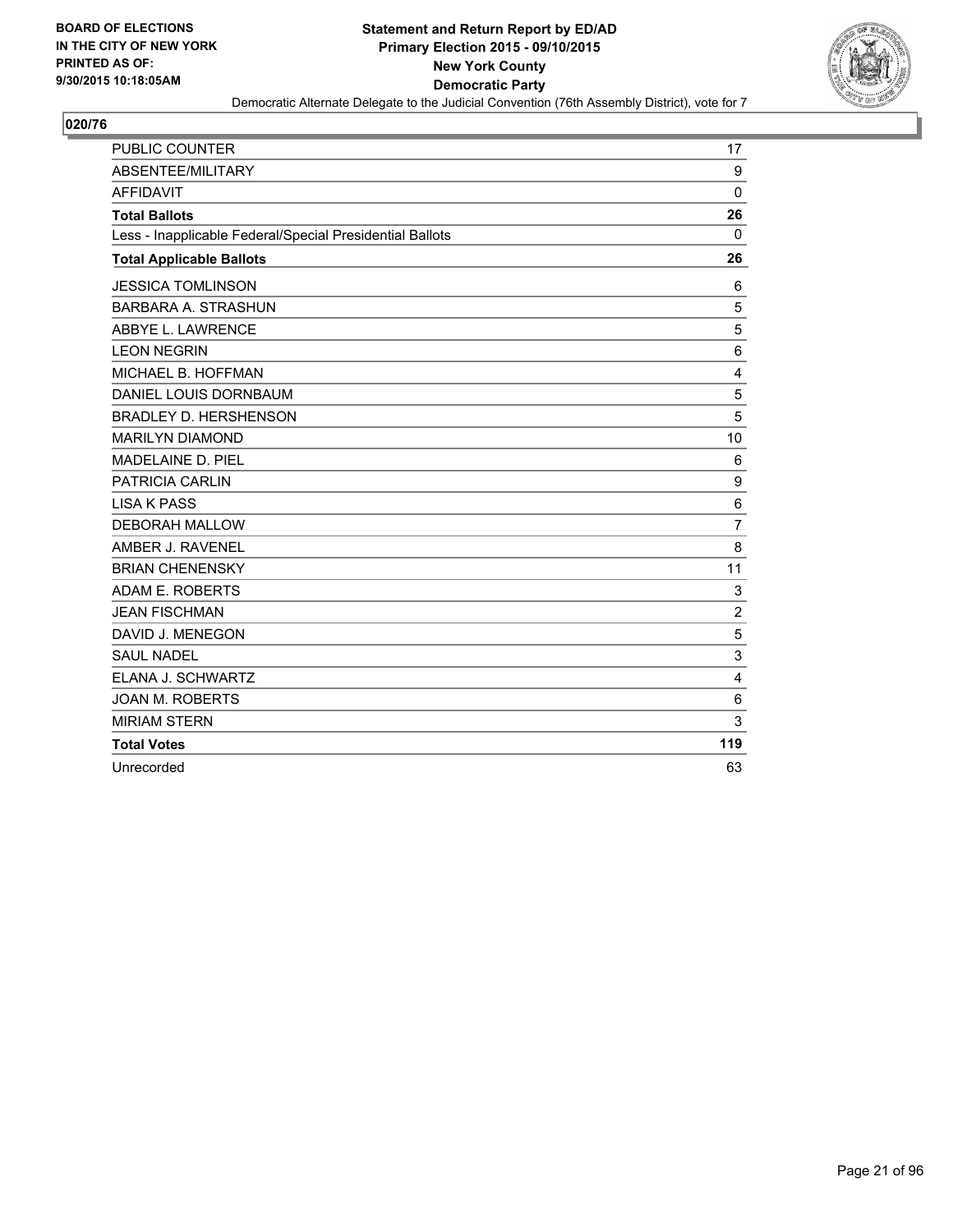

| <b>PUBLIC COUNTER</b>                                    | 25             |
|----------------------------------------------------------|----------------|
| ABSENTEE/MILITARY                                        | 3              |
| <b>AFFIDAVIT</b>                                         | $\Omega$       |
| <b>Total Ballots</b>                                     | 28             |
| Less - Inapplicable Federal/Special Presidential Ballots | 0              |
| <b>Total Applicable Ballots</b>                          | 28             |
| <b>JESSICA TOMLINSON</b>                                 | 2              |
| <b>BARBARA A. STRASHUN</b>                               | 3              |
| ABBYE L. LAWRENCE                                        | 3              |
| <b>LEON NEGRIN</b>                                       | $\overline{2}$ |
| MICHAEL B. HOFFMAN                                       | 6              |
| DANIEL LOUIS DORNBAUM                                    | 5              |
| <b>BRADLEY D. HERSHENSON</b>                             | 5              |
| <b>MARILYN DIAMOND</b>                                   | 9              |
| MADELAINE D. PIEL                                        | 5              |
| PATRICIA CARLIN                                          | 6              |
| <b>LISA K PASS</b>                                       | 5              |
| <b>DEBORAH MALLOW</b>                                    | 8              |
| AMBER J. RAVENEL                                         | 5              |
| <b>BRIAN CHENENSKY</b>                                   | $\overline{7}$ |
| ADAM E. ROBERTS                                          | 6              |
| <b>JEAN FISCHMAN</b>                                     | $\overline{4}$ |
| DAVID J. MENEGON                                         | $\overline{2}$ |
| <b>SAUL NADEL</b>                                        | 4              |
| ELANA J. SCHWARTZ                                        | 5              |
| <b>JOAN M. ROBERTS</b>                                   | 4              |
| <b>MIRIAM STERN</b>                                      | 5              |
| <b>Total Votes</b>                                       | 101            |
| Unrecorded                                               | 95             |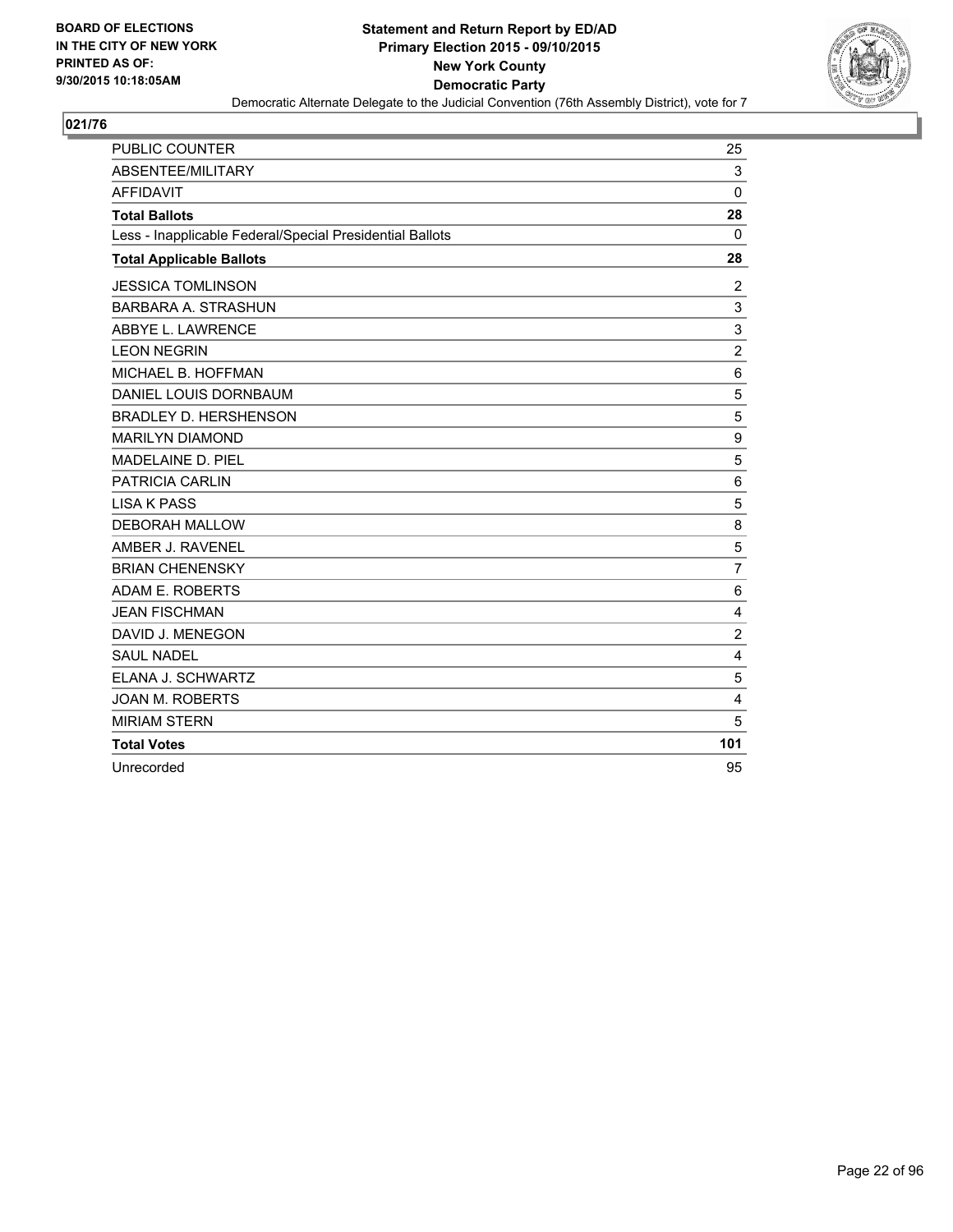

| <b>PUBLIC COUNTER</b>                                    | 11             |
|----------------------------------------------------------|----------------|
| ABSENTEE/MILITARY                                        | $\mathbf{1}$   |
| <b>AFFIDAVIT</b>                                         | $\Omega$       |
| <b>Total Ballots</b>                                     | 12             |
| Less - Inapplicable Federal/Special Presidential Ballots | 0              |
| <b>Total Applicable Ballots</b>                          | 12             |
| <b>JESSICA TOMLINSON</b>                                 | 5              |
| <b>BARBARA A. STRASHUN</b>                               | 4              |
| ABBYE L. LAWRENCE                                        | 5              |
| <b>LEON NEGRIN</b>                                       | 3              |
| MICHAEL B. HOFFMAN                                       | 6              |
| DANIEL LOUIS DORNBAUM                                    | 4              |
| <b>BRADLEY D. HERSHENSON</b>                             | 3              |
| <b>MARILYN DIAMOND</b>                                   | 1              |
| MADELAINE D. PIEL                                        | 3              |
| PATRICIA CARLIN                                          | 3              |
| <b>LISA K PASS</b>                                       | 1              |
| <b>DEBORAH MALLOW</b>                                    | $\overline{2}$ |
| AMBER J. RAVENEL                                         | $\overline{2}$ |
| <b>BRIAN CHENENSKY</b>                                   | 3              |
| ADAM E. ROBERTS                                          | 3              |
| <b>JEAN FISCHMAN</b>                                     | 3              |
| DAVID J. MENEGON                                         | 2              |
| <b>SAUL NADEL</b>                                        | 4              |
| ELANA J. SCHWARTZ                                        | $\overline{2}$ |
| <b>JOAN M. ROBERTS</b>                                   | 3              |
| <b>MIRIAM STERN</b>                                      | 4              |
| <b>Total Votes</b>                                       | 66             |
| Unrecorded                                               | 18             |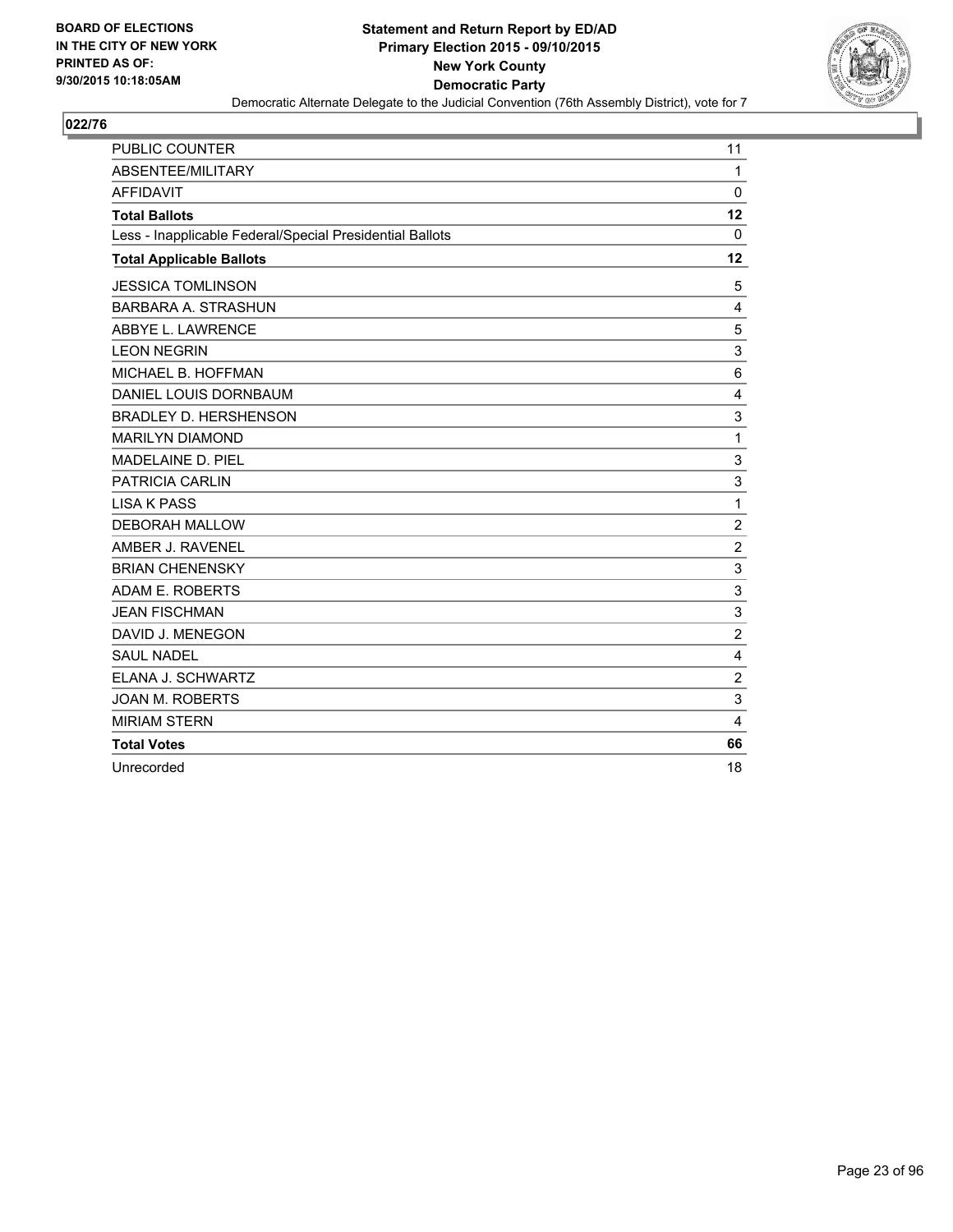

| PUBLIC COUNTER                                           | 4              |
|----------------------------------------------------------|----------------|
| ABSENTEE/MILITARY                                        | $\mathbf 0$    |
| <b>AFFIDAVIT</b>                                         | $\mathbf 0$    |
| <b>Total Ballots</b>                                     | 4              |
| Less - Inapplicable Federal/Special Presidential Ballots | 0              |
| <b>Total Applicable Ballots</b>                          | 4              |
| <b>JESSICA TOMLINSON</b>                                 | 1              |
| BARBARA A. STRASHUN                                      | 1              |
| ABBYE L. LAWRENCE                                        | 1              |
| <b>LEON NEGRIN</b>                                       | 1              |
| MICHAEL B. HOFFMAN                                       | 1              |
| DANIEL LOUIS DORNBAUM                                    | 1              |
| <b>BRADLEY D. HERSHENSON</b>                             | 1              |
| <b>MARILYN DIAMOND</b>                                   | $\overline{2}$ |
| MADELAINE D. PIEL                                        | $\overline{2}$ |
| PATRICIA CARLIN                                          | $\overline{2}$ |
| <b>LISA K PASS</b>                                       | $\overline{2}$ |
| <b>DEBORAH MALLOW</b>                                    | $\overline{2}$ |
| AMBER J. RAVENEL                                         | $\overline{2}$ |
| <b>BRIAN CHENENSKY</b>                                   | $\overline{c}$ |
| ADAM E. ROBERTS                                          | 1              |
| <b>JEAN FISCHMAN</b>                                     | 1              |
| DAVID J. MENEGON                                         | 1              |
| <b>SAUL NADEL</b>                                        | 1              |
| ELANA J. SCHWARTZ                                        | 1              |
| <b>JOAN M. ROBERTS</b>                                   | 1              |
| <b>MIRIAM STERN</b>                                      | 1              |
| <b>Total Votes</b>                                       | 28             |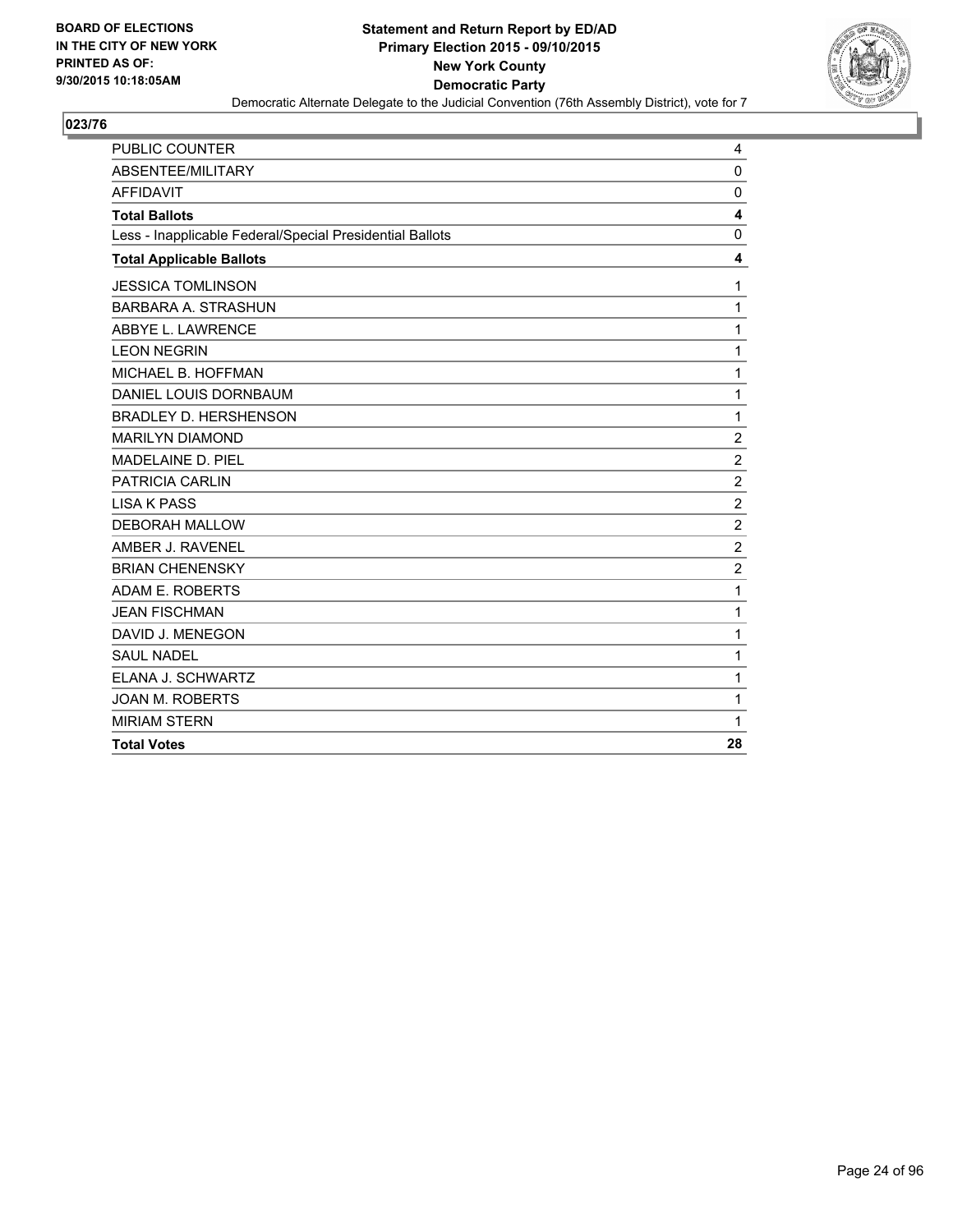

| <b>PUBLIC COUNTER</b>                                    | 6              |
|----------------------------------------------------------|----------------|
| ABSENTEE/MILITARY                                        | $\overline{2}$ |
| <b>AFFIDAVIT</b>                                         | 0              |
| <b>Total Ballots</b>                                     | 8              |
| Less - Inapplicable Federal/Special Presidential Ballots | 0              |
| <b>Total Applicable Ballots</b>                          | 8              |
| <b>JESSICA TOMLINSON</b>                                 | 1              |
| <b>BARBARA A. STRASHUN</b>                               | $\mathbf{1}$   |
| ABBYE L. LAWRENCE                                        | 1              |
| <b>LEON NEGRIN</b>                                       | 1              |
| MICHAEL B. HOFFMAN                                       | 1              |
| DANIEL LOUIS DORNBAUM                                    | $\mathbf{1}$   |
| BRADLEY D. HERSHENSON                                    | 1              |
| <b>MARILYN DIAMOND</b>                                   | 3              |
| MADELAINE D. PIEL                                        | 3              |
| <b>PATRICIA CARLIN</b>                                   | $\overline{c}$ |
| <b>LISA K PASS</b>                                       | $\overline{2}$ |
| <b>DEBORAH MALLOW</b>                                    | 3              |
| AMBER J. RAVENEL                                         | $\overline{c}$ |
| <b>BRIAN CHENENSKY</b>                                   | $\overline{2}$ |
| ADAM E. ROBERTS                                          | $\mathbf{1}$   |
| <b>JEAN FISCHMAN</b>                                     | $\overline{c}$ |
| DAVID J. MENEGON                                         | $\mathbf{1}$   |
| <b>SAUL NADEL</b>                                        | $\overline{2}$ |
| ELANA J. SCHWARTZ                                        | $\overline{2}$ |
| <b>JOAN M. ROBERTS</b>                                   | 1              |
| <b>MIRIAM STERN</b>                                      | 2              |
| <b>Total Votes</b>                                       | 35             |
| Unrecorded                                               | 21             |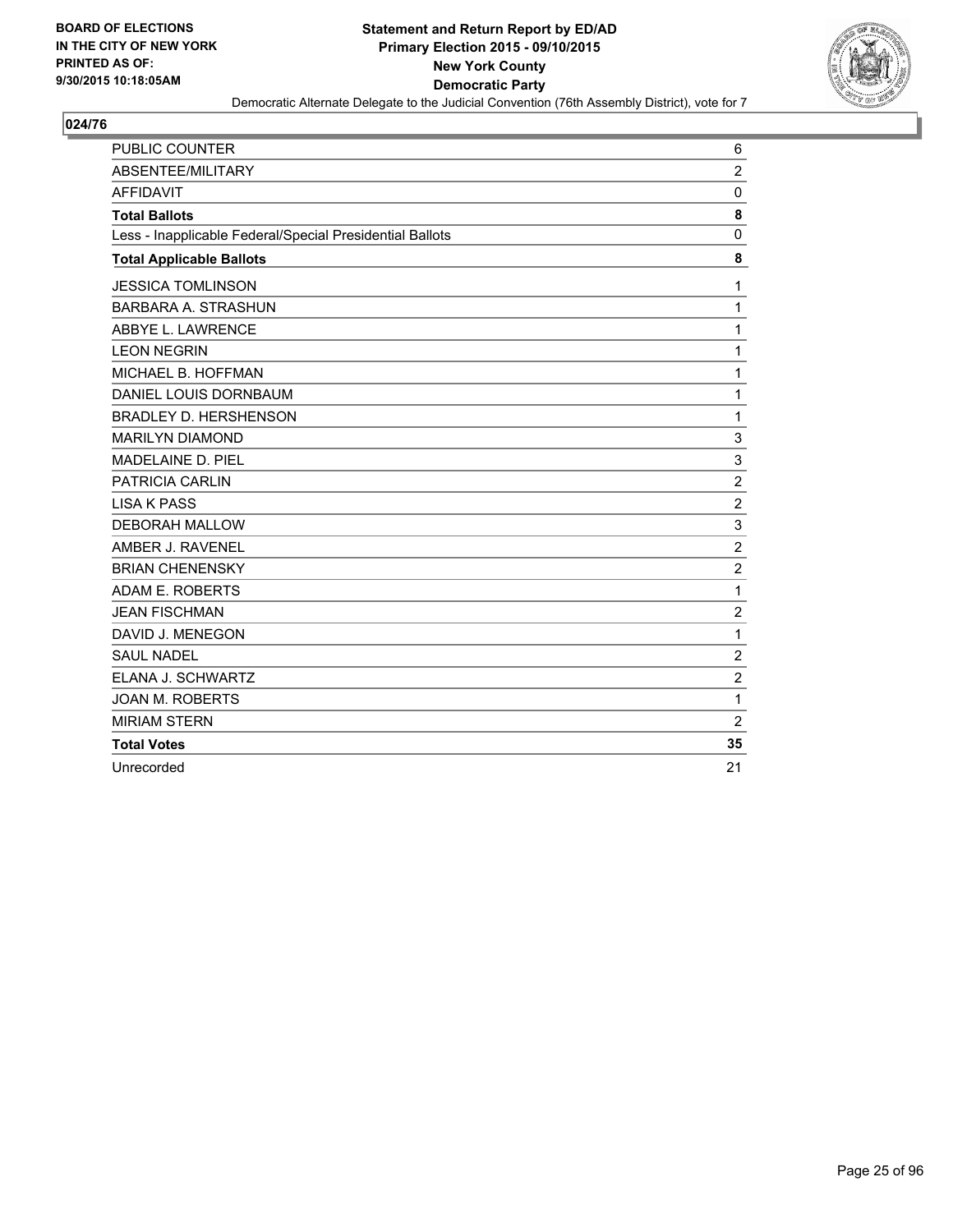

| <b>PUBLIC COUNTER</b>                                    | 22             |
|----------------------------------------------------------|----------------|
| ABSENTEE/MILITARY                                        | 3              |
| <b>AFFIDAVIT</b>                                         | $\Omega$       |
| <b>Total Ballots</b>                                     | 25             |
| Less - Inapplicable Federal/Special Presidential Ballots | 0              |
| <b>Total Applicable Ballots</b>                          | 25             |
| <b>JESSICA TOMLINSON</b>                                 | 4              |
| <b>BARBARA A. STRASHUN</b>                               | 5              |
| ABBYE L. LAWRENCE                                        | 4              |
| <b>LEON NEGRIN</b>                                       | 3              |
| MICHAEL B. HOFFMAN                                       | 6              |
| DANIEL LOUIS DORNBAUM                                    | 4              |
| <b>BRADLEY D. HERSHENSON</b>                             | $\overline{2}$ |
| <b>MARILYN DIAMOND</b>                                   | 6              |
| MADELAINE D. PIEL                                        | $\overline{2}$ |
| PATRICIA CARLIN                                          | 6              |
| <b>LISA K PASS</b>                                       | 4              |
| <b>DEBORAH MALLOW</b>                                    | 3              |
| AMBER J. RAVENEL                                         | 3              |
| <b>BRIAN CHENENSKY</b>                                   | 5              |
| ADAM E. ROBERTS                                          | 9              |
| <b>JEAN FISCHMAN</b>                                     | 10             |
| DAVID J. MENEGON                                         | $\overline{7}$ |
| <b>SAUL NADEL</b>                                        | 9              |
| ELANA J. SCHWARTZ                                        | 8              |
| <b>JOAN M. ROBERTS</b>                                   | 8              |
| <b>MIRIAM STERN</b>                                      | 6              |
| <b>Total Votes</b>                                       | 114            |
| Unrecorded                                               | 61             |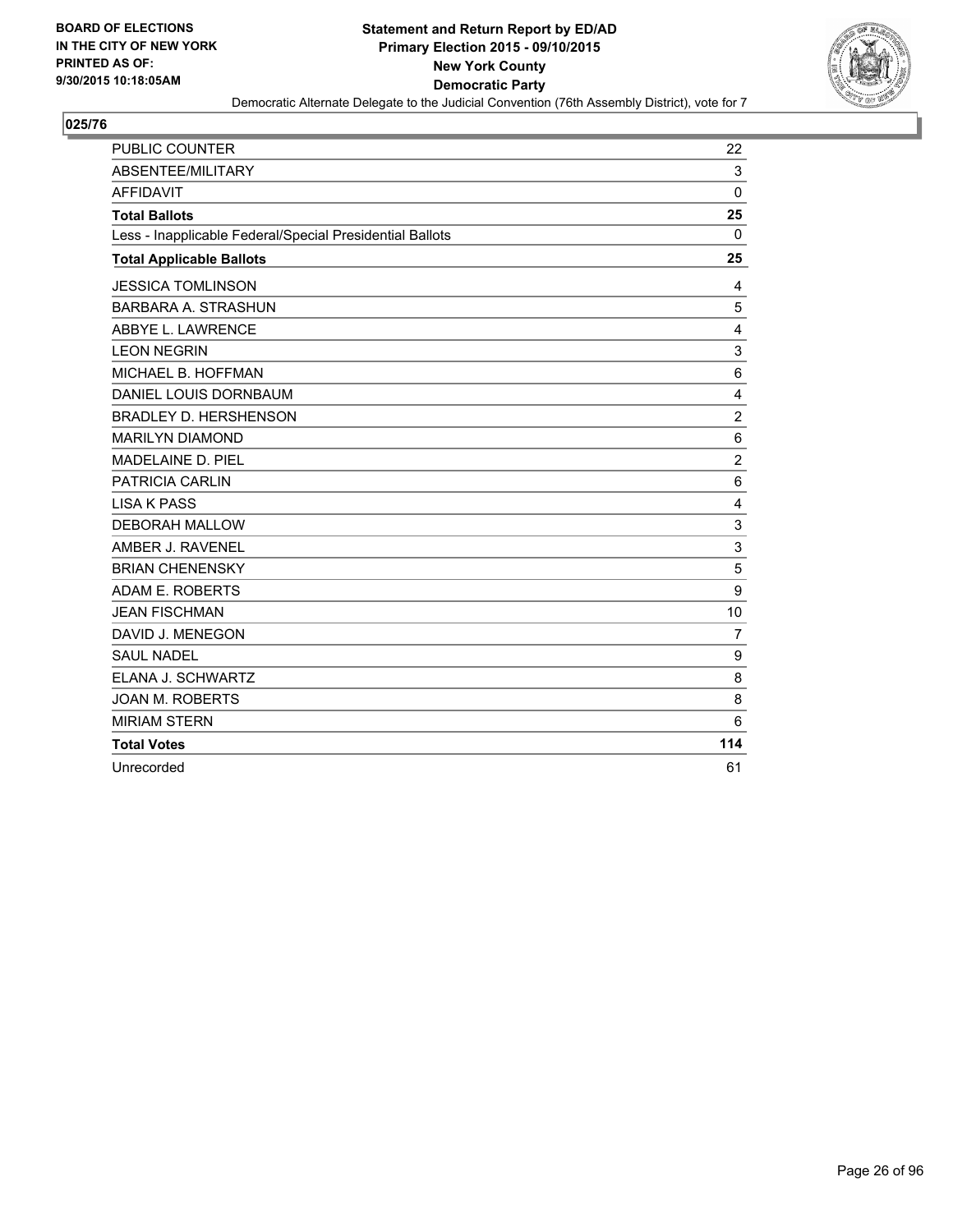

| PUBLIC COUNTER                                           | 19             |
|----------------------------------------------------------|----------------|
| ABSENTEE/MILITARY                                        | $\overline{2}$ |
| <b>AFFIDAVIT</b>                                         | $\Omega$       |
| <b>Total Ballots</b>                                     | 21             |
| Less - Inapplicable Federal/Special Presidential Ballots | $\Omega$       |
| <b>Total Applicable Ballots</b>                          | 21             |
| <b>JESSICA TOMLINSON</b>                                 | 7              |
| <b>BARBARA A. STRASHUN</b>                               | 3              |
| ABBYE L. LAWRENCE                                        | $\overline{2}$ |
| <b>LEON NEGRIN</b>                                       | $\overline{2}$ |
| MICHAEL B. HOFFMAN                                       | 4              |
| DANIEL LOUIS DORNBAUM                                    | $\overline{2}$ |
| <b>BRADLEY D. HERSHENSON</b>                             | 5              |
| <b>MARILYN DIAMOND</b>                                   | $\overline{4}$ |
| <b>MADELAINE D. PIEL</b>                                 | 9              |
| PATRICIA CARLIN                                          | $\overline{7}$ |
| <b>LISA K PASS</b>                                       | $\overline{2}$ |
| <b>DEBORAH MALLOW</b>                                    | 8              |
| AMBER J. RAVENEL                                         | 5              |
| <b>BRIAN CHENENSKY</b>                                   | $\overline{2}$ |
| ADAM E. ROBERTS                                          | 4              |
| <b>JEAN FISCHMAN</b>                                     | $\overline{7}$ |
| DAVID J. MENEGON                                         | 4              |
| <b>SAUL NADEL</b>                                        | 6              |
| ELANA J. SCHWARTZ                                        | 8              |
| <b>JOAN M. ROBERTS</b>                                   | 6              |
| <b>MIRIAM STERN</b>                                      | 6              |
| <b>Total Votes</b>                                       | 103            |
| Unrecorded                                               | 44             |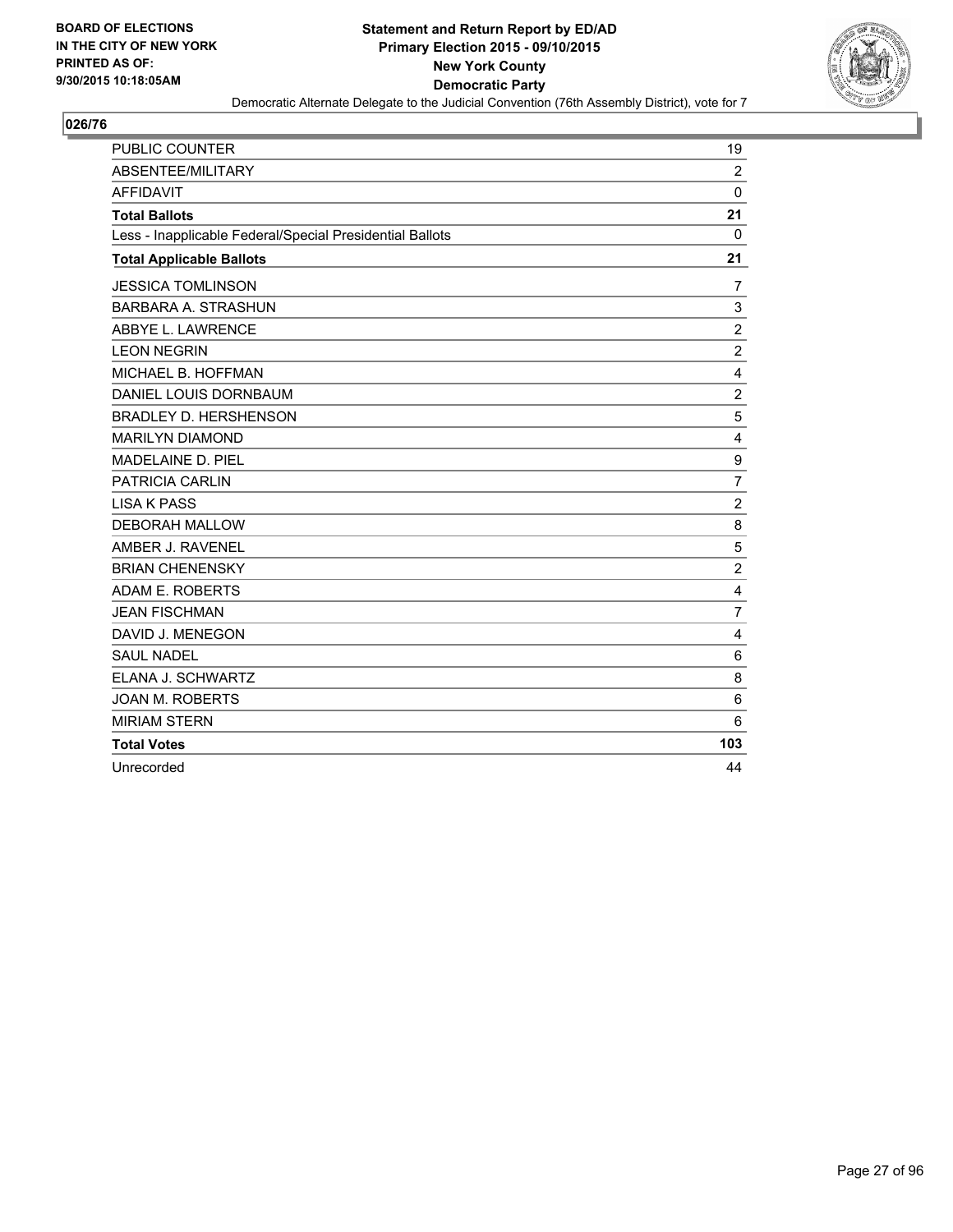

| <b>PUBLIC COUNTER</b>                                    | 15             |
|----------------------------------------------------------|----------------|
| ABSENTEE/MILITARY                                        | $\overline{2}$ |
| <b>AFFIDAVIT</b>                                         | $\Omega$       |
| <b>Total Ballots</b>                                     | 17             |
| Less - Inapplicable Federal/Special Presidential Ballots | 0              |
| <b>Total Applicable Ballots</b>                          | 17             |
| <b>JESSICA TOMLINSON</b>                                 | 7              |
| <b>BARBARA A. STRASHUN</b>                               | 3              |
| ABBYE L. LAWRENCE                                        | 5              |
| <b>LEON NEGRIN</b>                                       | 5              |
| MICHAEL B. HOFFMAN                                       | 4              |
| DANIEL LOUIS DORNBAUM                                    | 5              |
| <b>BRADLEY D. HERSHENSON</b>                             | 4              |
| <b>MARILYN DIAMOND</b>                                   | 8              |
| MADELAINE D. PIEL                                        | 8              |
| PATRICIA CARLIN                                          | 5              |
| <b>LISA K PASS</b>                                       | 5              |
| <b>DEBORAH MALLOW</b>                                    | $\overline{7}$ |
| AMBER J. RAVENEL                                         | $\overline{7}$ |
| <b>BRIAN CHENENSKY</b>                                   | 6              |
| ADAM E. ROBERTS                                          | 4              |
| <b>JEAN FISCHMAN</b>                                     | 4              |
| DAVID J. MENEGON                                         | 4              |
| <b>SAUL NADEL</b>                                        | 4              |
| ELANA J. SCHWARTZ                                        | $\overline{2}$ |
| <b>JOAN M. ROBERTS</b>                                   | 3              |
| <b>MIRIAM STERN</b>                                      | 3              |
| <b>Total Votes</b>                                       | 103            |
| Unrecorded                                               | 16             |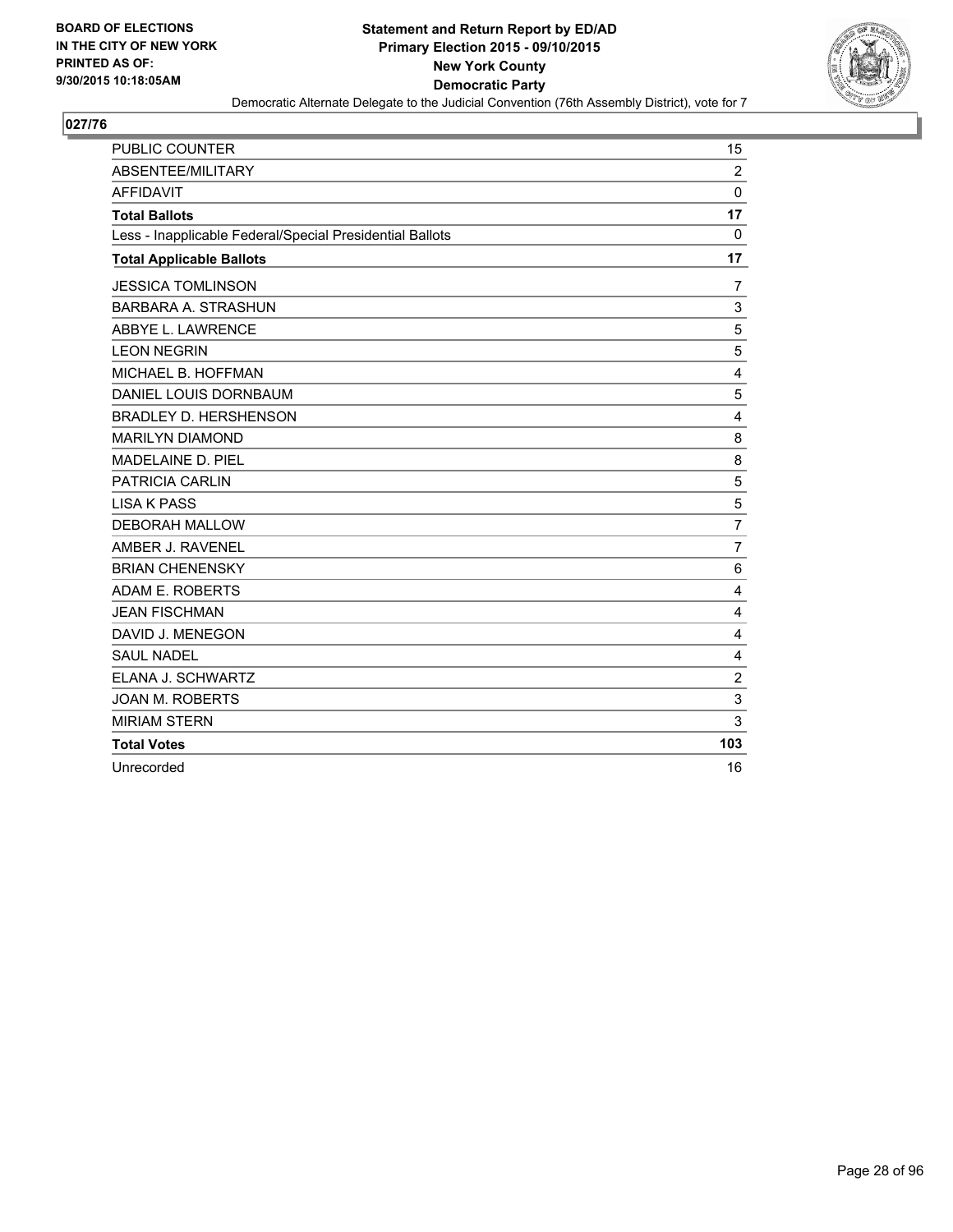

| <b>PUBLIC COUNTER</b>                                    | 17             |
|----------------------------------------------------------|----------------|
| ABSENTEE/MILITARY                                        | $\mathbf 0$    |
| <b>AFFIDAVIT</b>                                         | $\Omega$       |
| <b>Total Ballots</b>                                     | 17             |
| Less - Inapplicable Federal/Special Presidential Ballots | 0              |
| <b>Total Applicable Ballots</b>                          | 17             |
| <b>JESSICA TOMLINSON</b>                                 | 6              |
| <b>BARBARA A. STRASHUN</b>                               | 4              |
| ABBYE L. LAWRENCE                                        | 4              |
| <b>LEON NEGRIN</b>                                       | 4              |
| MICHAEL B. HOFFMAN                                       | $\overline{7}$ |
| DANIEL LOUIS DORNBAUM                                    | 6              |
| <b>BRADLEY D. HERSHENSON</b>                             | 6              |
| <b>MARILYN DIAMOND</b>                                   | 6              |
| MADELAINE D. PIEL                                        | 4              |
| <b>PATRICIA CARLIN</b>                                   | 5              |
| <b>LISA K PASS</b>                                       | 4              |
| <b>DEBORAH MALLOW</b>                                    | 5              |
| AMBER J. RAVENEL                                         | 4              |
| <b>BRIAN CHENENSKY</b>                                   | 5              |
| ADAM E. ROBERTS                                          | 5              |
| <b>JEAN FISCHMAN</b>                                     | $\overline{c}$ |
| DAVID J. MENEGON                                         | $\overline{2}$ |
| <b>SAUL NADEL</b>                                        | 4              |
| ELANA J. SCHWARTZ                                        | 3              |
| <b>JOAN M. ROBERTS</b>                                   | 3              |
| <b>MIRIAM STERN</b>                                      | $\overline{2}$ |
| <b>Total Votes</b>                                       | 91             |
| Unrecorded                                               | 28             |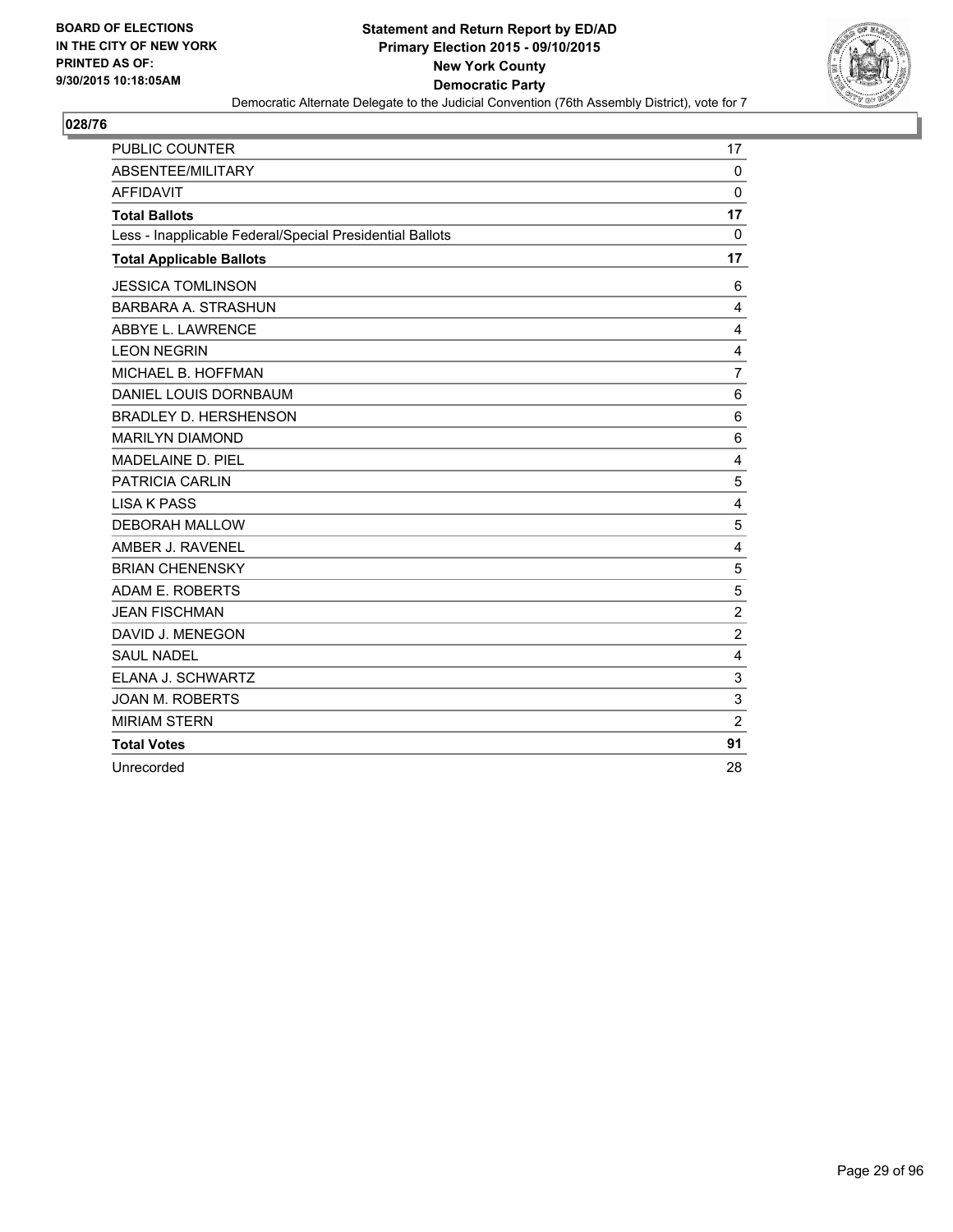

| <b>PUBLIC COUNTER</b>                                    | 9              |
|----------------------------------------------------------|----------------|
| ABSENTEE/MILITARY                                        | 1              |
| <b>AFFIDAVIT</b>                                         | $\Omega$       |
| <b>Total Ballots</b>                                     | 10             |
| Less - Inapplicable Federal/Special Presidential Ballots | 0              |
| <b>Total Applicable Ballots</b>                          | 10             |
| <b>JESSICA TOMLINSON</b>                                 | 1              |
| <b>BARBARA A. STRASHUN</b>                               | 0              |
| ABBYE L. LAWRENCE                                        | 1              |
| <b>LEON NEGRIN</b>                                       | 1              |
| MICHAEL B. HOFFMAN                                       | $\overline{2}$ |
| DANIEL LOUIS DORNBAUM                                    | 1              |
| <b>BRADLEY D. HERSHENSON</b>                             | 3              |
| <b>MARILYN DIAMOND</b>                                   | 5              |
| <b>MADELAINE D. PIEL</b>                                 | 3              |
| <b>PATRICIA CARLIN</b>                                   | 3              |
| <b>LISA K PASS</b>                                       | 3              |
| <b>DEBORAH MALLOW</b>                                    | 5              |
| AMBER J. RAVENEL                                         | 4              |
| <b>BRIAN CHENENSKY</b>                                   | 3              |
| ADAM E. ROBERTS                                          | 1              |
| <b>JEAN FISCHMAN</b>                                     | 4              |
| DAVID J. MENEGON                                         | 1              |
| <b>SAUL NADEL</b>                                        | 1              |
| ELANA J. SCHWARTZ                                        | 5              |
| <b>JOAN M. ROBERTS</b>                                   | 4              |
| <b>MIRIAM STERN</b>                                      | 3              |
| <b>Total Votes</b>                                       | 54             |
| Unrecorded                                               | 16             |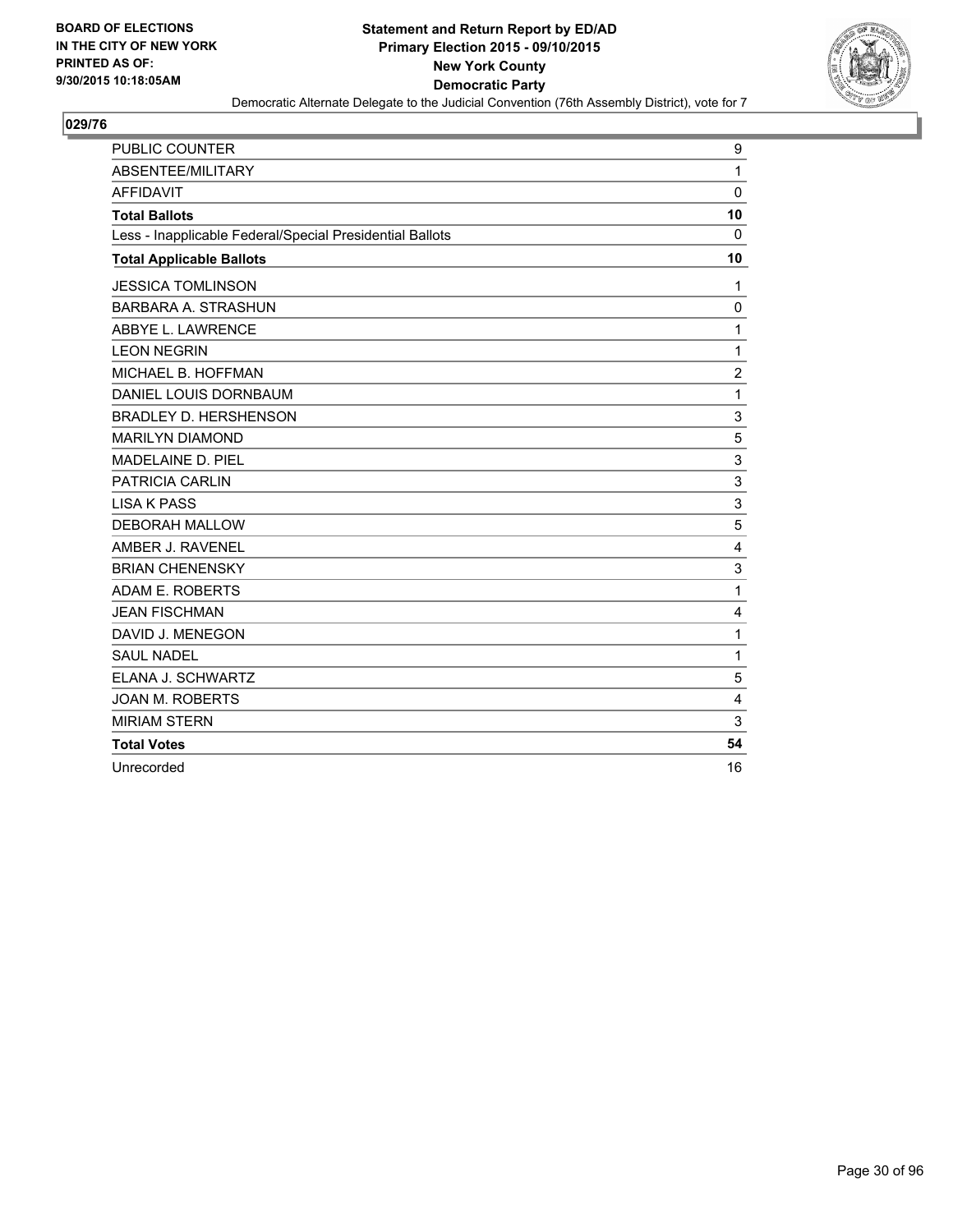

| <b>PUBLIC COUNTER</b>                                    | 9                |
|----------------------------------------------------------|------------------|
| ABSENTEE/MILITARY                                        | $\Omega$         |
| <b>AFFIDAVIT</b>                                         | $\mathbf 0$      |
| <b>Total Ballots</b>                                     | 9                |
| Less - Inapplicable Federal/Special Presidential Ballots | 0                |
| <b>Total Applicable Ballots</b>                          | 9                |
| <b>JESSICA TOMLINSON</b>                                 | 6                |
| <b>BARBARA A. STRASHUN</b>                               | 5                |
| ABBYE L. LAWRENCE                                        | 4                |
| <b>LEON NEGRIN</b>                                       | 4                |
| MICHAEL B. HOFFMAN                                       | 4                |
| DANIEL LOUIS DORNBAUM                                    | 3                |
| <b>BRADLEY D. HERSHENSON</b>                             | 3                |
| <b>MARILYN DIAMOND</b>                                   | $\mathbf 0$      |
| <b>MADELAINE D. PIEL</b>                                 | $\overline{c}$   |
| PATRICIA CARLIN                                          | 1                |
| <b>LISA K PASS</b>                                       | $\overline{2}$   |
| <b>DEBORAH MALLOW</b>                                    | 1                |
| AMBER J. RAVENEL                                         | 1                |
| <b>BRIAN CHENENSKY</b>                                   | 1                |
| ADAM E. ROBERTS                                          | $\overline{2}$   |
| <b>JEAN FISCHMAN</b>                                     | 3                |
| DAVID J. MENEGON                                         | $\boldsymbol{2}$ |
| <b>SAUL NADEL</b>                                        | $\overline{2}$   |
| ELANA J. SCHWARTZ                                        | 1                |
| <b>JOAN M. ROBERTS</b>                                   | 6                |
| <b>MIRIAM STERN</b>                                      | 3                |
| <b>Total Votes</b>                                       | 56               |
| Unrecorded                                               | $\overline{7}$   |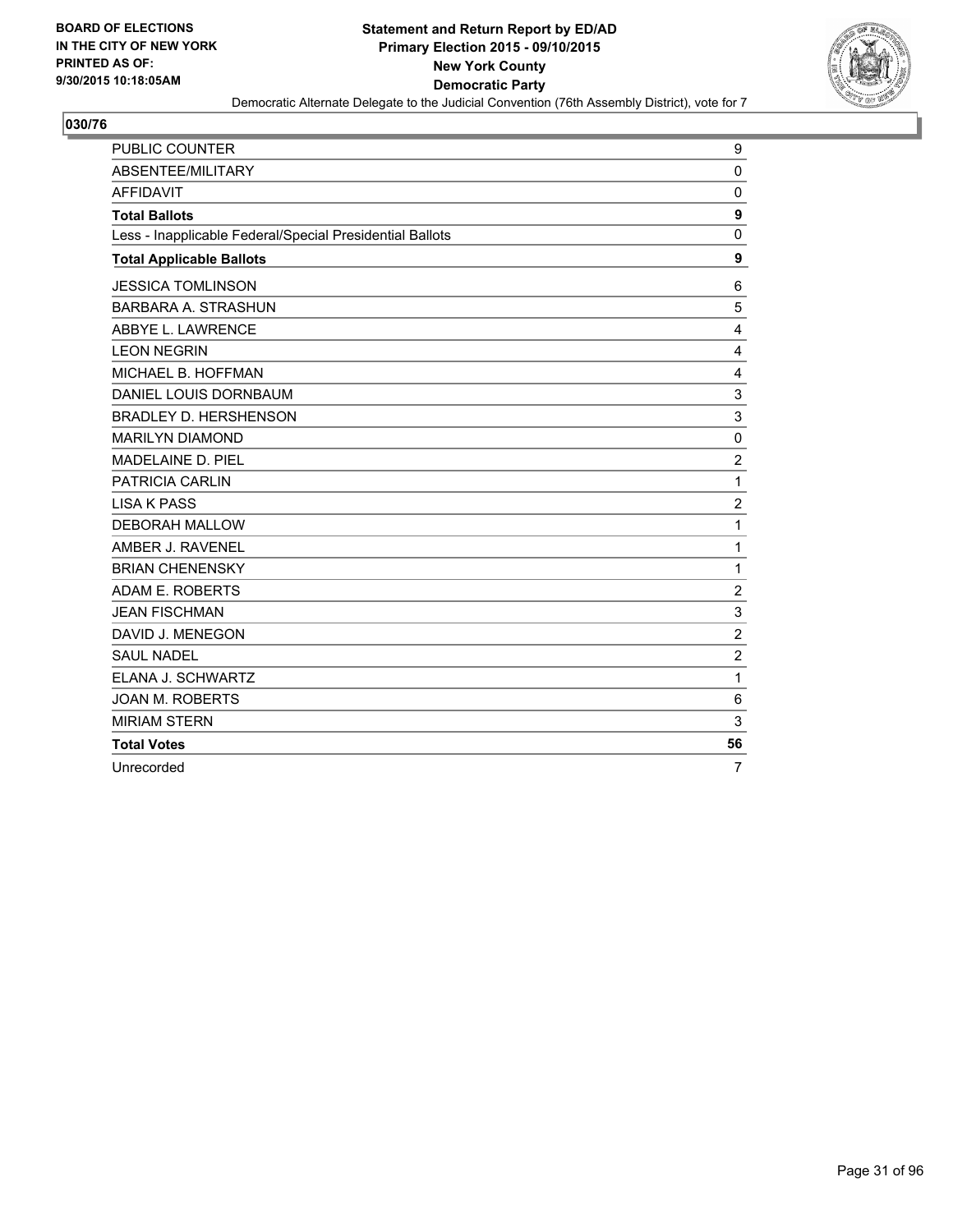

| <b>PUBLIC COUNTER</b>                                    | 11             |
|----------------------------------------------------------|----------------|
| ABSENTEE/MILITARY                                        | 1              |
| <b>AFFIDAVIT</b>                                         | 0              |
| <b>Total Ballots</b>                                     | 12             |
| Less - Inapplicable Federal/Special Presidential Ballots | 0              |
| <b>Total Applicable Ballots</b>                          | 12             |
| JESSICA TOMLINSON                                        | 2              |
| BARBARA A. STRASHUN                                      | 0              |
| ABBYE L. LAWRENCE                                        | $\overline{c}$ |
| <b>LEON NEGRIN</b>                                       | 0              |
| MICHAEL B. HOFFMAN                                       | 1              |
| DANIEL LOUIS DORNBAUM                                    | 1              |
| <b>BRADLEY D. HERSHENSON</b>                             | 0              |
| <b>MARILYN DIAMOND</b>                                   | 5              |
| MADELAINE D. PIEL                                        | 6              |
| <b>PATRICIA CARLIN</b>                                   | $\overline{7}$ |
| <b>LISA K PASS</b>                                       | 5              |
| DEBORAH MALLOW                                           | 5              |
| AMBER J. RAVENEL                                         | 4              |
| <b>BRIAN CHENENSKY</b>                                   | 4              |
| ADAM E. ROBERTS                                          | 4              |
| <b>JEAN FISCHMAN</b>                                     | 3              |
| DAVID J. MENEGON                                         | 1              |
| <b>SAUL NADEL</b>                                        | 2              |
| ELANA J. SCHWARTZ                                        | 2              |
| JOAN M. ROBERTS                                          | 4              |
| MIRIAM STERN                                             | $\overline{2}$ |
| BARBARA CHOCKY (WRITE-IN)                                | 1              |
| BEN KALLOS (WRITE-IN)                                    | 1              |
| CAROLYN MALONEY (WRITE-IN)                               | 1              |
| DAN GARODNICK (WRITE-IN)                                 | 1              |
| DAVID LISTON (WRITE-IN)                                  | 1              |
| JIM CLYNES (WRITE-IN)                                    | 1              |
| JOHN BARTOS (WRITE-IN)                                   | 1              |
| <b>Total Votes</b>                                       | 67             |
| Unrecorded                                               | 17             |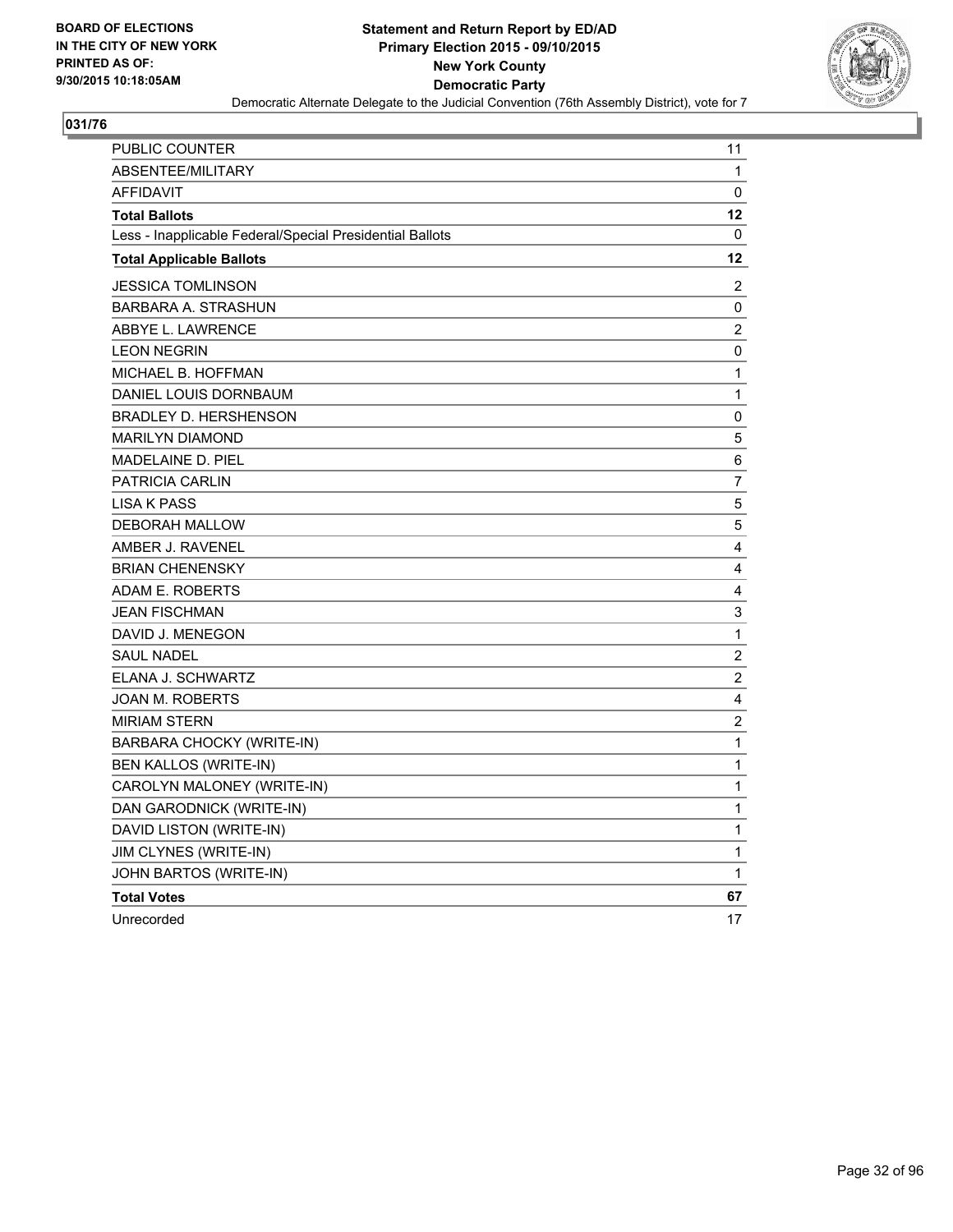

| <b>PUBLIC COUNTER</b>                                    | 24             |
|----------------------------------------------------------|----------------|
| ABSENTEE/MILITARY                                        | $\mathbf 0$    |
| <b>AFFIDAVIT</b>                                         | $\Omega$       |
| <b>Total Ballots</b>                                     | 24             |
| Less - Inapplicable Federal/Special Presidential Ballots | 0              |
| <b>Total Applicable Ballots</b>                          | 24             |
| <b>JESSICA TOMLINSON</b>                                 | 5              |
| <b>BARBARA A. STRASHUN</b>                               | 3              |
| ABBYE L. LAWRENCE                                        | 4              |
| <b>LEON NEGRIN</b>                                       | 3              |
| MICHAEL B. HOFFMAN                                       | 3              |
| DANIEL LOUIS DORNBAUM                                    | $\overline{2}$ |
| <b>BRADLEY D. HERSHENSON</b>                             | 3              |
| <b>MARILYN DIAMOND</b>                                   | $\overline{7}$ |
| MADELAINE D. PIEL                                        | $\overline{7}$ |
| PATRICIA CARLIN                                          | 9              |
| <b>LISA K PASS</b>                                       | 6              |
| <b>DEBORAH MALLOW</b>                                    | 6              |
| AMBER J. RAVENEL                                         | 5              |
| <b>BRIAN CHENENSKY</b>                                   | 6              |
| ADAM E. ROBERTS                                          | 8              |
| <b>JEAN FISCHMAN</b>                                     | 8              |
| DAVID J. MENEGON                                         | $\overline{7}$ |
| <b>SAUL NADEL</b>                                        | 8              |
| ELANA J. SCHWARTZ                                        | 10             |
| <b>JOAN M. ROBERTS</b>                                   | 8              |
| <b>MIRIAM STERN</b>                                      | 8              |
| <b>Total Votes</b>                                       | 126            |
| Unrecorded                                               | 42             |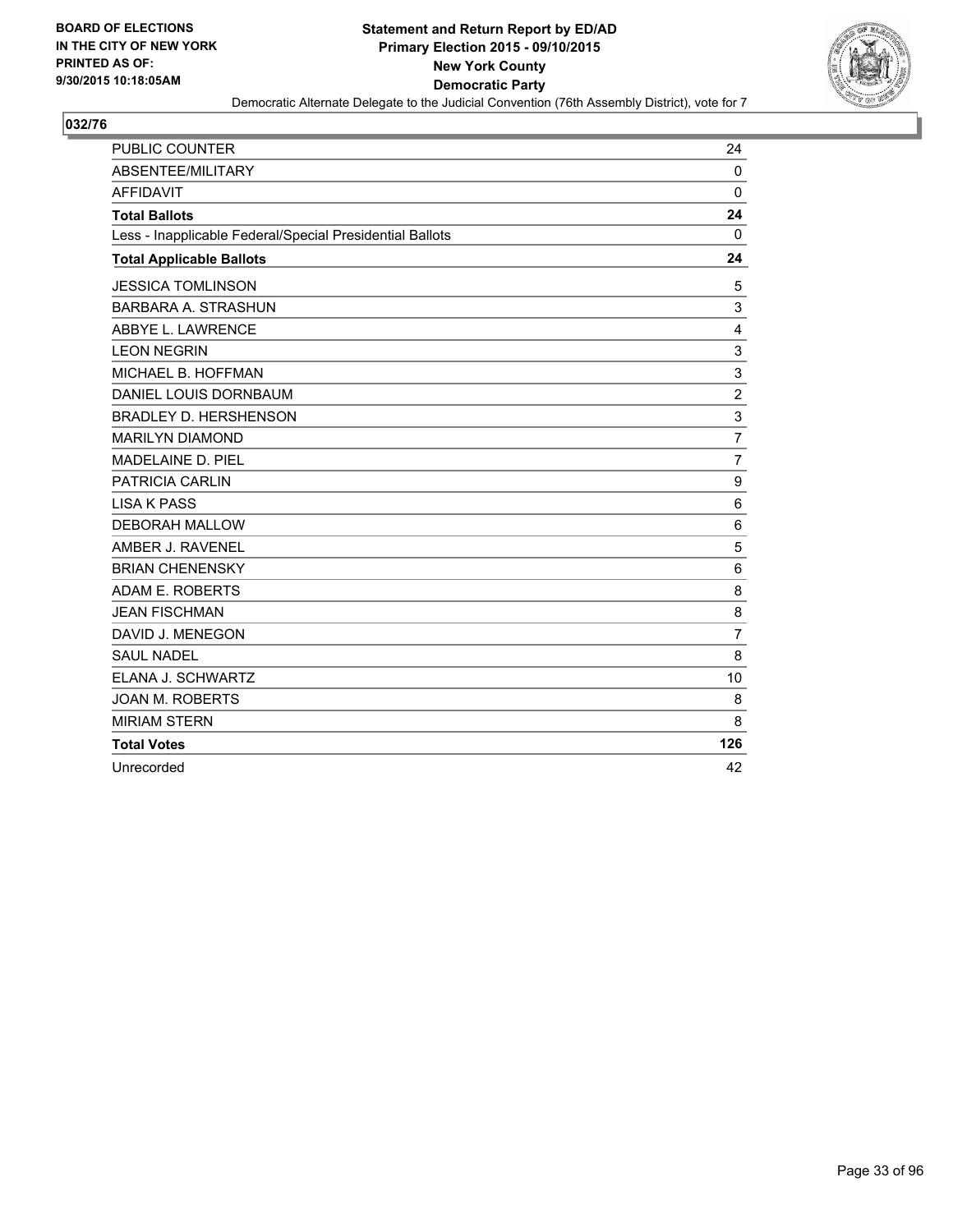

| <b>PUBLIC COUNTER</b>                                    | 19             |
|----------------------------------------------------------|----------------|
| ABSENTEE/MILITARY                                        | 0              |
| <b>AFFIDAVIT</b>                                         | $\Omega$       |
| <b>Total Ballots</b>                                     | 19             |
| Less - Inapplicable Federal/Special Presidential Ballots | 0              |
| <b>Total Applicable Ballots</b>                          | 19             |
| <b>JESSICA TOMLINSON</b>                                 | 8              |
| <b>BARBARA A. STRASHUN</b>                               | $\overline{7}$ |
| ABBYE L. LAWRENCE                                        | 8              |
| <b>LEON NEGRIN</b>                                       | $\overline{7}$ |
| MICHAEL B. HOFFMAN                                       | $\overline{7}$ |
| DANIEL LOUIS DORNBAUM                                    | $\overline{7}$ |
| <b>BRADLEY D. HERSHENSON</b>                             | 6              |
| <b>MARILYN DIAMOND</b>                                   | 3              |
| MADELAINE D. PIEL                                        | 4              |
| PATRICIA CARLIN                                          | $\overline{4}$ |
| <b>LISA K PASS</b>                                       | 3              |
| <b>DEBORAH MALLOW</b>                                    | 3              |
| AMBER J. RAVENEL                                         | 4              |
| <b>BRIAN CHENENSKY</b>                                   | 3              |
| ADAM E. ROBERTS                                          | 4              |
| <b>JEAN FISCHMAN</b>                                     | 4              |
| DAVID J. MENEGON                                         | 5              |
| <b>SAUL NADEL</b>                                        | 4              |
| ELANA J. SCHWARTZ                                        | 4              |
| <b>JOAN M. ROBERTS</b>                                   | 5              |
| <b>MIRIAM STERN</b>                                      | 6              |
| <b>Total Votes</b>                                       | 106            |
| Unrecorded                                               | 27             |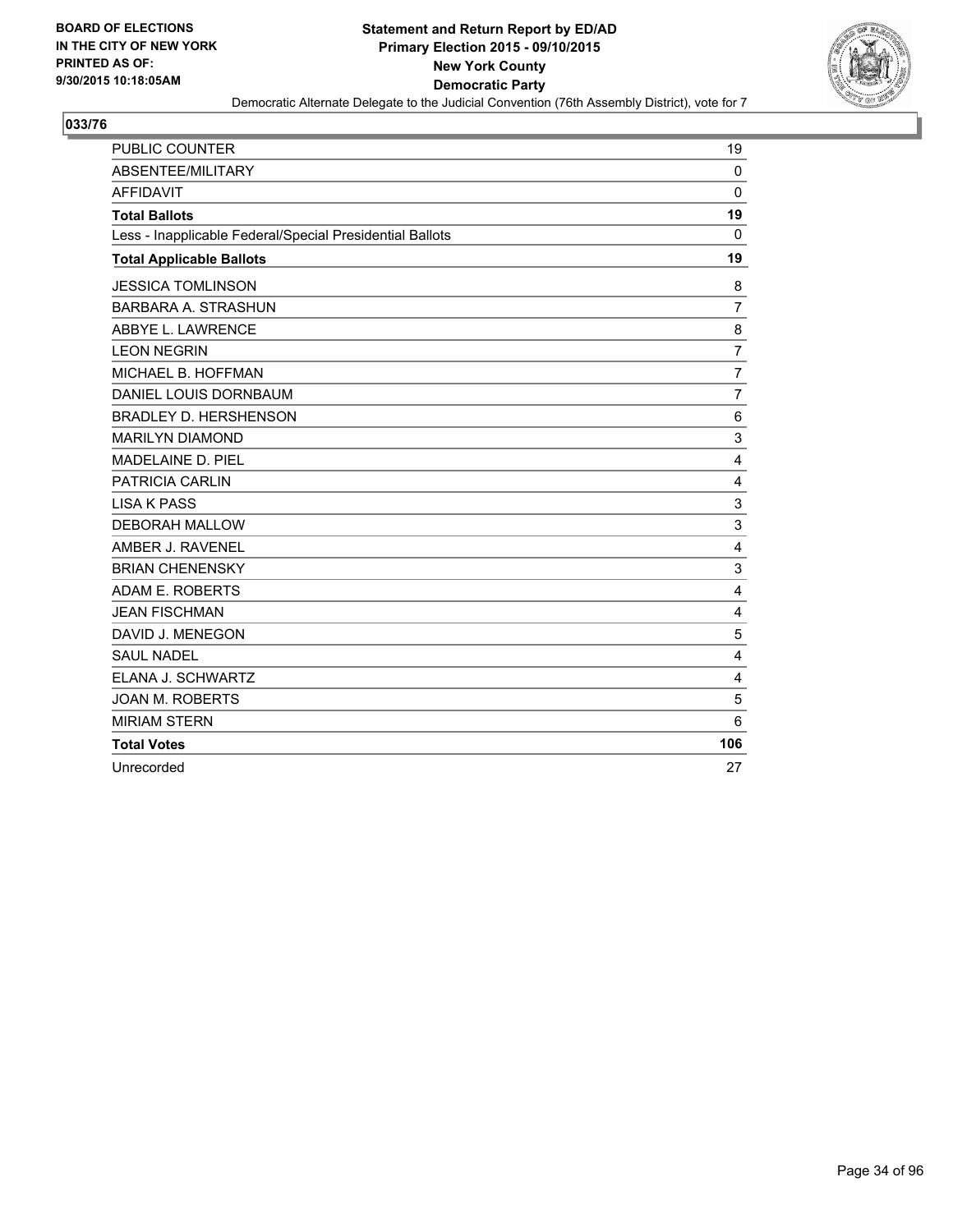

| <b>PUBLIC COUNTER</b>                                    | 25             |
|----------------------------------------------------------|----------------|
| ABSENTEE/MILITARY                                        | $\mathbf 0$    |
| <b>AFFIDAVIT</b>                                         | $\Omega$       |
| <b>Total Ballots</b>                                     | 25             |
| Less - Inapplicable Federal/Special Presidential Ballots | 0              |
| <b>Total Applicable Ballots</b>                          | 25             |
| <b>JESSICA TOMLINSON</b>                                 | 5              |
| <b>BARBARA A. STRASHUN</b>                               | 1              |
| ABBYE L. LAWRENCE                                        | 0              |
| <b>LEON NEGRIN</b>                                       | 3              |
| MICHAEL B. HOFFMAN                                       | $\mathbf 0$    |
| DANIEL LOUIS DORNBAUM                                    | $\mathbf 0$    |
| <b>BRADLEY D. HERSHENSON</b>                             | 1              |
| <b>MARILYN DIAMOND</b>                                   | 14             |
| MADELAINE D. PIEL                                        | 10             |
| PATRICIA CARLIN                                          | 10             |
| <b>LISA K PASS</b>                                       | 10             |
| <b>DEBORAH MALLOW</b>                                    | 11             |
| AMBER J. RAVENEL                                         | 9              |
| <b>BRIAN CHENENSKY</b>                                   | 9              |
| ADAM E. ROBERTS                                          | 6              |
| <b>JEAN FISCHMAN</b>                                     | 6              |
| DAVID J. MENEGON                                         | 5              |
| <b>SAUL NADEL</b>                                        | 5              |
| ELANA J. SCHWARTZ                                        | $\overline{7}$ |
| <b>JOAN M. ROBERTS</b>                                   | $\overline{7}$ |
| <b>MIRIAM STERN</b>                                      | 5              |
| <b>Total Votes</b>                                       | 124            |
| Unrecorded                                               | 51             |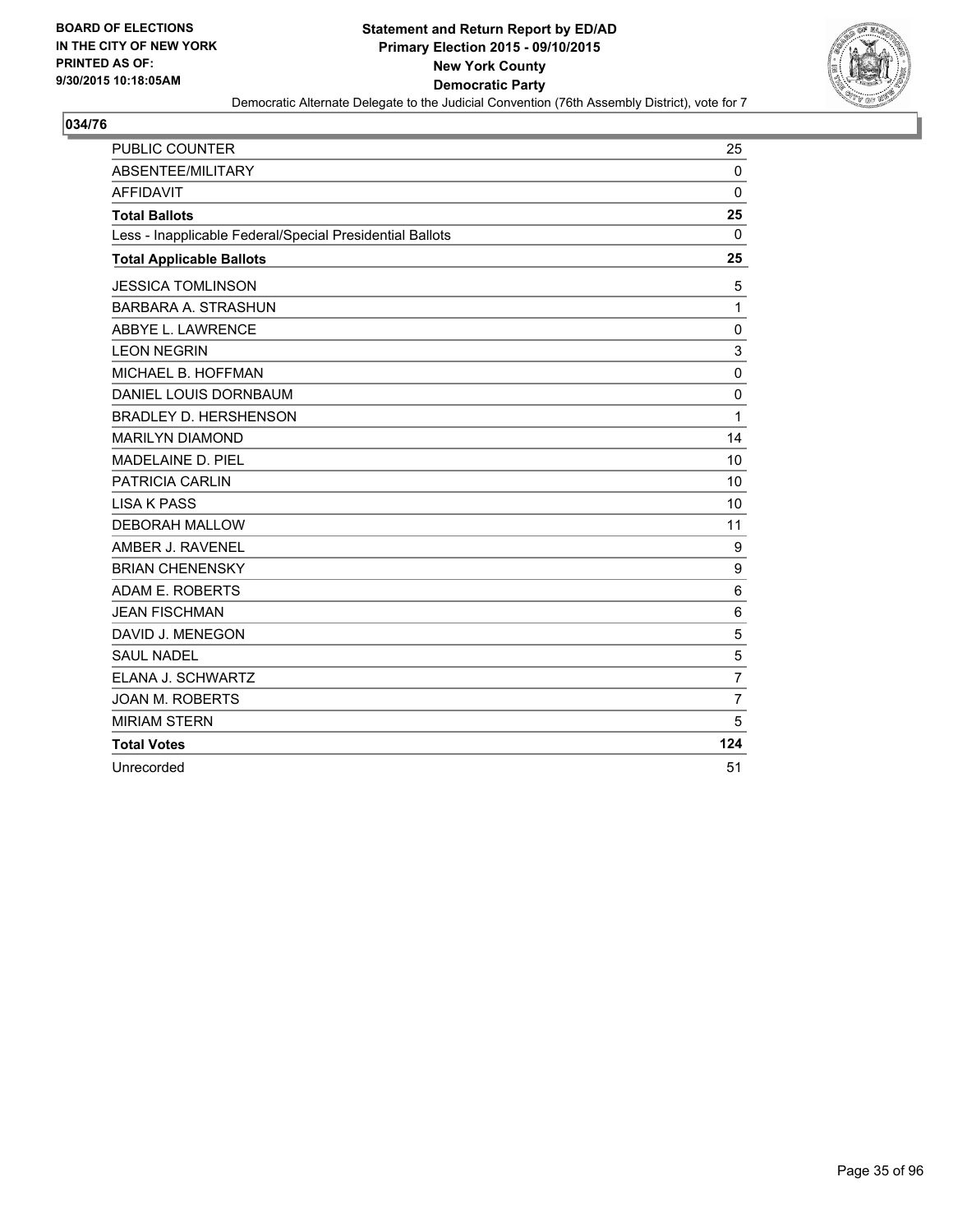

| <b>PUBLIC COUNTER</b>                                    | 42             |
|----------------------------------------------------------|----------------|
| ABSENTEE/MILITARY                                        | $\overline{2}$ |
| <b>AFFIDAVIT</b>                                         | 0              |
| <b>Total Ballots</b>                                     | 44             |
| Less - Inapplicable Federal/Special Presidential Ballots | 0              |
| <b>Total Applicable Ballots</b>                          | 44             |
| <b>JESSICA TOMLINSON</b>                                 | 10             |
| <b>BARBARA A. STRASHUN</b>                               | $\,6$          |
| ABBYE L. LAWRENCE                                        | $\overline{7}$ |
| <b>LEON NEGRIN</b>                                       | 5              |
| MICHAEL B. HOFFMAN                                       | $\overline{7}$ |
| DANIEL LOUIS DORNBAUM                                    | 4              |
| <b>BRADLEY D. HERSHENSON</b>                             | 6              |
| <b>MARILYN DIAMOND</b>                                   | 17             |
| MADELAINE D. PIEL                                        | 15             |
| <b>PATRICIA CARLIN</b>                                   | 16             |
| <b>LISA K PASS</b>                                       | 16             |
| <b>DEBORAH MALLOW</b>                                    | 15             |
| AMBER J. RAVENEL                                         | 16             |
| <b>BRIAN CHENENSKY</b>                                   | 17             |
| ADAM E. ROBERTS                                          | 13             |
| <b>JEAN FISCHMAN</b>                                     | 11             |
| DAVID J. MENEGON                                         | 9              |
| <b>SAUL NADEL</b>                                        | 10             |
| ELANA J. SCHWARTZ                                        | 11             |
| <b>JOAN M. ROBERTS</b>                                   | 13             |
| <b>MIRIAM STERN</b>                                      | 11             |
| <b>Total Votes</b>                                       | 235            |
| Unrecorded                                               | 73             |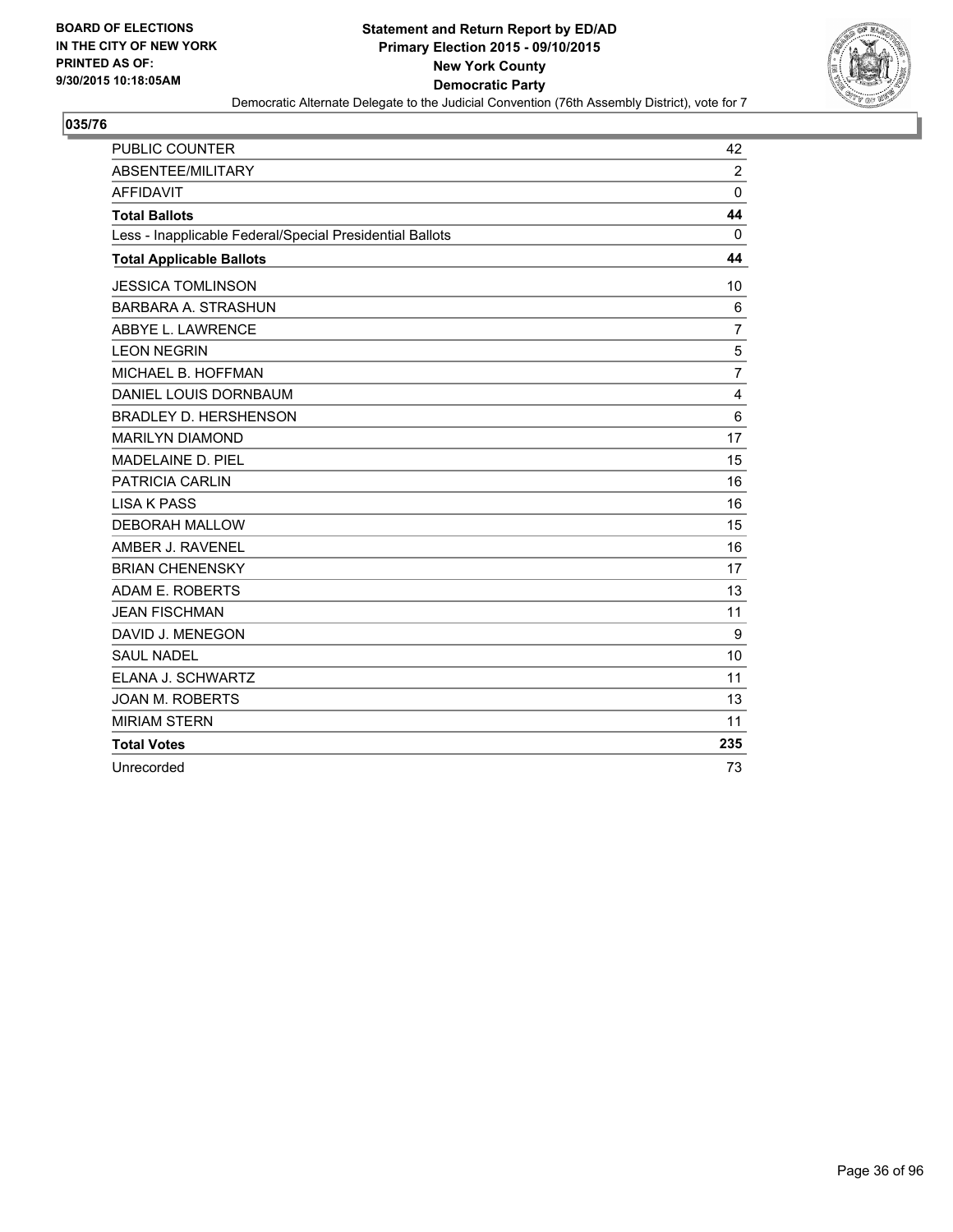

| <b>PUBLIC COUNTER</b>                                    | 10             |
|----------------------------------------------------------|----------------|
| ABSENTEE/MILITARY                                        | $\Omega$       |
| <b>AFFIDAVIT</b>                                         | 1              |
| <b>Total Ballots</b>                                     | 11             |
| Less - Inapplicable Federal/Special Presidential Ballots | 0              |
| <b>Total Applicable Ballots</b>                          | 11             |
| <b>JESSICA TOMLINSON</b>                                 | 6              |
| BARBARA A. STRASHUN                                      | 6              |
| ABBYE L. LAWRENCE                                        | $\overline{7}$ |
| <b>LEON NEGRIN</b>                                       | 5              |
| MICHAEL B. HOFFMAN                                       | $\overline{7}$ |
| DANIEL LOUIS DORNBAUM                                    | 5              |
| <b>BRADLEY D. HERSHENSON</b>                             | 6              |
| <b>MARILYN DIAMOND</b>                                   | 3              |
| MADELAINE D. PIEL                                        | $\overline{2}$ |
| <b>PATRICIA CARLIN</b>                                   | 4              |
| <b>LISA K PASS</b>                                       | 3              |
| <b>DEBORAH MALLOW</b>                                    | 3              |
| AMBER J. RAVENEL                                         | $\overline{2}$ |
| <b>BRIAN CHENENSKY</b>                                   | $\overline{2}$ |
| ADAM E. ROBERTS                                          | $\overline{2}$ |
| <b>JEAN FISCHMAN</b>                                     | 1              |
| DAVID J. MENEGON                                         | 1              |
| <b>SAUL NADEL</b>                                        | $\mathbf 0$    |
| ELANA J. SCHWARTZ                                        | 1              |
| <b>JOAN M. ROBERTS</b>                                   | $\overline{2}$ |
| <b>MIRIAM STERN</b>                                      | 1              |
| <b>Total Votes</b>                                       | 69             |
| Unrecorded                                               | 8              |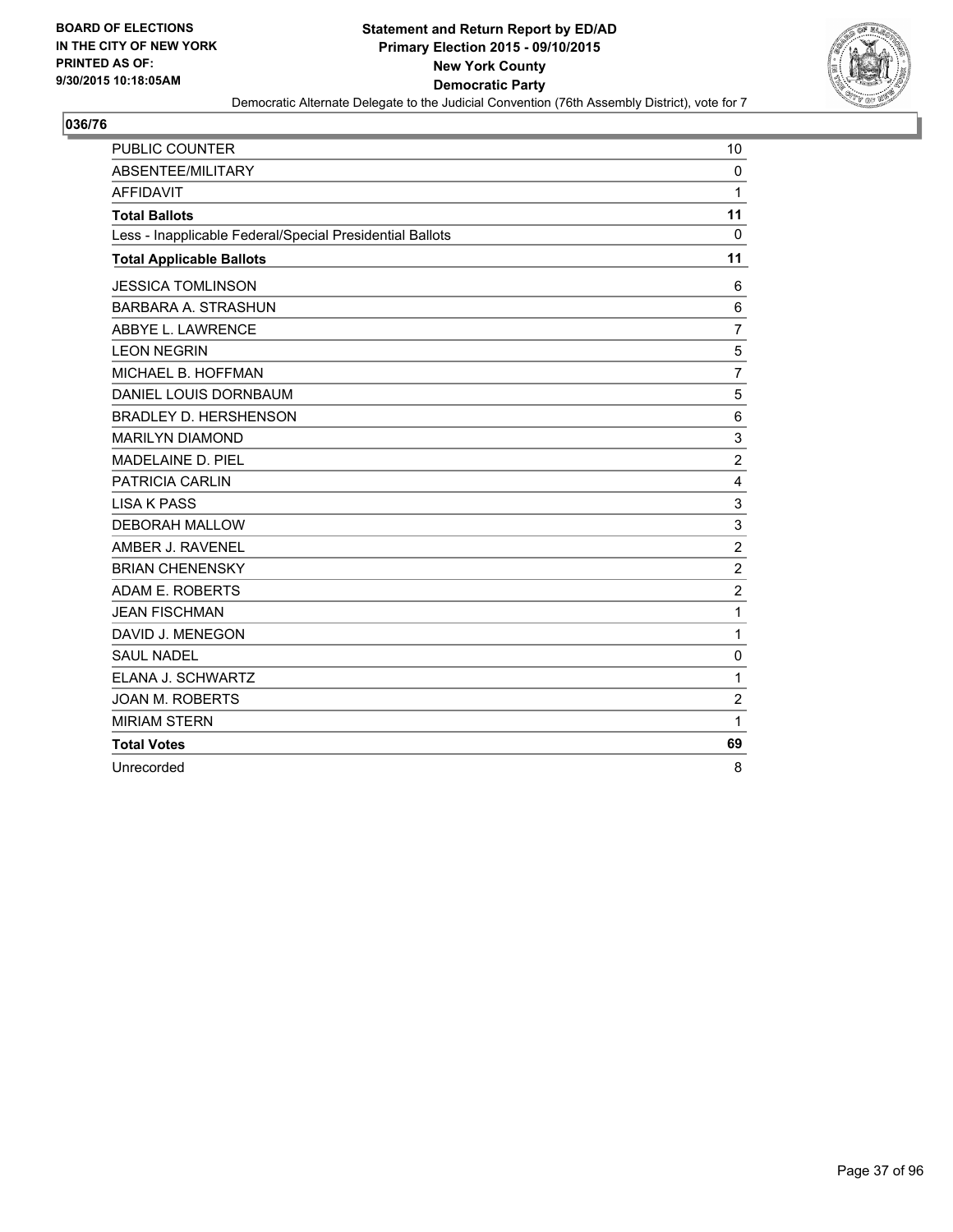

| <b>PUBLIC COUNTER</b>                                    | 13             |
|----------------------------------------------------------|----------------|
| <b>ABSENTEE/MILITARY</b>                                 | $\Omega$       |
| <b>AFFIDAVIT</b>                                         | $\Omega$       |
| <b>Total Ballots</b>                                     | 13             |
| Less - Inapplicable Federal/Special Presidential Ballots | 0              |
| <b>Total Applicable Ballots</b>                          | 13             |
| <b>JESSICA TOMLINSON</b>                                 | 5              |
| BARBARA A. STRASHUN                                      | $\overline{2}$ |
| ABBYE L. LAWRENCE                                        | 3              |
| <b>LEON NEGRIN</b>                                       | 1              |
| MICHAEL B. HOFFMAN                                       | 3              |
| DANIEL LOUIS DORNBAUM                                    | 1              |
| <b>BRADLEY D. HERSHENSON</b>                             | $\overline{c}$ |
| <b>MARILYN DIAMOND</b>                                   | 8              |
| MADELAINE D. PIEL                                        | $\overline{7}$ |
| <b>PATRICIA CARLIN</b>                                   | 6              |
| <b>LISA K PASS</b>                                       | 6              |
| <b>DEBORAH MALLOW</b>                                    | 5              |
| AMBER J. RAVENEL                                         | 5              |
| <b>BRIAN CHENENSKY</b>                                   | 5              |
| ADAM E. ROBERTS                                          | 3              |
| <b>JEAN FISCHMAN</b>                                     | 5              |
| DAVID J. MENEGON                                         | $\overline{2}$ |
| <b>SAUL NADEL</b>                                        | $\overline{2}$ |
| ELANA J. SCHWARTZ                                        | 6              |
| <b>JOAN M. ROBERTS</b>                                   | 3              |
| <b>MIRIAM STERN</b>                                      | 6              |
| <b>Total Votes</b>                                       | 86             |
| Unrecorded                                               | 5              |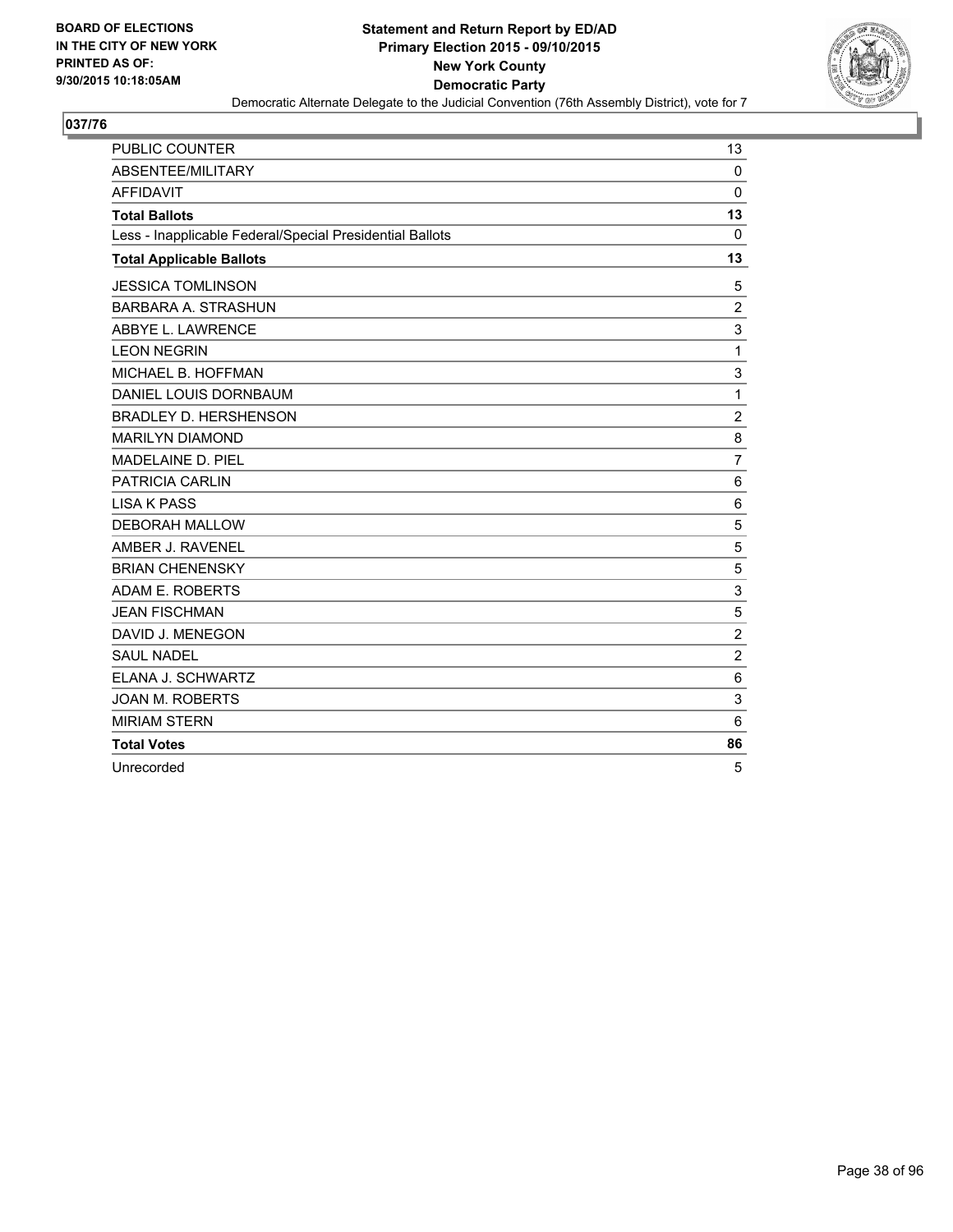

| <b>PUBLIC COUNTER</b>                                    | 14             |
|----------------------------------------------------------|----------------|
| ABSENTEE/MILITARY                                        | 3              |
| <b>AFFIDAVIT</b>                                         | $\Omega$       |
| <b>Total Ballots</b>                                     | 17             |
| Less - Inapplicable Federal/Special Presidential Ballots | 0              |
| <b>Total Applicable Ballots</b>                          | 17             |
| <b>JESSICA TOMLINSON</b>                                 | 3              |
| <b>BARBARA A. STRASHUN</b>                               | $\overline{4}$ |
| ABBYE L. LAWRENCE                                        | 4              |
| <b>LEON NEGRIN</b>                                       | 3              |
| MICHAEL B. HOFFMAN                                       | 6              |
| DANIEL LOUIS DORNBAUM                                    | 3              |
| <b>BRADLEY D. HERSHENSON</b>                             | 4              |
| <b>MARILYN DIAMOND</b>                                   | $\overline{7}$ |
| MADELAINE D. PIEL                                        | 5              |
| <b>PATRICIA CARLIN</b>                                   | 6              |
| <b>LISA K PASS</b>                                       | 3              |
| <b>DEBORAH MALLOW</b>                                    | 3              |
| AMBER J. RAVENEL                                         | 5              |
| <b>BRIAN CHENENSKY</b>                                   | 5              |
| ADAM E. ROBERTS                                          | 6              |
| <b>JEAN FISCHMAN</b>                                     | 4              |
| DAVID J. MENEGON                                         | 6              |
| <b>SAUL NADEL</b>                                        | 3              |
| ELANA J. SCHWARTZ                                        | 5              |
| <b>JOAN M. ROBERTS</b>                                   | 4              |
| <b>MIRIAM STERN</b>                                      | 3              |
| <b>Total Votes</b>                                       | 92             |
| Unrecorded                                               | 27             |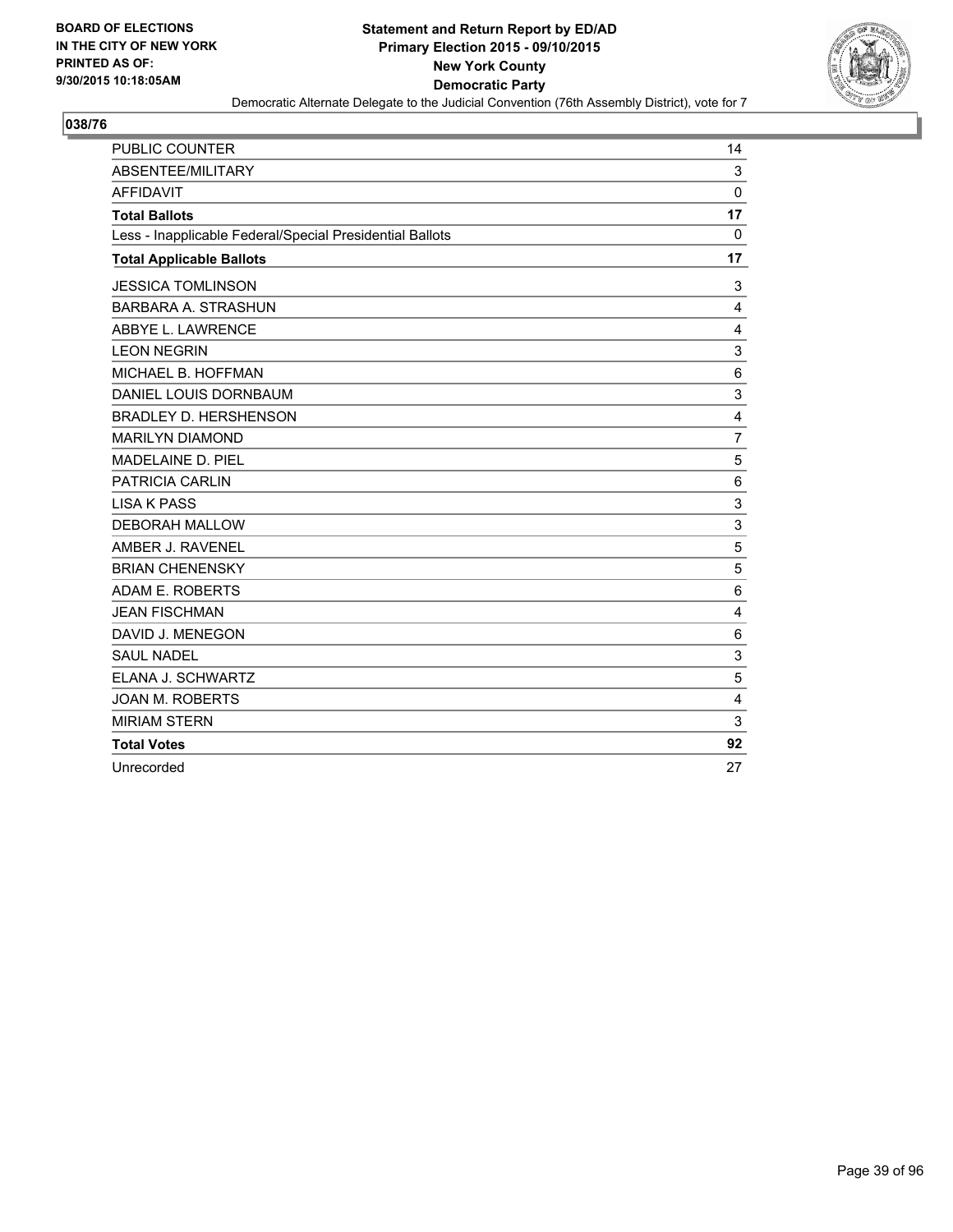

| <b>PUBLIC COUNTER</b>                                    | 8              |
|----------------------------------------------------------|----------------|
| ABSENTEE/MILITARY                                        | 1              |
| <b>AFFIDAVIT</b>                                         | 0              |
| <b>Total Ballots</b>                                     | 9              |
| Less - Inapplicable Federal/Special Presidential Ballots | 0              |
| <b>Total Applicable Ballots</b>                          | 9              |
| <b>JESSICA TOMLINSON</b>                                 | 1              |
| <b>BARBARA A. STRASHUN</b>                               | 1              |
| ABBYE L. LAWRENCE                                        | 1              |
| <b>LEON NEGRIN</b>                                       | 1              |
| MICHAEL B. HOFFMAN                                       | $\overline{2}$ |
| DANIEL LOUIS DORNBAUM                                    | 1              |
| <b>BRADLEY D. HERSHENSON</b>                             | 1              |
| <b>MARILYN DIAMOND</b>                                   | 4              |
| <b>MADELAINE D. PIEL</b>                                 | 3              |
| <b>PATRICIA CARLIN</b>                                   | 4              |
| <b>LISA K PASS</b>                                       | 3              |
| <b>DEBORAH MALLOW</b>                                    | $\overline{4}$ |
| AMBER J. RAVENEL                                         | 3              |
| <b>BRIAN CHENENSKY</b>                                   | 3              |
| ADAM E. ROBERTS                                          | 3              |
| <b>JEAN FISCHMAN</b>                                     | 4              |
| DAVID J. MENEGON                                         | 3              |
| <b>SAUL NADEL</b>                                        | 4              |
| ELANA J. SCHWARTZ                                        | 4              |
| <b>JOAN M. ROBERTS</b>                                   | 3              |
| <b>MIRIAM STERN</b>                                      | 3              |
| <b>Total Votes</b>                                       | 56             |
| Unrecorded                                               | $\overline{7}$ |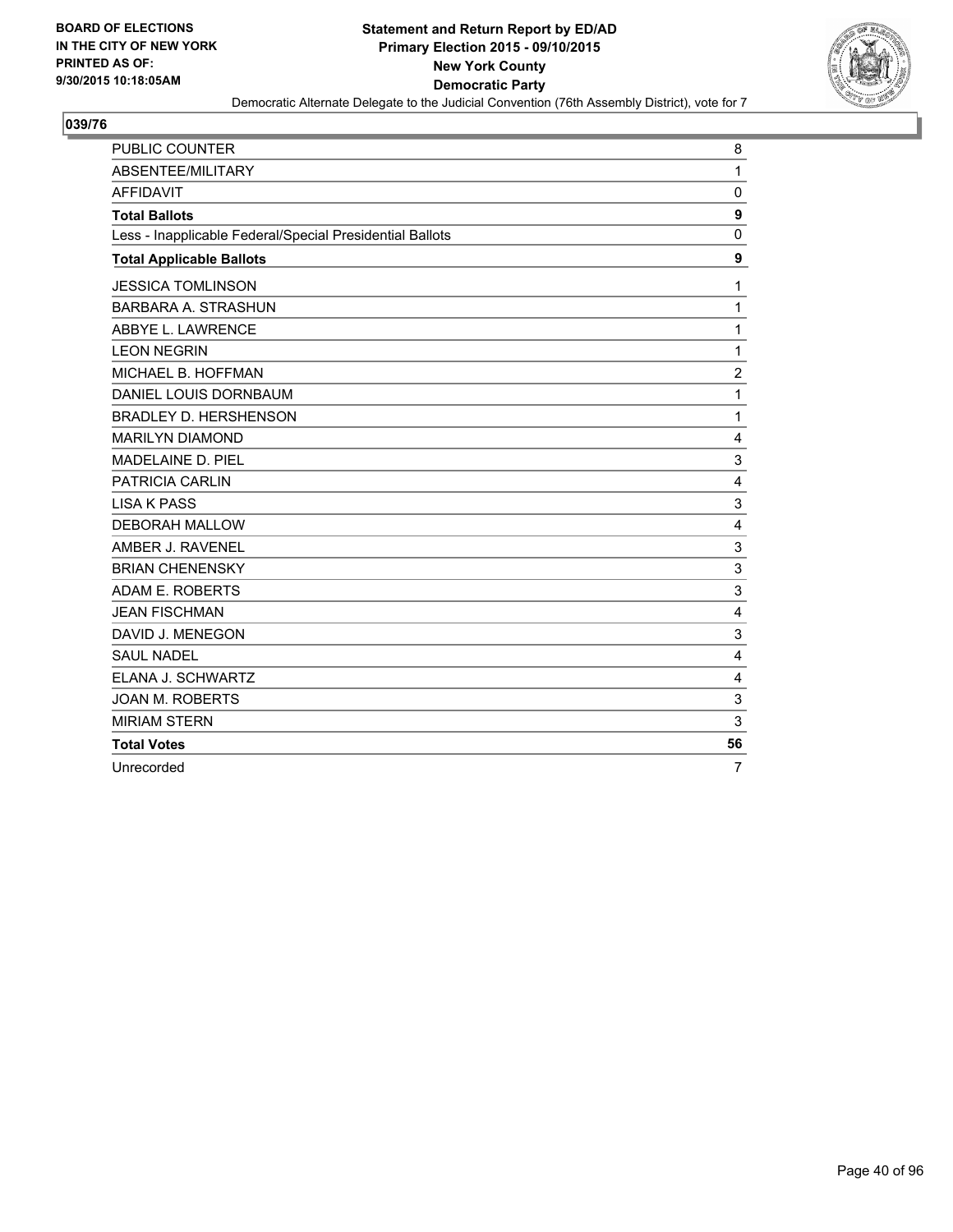

| <b>PUBLIC COUNTER</b>                                    | 23             |
|----------------------------------------------------------|----------------|
| ABSENTEE/MILITARY                                        | $\mathbf{1}$   |
| <b>AFFIDAVIT</b>                                         | $\Omega$       |
| <b>Total Ballots</b>                                     | 24             |
| Less - Inapplicable Federal/Special Presidential Ballots | $\Omega$       |
| <b>Total Applicable Ballots</b>                          | 24             |
| <b>JESSICA TOMLINSON</b>                                 | 5              |
| <b>BARBARA A. STRASHUN</b>                               | 5              |
| ABBYE L. LAWRENCE                                        | $\overline{7}$ |
| <b>LEON NEGRIN</b>                                       | 5              |
| MICHAEL B. HOFFMAN                                       | $\overline{7}$ |
| DANIEL LOUIS DORNBAUM                                    | 5              |
| <b>BRADLEY D. HERSHENSON</b>                             | 4              |
| <b>MARILYN DIAMOND</b>                                   | $\overline{7}$ |
| MADELAINE D. PIEL                                        | 6              |
| <b>PATRICIA CARLIN</b>                                   | 3              |
| <b>LISA K PASS</b>                                       | 3              |
| <b>DEBORAH MALLOW</b>                                    | 3              |
| AMBER J. RAVENEL                                         | $\overline{c}$ |
| <b>BRIAN CHENENSKY</b>                                   | 1              |
| ADAM E. ROBERTS                                          | $\overline{7}$ |
| <b>JEAN FISCHMAN</b>                                     | $\overline{7}$ |
| DAVID J. MENEGON                                         | $\overline{7}$ |
| <b>SAUL NADEL</b>                                        | 6              |
| ELANA J. SCHWARTZ                                        | 9              |
| <b>JOAN M. ROBERTS</b>                                   | 10             |
| <b>MIRIAM STERN</b>                                      | 9              |
| <b>Total Votes</b>                                       | 118            |
| Unrecorded                                               | 50             |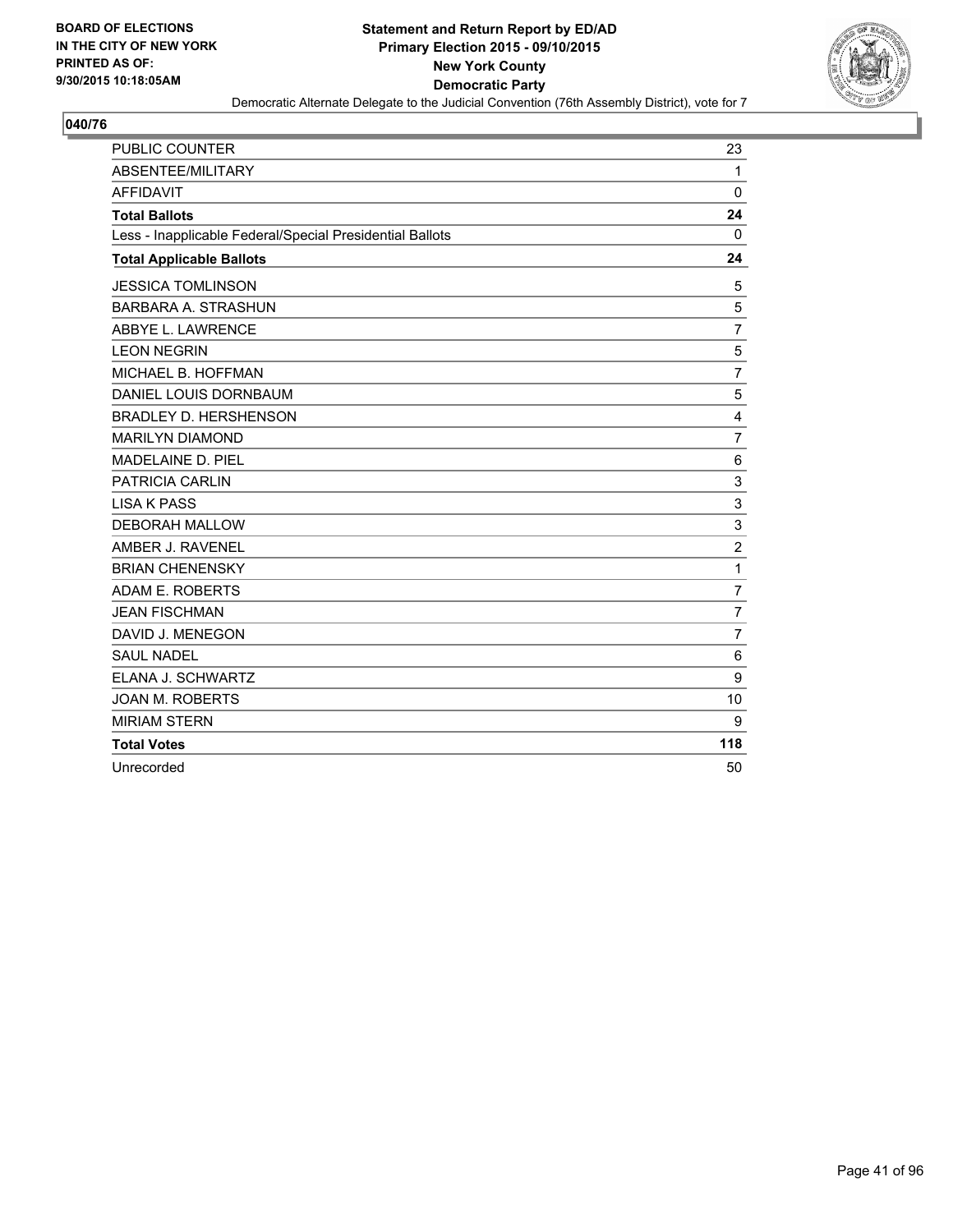

| <b>PUBLIC COUNTER</b>                                    | 19             |
|----------------------------------------------------------|----------------|
| ABSENTEE/MILITARY                                        | 1              |
| <b>AFFIDAVIT</b>                                         | $\Omega$       |
| <b>Total Ballots</b>                                     | 20             |
| Less - Inapplicable Federal/Special Presidential Ballots | 0              |
| <b>Total Applicable Ballots</b>                          | 20             |
| <b>JESSICA TOMLINSON</b>                                 | 6              |
| <b>BARBARA A. STRASHUN</b>                               | 5              |
| ABBYE L. LAWRENCE                                        | 5              |
| <b>LEON NEGRIN</b>                                       | 4              |
| MICHAEL B. HOFFMAN                                       | $\overline{7}$ |
| DANIEL LOUIS DORNBAUM                                    | 4              |
| <b>BRADLEY D. HERSHENSON</b>                             | 3              |
| <b>MARILYN DIAMOND</b>                                   | 4              |
| MADELAINE D. PIEL                                        | 4              |
| <b>PATRICIA CARLIN</b>                                   | 4              |
| <b>LISA K PASS</b>                                       | $\overline{2}$ |
| <b>DEBORAH MALLOW</b>                                    | 1              |
| AMBER J. RAVENEL                                         | 1              |
| <b>BRIAN CHENENSKY</b>                                   | $\mathbf 0$    |
| ADAM E. ROBERTS                                          | 8              |
| <b>JEAN FISCHMAN</b>                                     | 4              |
| DAVID J. MENEGON                                         | 4              |
| <b>SAUL NADEL</b>                                        | 5              |
| ELANA J. SCHWARTZ                                        | 4              |
| <b>JOAN M. ROBERTS</b>                                   | 4              |
| <b>MIRIAM STERN</b>                                      | 8              |
| <b>Total Votes</b>                                       | 87             |
| Unrecorded                                               | 53             |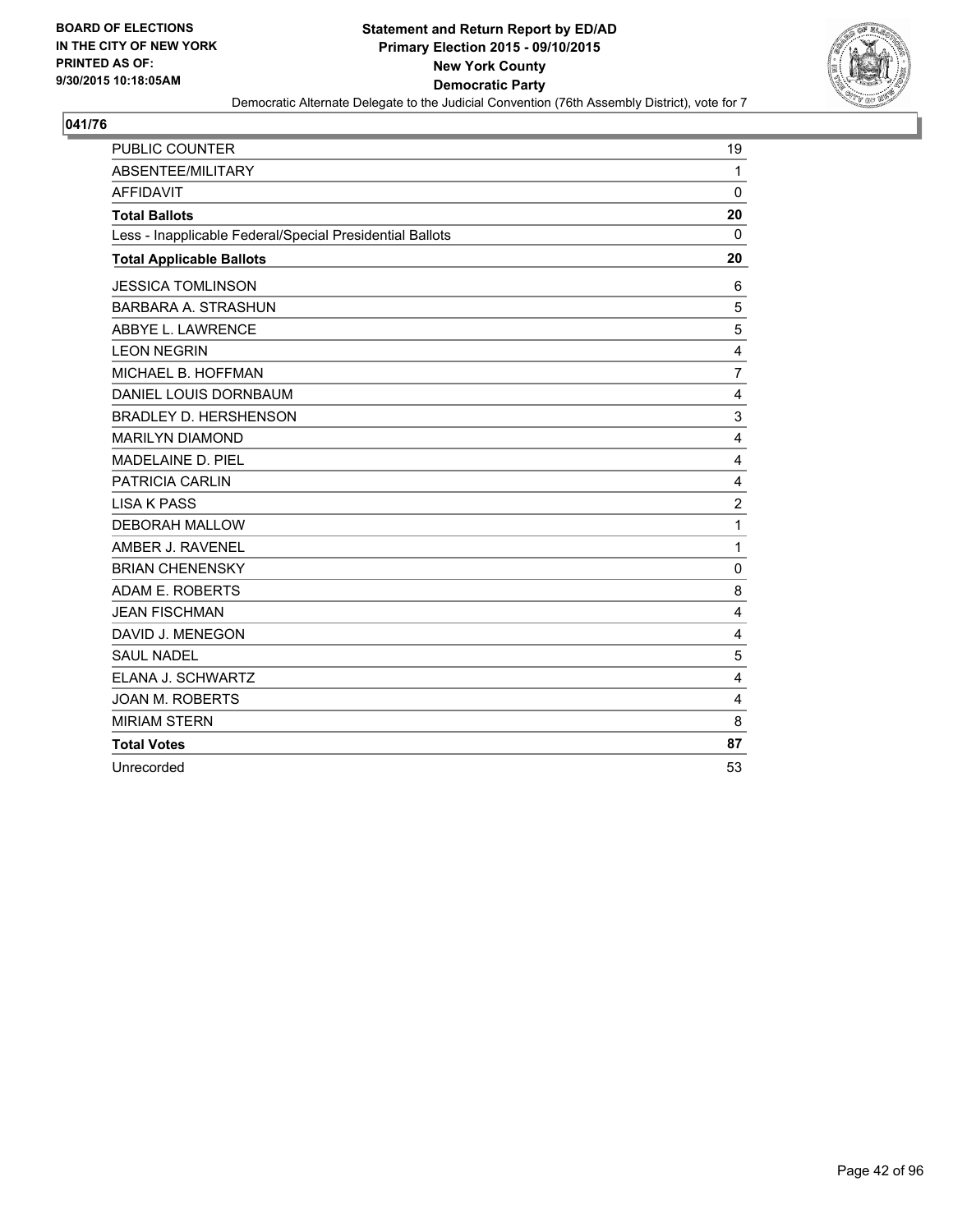

| <b>PUBLIC COUNTER</b>                                    | 32             |
|----------------------------------------------------------|----------------|
| ABSENTEE/MILITARY                                        | $\mathbf 0$    |
| <b>AFFIDAVIT</b>                                         | $\Omega$       |
| <b>Total Ballots</b>                                     | 32             |
| Less - Inapplicable Federal/Special Presidential Ballots | 0              |
| <b>Total Applicable Ballots</b>                          | 32             |
| <b>JESSICA TOMLINSON</b>                                 | 8              |
| <b>BARBARA A. STRASHUN</b>                               | $\overline{7}$ |
| ABBYE L. LAWRENCE                                        | $\overline{7}$ |
| <b>LEON NEGRIN</b>                                       | 6              |
| MICHAEL B. HOFFMAN                                       | 9              |
| DANIEL LOUIS DORNBAUM                                    | 5              |
| <b>BRADLEY D. HERSHENSON</b>                             | 5              |
| <b>MARILYN DIAMOND</b>                                   | 16             |
| MADELAINE D. PIEL                                        | 13             |
| <b>PATRICIA CARLIN</b>                                   | 13             |
| <b>LISA K PASS</b>                                       | 12             |
| <b>DEBORAH MALLOW</b>                                    | 13             |
| AMBER J. RAVENEL                                         | 12             |
| <b>BRIAN CHENENSKY</b>                                   | 11             |
| ADAM E. ROBERTS                                          | 5              |
| <b>JEAN FISCHMAN</b>                                     | 8              |
| DAVID J. MENEGON                                         | 3              |
| <b>SAUL NADEL</b>                                        | 4              |
| ELANA J. SCHWARTZ                                        | 6              |
| <b>JOAN M. ROBERTS</b>                                   | 3              |
| <b>MIRIAM STERN</b>                                      | 4              |
| <b>Total Votes</b>                                       | 170            |
| Unrecorded                                               | 54             |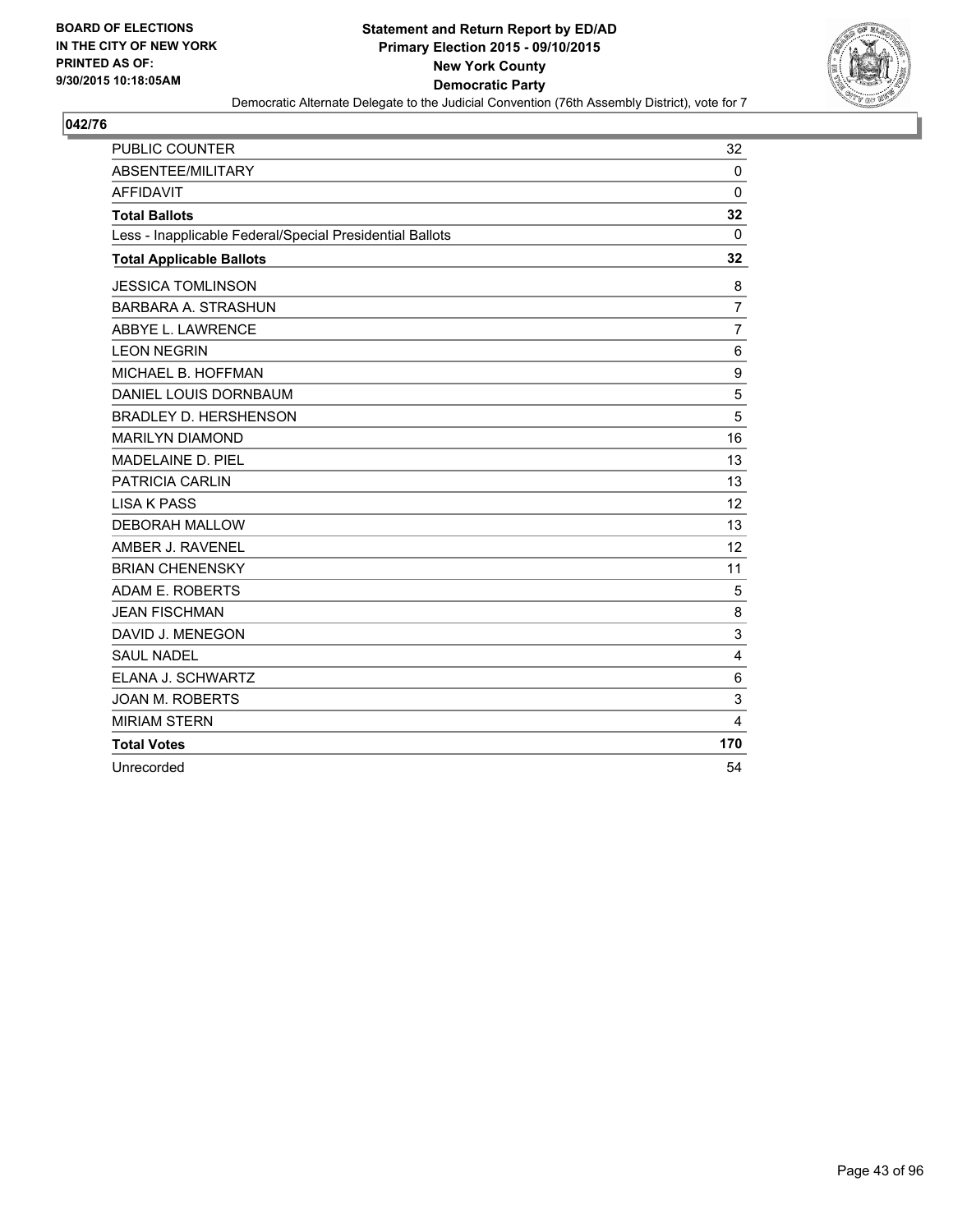

| <b>PUBLIC COUNTER</b>                                    | 23             |
|----------------------------------------------------------|----------------|
| ABSENTEE/MILITARY                                        | $\mathbf 0$    |
| <b>AFFIDAVIT</b>                                         | $\overline{2}$ |
| <b>Total Ballots</b>                                     | 25             |
| Less - Inapplicable Federal/Special Presidential Ballots | 0              |
| <b>Total Applicable Ballots</b>                          | 25             |
| <b>JESSICA TOMLINSON</b>                                 | 7              |
| <b>BARBARA A. STRASHUN</b>                               | 5              |
| ABBYE L. LAWRENCE                                        | 5              |
| <b>LEON NEGRIN</b>                                       | 3              |
| MICHAEL B. HOFFMAN                                       | 5              |
| DANIEL LOUIS DORNBAUM                                    | 5              |
| <b>BRADLEY D. HERSHENSON</b>                             | 3              |
| <b>MARILYN DIAMOND</b>                                   | $\overline{7}$ |
| MADELAINE D. PIEL                                        | 6              |
| <b>PATRICIA CARLIN</b>                                   | 8              |
| <b>LISA K PASS</b>                                       | $\overline{7}$ |
| <b>DEBORAH MALLOW</b>                                    | 6              |
| AMBER J. RAVENEL                                         | 5              |
| <b>BRIAN CHENENSKY</b>                                   | 5              |
| ADAM E. ROBERTS                                          | 5              |
| <b>JEAN FISCHMAN</b>                                     | 3              |
| DAVID J. MENEGON                                         | $\overline{2}$ |
| <b>SAUL NADEL</b>                                        | $\overline{2}$ |
| ELANA J. SCHWARTZ                                        | 3              |
| <b>JOAN M. ROBERTS</b>                                   | 6              |
| <b>MIRIAM STERN</b>                                      | 4              |
| <b>Total Votes</b>                                       | 102            |
| Unrecorded                                               | 73             |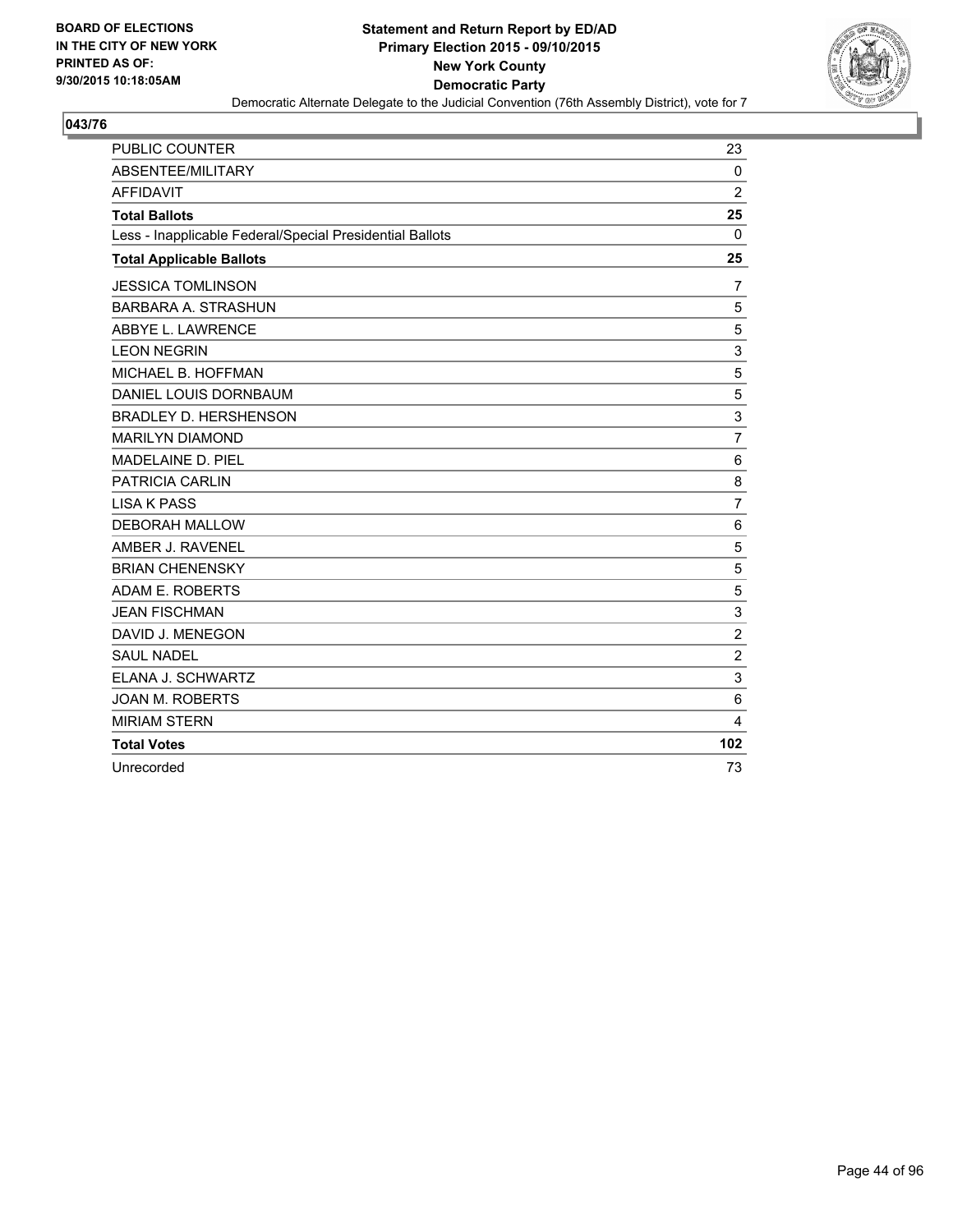

| <b>PUBLIC COUNTER</b>                                    | 19             |
|----------------------------------------------------------|----------------|
| ABSENTEE/MILITARY                                        | $\mathbf 0$    |
| <b>AFFIDAVIT</b>                                         | $\Omega$       |
| <b>Total Ballots</b>                                     | 19             |
| Less - Inapplicable Federal/Special Presidential Ballots | 0              |
| <b>Total Applicable Ballots</b>                          | 19             |
| <b>JESSICA TOMLINSON</b>                                 | $\overline{7}$ |
| <b>BARBARA A. STRASHUN</b>                               | $\overline{7}$ |
| ABBYE L. LAWRENCE                                        | 5              |
| <b>LEON NEGRIN</b>                                       | 4              |
| MICHAEL B. HOFFMAN                                       | $\overline{4}$ |
| DANIEL LOUIS DORNBAUM                                    | 5              |
| <b>BRADLEY D. HERSHENSON</b>                             | 4              |
| <b>MARILYN DIAMOND</b>                                   | 4              |
| MADELAINE D. PIEL                                        | 5              |
| <b>PATRICIA CARLIN</b>                                   | 6              |
| <b>LISA K PASS</b>                                       | 5              |
| <b>DEBORAH MALLOW</b>                                    | 5              |
| AMBER J. RAVENEL                                         | 4              |
| <b>BRIAN CHENENSKY</b>                                   | $\overline{2}$ |
| ADAM E. ROBERTS                                          | 4              |
| <b>JEAN FISCHMAN</b>                                     | 3              |
| DAVID J. MENEGON                                         | 5              |
| <b>SAUL NADEL</b>                                        | 5              |
| ELANA J. SCHWARTZ                                        | $\overline{7}$ |
| <b>JOAN M. ROBERTS</b>                                   | 4              |
| <b>MIRIAM STERN</b>                                      | 5              |
| <b>Total Votes</b>                                       | 100            |
| Unrecorded                                               | 33             |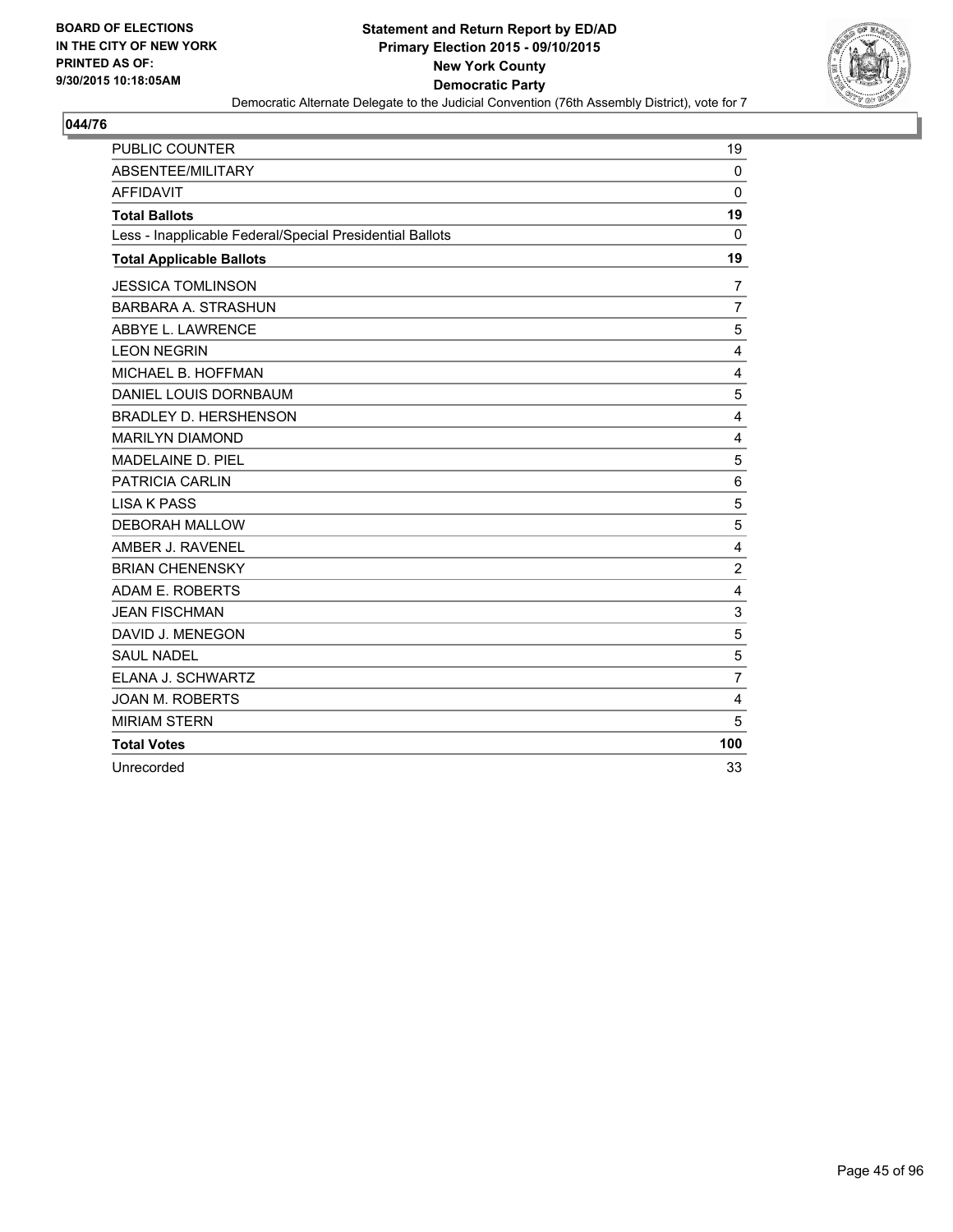

| <b>PUBLIC COUNTER</b>                                    | 11             |
|----------------------------------------------------------|----------------|
| ABSENTEE/MILITARY                                        | $\mathbf 0$    |
| <b>AFFIDAVIT</b>                                         | $\Omega$       |
| <b>Total Ballots</b>                                     | 11             |
| Less - Inapplicable Federal/Special Presidential Ballots | 0              |
| <b>Total Applicable Ballots</b>                          | 11             |
| <b>JESSICA TOMLINSON</b>                                 | 3              |
| <b>BARBARA A. STRASHUN</b>                               | 3              |
| ABBYE L. LAWRENCE                                        | 3              |
| <b>LEON NEGRIN</b>                                       | 3              |
| MICHAEL B. HOFFMAN                                       | 3              |
| DANIEL LOUIS DORNBAUM                                    | 4              |
| <b>BRADLEY D. HERSHENSON</b>                             | 3              |
| <b>MARILYN DIAMOND</b>                                   | 1              |
| MADELAINE D. PIEL                                        | $\Omega$       |
| <b>PATRICIA CARLIN</b>                                   | $\mathbf 0$    |
| <b>LISA K PASS</b>                                       | $\Omega$       |
| <b>DEBORAH MALLOW</b>                                    | $\mathbf{0}$   |
| AMBER J. RAVENEL                                         | 0              |
| <b>BRIAN CHENENSKY</b>                                   | $\mathbf 0$    |
| ADAM E. ROBERTS                                          | 3              |
| <b>JEAN FISCHMAN</b>                                     | 3              |
| DAVID J. MENEGON                                         | 3              |
| <b>SAUL NADEL</b>                                        | 3              |
| ELANA J. SCHWARTZ                                        | $\overline{2}$ |
| <b>JOAN M. ROBERTS</b>                                   | $\overline{2}$ |
| <b>MIRIAM STERN</b>                                      | $\overline{2}$ |
| <b>Total Votes</b>                                       | 41             |
| Unrecorded                                               | 36             |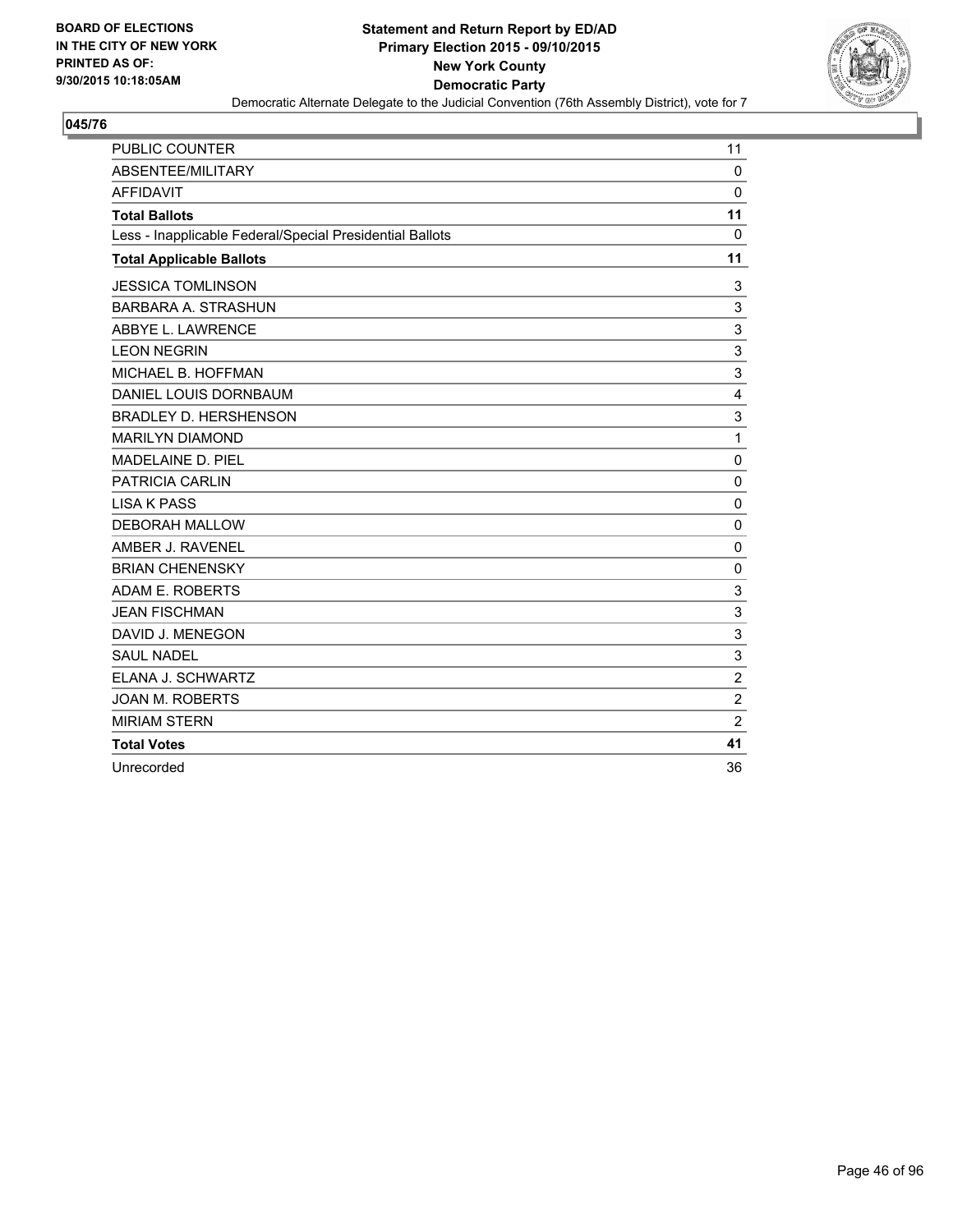

| <b>PUBLIC COUNTER</b>                                    | 25             |
|----------------------------------------------------------|----------------|
| ABSENTEE/MILITARY                                        | 3              |
| <b>AFFIDAVIT</b>                                         | $\Omega$       |
| <b>Total Ballots</b>                                     | 28             |
| Less - Inapplicable Federal/Special Presidential Ballots | $\Omega$       |
| <b>Total Applicable Ballots</b>                          | 28             |
| <b>JESSICA TOMLINSON</b>                                 | 7              |
| <b>BARBARA A. STRASHUN</b>                               | 9              |
| ABBYE L. LAWRENCE                                        | 8              |
| <b>LEON NEGRIN</b>                                       | 9              |
| MICHAEL B. HOFFMAN                                       | 9              |
| DANIEL LOUIS DORNBAUM                                    | 8              |
| <b>BRADLEY D. HERSHENSON</b>                             | $\overline{7}$ |
| <b>MARILYN DIAMOND</b>                                   | $\overline{2}$ |
| MADELAINE D. PIEL                                        | $\overline{2}$ |
| <b>PATRICIA CARLIN</b>                                   | 1              |
| <b>LISA K PASS</b>                                       | $\overline{2}$ |
| <b>DEBORAH MALLOW</b>                                    | 1              |
| AMBER J. RAVENEL                                         | $\overline{2}$ |
| <b>BRIAN CHENENSKY</b>                                   | 1              |
| ADAM E. ROBERTS                                          | 10             |
| <b>JEAN FISCHMAN</b>                                     | 9              |
| DAVID J. MENEGON                                         | 9              |
| <b>SAUL NADEL</b>                                        | 10             |
| ELANA J. SCHWARTZ                                        | 9              |
| <b>JOAN M. ROBERTS</b>                                   | 9              |
| <b>MIRIAM STERN</b>                                      | 9              |
| <b>Total Votes</b>                                       | 133            |
| Unrecorded                                               | 63             |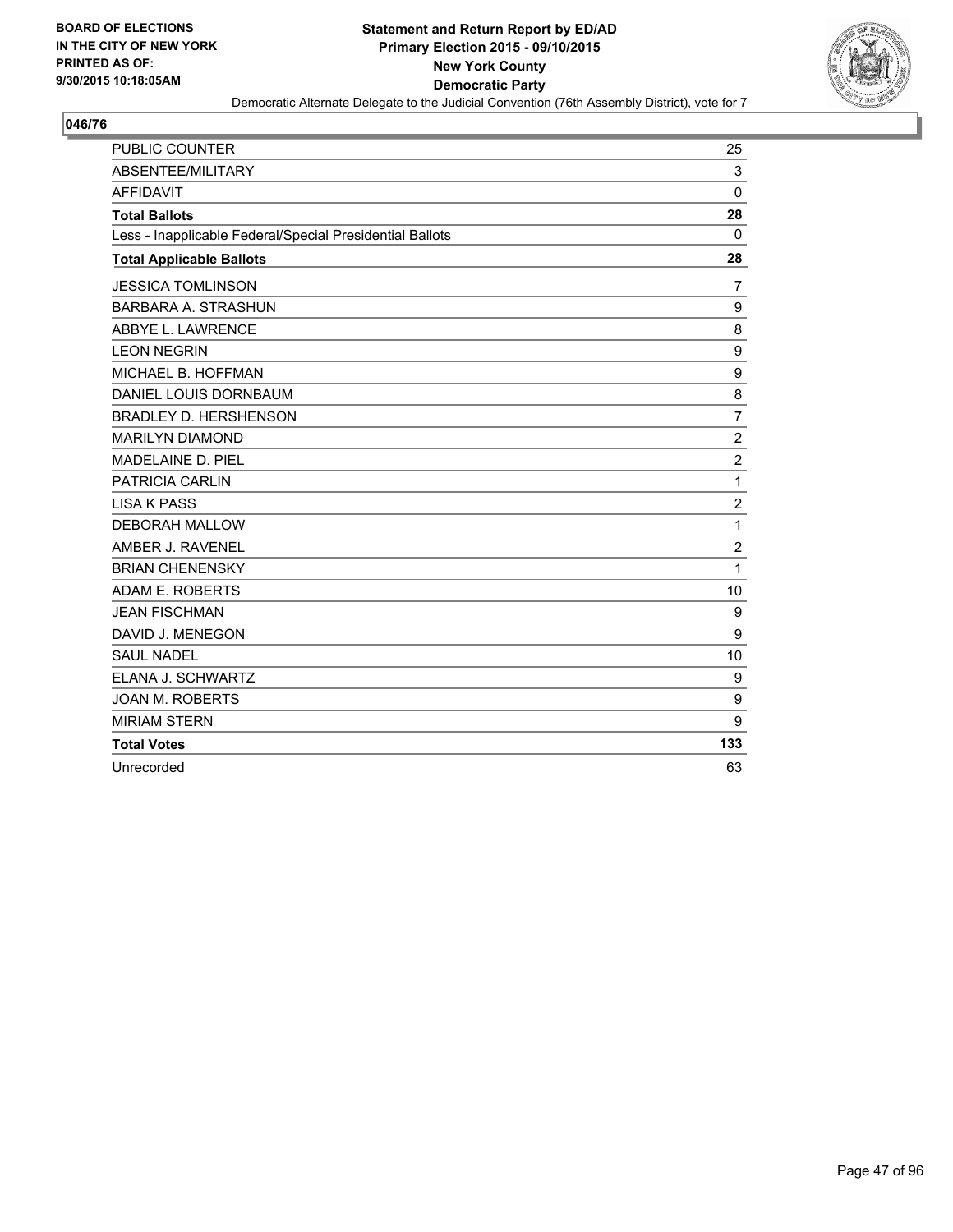

| <b>PUBLIC COUNTER</b>                                    | 8                       |
|----------------------------------------------------------|-------------------------|
| ABSENTEE/MILITARY                                        | 1                       |
| <b>AFFIDAVIT</b>                                         | 0                       |
| <b>Total Ballots</b>                                     | $\boldsymbol{9}$        |
| Less - Inapplicable Federal/Special Presidential Ballots | 0                       |
| <b>Total Applicable Ballots</b>                          | 9                       |
| <b>JESSICA TOMLINSON</b>                                 | 4                       |
| <b>BARBARA A. STRASHUN</b>                               | $\overline{4}$          |
| ABBYE L. LAWRENCE                                        | 3                       |
| <b>LEON NEGRIN</b>                                       | $\overline{2}$          |
| MICHAEL B. HOFFMAN                                       | 4                       |
| DANIEL LOUIS DORNBAUM                                    | 1                       |
| <b>BRADLEY D. HERSHENSON</b>                             | 1                       |
| <b>MARILYN DIAMOND</b>                                   | 1                       |
| MADELAINE D. PIEL                                        | 1                       |
| <b>PATRICIA CARLIN</b>                                   | 1                       |
| <b>LISA K PASS</b>                                       | 1                       |
| <b>DEBORAH MALLOW</b>                                    | $\overline{2}$          |
| AMBER J. RAVENEL                                         | 3                       |
| <b>BRIAN CHENENSKY</b>                                   | $\mathbf 0$             |
| ADAM E. ROBERTS                                          | 6                       |
| <b>JEAN FISCHMAN</b>                                     | 3                       |
| DAVID J. MENEGON                                         | 5                       |
| <b>SAUL NADEL</b>                                        | 3                       |
| ELANA J. SCHWARTZ                                        | 3                       |
| <b>JOAN M. ROBERTS</b>                                   | 5                       |
| <b>MIRIAM STERN</b>                                      | 6                       |
| <b>Total Votes</b>                                       | 59                      |
| Unrecorded                                               | $\overline{\mathbf{4}}$ |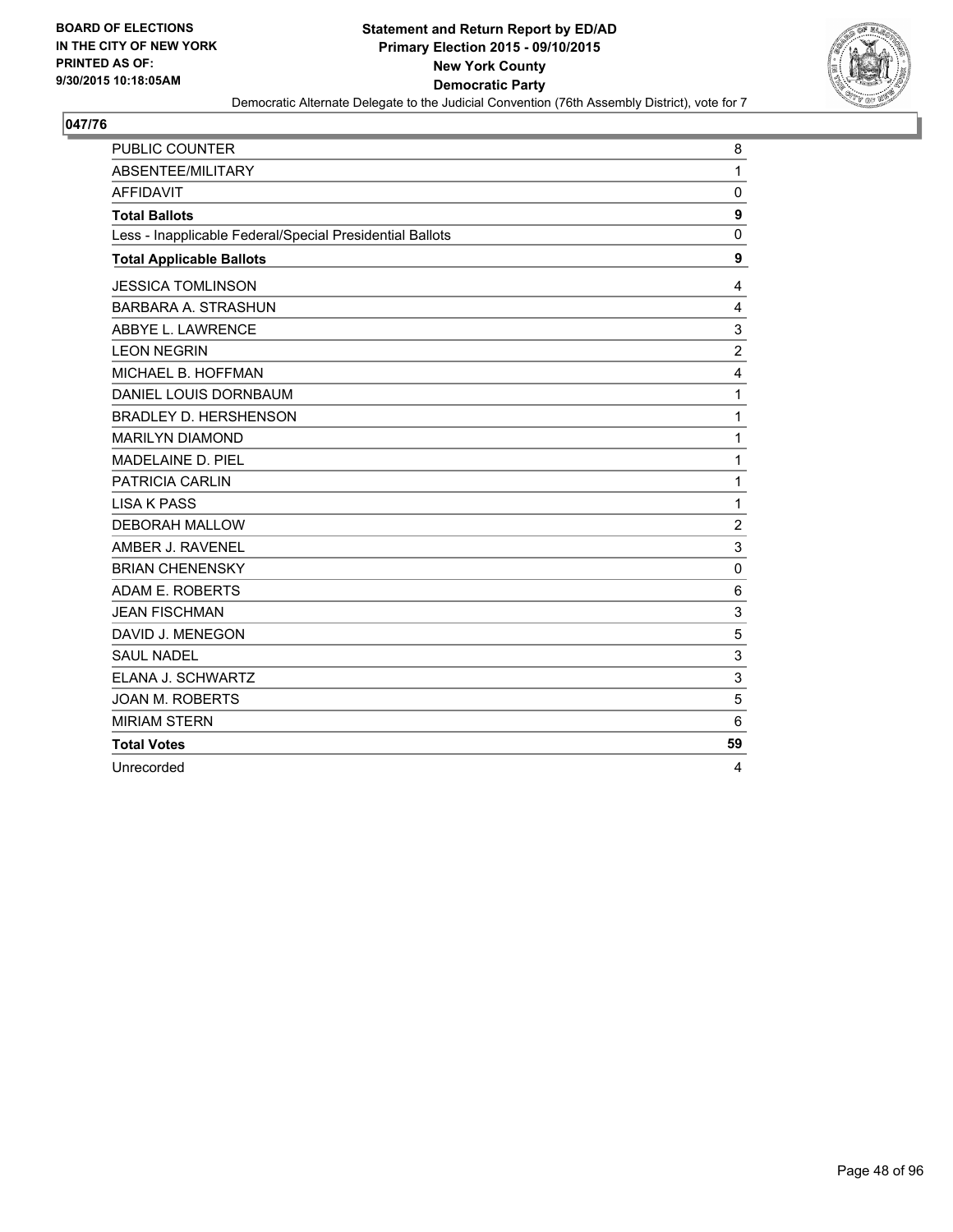

| <b>PUBLIC COUNTER</b>                                    | 11             |
|----------------------------------------------------------|----------------|
| ABSENTEE/MILITARY                                        | 0              |
| <b>AFFIDAVIT</b>                                         | $\Omega$       |
| <b>Total Ballots</b>                                     | 11             |
| Less - Inapplicable Federal/Special Presidential Ballots | 0              |
| <b>Total Applicable Ballots</b>                          | 11             |
| <b>JESSICA TOMLINSON</b>                                 | 3              |
| <b>BARBARA A. STRASHUN</b>                               | 3              |
| ABBYE L. LAWRENCE                                        | 3              |
| <b>LEON NEGRIN</b>                                       | $\overline{4}$ |
| MICHAEL B. HOFFMAN                                       | $\overline{4}$ |
| DANIEL LOUIS DORNBAUM                                    | $\overline{2}$ |
| <b>BRADLEY D. HERSHENSON</b>                             | 3              |
| <b>MARILYN DIAMOND</b>                                   | 1              |
| MADELAINE D. PIEL                                        | $\overline{2}$ |
| <b>PATRICIA CARLIN</b>                                   | 1              |
| <b>LISA K PASS</b>                                       | 3              |
| <b>DEBORAH MALLOW</b>                                    | 1              |
| AMBER J. RAVENEL                                         | 1              |
| <b>BRIAN CHENENSKY</b>                                   | $\overline{2}$ |
| ADAM E. ROBERTS                                          | 4              |
| <b>JEAN FISCHMAN</b>                                     | 3              |
| DAVID J. MENEGON                                         | 4              |
| <b>SAUL NADEL</b>                                        | 4              |
| ELANA J. SCHWARTZ                                        | 3              |
| <b>JOAN M. ROBERTS</b>                                   | $\overline{4}$ |
| <b>MIRIAM STERN</b>                                      | 5              |
| TODD L. MORRIS (WRITE-IN)                                | 1              |
| <b>Total Votes</b>                                       | 61             |
| Unrecorded                                               | 16             |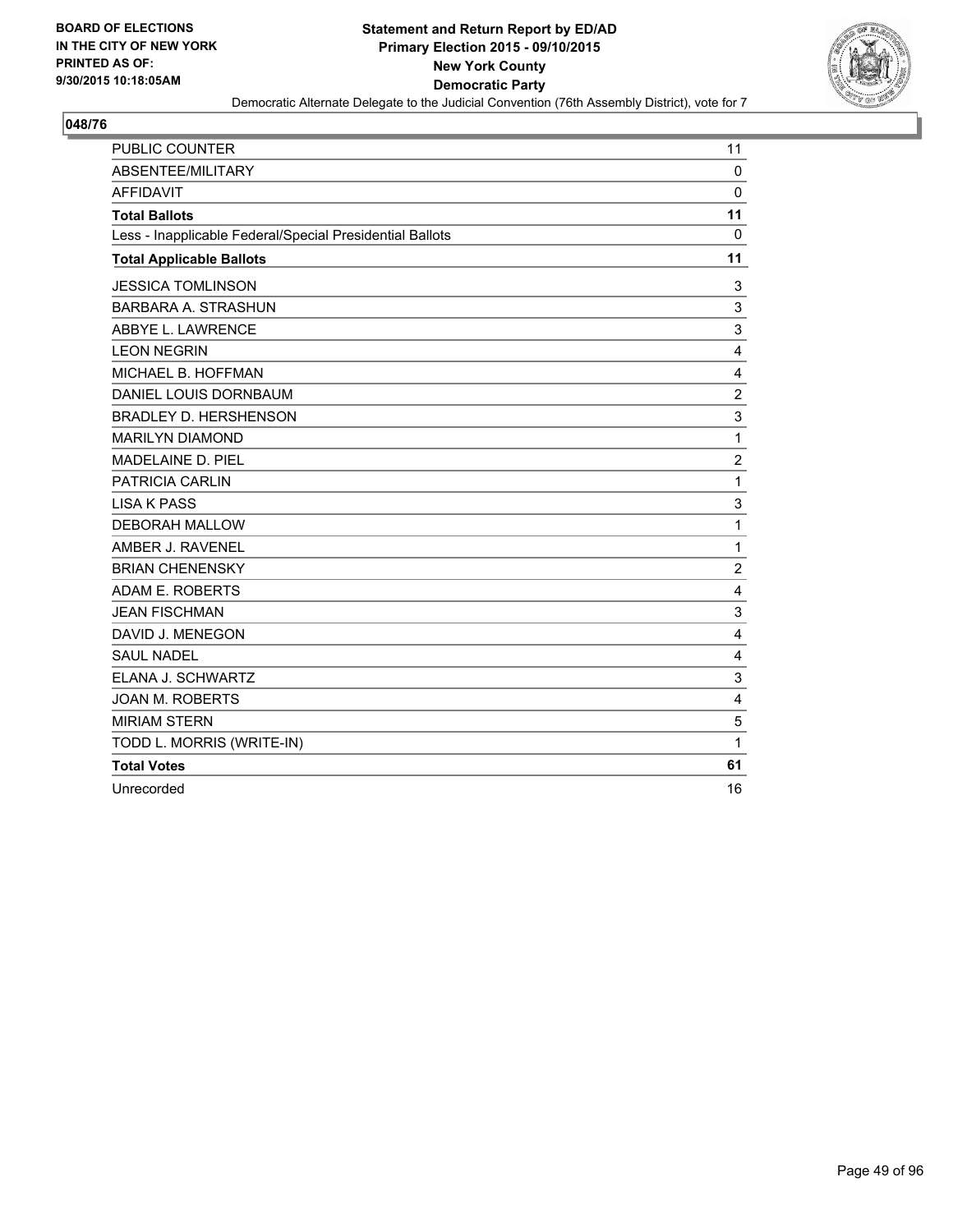

| <b>PUBLIC COUNTER</b>                                    | 17             |
|----------------------------------------------------------|----------------|
| ABSENTEE/MILITARY                                        | $\Omega$       |
| <b>AFFIDAVIT</b>                                         | $\Omega$       |
| <b>Total Ballots</b>                                     | 17             |
| Less - Inapplicable Federal/Special Presidential Ballots | 0              |
| <b>Total Applicable Ballots</b>                          | 17             |
| <b>JESSICA TOMLINSON</b>                                 | 5              |
| <b>BARBARA A. STRASHUN</b>                               | 5              |
| ABBYE L. LAWRENCE                                        | $\overline{c}$ |
| <b>LEON NEGRIN</b>                                       | 1              |
| MICHAEL B. HOFFMAN                                       | 3              |
| DANIEL LOUIS DORNBAUM                                    | $\overline{2}$ |
| <b>BRADLEY D. HERSHENSON</b>                             | 3              |
| <b>MARILYN DIAMOND</b>                                   | $\overline{4}$ |
| <b>MADELAINE D. PIEL</b>                                 | 3              |
| PATRICIA CARLIN                                          | 1              |
| <b>LISA K PASS</b>                                       | $\overline{c}$ |
| <b>DEBORAH MALLOW</b>                                    | $\overline{c}$ |
| AMBER J. RAVENEL                                         | 1              |
| <b>BRIAN CHENENSKY</b>                                   | 3              |
| ADAM E. ROBERTS                                          | 5              |
| <b>JEAN FISCHMAN</b>                                     | 4              |
| DAVID J. MENEGON                                         | 3              |
| <b>SAUL NADEL</b>                                        | 3              |
| ELANA J. SCHWARTZ                                        | 6              |
| <b>JOAN M. ROBERTS</b>                                   | 5              |
| <b>MIRIAM STERN</b>                                      | $\overline{7}$ |
| <b>Total Votes</b>                                       | 70             |
| Unrecorded                                               | 49             |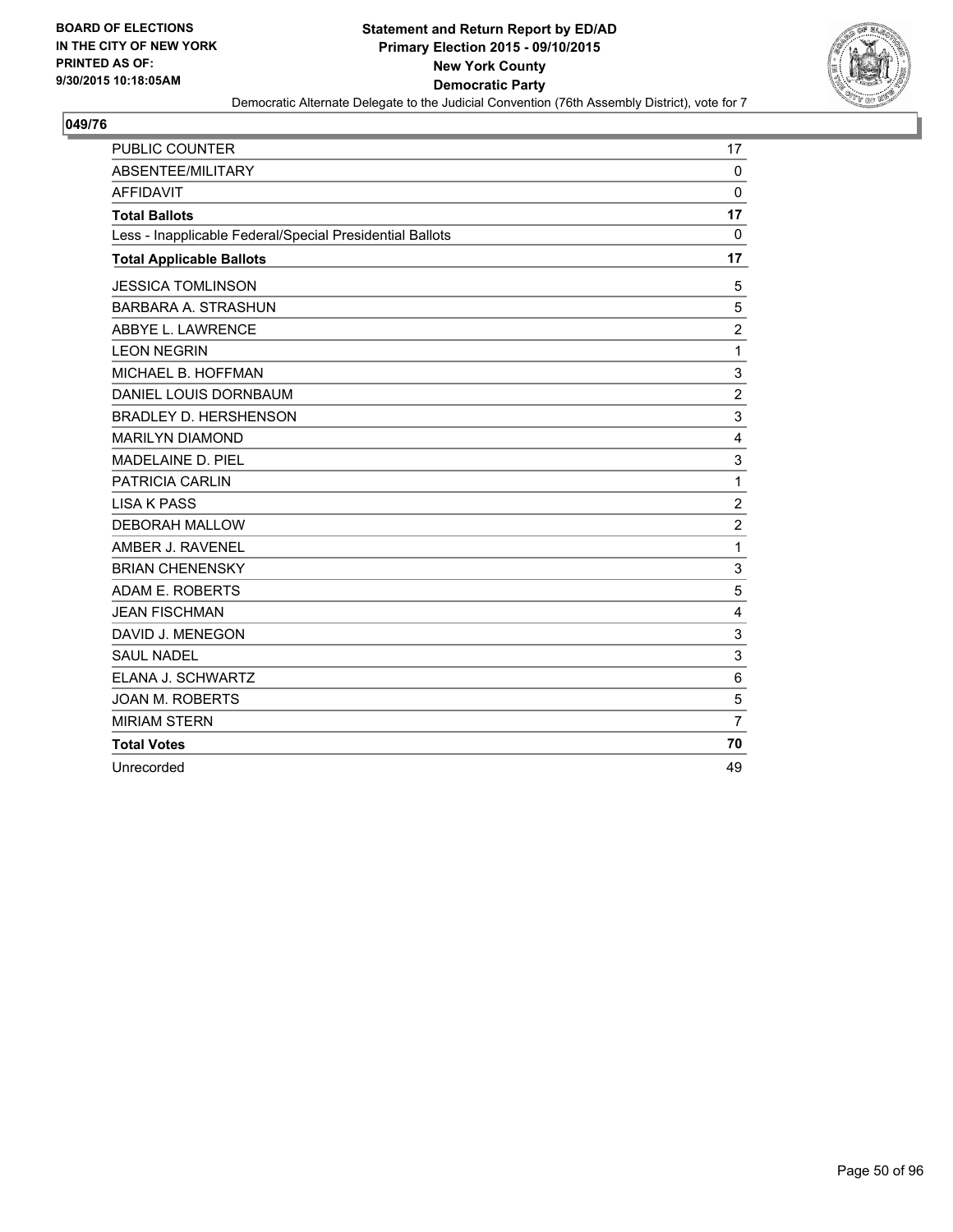

| <b>PUBLIC COUNTER</b>                                    | 26             |
|----------------------------------------------------------|----------------|
| ABSENTEE/MILITARY                                        | $\mathbf{1}$   |
| <b>AFFIDAVIT</b>                                         | $\mathbf 0$    |
| <b>Total Ballots</b>                                     | 27             |
| Less - Inapplicable Federal/Special Presidential Ballots | 0              |
| <b>Total Applicable Ballots</b>                          | 27             |
| <b>JESSICA TOMLINSON</b>                                 | 9              |
| BARBARA A. STRASHUN                                      | 8              |
| ABBYE L. LAWRENCE                                        | 5              |
| <b>LEON NEGRIN</b>                                       | 4              |
| MICHAEL B. HOFFMAN                                       | $\overline{7}$ |
| DANIEL LOUIS DORNBAUM                                    | 6              |
| <b>BRADLEY D. HERSHENSON</b>                             | 3              |
| <b>MARILYN DIAMOND</b>                                   | 4              |
| MADELAINE D. PIEL                                        | 3              |
| PATRICIA CARLIN                                          | 5              |
| <b>LISA K PASS</b>                                       | $\overline{2}$ |
| <b>DEBORAH MALLOW</b>                                    | 3              |
| AMBER J. RAVENEL                                         | $\overline{2}$ |
| <b>BRIAN CHENENSKY</b>                                   | 4              |
| ADAM E. ROBERTS                                          | 9              |
| <b>JEAN FISCHMAN</b>                                     | 6              |
| DAVID J. MENEGON                                         | 5              |
| <b>SAUL NADEL</b>                                        | 5              |
| ELANA J. SCHWARTZ                                        | 5              |
| <b>JOAN M. ROBERTS</b>                                   | 9              |
| <b>MIRIAM STERN</b>                                      | 5              |
| ESTER BERNARD YANG (WRITE-IN)                            | $\mathbf{1}$   |
| <b>Total Votes</b>                                       | 110            |
| Unrecorded                                               | 79             |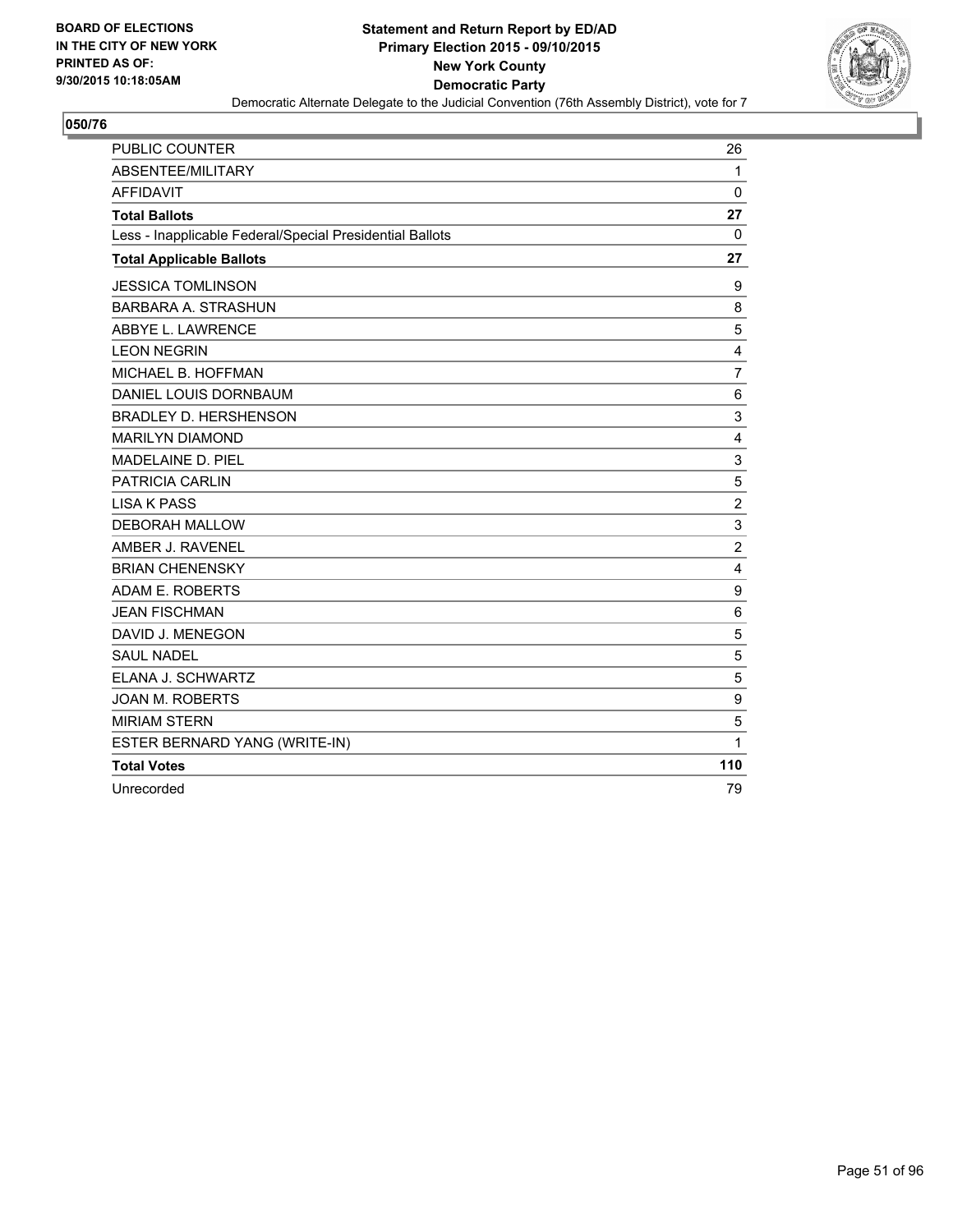

| <b>PUBLIC COUNTER</b>                                    | 18             |
|----------------------------------------------------------|----------------|
| ABSENTEE/MILITARY                                        | $\mathbf{1}$   |
| <b>AFFIDAVIT</b>                                         | $\Omega$       |
| <b>Total Ballots</b>                                     | 19             |
| Less - Inapplicable Federal/Special Presidential Ballots | 0              |
| <b>Total Applicable Ballots</b>                          | 19             |
| <b>JESSICA TOMLINSON</b>                                 | 6              |
| <b>BARBARA A. STRASHUN</b>                               | 1              |
| ABBYE L. LAWRENCE                                        | $\overline{2}$ |
| <b>LEON NEGRIN</b>                                       | 1              |
| MICHAEL B. HOFFMAN                                       | 6              |
| DANIEL LOUIS DORNBAUM                                    | 1              |
| <b>BRADLEY D. HERSHENSON</b>                             | 1              |
| <b>MARILYN DIAMOND</b>                                   | $\overline{2}$ |
| MADELAINE D. PIEL                                        | $\overline{2}$ |
| <b>PATRICIA CARLIN</b>                                   | $\overline{7}$ |
| <b>LISA K PASS</b>                                       | 3              |
| <b>DEBORAH MALLOW</b>                                    | 1              |
| AMBER J. RAVENEL                                         | 4              |
| <b>BRIAN CHENENSKY</b>                                   | $\overline{4}$ |
| ADAM E. ROBERTS                                          | 13             |
| <b>JEAN FISCHMAN</b>                                     | $\overline{7}$ |
| DAVID J. MENEGON                                         | 9              |
| <b>SAUL NADEL</b>                                        | $\overline{7}$ |
| ELANA J. SCHWARTZ                                        | 10             |
| <b>JOAN M. ROBERTS</b>                                   | 12             |
| <b>MIRIAM STERN</b>                                      | 9              |
| <b>Total Votes</b>                                       | 108            |
| Unrecorded                                               | 25             |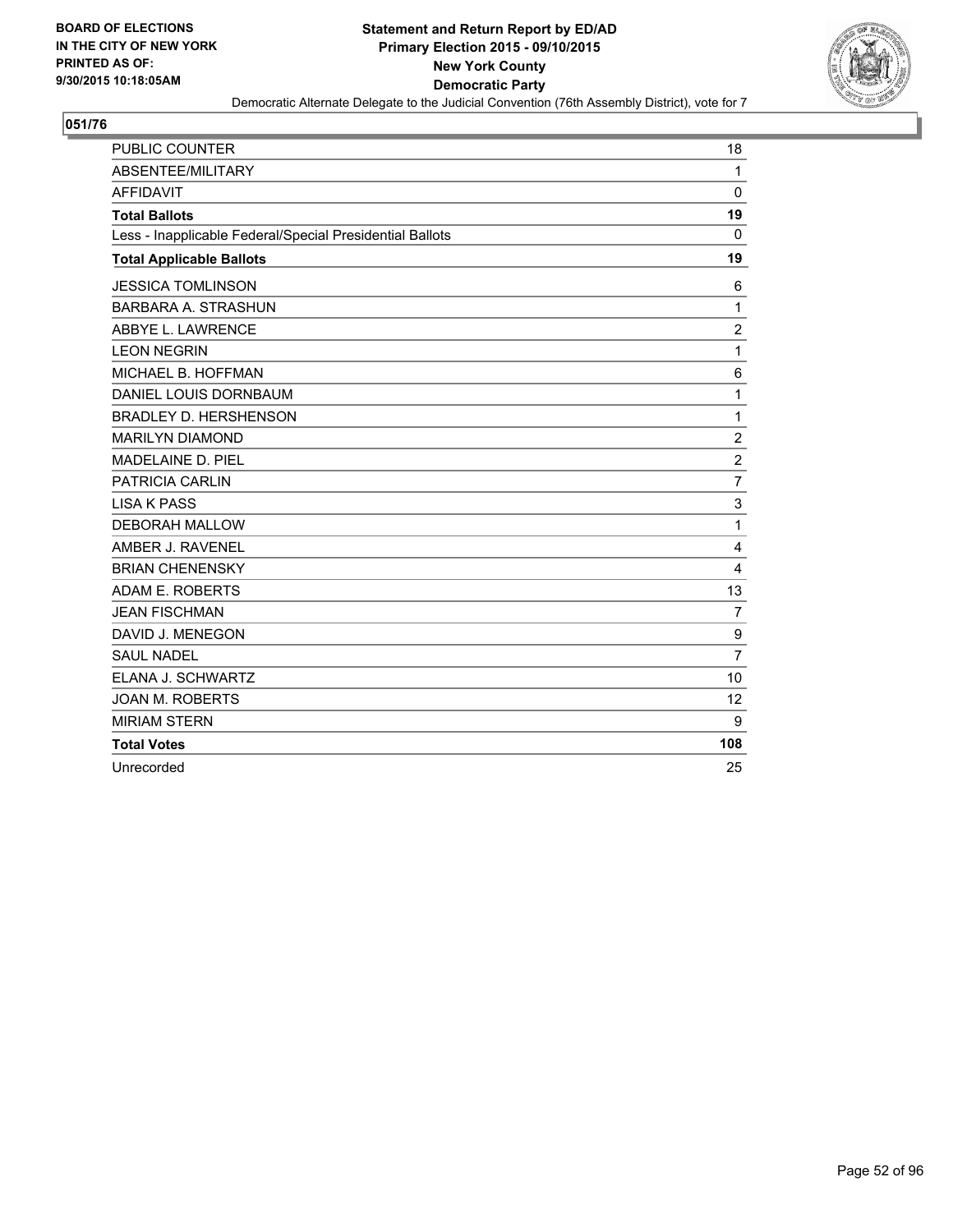

| <b>PUBLIC COUNTER</b>                                    | 15           |
|----------------------------------------------------------|--------------|
| ABSENTEE/MILITARY                                        | $\mathbf{1}$ |
| <b>AFFIDAVIT</b>                                         | $\Omega$     |
| <b>Total Ballots</b>                                     | 16           |
| Less - Inapplicable Federal/Special Presidential Ballots | 0            |
| <b>Total Applicable Ballots</b>                          | 16           |
| <b>JESSICA TOMLINSON</b>                                 | 6            |
| <b>BARBARA A. STRASHUN</b>                               | 4            |
| ABBYE L. LAWRENCE                                        | 5            |
| <b>LEON NEGRIN</b>                                       | 5            |
| MICHAEL B. HOFFMAN                                       | 5            |
| DANIEL LOUIS DORNBAUM                                    | 4            |
| <b>BRADLEY D. HERSHENSON</b>                             | 9            |
| <b>MARILYN DIAMOND</b>                                   | 3            |
| MADELAINE D. PIEL                                        | 3            |
| <b>PATRICIA CARLIN</b>                                   | 5            |
| <b>LISA K PASS</b>                                       | 4            |
| <b>DEBORAH MALLOW</b>                                    | 4            |
| AMBER J. RAVENEL                                         | 5            |
| <b>BRIAN CHENENSKY</b>                                   | 5            |
| ADAM E. ROBERTS                                          | 6            |
| <b>JEAN FISCHMAN</b>                                     | 3            |
| DAVID J. MENEGON                                         | 4            |
| <b>SAUL NADEL</b>                                        | 3            |
| ELANA J. SCHWARTZ                                        | 4            |
| <b>JOAN M. ROBERTS</b>                                   | 4            |
| <b>MIRIAM STERN</b>                                      | 5            |
| <b>Total Votes</b>                                       | 96           |
| Unrecorded                                               | 16           |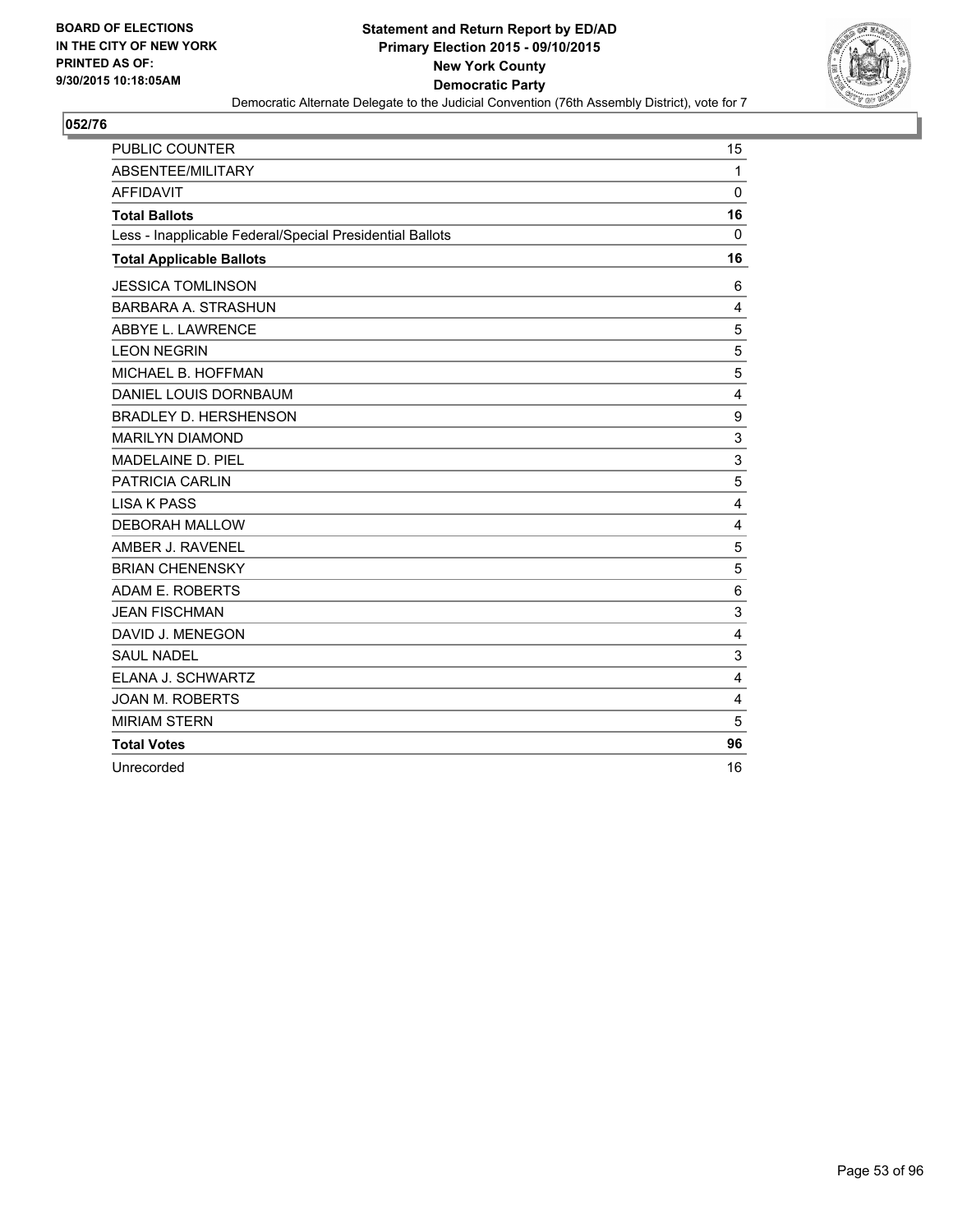

| <b>PUBLIC COUNTER</b>                                    | 12             |
|----------------------------------------------------------|----------------|
| ABSENTEE/MILITARY                                        | $\mathbf{1}$   |
| <b>AFFIDAVIT</b>                                         | $\Omega$       |
| <b>Total Ballots</b>                                     | 13             |
| Less - Inapplicable Federal/Special Presidential Ballots | 0              |
| <b>Total Applicable Ballots</b>                          | 13             |
| <b>JESSICA TOMLINSON</b>                                 | 4              |
| <b>BARBARA A. STRASHUN</b>                               | $\overline{2}$ |
| ABBYE L. LAWRENCE                                        | 4              |
| <b>LEON NEGRIN</b>                                       | 3              |
| MICHAEL B. HOFFMAN                                       | 4              |
| DANIEL LOUIS DORNBAUM                                    | $\overline{2}$ |
| <b>BRADLEY D. HERSHENSON</b>                             | $\overline{2}$ |
| <b>MARILYN DIAMOND</b>                                   | $\overline{2}$ |
| MADELAINE D. PIEL                                        | 1              |
| <b>PATRICIA CARLIN</b>                                   | 3              |
| <b>LISA K PASS</b>                                       | 0              |
| <b>DEBORAH MALLOW</b>                                    | 0              |
| AMBER J. RAVENEL                                         | 1              |
| <b>BRIAN CHENENSKY</b>                                   | $\overline{2}$ |
| ADAM E. ROBERTS                                          | 7              |
| <b>JEAN FISCHMAN</b>                                     | 3              |
| DAVID J. MENEGON                                         | 3              |
| <b>SAUL NADEL</b>                                        | 4              |
| ELANA J. SCHWARTZ                                        | 4              |
| <b>JOAN M. ROBERTS</b>                                   | 4              |
| <b>MIRIAM STERN</b>                                      | 6              |
| <b>Total Votes</b>                                       | 61             |
| Unrecorded                                               | 30             |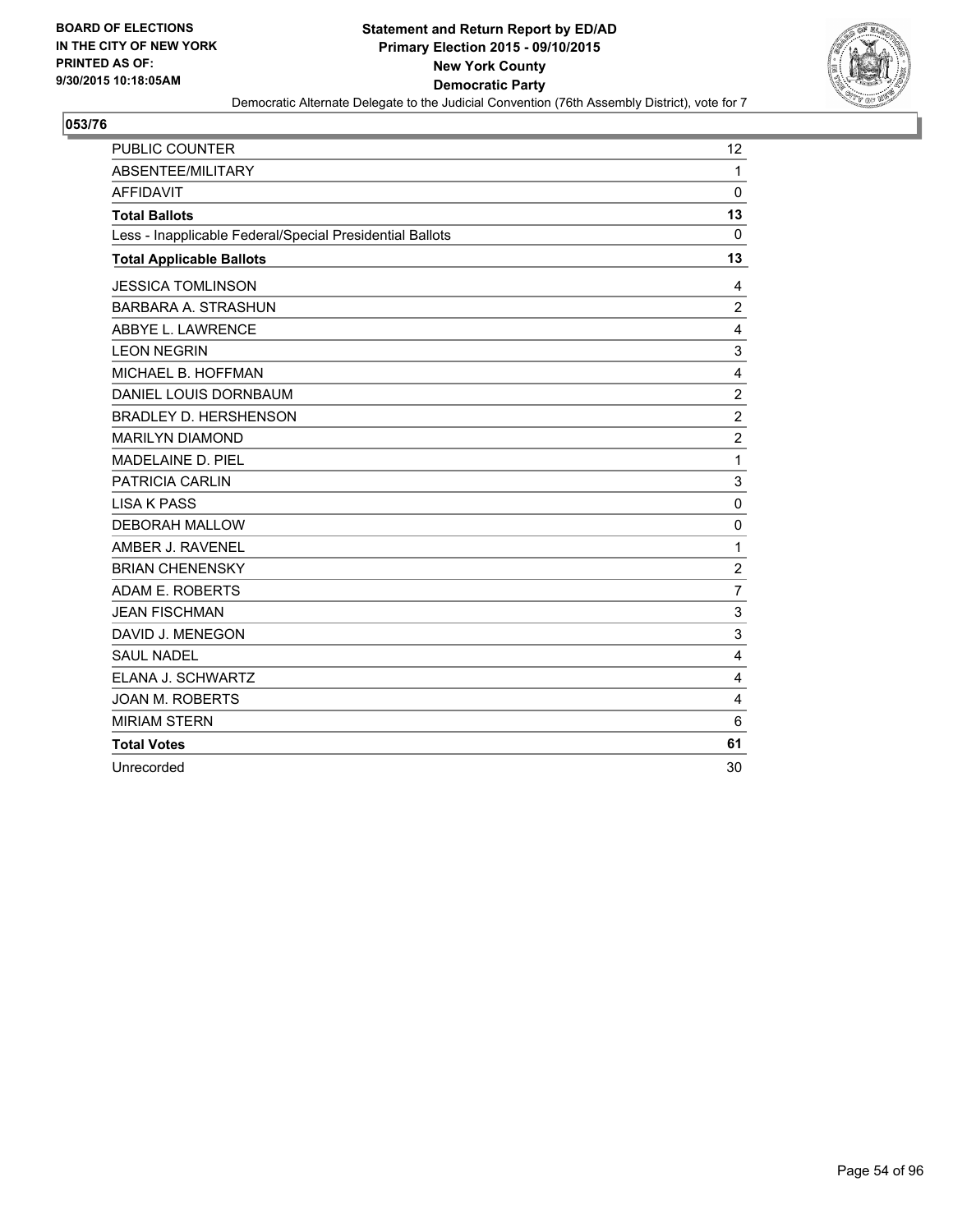

| <b>PUBLIC COUNTER</b>                                    | 11             |
|----------------------------------------------------------|----------------|
| ABSENTEE/MILITARY                                        | 4              |
| <b>AFFIDAVIT</b>                                         | $\mathbf{0}$   |
| <b>Total Ballots</b>                                     | 15             |
| Less - Inapplicable Federal/Special Presidential Ballots | $\Omega$       |
| <b>Total Applicable Ballots</b>                          | 15             |
| <b>JESSICA TOMLINSON</b>                                 | 3              |
| <b>BARBARA A. STRASHUN</b>                               | 3              |
| ABBYE L. LAWRENCE                                        | 4              |
| <b>LEON NEGRIN</b>                                       | 3              |
| MICHAEL B. HOFFMAN                                       | 6              |
| DANIEL LOUIS DORNBAUM                                    | 3              |
| <b>BRADLEY D. HERSHENSON</b>                             | 5              |
| <b>MARILYN DIAMOND</b>                                   | 4              |
| MADELAINE D. PIEL                                        | 3              |
| <b>PATRICIA CARLIN</b>                                   | $\overline{2}$ |
| <b>LISA K PASS</b>                                       | 2              |
| <b>DEBORAH MALLOW</b>                                    | 3              |
| AMBER J. RAVENEL                                         | $\overline{2}$ |
| <b>BRIAN CHENENSKY</b>                                   | 3              |
| ADAM E. ROBERTS                                          | 5              |
| <b>JEAN FISCHMAN</b>                                     | 6              |
| DAVID J. MENEGON                                         | 3              |
| <b>SAUL NADEL</b>                                        | 4              |
| ELANA J. SCHWARTZ                                        | 4              |
| <b>JOAN M. ROBERTS</b>                                   | 3              |
| <b>MIRIAM STERN</b>                                      | 6              |
| <b>Total Votes</b>                                       | 77             |
| Unrecorded                                               | 28             |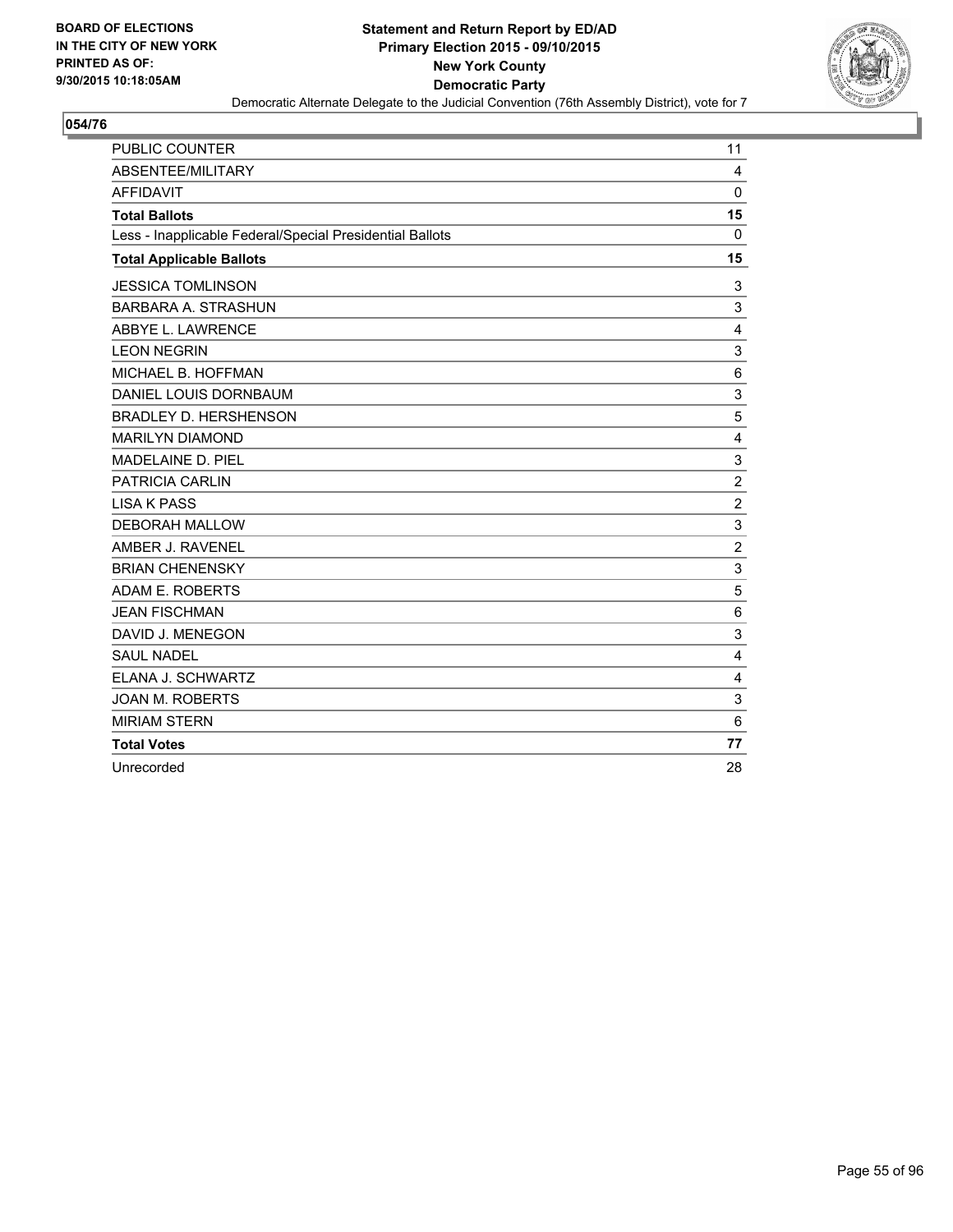

| <b>PUBLIC COUNTER</b>                                    | 38             |
|----------------------------------------------------------|----------------|
| ABSENTEE/MILITARY                                        | $\overline{2}$ |
| <b>AFFIDAVIT</b>                                         | $\Omega$       |
| <b>Total Ballots</b>                                     | 40             |
| Less - Inapplicable Federal/Special Presidential Ballots | 0              |
| <b>Total Applicable Ballots</b>                          | 40             |
| <b>JESSICA TOMLINSON</b>                                 | 15             |
| <b>BARBARA A. STRASHUN</b>                               | 12             |
| ABBYE L. LAWRENCE                                        | 13             |
| <b>LEON NEGRIN</b>                                       | 12             |
| MICHAEL B. HOFFMAN                                       | 16             |
| DANIEL LOUIS DORNBAUM                                    | 12             |
| <b>BRADLEY D. HERSHENSON</b>                             | 13             |
| <b>MARILYN DIAMOND</b>                                   | 3              |
| MADELAINE D. PIEL                                        | $\overline{2}$ |
| <b>PATRICIA CARLIN</b>                                   | 3              |
| <b>LISA K PASS</b>                                       | 5              |
| <b>DEBORAH MALLOW</b>                                    | 3              |
| AMBER J. RAVENEL                                         | 3              |
| <b>BRIAN CHENENSKY</b>                                   | 3              |
| ADAM E. ROBERTS                                          | 12             |
| <b>JEAN FISCHMAN</b>                                     | 10             |
| DAVID J. MENEGON                                         | 12             |
| <b>SAUL NADEL</b>                                        | 10             |
| ELANA J. SCHWARTZ                                        | 10             |
| <b>JOAN M. ROBERTS</b>                                   | 8              |
| <b>MIRIAM STERN</b>                                      | 11             |
| <b>Total Votes</b>                                       | 188            |
| Unrecorded                                               | 92             |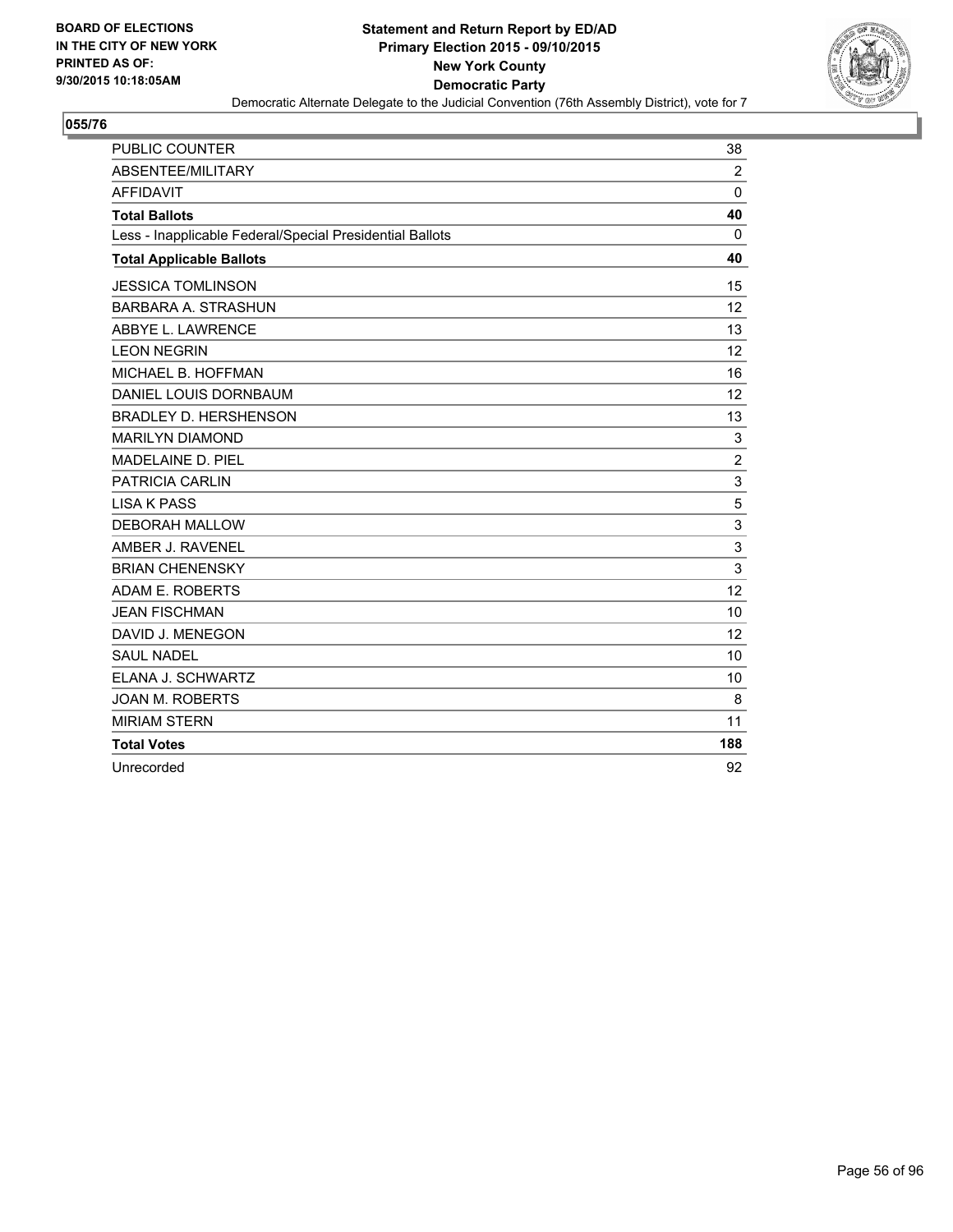

| <b>PUBLIC COUNTER</b>                                    | 5              |
|----------------------------------------------------------|----------------|
| ABSENTEE/MILITARY                                        | $\mathbf 0$    |
| <b>AFFIDAVIT</b>                                         | 0              |
| <b>Total Ballots</b>                                     | 5              |
| Less - Inapplicable Federal/Special Presidential Ballots | $\mathbf 0$    |
| <b>Total Applicable Ballots</b>                          | 5              |
| <b>JESSICA TOMLINSON</b>                                 | $\overline{2}$ |
| BARBARA A. STRASHUN                                      | $\overline{2}$ |
| ABBYE L. LAWRENCE                                        | 1              |
| <b>LEON NEGRIN</b>                                       | 1              |
| MICHAEL B. HOFFMAN                                       | 1              |
| DANIEL LOUIS DORNBAUM                                    | 1              |
| <b>BRADLEY D. HERSHENSON</b>                             | 1              |
| <b>MARILYN DIAMOND</b>                                   | $\Omega$       |
| <b>MADELAINE D. PIEL</b>                                 | $\mathbf 0$    |
| PATRICIA CARLIN                                          | $\mathbf 0$    |
| <b>LISA K PASS</b>                                       | $\mathbf 0$    |
| <b>DEBORAH MALLOW</b>                                    | 1              |
| AMBER J. RAVENEL                                         | $\mathbf 0$    |
| <b>BRIAN CHENENSKY</b>                                   | 0              |
| ADAM E. ROBERTS                                          | $\overline{2}$ |
| <b>JEAN FISCHMAN</b>                                     | $\overline{2}$ |
| DAVID J. MENEGON                                         | $\overline{2}$ |
| <b>SAUL NADEL</b>                                        | $\overline{2}$ |
| ELANA J. SCHWARTZ                                        | $\overline{2}$ |
| <b>JOAN M. ROBERTS</b>                                   | $\overline{2}$ |
| <b>MIRIAM STERN</b>                                      | 3              |
| <b>Total Votes</b>                                       | 25             |
| Unrecorded                                               | 10             |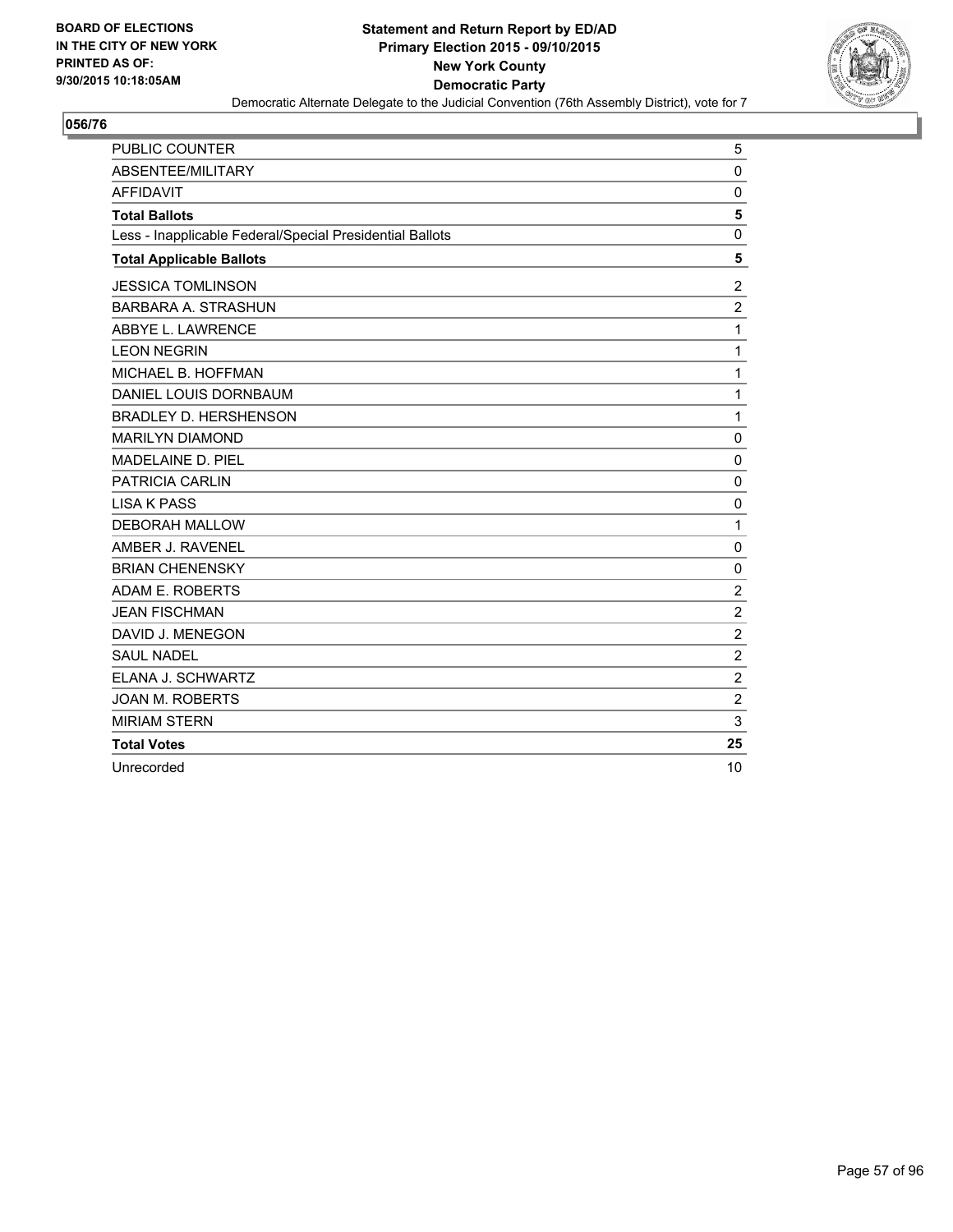

| <b>PUBLIC COUNTER</b>                                    | 14             |
|----------------------------------------------------------|----------------|
| ABSENTEE/MILITARY                                        | $\mathbf{1}$   |
| <b>AFFIDAVIT</b>                                         | $\Omega$       |
| <b>Total Ballots</b>                                     | 15             |
| Less - Inapplicable Federal/Special Presidential Ballots | 0              |
| <b>Total Applicable Ballots</b>                          | 15             |
| <b>JESSICA TOMLINSON</b>                                 | 1              |
| <b>BARBARA A. STRASHUN</b>                               | 1              |
| ABBYE L. LAWRENCE                                        | 1              |
| <b>LEON NEGRIN</b>                                       | 1              |
| MICHAEL B. HOFFMAN                                       | $\overline{2}$ |
| DANIEL LOUIS DORNBAUM                                    | 1              |
| <b>BRADLEY D. HERSHENSON</b>                             | $\overline{2}$ |
| <b>MARILYN DIAMOND</b>                                   | 5              |
| <b>MADELAINE D. PIEL</b>                                 | 4              |
| <b>PATRICIA CARLIN</b>                                   | $\overline{4}$ |
| <b>LISA K PASS</b>                                       | 5              |
| <b>DEBORAH MALLOW</b>                                    | 4              |
| AMBER J. RAVENEL                                         | 4              |
| <b>BRIAN CHENENSKY</b>                                   | 5              |
| ADAM E. ROBERTS                                          | 2              |
| <b>JEAN FISCHMAN</b>                                     | 3              |
| DAVID J. MENEGON                                         | $\overline{2}$ |
| <b>SAUL NADEL</b>                                        | $\overline{2}$ |
| ELANA J. SCHWARTZ                                        | 3              |
| <b>JOAN M. ROBERTS</b>                                   | $\overline{2}$ |
| <b>MIRIAM STERN</b>                                      | $\overline{2}$ |
| <b>Total Votes</b>                                       | 56             |
| Unrecorded                                               | 49             |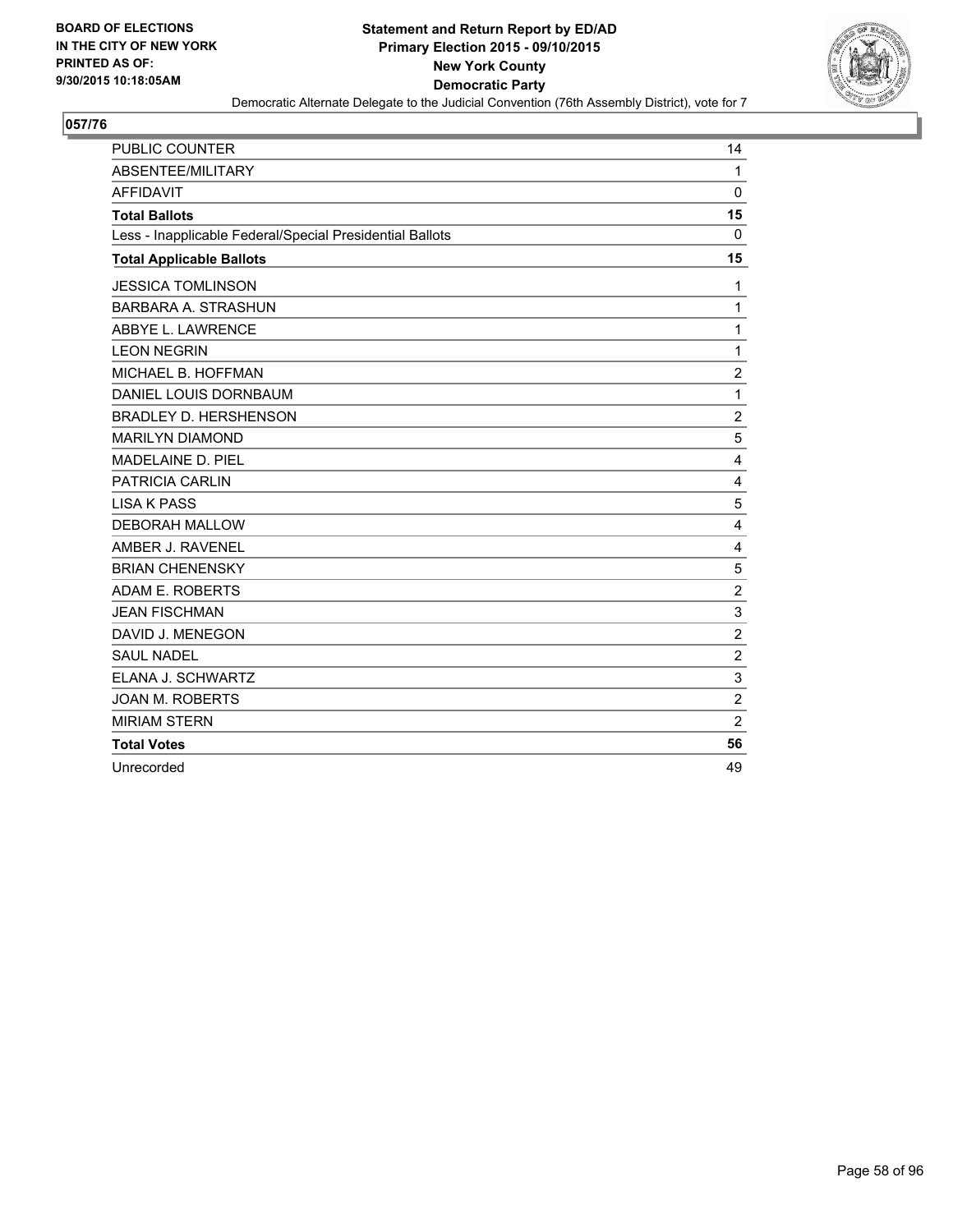

| PUBLIC COUNTER                                           | 25             |
|----------------------------------------------------------|----------------|
| ABSENTEE/MILITARY                                        | $\overline{2}$ |
| <b>AFFIDAVIT</b>                                         | $\Omega$       |
| <b>Total Ballots</b>                                     | 27             |
| Less - Inapplicable Federal/Special Presidential Ballots | $\mathbf{0}$   |
| <b>Total Applicable Ballots</b>                          | 27             |
| <b>JESSICA TOMLINSON</b>                                 | 6              |
| <b>BARBARA A. STRASHUN</b>                               | 5              |
| ABBYE L. LAWRENCE                                        | 6              |
| <b>LEON NEGRIN</b>                                       | 5              |
| MICHAEL B. HOFFMAN                                       | 6              |
| DANIEL LOUIS DORNBAUM                                    | 5              |
| <b>BRADLEY D. HERSHENSON</b>                             | 5              |
| <b>MARILYN DIAMOND</b>                                   | 6              |
| MADELAINE D. PIEL                                        | 3              |
| <b>PATRICIA CARLIN</b>                                   | 3              |
| <b>LISA K PASS</b>                                       | 3              |
| <b>DEBORAH MALLOW</b>                                    | 5              |
| AMBER J. RAVENEL                                         | 4              |
| <b>BRIAN CHENENSKY</b>                                   | 4              |
| <b>ADAM E. ROBERTS</b>                                   | 13             |
| <b>JEAN FISCHMAN</b>                                     | 12             |
| DAVID J. MENEGON                                         | 10             |
| <b>SAUL NADEL</b>                                        | 12             |
| ELANA J. SCHWARTZ                                        | 11             |
| <b>JOAN M. ROBERTS</b>                                   | 10             |
| <b>MIRIAM STERN</b>                                      | 12             |
| <b>Total Votes</b>                                       | 146            |
| Unrecorded                                               | 43             |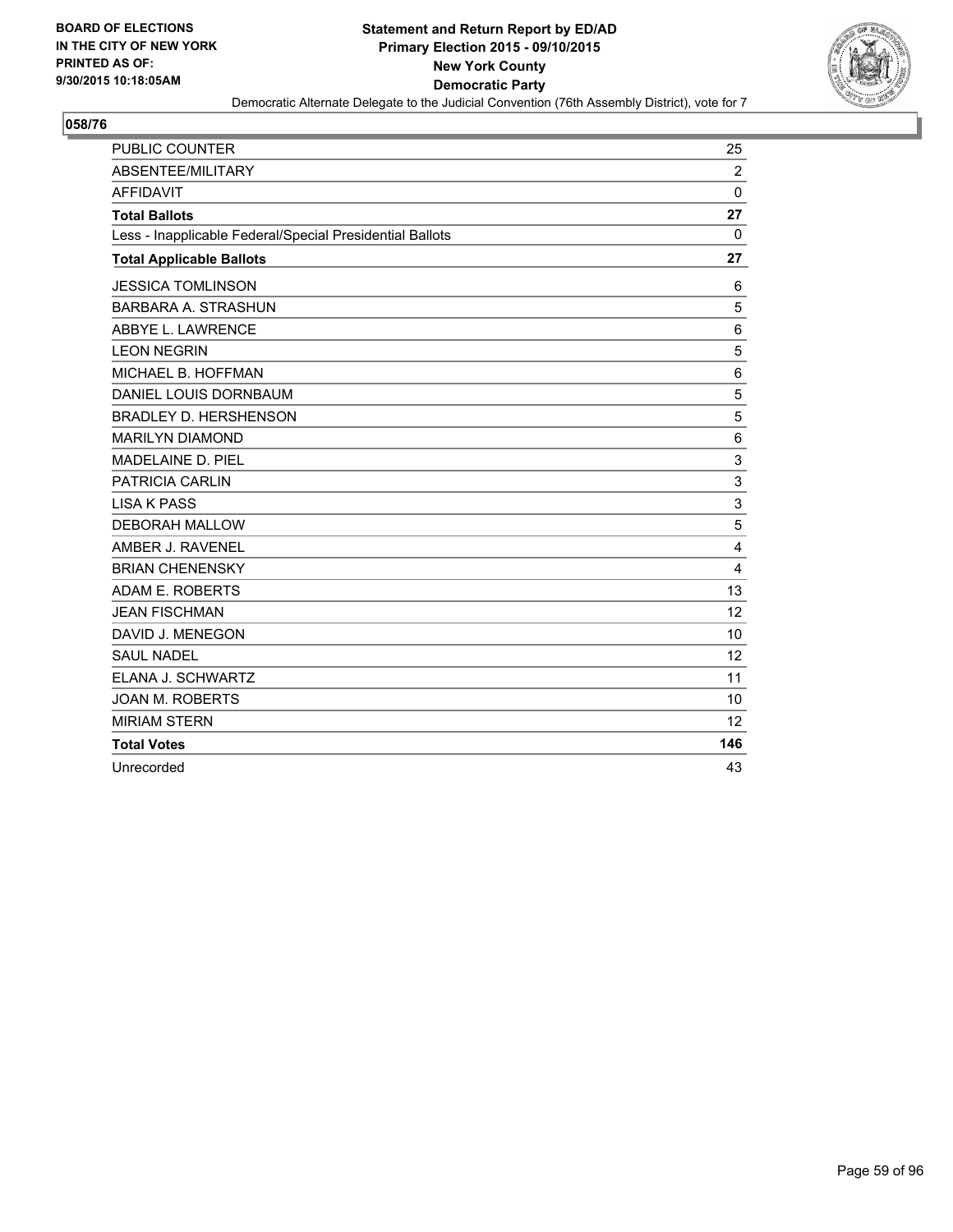

| <b>PUBLIC COUNTER</b>                                    | 25             |
|----------------------------------------------------------|----------------|
| ABSENTEE/MILITARY                                        | $\overline{2}$ |
| <b>AFFIDAVIT</b>                                         | 0              |
| <b>Total Ballots</b>                                     | 27             |
| Less - Inapplicable Federal/Special Presidential Ballots | 0              |
| <b>Total Applicable Ballots</b>                          | 27             |
| <b>JESSICA TOMLINSON</b>                                 | 9              |
| <b>BARBARA A. STRASHUN</b>                               | 6              |
| ABBYE L. LAWRENCE                                        | $\overline{7}$ |
| <b>LEON NEGRIN</b>                                       | 6              |
| MICHAEL B. HOFFMAN                                       | $\overline{7}$ |
| DANIEL LOUIS DORNBAUM                                    | 9              |
| <b>BRADLEY D. HERSHENSON</b>                             | 6              |
| <b>MARILYN DIAMOND</b>                                   | 4              |
| <b>MADELAINE D. PIEL</b>                                 | 4              |
| <b>PATRICIA CARLIN</b>                                   | 5              |
| <b>LISA K PASS</b>                                       | 3              |
| <b>DEBORAH MALLOW</b>                                    | 3              |
| AMBER J. RAVENEL                                         | 4              |
| <b>BRIAN CHENENSKY</b>                                   | $\overline{2}$ |
| ADAM E. ROBERTS                                          | 13             |
| <b>JEAN FISCHMAN</b>                                     | 11             |
| DAVID J. MENEGON                                         | 8              |
| <b>SAUL NADEL</b>                                        | 9              |
| ELANA J. SCHWARTZ                                        | 12             |
| <b>JOAN M. ROBERTS</b>                                   | 11             |
| <b>MIRIAM STERN</b>                                      | 12             |
| <b>BEN CHATHAM (WRITE-IN)</b>                            | 1              |
| CONNOR LEVENS (WRITE-IN)                                 | 1              |
| JUSTIN RAMIREZ (WRITE-IN)                                | $\mathbf 1$    |
| NICOLE CLEMONS (WRITE-IN)                                | 1              |
| SPENCER JIBBALS (WRITE-IN)                               | 1              |
| <b>Total Votes</b>                                       | 156            |
| Unrecorded                                               | 33             |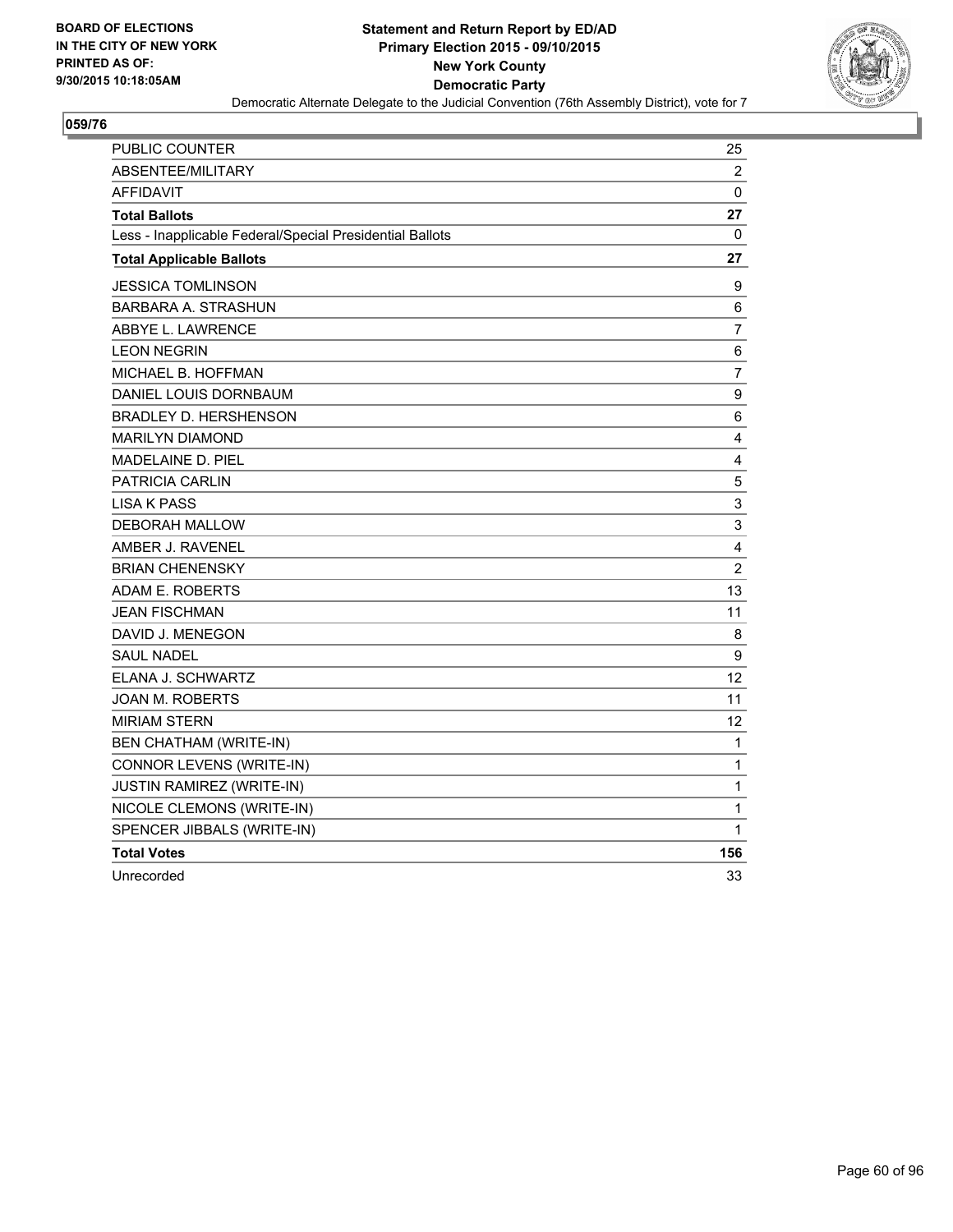

| PUBLIC COUNTER                                           | 16             |
|----------------------------------------------------------|----------------|
| ABSENTEE/MILITARY                                        | $\overline{2}$ |
| <b>AFFIDAVIT</b>                                         | $\Omega$       |
| <b>Total Ballots</b>                                     | 18             |
| Less - Inapplicable Federal/Special Presidential Ballots | 0              |
| <b>Total Applicable Ballots</b>                          | 18             |
| <b>JESSICA TOMLINSON</b>                                 | 11             |
| <b>BARBARA A. STRASHUN</b>                               | 8              |
| ABBYE L. LAWRENCE                                        | 11             |
| <b>LEON NEGRIN</b>                                       | 9              |
| MICHAEL B. HOFFMAN                                       | 10             |
| DANIEL LOUIS DORNBAUM                                    | 9              |
| <b>BRADLEY D. HERSHENSON</b>                             | 10             |
| <b>MARILYN DIAMOND</b>                                   | 3              |
| MADELAINE D. PIEL                                        | 2              |
| <b>PATRICIA CARLIN</b>                                   | 4              |
| <b>LISA K PASS</b>                                       | $\mathbf{1}$   |
| <b>DEBORAH MALLOW</b>                                    | $\overline{2}$ |
| AMBER J. RAVENEL                                         | 1              |
| <b>BRIAN CHENENSKY</b>                                   | $\mathbf{1}$   |
| ADAM E. ROBERTS                                          | 5              |
| <b>JEAN FISCHMAN</b>                                     | 0              |
| DAVID J. MENEGON                                         | 1              |
| <b>SAUL NADEL</b>                                        | 0              |
| ELANA J. SCHWARTZ                                        | $\mathbf{1}$   |
| <b>JOAN M. ROBERTS</b>                                   | $\overline{2}$ |
| <b>MIRIAM STERN</b>                                      | 0              |
| UNATTRIBUTABLE WRITE-IN (WRITE-IN)                       | $\mathbf{1}$   |
| <b>Total Votes</b>                                       | 92             |
| Unrecorded                                               | 34             |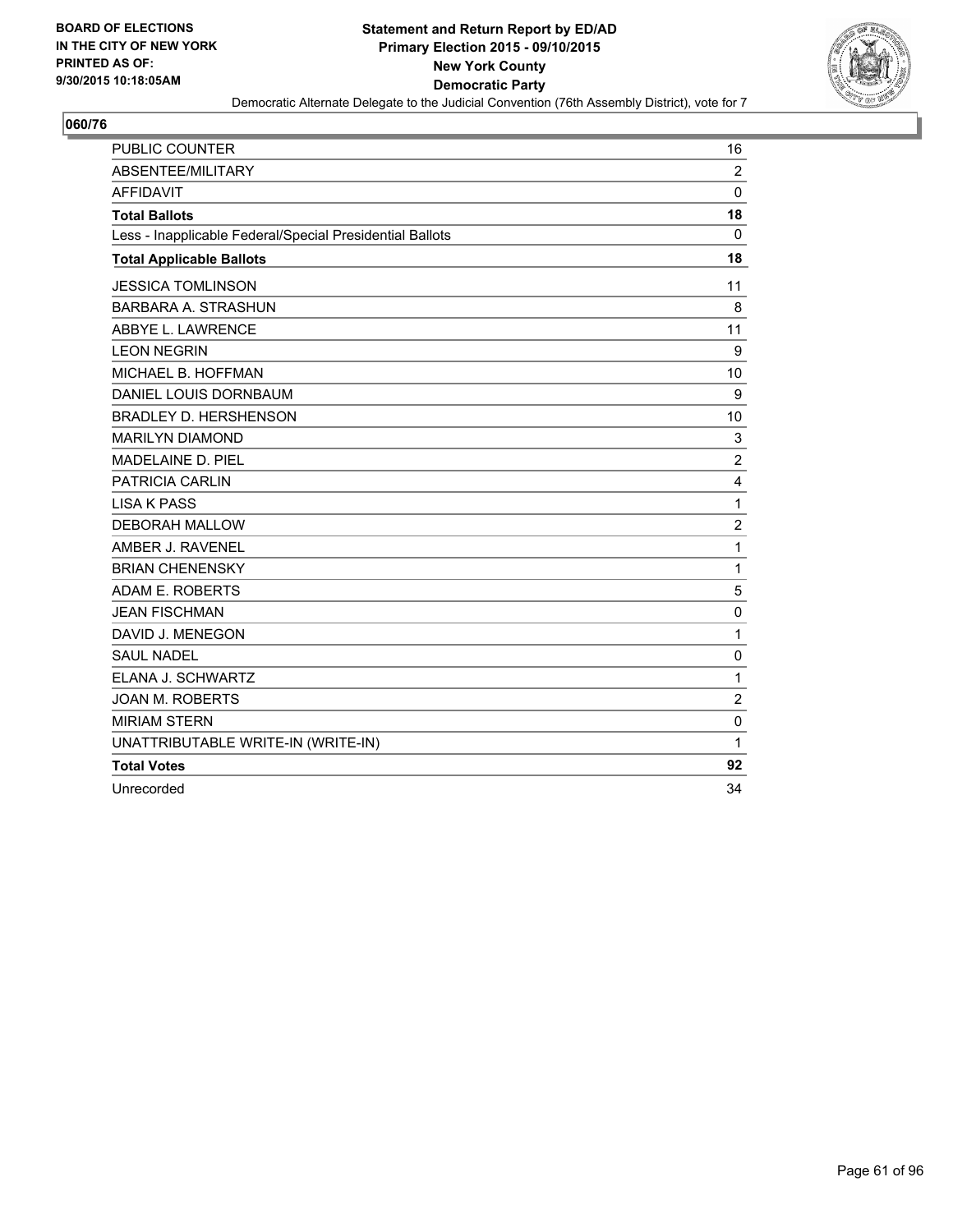

| <b>PUBLIC COUNTER</b>                                    | 9              |
|----------------------------------------------------------|----------------|
| ABSENTEE/MILITARY                                        | 1              |
| <b>AFFIDAVIT</b>                                         | $\mathbf 0$    |
| <b>Total Ballots</b>                                     | 10             |
| Less - Inapplicable Federal/Special Presidential Ballots | 0              |
| <b>Total Applicable Ballots</b>                          | 10             |
| <b>JESSICA TOMLINSON</b>                                 | 4              |
| BARBARA A. STRASHUN                                      | 4              |
| ABBYE L. LAWRENCE                                        | 3              |
| <b>LEON NEGRIN</b>                                       | 3              |
| MICHAEL B. HOFFMAN                                       | 4              |
| DANIEL LOUIS DORNBAUM                                    | 3              |
| <b>BRADLEY D. HERSHENSON</b>                             | 3              |
| <b>MARILYN DIAMOND</b>                                   | $\overline{c}$ |
| MADELAINE D. PIEL                                        | 1              |
| <b>PATRICIA CARLIN</b>                                   | 1              |
| <b>LISA K PASS</b>                                       | 1              |
| <b>DEBORAH MALLOW</b>                                    | $\overline{c}$ |
| AMBER J. RAVENEL                                         | 1              |
| <b>BRIAN CHENENSKY</b>                                   | 1              |
| ADAM E. ROBERTS                                          | 5              |
| <b>JEAN FISCHMAN</b>                                     | 4              |
| DAVID J. MENEGON                                         | $\overline{4}$ |
| <b>SAUL NADEL</b>                                        | 4              |
| ELANA J. SCHWARTZ                                        | $\overline{4}$ |
| <b>JOAN M. ROBERTS</b>                                   | 5              |
| <b>MIRIAM STERN</b>                                      | 4              |
| <b>Total Votes</b>                                       | 63             |
| Unrecorded                                               | $\overline{7}$ |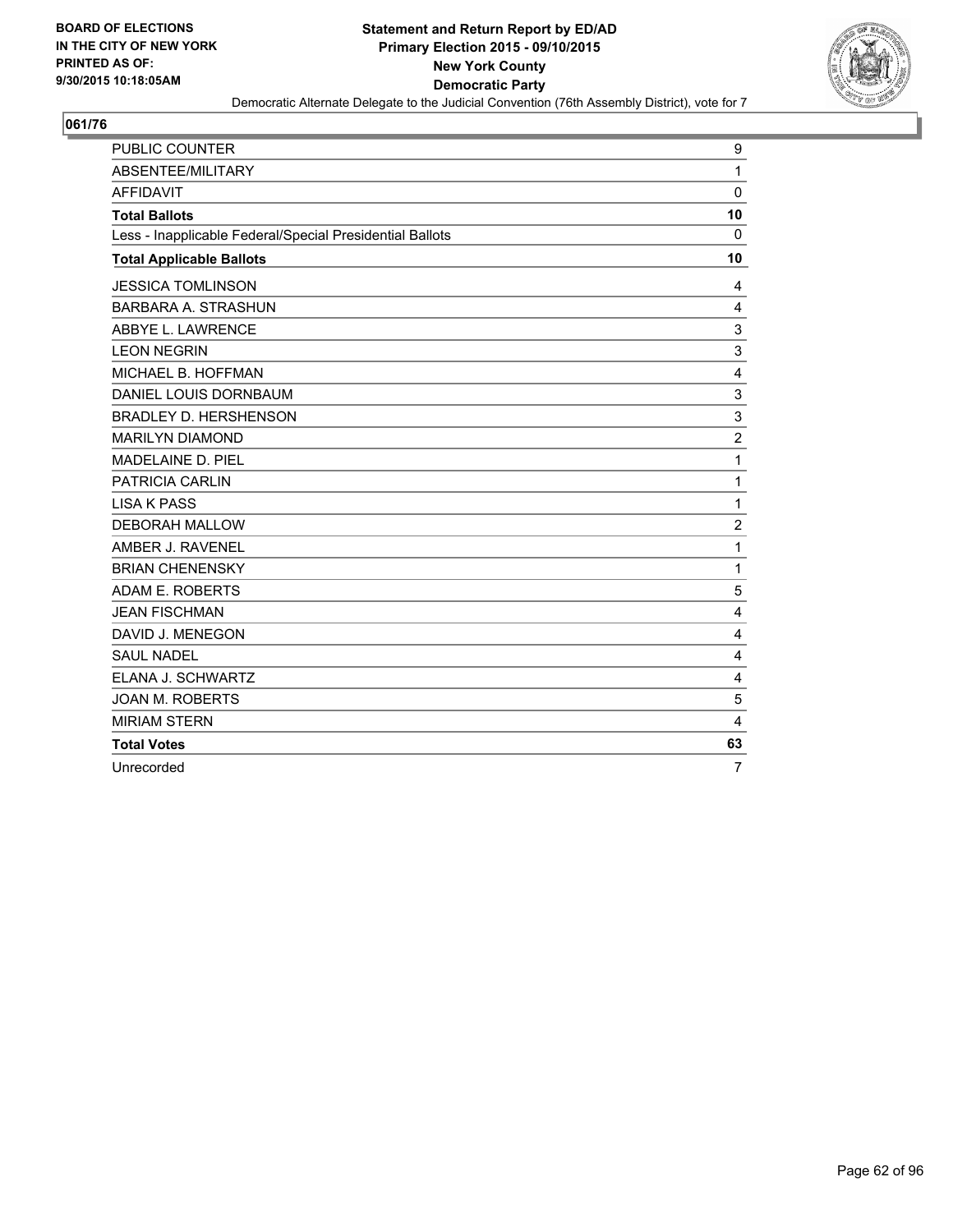

| <b>PUBLIC COUNTER</b>                                    | 16             |
|----------------------------------------------------------|----------------|
| ABSENTEE/MILITARY                                        | 4              |
| <b>AFFIDAVIT</b>                                         | $\Omega$       |
| <b>Total Ballots</b>                                     | 20             |
| Less - Inapplicable Federal/Special Presidential Ballots | 0              |
| <b>Total Applicable Ballots</b>                          | 20             |
| <b>JESSICA TOMLINSON</b>                                 | 6              |
| <b>BARBARA A. STRASHUN</b>                               | 6              |
| ABBYE L. LAWRENCE                                        | 4              |
| <b>LEON NEGRIN</b>                                       | 4              |
| MICHAEL B. HOFFMAN                                       | 4              |
| DANIEL LOUIS DORNBAUM                                    | 4              |
| <b>BRADLEY D. HERSHENSON</b>                             | 5              |
| <b>MARILYN DIAMOND</b>                                   | $\overline{7}$ |
| MADELAINE D. PIEL                                        | 5              |
| <b>PATRICIA CARLIN</b>                                   | 6              |
| <b>LISA K PASS</b>                                       | $\overline{7}$ |
| <b>DEBORAH MALLOW</b>                                    | 6              |
| AMBER J. RAVENEL                                         | 4              |
| <b>BRIAN CHENENSKY</b>                                   | 4              |
| ADAM E. ROBERTS                                          | 4              |
| <b>JEAN FISCHMAN</b>                                     | 4              |
| DAVID J. MENEGON                                         | $\overline{2}$ |
| <b>SAUL NADEL</b>                                        | 1              |
| ELANA J. SCHWARTZ                                        | 3              |
| <b>JOAN M. ROBERTS</b>                                   | 3              |
| <b>MIRIAM STERN</b>                                      | 3              |
| <b>Total Votes</b>                                       | 92             |
| Unrecorded                                               | 48             |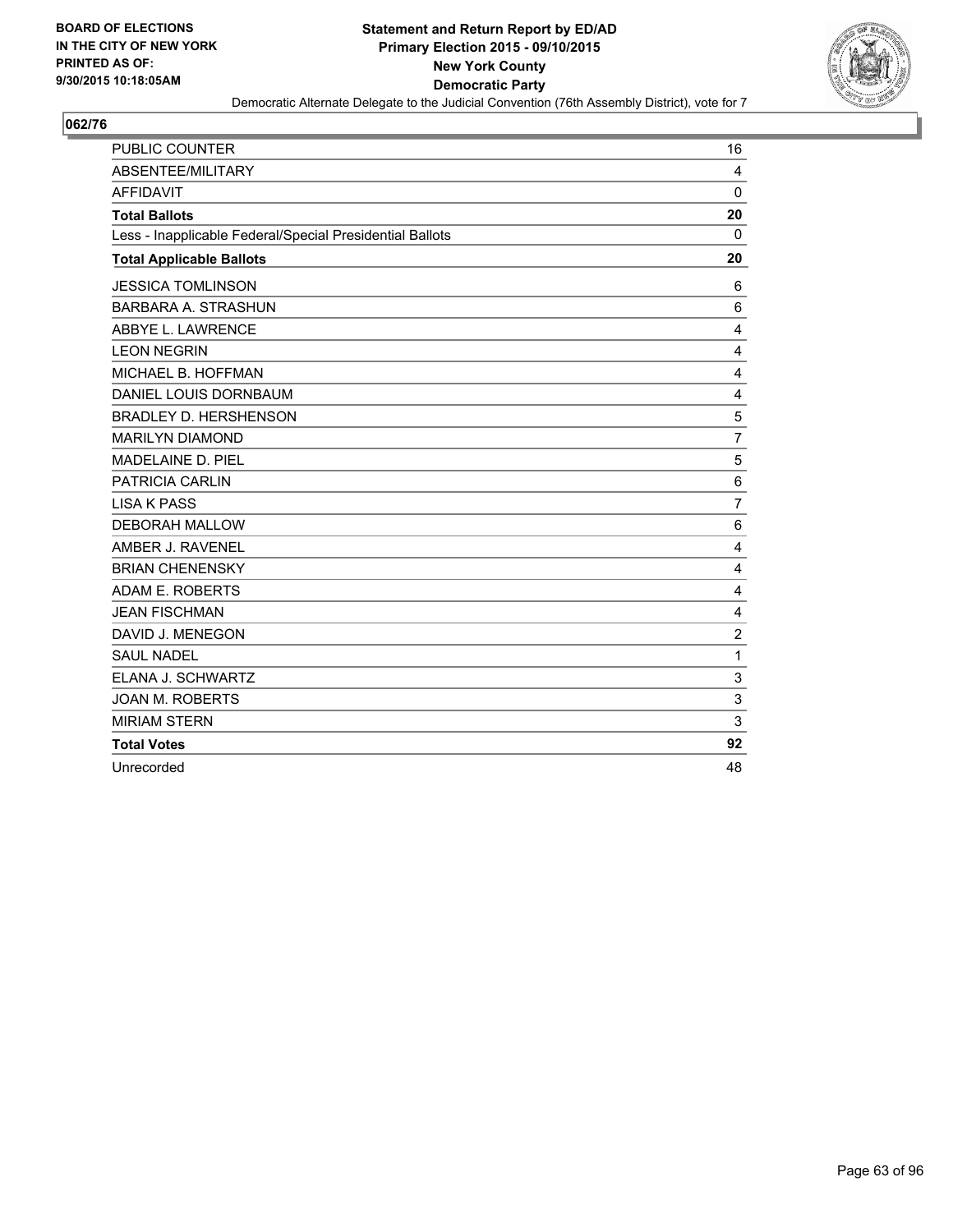

| <b>PUBLIC COUNTER</b>                                    | 18             |
|----------------------------------------------------------|----------------|
| ABSENTEE/MILITARY                                        | $\overline{2}$ |
| <b>AFFIDAVIT</b>                                         | $\Omega$       |
| <b>Total Ballots</b>                                     | 20             |
| Less - Inapplicable Federal/Special Presidential Ballots | 0              |
| <b>Total Applicable Ballots</b>                          | 20             |
| <b>JESSICA TOMLINSON</b>                                 | 7              |
| <b>BARBARA A. STRASHUN</b>                               | 6              |
| ABBYE L. LAWRENCE                                        | 4              |
| <b>LEON NEGRIN</b>                                       | 4              |
| MICHAEL B. HOFFMAN                                       | 5              |
| DANIEL LOUIS DORNBAUM                                    | 4              |
| <b>BRADLEY D. HERSHENSON</b>                             | 5              |
| <b>MARILYN DIAMOND</b>                                   | 3              |
| MADELAINE D. PIEL                                        | 1              |
| <b>PATRICIA CARLIN</b>                                   | 1              |
| <b>LISA K PASS</b>                                       | $\overline{2}$ |
| <b>DEBORAH MALLOW</b>                                    | 1              |
| AMBER J. RAVENEL                                         | $\overline{2}$ |
| <b>BRIAN CHENENSKY</b>                                   | $\overline{2}$ |
| ADAM E. ROBERTS                                          | 14             |
| <b>JEAN FISCHMAN</b>                                     | 9              |
| DAVID J. MENEGON                                         | 9              |
| <b>SAUL NADEL</b>                                        | 9              |
| ELANA J. SCHWARTZ                                        | 13             |
| <b>JOAN M. ROBERTS</b>                                   | 10             |
| <b>MIRIAM STERN</b>                                      | 11             |
| <b>Total Votes</b>                                       | 122            |
| Unrecorded                                               | 18             |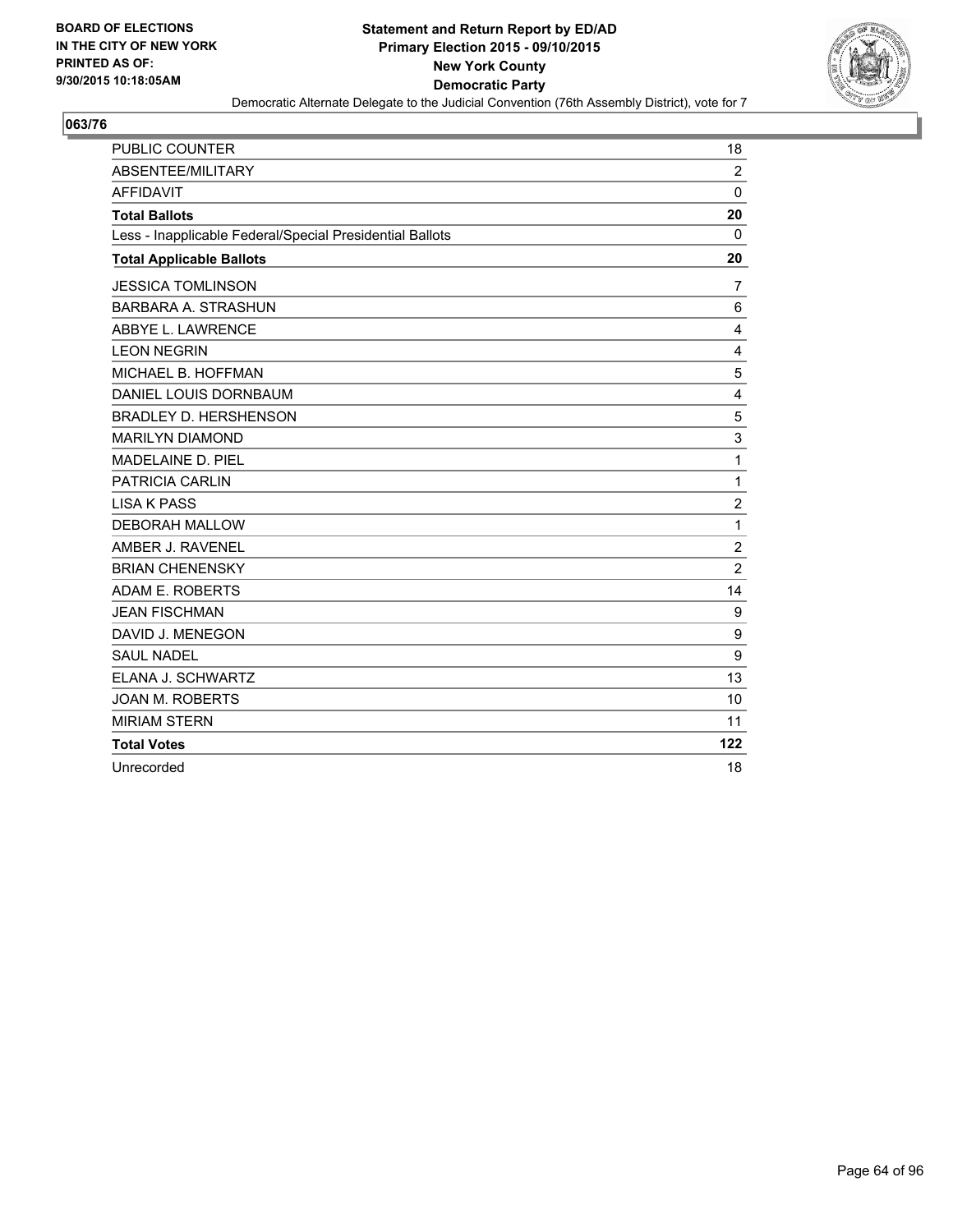

| <b>PUBLIC COUNTER</b>                                    | 15             |
|----------------------------------------------------------|----------------|
| ABSENTEE/MILITARY                                        | $\mathbf{1}$   |
| <b>AFFIDAVIT</b>                                         | $\Omega$       |
| <b>Total Ballots</b>                                     | 16             |
| Less - Inapplicable Federal/Special Presidential Ballots | 0              |
| <b>Total Applicable Ballots</b>                          | 16             |
| <b>JESSICA TOMLINSON</b>                                 | 2              |
| <b>BARBARA A. STRASHUN</b>                               | $\overline{2}$ |
| ABBYE L. LAWRENCE                                        | 4              |
| <b>LEON NEGRIN</b>                                       | 1              |
| MICHAEL B. HOFFMAN                                       | 3              |
| DANIEL LOUIS DORNBAUM                                    | $\overline{2}$ |
| <b>BRADLEY D. HERSHENSON</b>                             | 1              |
| <b>MARILYN DIAMOND</b>                                   | 1              |
| MADELAINE D. PIEL                                        | $\overline{2}$ |
| <b>PATRICIA CARLIN</b>                                   | 1              |
| <b>LISA K PASS</b>                                       | 1              |
| <b>DEBORAH MALLOW</b>                                    | 1              |
| AMBER J. RAVENEL                                         | 1              |
| <b>BRIAN CHENENSKY</b>                                   | $\overline{2}$ |
| ADAM E. ROBERTS                                          | 8              |
| <b>JEAN FISCHMAN</b>                                     | $\overline{7}$ |
| DAVID J. MENEGON                                         | $\overline{7}$ |
| <b>SAUL NADEL</b>                                        | $\overline{7}$ |
| ELANA J. SCHWARTZ                                        | 8              |
| <b>JOAN M. ROBERTS</b>                                   | 6              |
| <b>MIRIAM STERN</b>                                      | 6              |
| <b>Total Votes</b>                                       | 73             |
| Unrecorded                                               | 39             |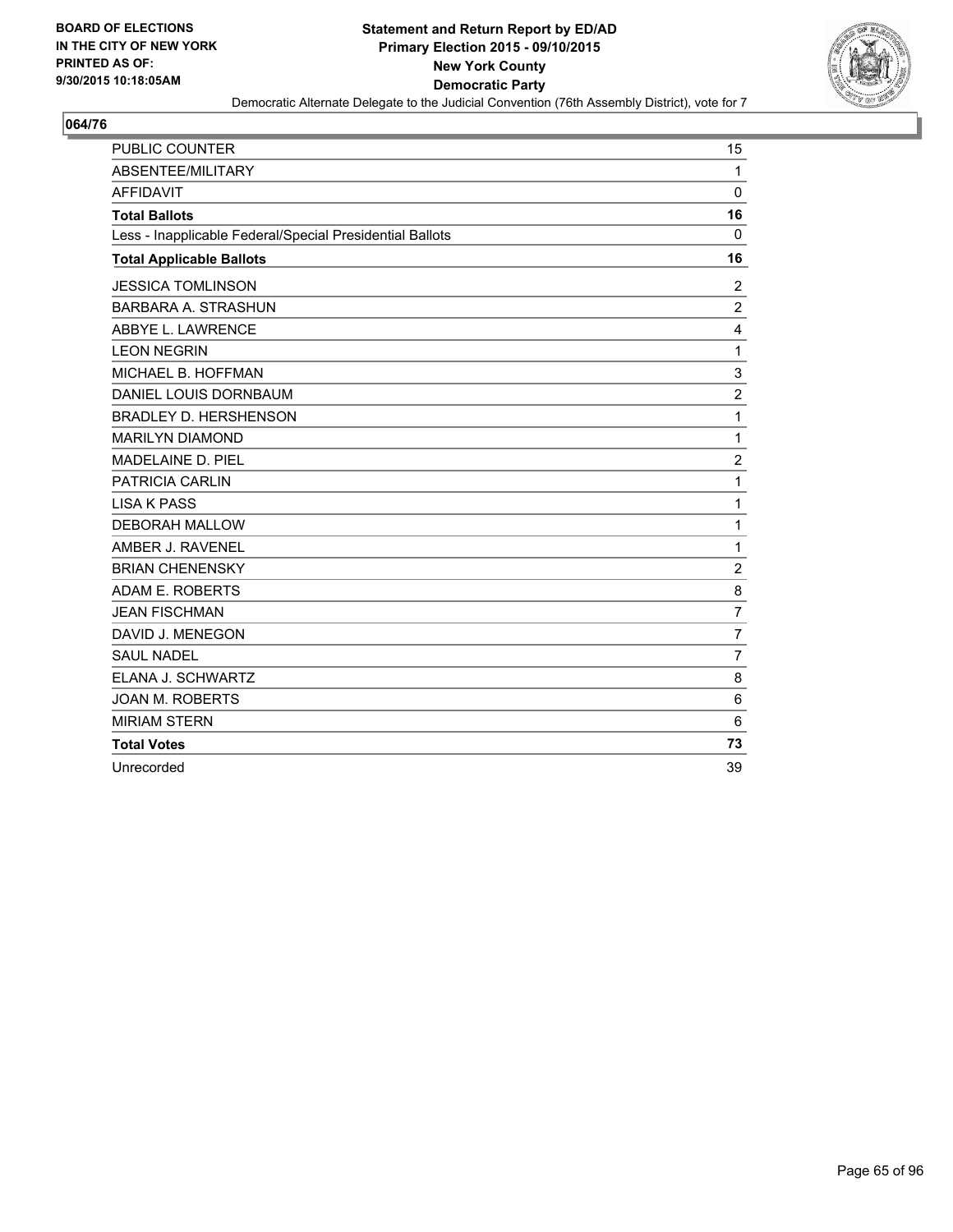

| PUBLIC COUNTER                                           | 37             |
|----------------------------------------------------------|----------------|
| <b>ABSENTEE/MILITARY</b>                                 | 1              |
| <b>AFFIDAVIT</b>                                         | $\Omega$       |
| <b>Total Ballots</b>                                     | 38             |
| Less - Inapplicable Federal/Special Presidential Ballots | $\Omega$       |
| <b>Total Applicable Ballots</b>                          | 38             |
| <b>JESSICA TOMLINSON</b>                                 | 13             |
| <b>BARBARA A. STRASHUN</b>                               | 10             |
| ABBYE L. LAWRENCE                                        | 18             |
| <b>LEON NEGRIN</b>                                       | 11             |
| MICHAEL B. HOFFMAN                                       | 11             |
| DANIEL LOUIS DORNBAUM                                    | 9              |
| <b>BRADLEY D. HERSHENSON</b>                             | 12             |
| <b>MARILYN DIAMOND</b>                                   | 1              |
| MADELAINE D. PIEL                                        | 6              |
| PATRICIA CARLIN                                          | 3              |
| <b>LISA K PASS</b>                                       | $\overline{2}$ |
| <b>DEBORAH MALLOW</b>                                    | $\overline{c}$ |
| AMBER J. RAVENEL                                         | 1              |
| <b>BRIAN CHENENSKY</b>                                   | $\overline{2}$ |
| ADAM E. ROBERTS                                          | 11             |
| <b>JEAN FISCHMAN</b>                                     | 6              |
| DAVID J. MENEGON                                         | 8              |
| <b>SAUL NADEL</b>                                        | 6              |
| ELANA J. SCHWARTZ                                        | 8              |
| <b>JOAN M. ROBERTS</b>                                   | 9              |
| <b>MIRIAM STERN</b>                                      | 8              |
| <b>Total Votes</b>                                       | 157            |
| Unrecorded                                               | 109            |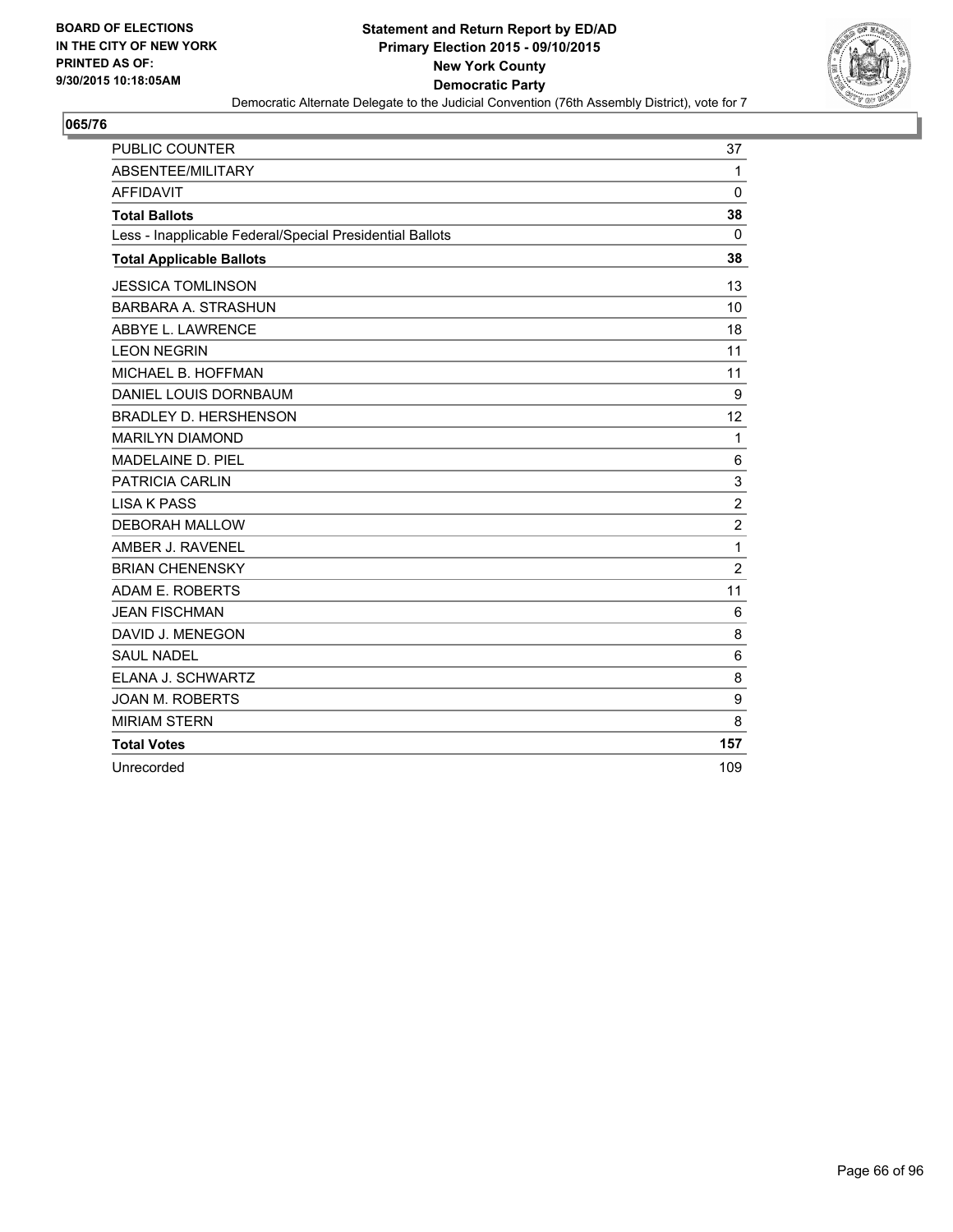

| <b>PUBLIC COUNTER</b>                                    | 9                |
|----------------------------------------------------------|------------------|
| ABSENTEE/MILITARY                                        | 5                |
| <b>AFFIDAVIT</b>                                         | $\mathbf 0$      |
| <b>Total Ballots</b>                                     | 14               |
| Less - Inapplicable Federal/Special Presidential Ballots | 0                |
| <b>Total Applicable Ballots</b>                          | 14               |
| <b>JESSICA TOMLINSON</b>                                 | 4                |
| <b>BARBARA A. STRASHUN</b>                               | $\mathbf{1}$     |
| ABBYE L. LAWRENCE                                        | $\overline{c}$   |
| <b>LEON NEGRIN</b>                                       | $\overline{2}$   |
| MICHAEL B. HOFFMAN                                       | $\overline{2}$   |
| DANIEL LOUIS DORNBAUM                                    | 1                |
| <b>BRADLEY D. HERSHENSON</b>                             | $\overline{c}$   |
| <b>MARILYN DIAMOND</b>                                   | $\overline{c}$   |
| <b>MADELAINE D. PIEL</b>                                 | $\overline{7}$   |
| <b>PATRICIA CARLIN</b>                                   | 3                |
| <b>LISA K PASS</b>                                       | $\overline{2}$   |
| <b>DEBORAH MALLOW</b>                                    | $\boldsymbol{2}$ |
| AMBER J. RAVENEL                                         | $\overline{c}$   |
| <b>BRIAN CHENENSKY</b>                                   | $\overline{c}$   |
| ADAM E. ROBERTS                                          | 8                |
| <b>JEAN FISCHMAN</b>                                     | 3                |
| DAVID J. MENEGON                                         | $\overline{7}$   |
| <b>SAUL NADEL</b>                                        | $\overline{7}$   |
| ELANA J. SCHWARTZ                                        | $\overline{7}$   |
| <b>JOAN M. ROBERTS</b>                                   | 6                |
| <b>MIRIAM STERN</b>                                      | 8                |
| <b>Total Votes</b>                                       | 80               |
| Unrecorded                                               | 18               |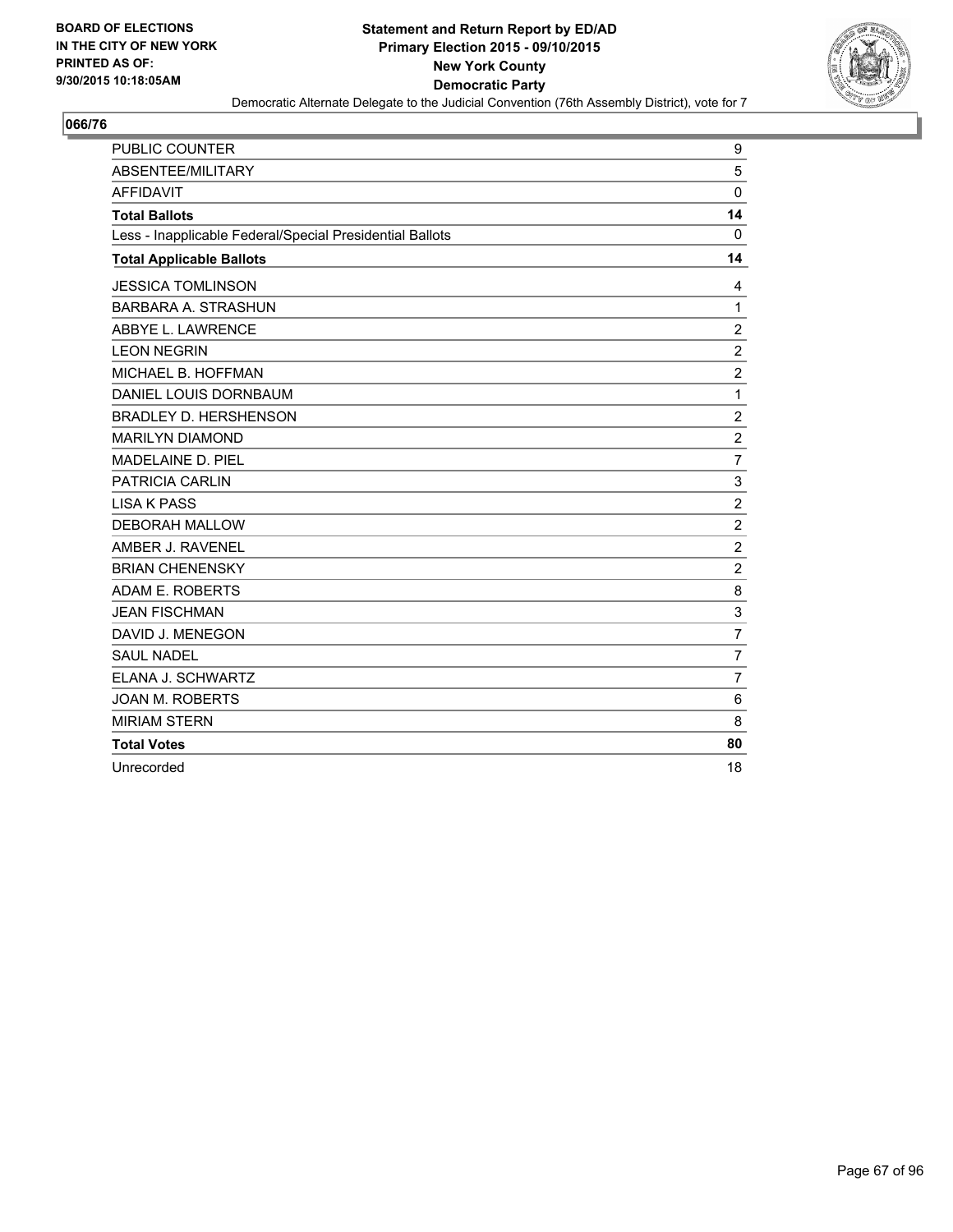

| <b>PUBLIC COUNTER</b>                                    | 12             |
|----------------------------------------------------------|----------------|
| ABSENTEE/MILITARY                                        | $\Omega$       |
| <b>AFFIDAVIT</b>                                         | $\Omega$       |
| <b>Total Ballots</b>                                     | 12             |
| Less - Inapplicable Federal/Special Presidential Ballots | 0              |
| <b>Total Applicable Ballots</b>                          | 12             |
| <b>JESSICA TOMLINSON</b>                                 | $\overline{2}$ |
| <b>BARBARA A. STRASHUN</b>                               | $\overline{2}$ |
| ABBYE L. LAWRENCE                                        | $\overline{c}$ |
| <b>LEON NEGRIN</b>                                       | $\overline{2}$ |
| MICHAEL B. HOFFMAN                                       | $\overline{2}$ |
| DANIEL LOUIS DORNBAUM                                    | $\overline{2}$ |
| <b>BRADLEY D. HERSHENSON</b>                             | $\overline{c}$ |
| <b>MARILYN DIAMOND</b>                                   | $\overline{c}$ |
| <b>MADELAINE D. PIEL</b>                                 | 3              |
| <b>PATRICIA CARLIN</b>                                   | $\overline{2}$ |
| <b>LISA K PASS</b>                                       | $\overline{2}$ |
| <b>DEBORAH MALLOW</b>                                    | $\overline{2}$ |
| AMBER J. RAVENEL                                         | $\overline{2}$ |
| <b>BRIAN CHENENSKY</b>                                   | 3              |
| ADAM E. ROBERTS                                          | 5              |
| <b>JEAN FISCHMAN</b>                                     | 5              |
| DAVID J. MENEGON                                         | 5              |
| <b>SAUL NADEL</b>                                        | 5              |
| ELANA J. SCHWARTZ                                        | 5              |
| <b>JOAN M. ROBERTS</b>                                   | 4              |
| <b>MIRIAM STERN</b>                                      | 4              |
| <b>Total Votes</b>                                       | 63             |
| Unrecorded                                               | 21             |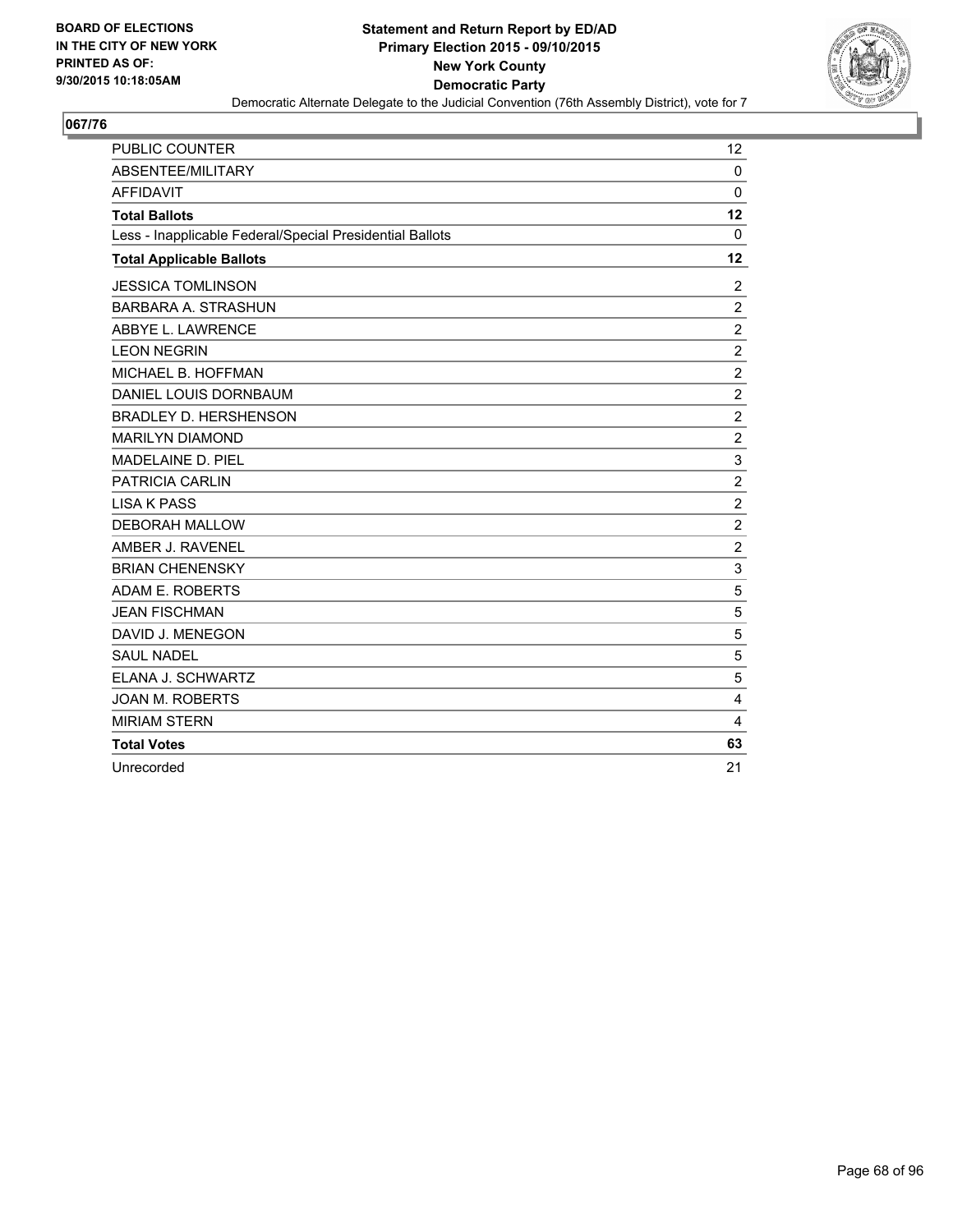

| <b>PUBLIC COUNTER</b>                                    | 21             |
|----------------------------------------------------------|----------------|
| ABSENTEE/MILITARY                                        | 3              |
| <b>AFFIDAVIT</b>                                         | $\Omega$       |
| <b>Total Ballots</b>                                     | 24             |
| Less - Inapplicable Federal/Special Presidential Ballots | 0              |
| <b>Total Applicable Ballots</b>                          | 24             |
| <b>JESSICA TOMLINSON</b>                                 | 8              |
| <b>BARBARA A. STRASHUN</b>                               | 5              |
| ABBYE L. LAWRENCE                                        | 6              |
| <b>LEON NEGRIN</b>                                       | 3              |
| MICHAEL B. HOFFMAN                                       | 6              |
| DANIEL LOUIS DORNBAUM                                    | 5              |
| <b>BRADLEY D. HERSHENSON</b>                             | 3              |
| <b>MARILYN DIAMOND</b>                                   | 4              |
| <b>MADELAINE D. PIEL</b>                                 | 4              |
| PATRICIA CARLIN                                          | 5              |
| <b>LISA K PASS</b>                                       | $\overline{2}$ |
| <b>DEBORAH MALLOW</b>                                    | 3              |
| AMBER J. RAVENEL                                         | 3              |
| <b>BRIAN CHENENSKY</b>                                   | $\overline{2}$ |
| ADAM E. ROBERTS                                          | 12             |
| <b>JEAN FISCHMAN</b>                                     | $\overline{7}$ |
| DAVID J. MENEGON                                         | 8              |
| <b>SAUL NADEL</b>                                        | 9              |
| ELANA J. SCHWARTZ                                        | 8              |
| <b>JOAN M. ROBERTS</b>                                   | 8              |
| <b>MIRIAM STERN</b>                                      | 10             |
| <b>Total Votes</b>                                       | 121            |
| Unrecorded                                               | 47             |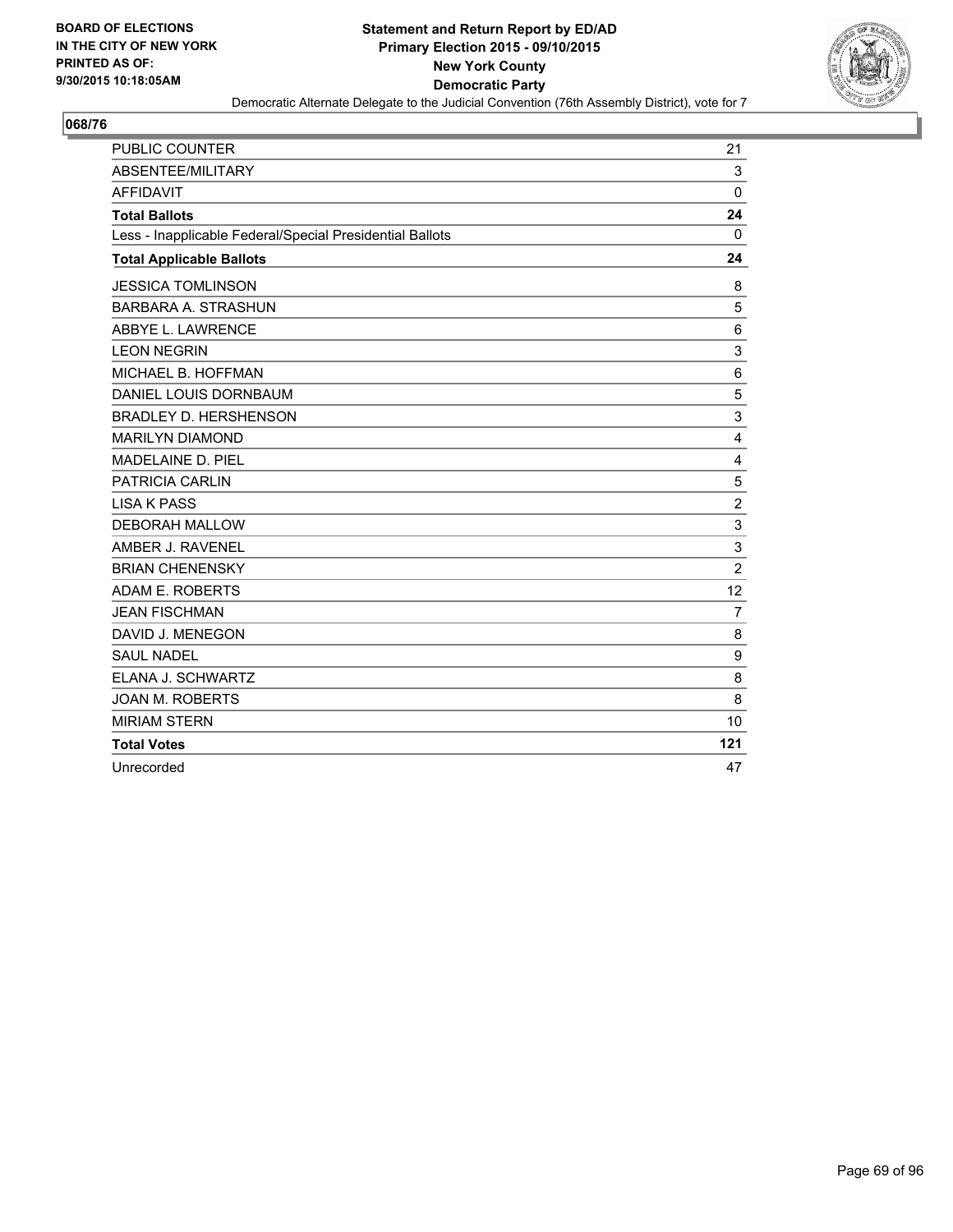

| <b>PUBLIC COUNTER</b>                                    | 29             |
|----------------------------------------------------------|----------------|
| ABSENTEE/MILITARY                                        | 3              |
| <b>AFFIDAVIT</b>                                         | $\Omega$       |
| <b>Total Ballots</b>                                     | 32             |
| Less - Inapplicable Federal/Special Presidential Ballots | 0              |
| <b>Total Applicable Ballots</b>                          | 32             |
| <b>JESSICA TOMLINSON</b>                                 | 8              |
| <b>BARBARA A. STRASHUN</b>                               | 6              |
| ABBYE L. LAWRENCE                                        | 8              |
| <b>LEON NEGRIN</b>                                       | 6              |
| MICHAEL B. HOFFMAN                                       | $\overline{7}$ |
| DANIEL LOUIS DORNBAUM                                    | 6              |
| <b>BRADLEY D. HERSHENSON</b>                             | $\overline{7}$ |
| <b>MARILYN DIAMOND</b>                                   | $\overline{7}$ |
| MADELAINE D. PIEL                                        | 11             |
| PATRICIA CARLIN                                          | 7              |
| <b>LISA K PASS</b>                                       | $\overline{7}$ |
| <b>DEBORAH MALLOW</b>                                    | 9              |
| AMBER J. RAVENEL                                         | $\overline{7}$ |
| <b>BRIAN CHENENSKY</b>                                   | $\overline{7}$ |
| ADAM E. ROBERTS                                          | 8              |
| <b>JEAN FISCHMAN</b>                                     | 5              |
| DAVID J. MENEGON                                         | 4              |
| <b>SAUL NADEL</b>                                        | 4              |
| ELANA J. SCHWARTZ                                        | 8              |
| <b>JOAN M. ROBERTS</b>                                   | 6              |
| <b>MIRIAM STERN</b>                                      | $\overline{7}$ |
| <b>Total Votes</b>                                       | 145            |
| Unrecorded                                               | 79             |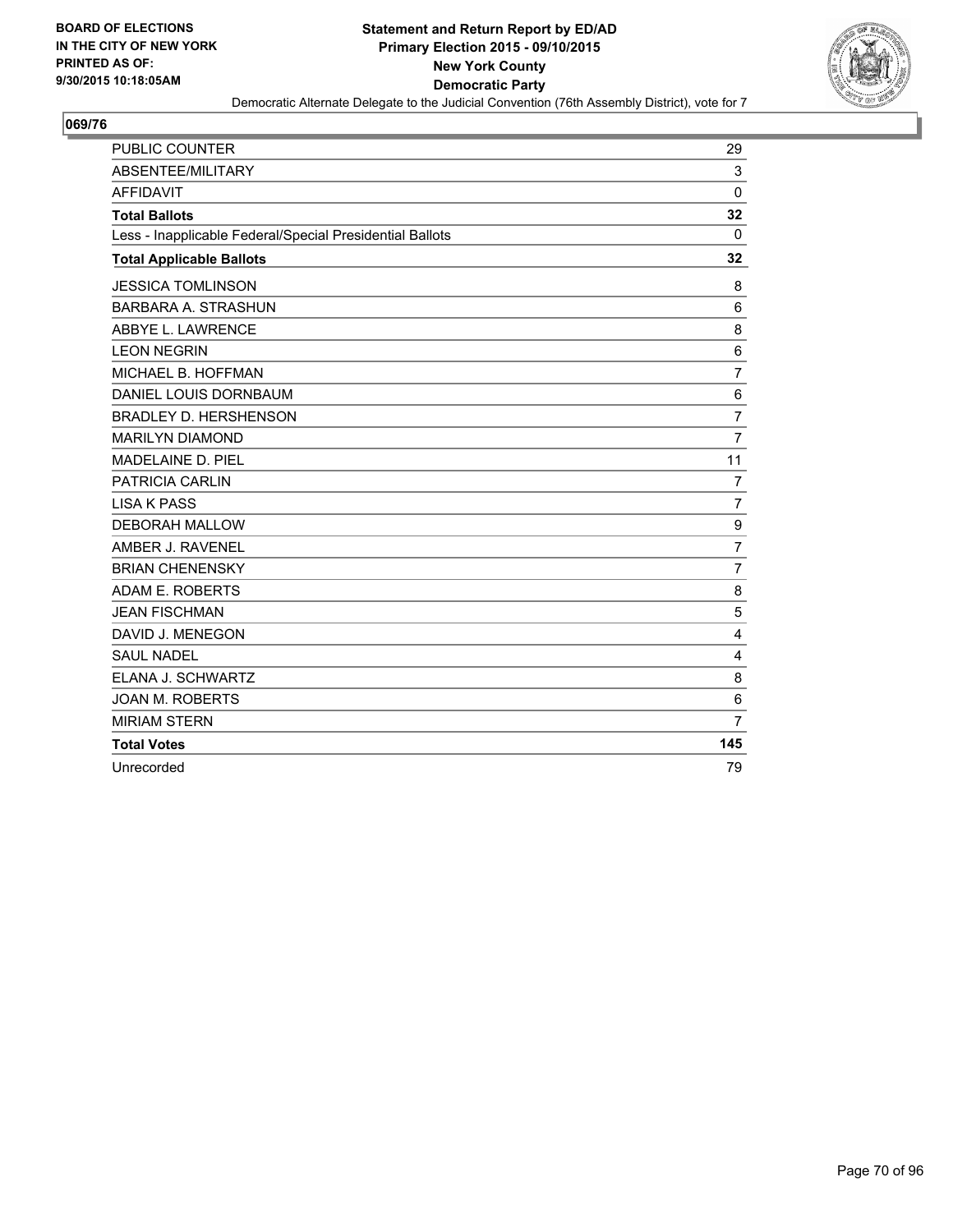

| <b>PUBLIC COUNTER</b>                                    | 16             |
|----------------------------------------------------------|----------------|
| ABSENTEE/MILITARY                                        | $\mathbf 0$    |
| <b>AFFIDAVIT</b>                                         | $\Omega$       |
| <b>Total Ballots</b>                                     | 16             |
| Less - Inapplicable Federal/Special Presidential Ballots | 0              |
| <b>Total Applicable Ballots</b>                          | 16             |
| <b>JESSICA TOMLINSON</b>                                 | 6              |
| <b>BARBARA A. STRASHUN</b>                               | 6              |
| ABBYE L. LAWRENCE                                        | 3              |
| <b>LEON NEGRIN</b>                                       | 4              |
| MICHAEL B. HOFFMAN                                       | 4              |
| DANIEL LOUIS DORNBAUM                                    | 3              |
| <b>BRADLEY D. HERSHENSON</b>                             | $\overline{7}$ |
| <b>MARILYN DIAMOND</b>                                   | $\overline{7}$ |
| MADELAINE D. PIEL                                        | $\overline{7}$ |
| PATRICIA CARLIN                                          | 3              |
| <b>LISA K PASS</b>                                       | 4              |
| <b>DEBORAH MALLOW</b>                                    | 4              |
| AMBER J. RAVENEL                                         | 3              |
| <b>BRIAN CHENENSKY</b>                                   | 5              |
| ADAM E. ROBERTS                                          | 5              |
| <b>JEAN FISCHMAN</b>                                     | 3              |
| DAVID J. MENEGON                                         | $\overline{2}$ |
| <b>SAUL NADEL</b>                                        | 5              |
| ELANA J. SCHWARTZ                                        | $\overline{2}$ |
| <b>JOAN M. ROBERTS</b>                                   | 1              |
| <b>MIRIAM STERN</b>                                      | 3              |
| <b>Total Votes</b>                                       | 87             |
| Unrecorded                                               | 25             |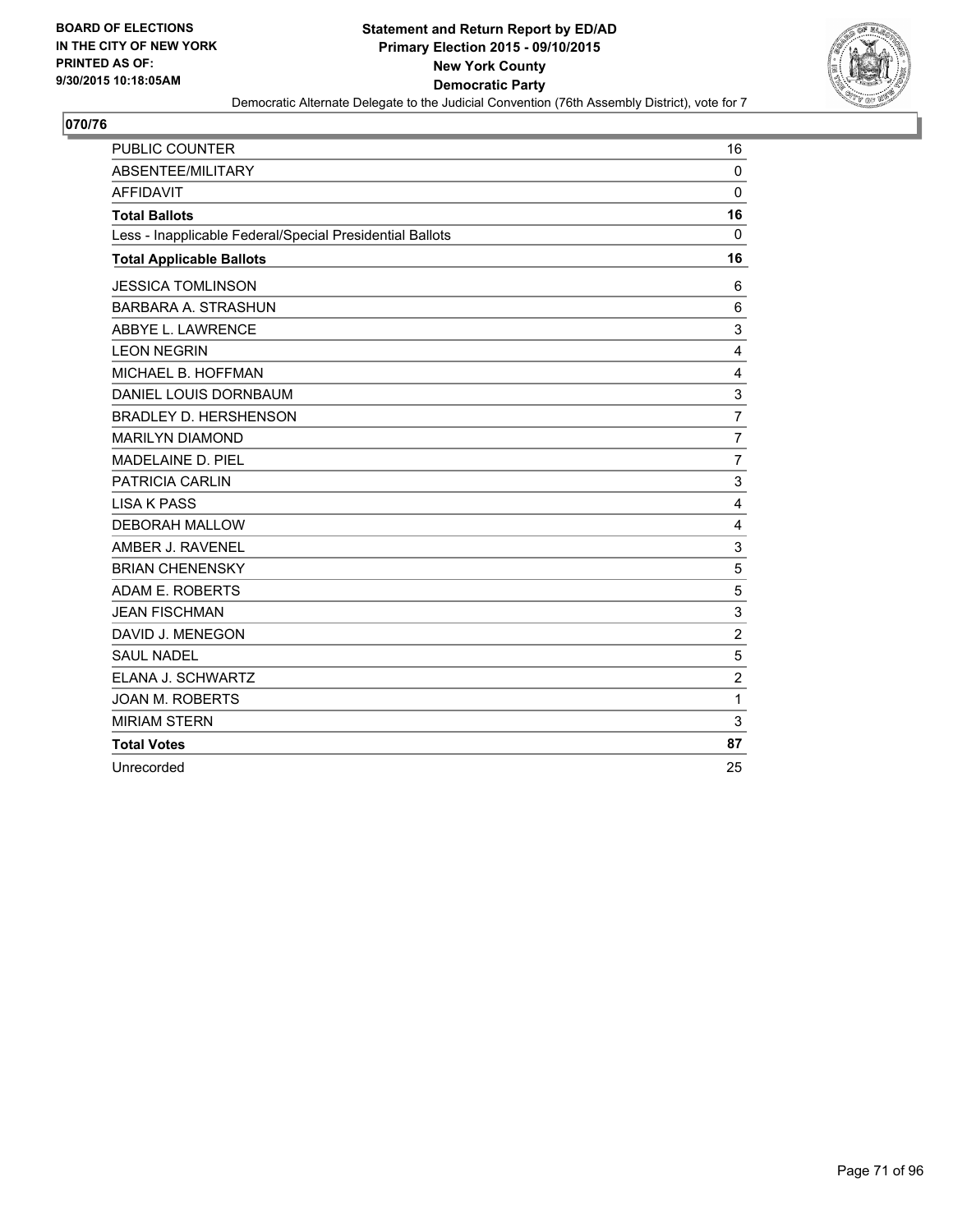

| <b>PUBLIC COUNTER</b>                                    | 16             |
|----------------------------------------------------------|----------------|
| ABSENTEE/MILITARY                                        | $\overline{2}$ |
| <b>AFFIDAVIT</b>                                         | $\Omega$       |
| <b>Total Ballots</b>                                     | 18             |
| Less - Inapplicable Federal/Special Presidential Ballots | 0              |
| <b>Total Applicable Ballots</b>                          | 18             |
| <b>JESSICA TOMLINSON</b>                                 | 7              |
| <b>BARBARA A. STRASHUN</b>                               | 5              |
| ABBYE L. LAWRENCE                                        | 6              |
| <b>LEON NEGRIN</b>                                       | $\overline{7}$ |
| MICHAEL B. HOFFMAN                                       | $\overline{7}$ |
| DANIEL LOUIS DORNBAUM                                    | 4              |
| <b>BRADLEY D. HERSHENSON</b>                             | $\overline{7}$ |
| <b>MARILYN DIAMOND</b>                                   | 4              |
| MADELAINE D. PIEL                                        | 3              |
| PATRICIA CARLIN                                          | 3              |
| <b>LISA K PASS</b>                                       | $\overline{2}$ |
| <b>DEBORAH MALLOW</b>                                    | 3              |
| AMBER J. RAVENEL                                         | 3              |
| <b>BRIAN CHENENSKY</b>                                   | 3              |
| ADAM E. ROBERTS                                          | 5              |
| <b>JEAN FISCHMAN</b>                                     | $\overline{7}$ |
| DAVID J. MENEGON                                         | 3              |
| <b>SAUL NADEL</b>                                        | 5              |
| ELANA J. SCHWARTZ                                        | 5              |
| <b>JOAN M. ROBERTS</b>                                   | 5              |
| <b>MIRIAM STERN</b>                                      | 5              |
| <b>Total Votes</b>                                       | 99             |
| Unrecorded                                               | 27             |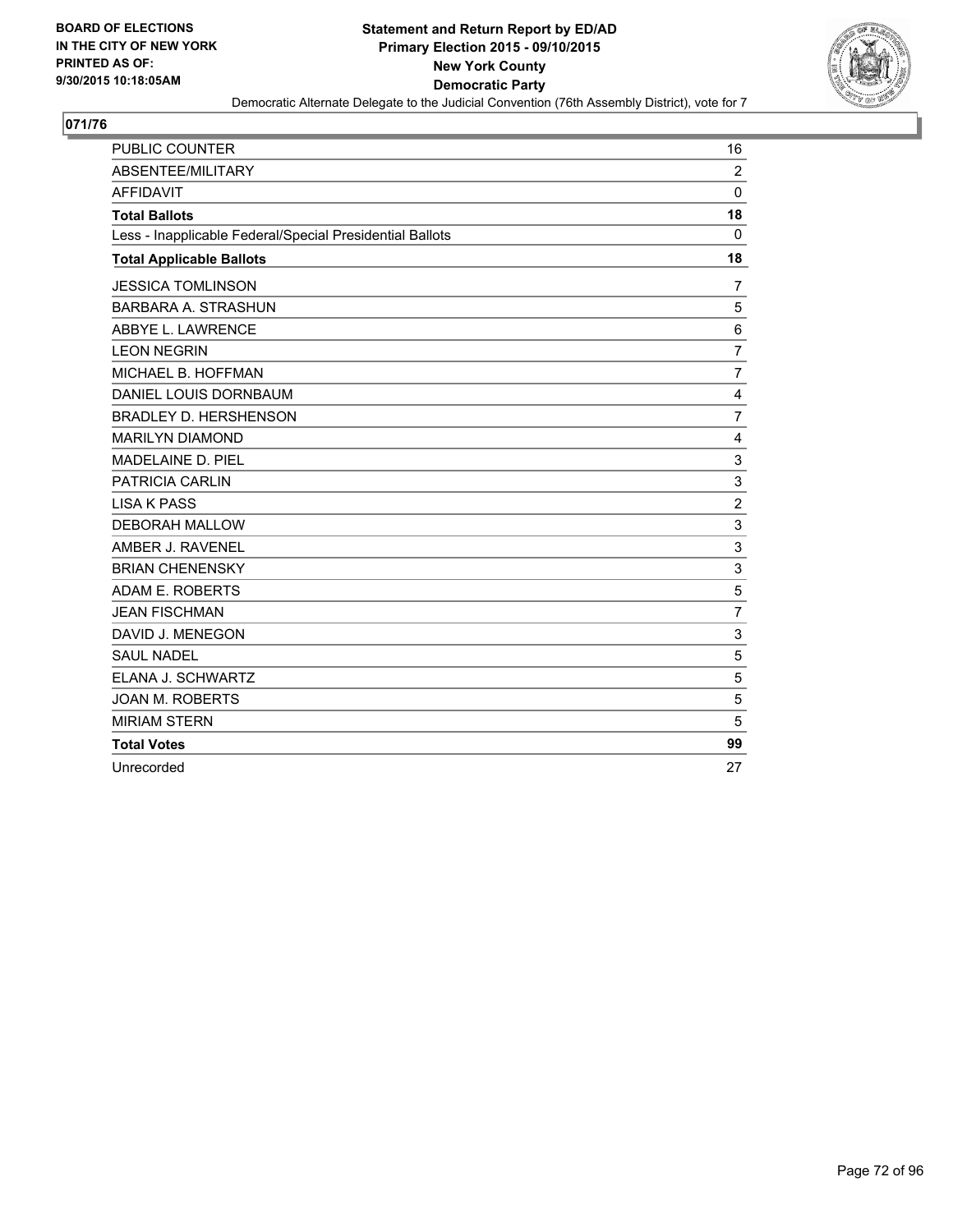

| PUBLIC COUNTER                                           | 30             |
|----------------------------------------------------------|----------------|
| ABSENTEE/MILITARY                                        | 4              |
| <b>AFFIDAVIT</b>                                         | $\Omega$       |
| <b>Total Ballots</b>                                     | 34             |
| Less - Inapplicable Federal/Special Presidential Ballots | $\Omega$       |
| <b>Total Applicable Ballots</b>                          | 34             |
| <b>JESSICA TOMLINSON</b>                                 | 12             |
| <b>BARBARA A. STRASHUN</b>                               | 13             |
| ABBYE L. LAWRENCE                                        | 13             |
| <b>LEON NEGRIN</b>                                       | 12             |
| MICHAEL B. HOFFMAN                                       | 14             |
| DANIEL LOUIS DORNBAUM                                    | 14             |
| <b>BRADLEY D. HERSHENSON</b>                             | 14             |
| <b>MARILYN DIAMOND</b>                                   | 6              |
| <b>MADELAINE D. PIEL</b>                                 | 5              |
| PATRICIA CARLIN                                          | 4              |
| <b>LISA K PASS</b>                                       | 4              |
| <b>DEBORAH MALLOW</b>                                    | 4              |
| AMBER J. RAVENEL                                         | 5              |
| <b>BRIAN CHENENSKY</b>                                   | $\overline{7}$ |
| ADAM E. ROBERTS                                          | 9              |
| <b>JEAN FISCHMAN</b>                                     | 6              |
| DAVID J. MENEGON                                         | 10             |
| <b>SAUL NADEL</b>                                        | 8              |
| ELANA J. SCHWARTZ                                        | $\overline{7}$ |
| <b>JOAN M. ROBERTS</b>                                   | 8              |
| <b>MIRIAM STERN</b>                                      | $\overline{7}$ |
| <b>Total Votes</b>                                       | 182            |
| Unrecorded                                               | 56             |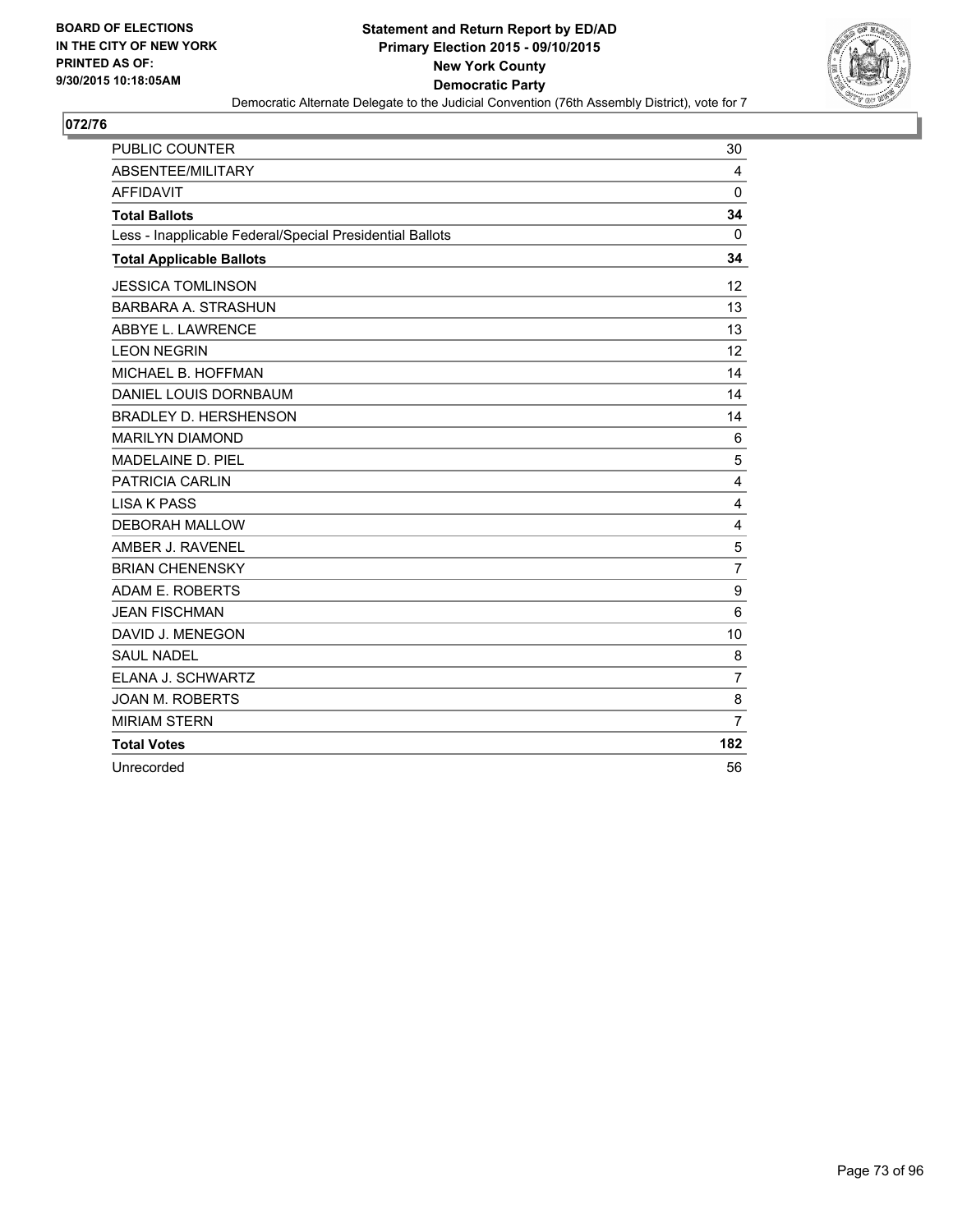

| <b>PUBLIC COUNTER</b>                                    | 24             |
|----------------------------------------------------------|----------------|
| <b>ABSENTEE/MILITARY</b>                                 | 4              |
| AFFIDAVIT                                                | 0              |
| <b>Total Ballots</b>                                     | 28             |
| Less - Inapplicable Federal/Special Presidential Ballots | 0              |
| <b>Total Applicable Ballots</b>                          | 28             |
| <b>JESSICA TOMLINSON</b>                                 | 12             |
| <b>BARBARA A. STRASHUN</b>                               | 10             |
| <b>ABBYE L. LAWRENCE</b>                                 | 7              |
| <b>LEON NEGRIN</b>                                       | 9              |
| MICHAEL B. HOFFMAN                                       | 8              |
| DANIEL LOUIS DORNBAUM                                    | 10             |
| BRADLEY D. HERSHENSON                                    | 7              |
| <b>MARILYN DIAMOND</b>                                   | 3              |
| <b>MADELAINE D. PIEL</b>                                 | 8              |
| <b>PATRICIA CARLIN</b>                                   | 5              |
| LISA K PASS                                              | 5              |
| <b>DEBORAH MALLOW</b>                                    | 2              |
| AMBER J. RAVENEL                                         | 4              |
| <b>BRIAN CHENENSKY</b>                                   | 4              |
| ADAM E. ROBERTS                                          | 12             |
| <b>JEAN FISCHMAN</b>                                     | 7              |
| DAVID J. MENEGON                                         | 5              |
| <b>SAUL NADEL</b>                                        | 3              |
| ELANA J. SCHWARTZ                                        | 4              |
| <b>JOAN M. ROBERTS</b>                                   | 6              |
| <b>MIRIAM STERN</b>                                      | $\overline{7}$ |
| <b>BEN FRANKLIN (WRITE-IN)</b>                           | 1              |
| <b>CLARINCE THOMAS (WRITE-IN)</b>                        | $\mathbf{1}$   |
| OKSANA BAYUL (WRITE-IN)                                  | 1              |
| UNATTRIBUTABLE WRITE-IN (WRITE-IN)                       | 3              |
| <b>VERMIN SUPREME (WRITE-IN)</b>                         | 1              |
| <b>Total Votes</b>                                       | 145            |
| Unrecorded                                               | 51             |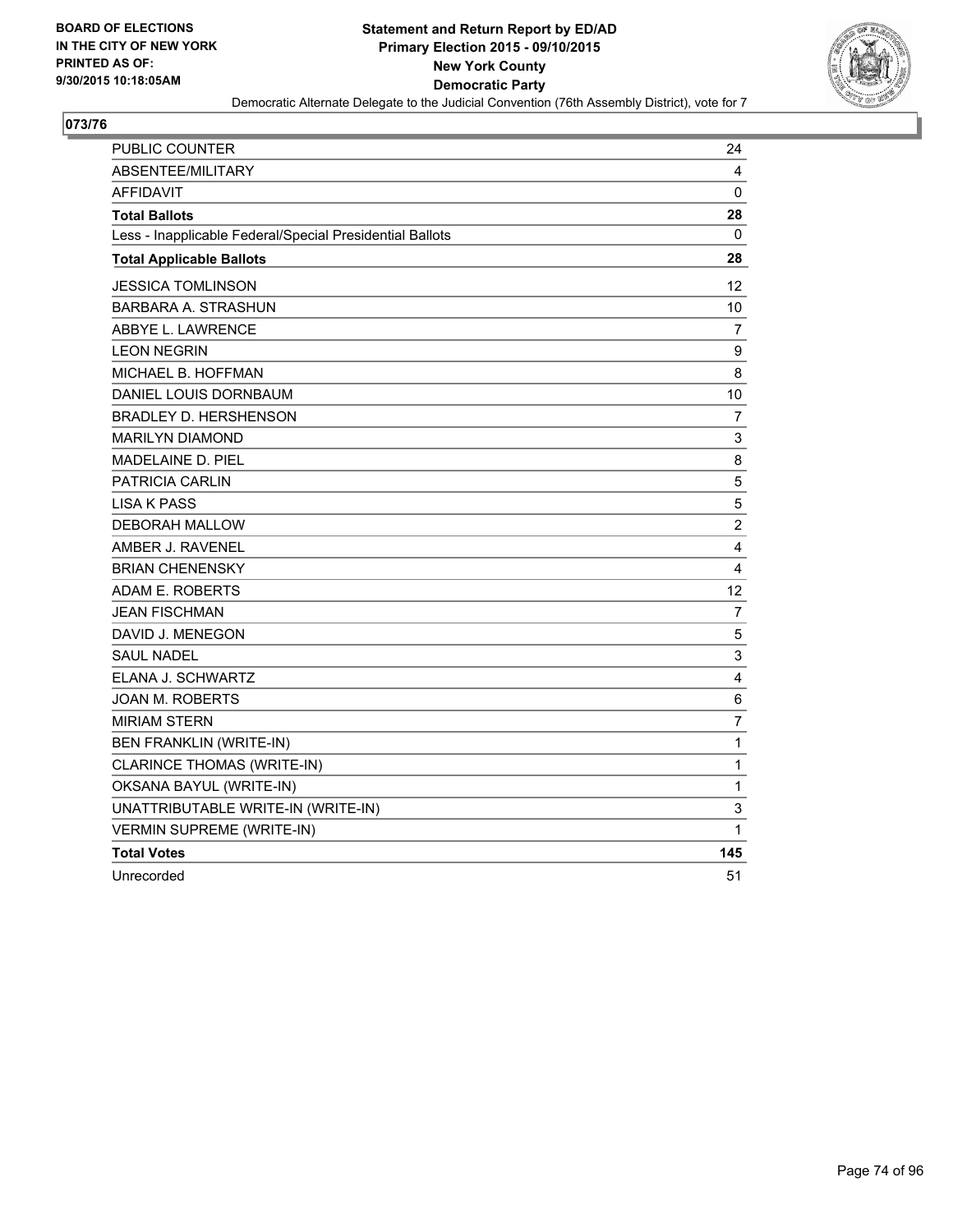

| <b>PUBLIC COUNTER</b>                                    | 12             |
|----------------------------------------------------------|----------------|
| ABSENTEE/MILITARY                                        | $\mathbf 0$    |
| <b>AFFIDAVIT</b>                                         | $\mathbf{0}$   |
| <b>Total Ballots</b>                                     | 12             |
| Less - Inapplicable Federal/Special Presidential Ballots | 0              |
| <b>Total Applicable Ballots</b>                          | 12             |
| <b>JESSICA TOMLINSON</b>                                 | 3              |
| <b>BARBARA A. STRASHUN</b>                               | $\overline{2}$ |
| ABBYE L. LAWRENCE                                        | $\overline{c}$ |
| <b>LEON NEGRIN</b>                                       | 3              |
| MICHAEL B. HOFFMAN                                       | $\overline{2}$ |
| DANIEL LOUIS DORNBAUM                                    | $\mathbf{1}$   |
| <b>BRADLEY D. HERSHENSON</b>                             | $\mathbf 1$    |
| <b>MARILYN DIAMOND</b>                                   | $\mathbf{1}$   |
| <b>MADELAINE D. PIEL</b>                                 | 4              |
| <b>PATRICIA CARLIN</b>                                   | 0              |
| <b>LISA K PASS</b>                                       | $\mathbf{1}$   |
| <b>DEBORAH MALLOW</b>                                    | $\mathbf{1}$   |
| AMBER J. RAVENEL                                         | $\overline{2}$ |
| <b>BRIAN CHENENSKY</b>                                   | $\mathbf{1}$   |
| ADAM E. ROBERTS                                          | 6              |
| <b>JEAN FISCHMAN</b>                                     | 4              |
| DAVID J. MENEGON                                         | 5              |
| <b>SAUL NADEL</b>                                        | 3              |
| ELANA J. SCHWARTZ                                        | $\overline{c}$ |
| <b>JOAN M. ROBERTS</b>                                   | 4              |
| <b>MIRIAM STERN</b>                                      | 5              |
| <b>Total Votes</b>                                       | 53             |
| Unrecorded                                               | 31             |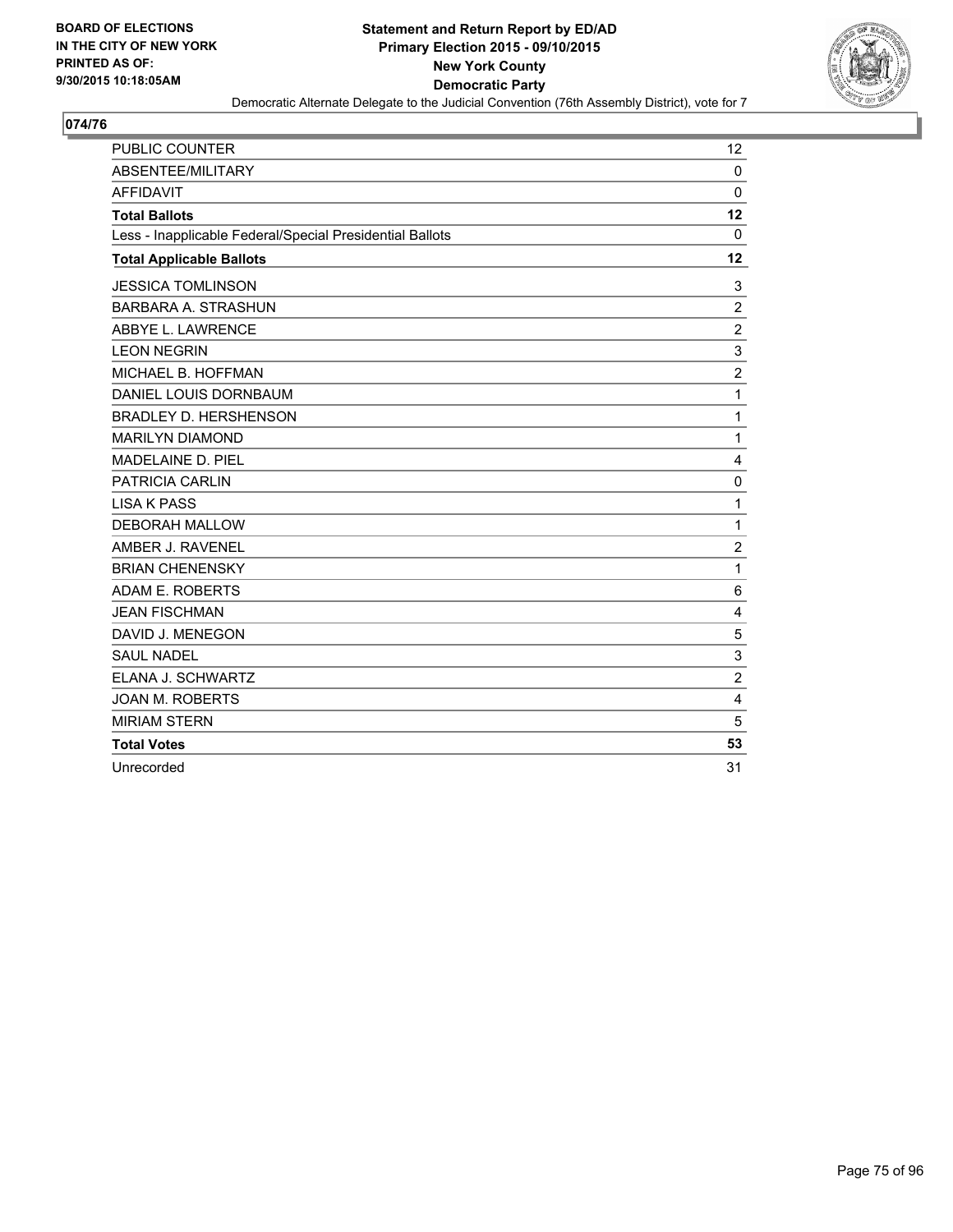

| <b>PUBLIC COUNTER</b>                                    | 27             |
|----------------------------------------------------------|----------------|
| ABSENTEE/MILITARY                                        | $\mathbf 0$    |
| <b>AFFIDAVIT</b>                                         | $\mathbf{0}$   |
| <b>Total Ballots</b>                                     | 27             |
| Less - Inapplicable Federal/Special Presidential Ballots | 0              |
| <b>Total Applicable Ballots</b>                          | 27             |
| <b>JESSICA TOMLINSON</b>                                 | 3              |
| <b>BARBARA A. STRASHUN</b>                               | $\overline{2}$ |
| ABBYE L. LAWRENCE                                        | $\overline{7}$ |
| <b>LEON NEGRIN</b>                                       | 4              |
| MICHAEL B. HOFFMAN                                       | 5              |
| DANIEL LOUIS DORNBAUM                                    | $\overline{7}$ |
| <b>BRADLEY D. HERSHENSON</b>                             | $\overline{7}$ |
| <b>MARILYN DIAMOND</b>                                   | 5              |
| MADELAINE D. PIEL                                        | 8              |
| <b>PATRICIA CARLIN</b>                                   | $\overline{7}$ |
| <b>LISA K PASS</b>                                       | 4              |
| <b>DEBORAH MALLOW</b>                                    | 3              |
| AMBER J. RAVENEL                                         | 6              |
| <b>BRIAN CHENENSKY</b>                                   | $\overline{7}$ |
| ADAM E. ROBERTS                                          | 15             |
| <b>JEAN FISCHMAN</b>                                     | 8              |
| DAVID J. MENEGON                                         | 9              |
| <b>SAUL NADEL</b>                                        | 11             |
| ELANA J. SCHWARTZ                                        | 9              |
| <b>JOAN M. ROBERTS</b>                                   | 12             |
| <b>MIRIAM STERN</b>                                      | 12             |
| <b>Total Votes</b>                                       | 151            |
| Unrecorded                                               | 38             |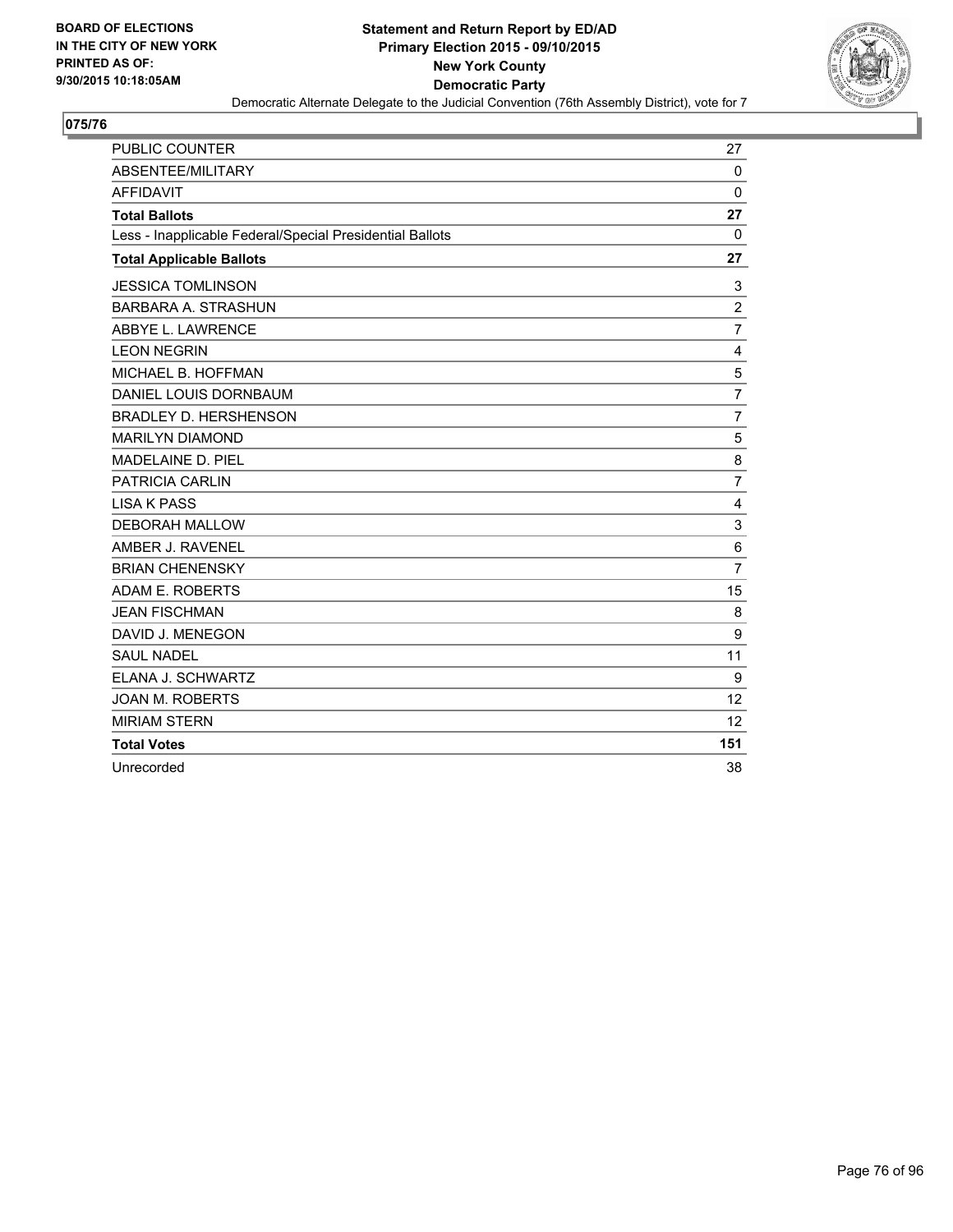

| <b>PUBLIC COUNTER</b>                                    | 16             |
|----------------------------------------------------------|----------------|
| ABSENTEE/MILITARY                                        | $\mathbf 0$    |
| <b>AFFIDAVIT</b>                                         | $\Omega$       |
| <b>Total Ballots</b>                                     | 16             |
| Less - Inapplicable Federal/Special Presidential Ballots | 0              |
| <b>Total Applicable Ballots</b>                          | 16             |
| <b>JESSICA TOMLINSON</b>                                 | 4              |
| <b>BARBARA A. STRASHUN</b>                               | $\overline{2}$ |
| ABBYE L. LAWRENCE                                        | 1              |
| <b>LEON NEGRIN</b>                                       | 3              |
| MICHAEL B. HOFFMAN                                       | 3              |
| DANIEL LOUIS DORNBAUM                                    | 1              |
| <b>BRADLEY D. HERSHENSON</b>                             | 4              |
| <b>MARILYN DIAMOND</b>                                   | 1              |
| MADELAINE D. PIEL                                        | 4              |
| <b>PATRICIA CARLIN</b>                                   | 3              |
| <b>LISA K PASS</b>                                       | $\overline{2}$ |
| <b>DEBORAH MALLOW</b>                                    | 1              |
| AMBER J. RAVENEL                                         | 1              |
| <b>BRIAN CHENENSKY</b>                                   | $\overline{4}$ |
| ADAM E. ROBERTS                                          | 10             |
| <b>JEAN FISCHMAN</b>                                     | $\overline{7}$ |
| DAVID J. MENEGON                                         | 9              |
| <b>SAUL NADEL</b>                                        | 8              |
| ELANA J. SCHWARTZ                                        | 6              |
| <b>JOAN M. ROBERTS</b>                                   | 8              |
| <b>MIRIAM STERN</b>                                      | 8              |
| <b>Total Votes</b>                                       | 90             |
| Unrecorded                                               | 22             |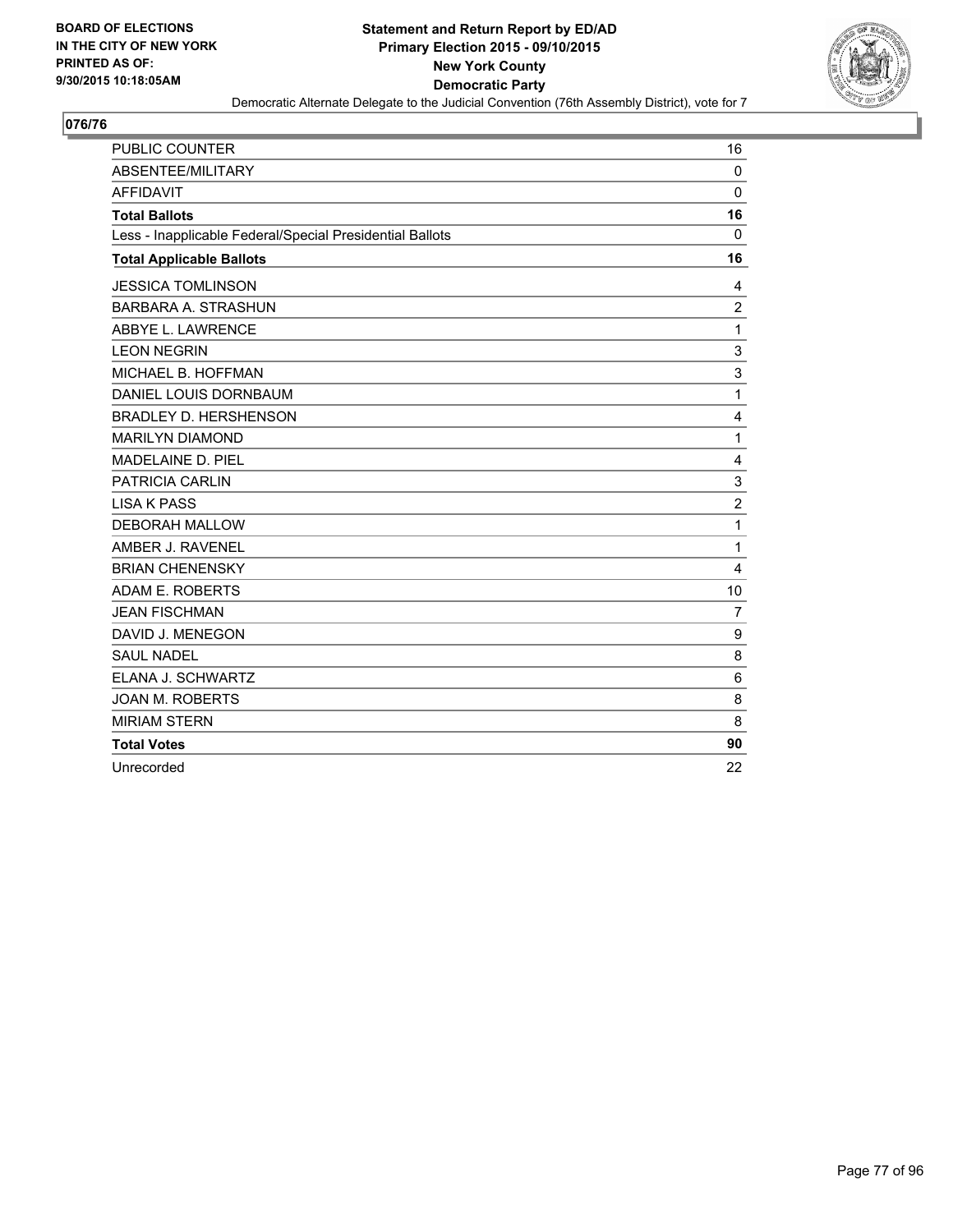

| <b>PUBLIC COUNTER</b>                                    | 29             |
|----------------------------------------------------------|----------------|
| ABSENTEE/MILITARY                                        | $\Omega$       |
| <b>AFFIDAVIT</b>                                         | $\mathbf{0}$   |
| <b>Total Ballots</b>                                     | 29             |
| Less - Inapplicable Federal/Special Presidential Ballots | 0              |
| <b>Total Applicable Ballots</b>                          | 29             |
| <b>JESSICA TOMLINSON</b>                                 | 10             |
| <b>BARBARA A. STRASHUN</b>                               | 11             |
| ABBYE L. LAWRENCE                                        | 12             |
| <b>LEON NEGRIN</b>                                       | 11             |
| MICHAEL B. HOFFMAN                                       | 11             |
| DANIEL LOUIS DORNBAUM                                    | 13             |
| <b>BRADLEY D. HERSHENSON</b>                             | 11             |
| <b>MARILYN DIAMOND</b>                                   | 4              |
| <b>MADELAINE D. PIEL</b>                                 | 4              |
| PATRICIA CARLIN                                          | $\overline{2}$ |
| <b>LISA K PASS</b>                                       | 3              |
| <b>DEBORAH MALLOW</b>                                    | 3              |
| AMBER J. RAVENEL                                         | 3              |
| <b>BRIAN CHENENSKY</b>                                   | $\overline{2}$ |
| ADAM E. ROBERTS                                          | 6              |
| <b>JEAN FISCHMAN</b>                                     | 4              |
| DAVID J. MENEGON                                         | 5              |
| <b>SAUL NADEL</b>                                        | 3              |
| ELANA J. SCHWARTZ                                        | 6              |
| <b>JOAN M. ROBERTS</b>                                   | 3              |
| <b>MIRIAM STERN</b>                                      | 5              |
| <b>Total Votes</b>                                       | 132            |
| Unrecorded                                               | 71             |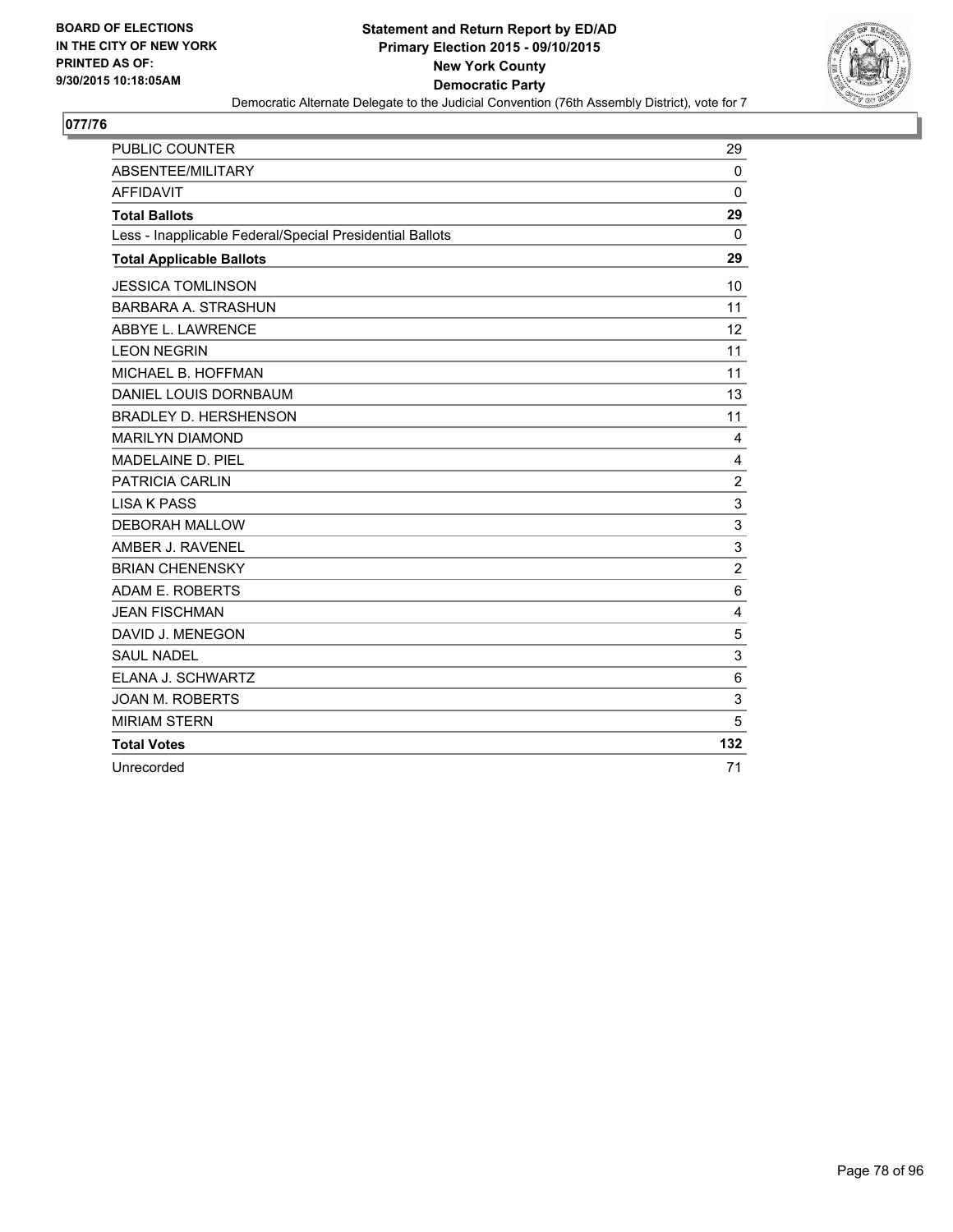

| <b>PUBLIC COUNTER</b>                                    | 28             |
|----------------------------------------------------------|----------------|
| ABSENTEE/MILITARY                                        | 3              |
| <b>AFFIDAVIT</b>                                         | $\Omega$       |
| <b>Total Ballots</b>                                     | 31             |
| Less - Inapplicable Federal/Special Presidential Ballots | 0              |
| <b>Total Applicable Ballots</b>                          | 31             |
| <b>JESSICA TOMLINSON</b>                                 | 9              |
| <b>BARBARA A. STRASHUN</b>                               | 4              |
| ABBYE L. LAWRENCE                                        | 5              |
| <b>LEON NEGRIN</b>                                       | 8              |
| MICHAEL B. HOFFMAN                                       | 5              |
| DANIEL LOUIS DORNBAUM                                    | 5              |
| <b>BRADLEY D. HERSHENSON</b>                             | 5              |
| <b>MARILYN DIAMOND</b>                                   | $\overline{7}$ |
| MADELAINE D. PIEL                                        | 6              |
| <b>PATRICIA CARLIN</b>                                   | $\overline{7}$ |
| <b>LISA K PASS</b>                                       | 5              |
| <b>DEBORAH MALLOW</b>                                    | 3              |
| AMBER J. RAVENEL                                         | 4              |
| <b>BRIAN CHENENSKY</b>                                   | 5              |
| ADAM E. ROBERTS                                          | 10             |
| <b>JEAN FISCHMAN</b>                                     | 8              |
| DAVID J. MENEGON                                         | 6              |
| <b>SAUL NADEL</b>                                        | 8              |
| ELANA J. SCHWARTZ                                        | 6              |
| <b>JOAN M. ROBERTS</b>                                   | $\overline{7}$ |
| <b>MIRIAM STERN</b>                                      | 8              |
| <b>Total Votes</b>                                       | 131            |
| Unrecorded                                               | 86             |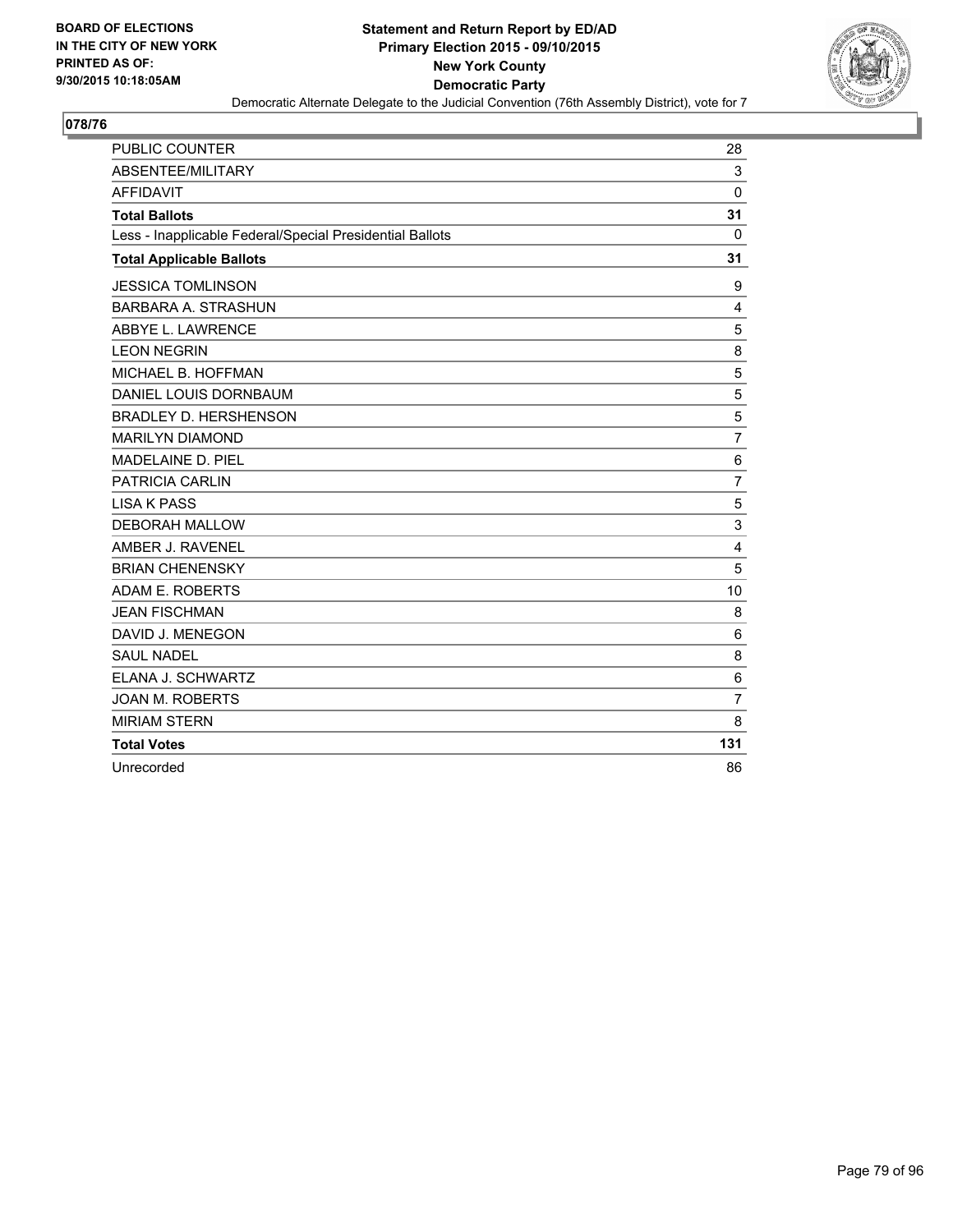

| PUBLIC COUNTER                                           | 17             |
|----------------------------------------------------------|----------------|
| <b>ABSENTEE/MILITARY</b>                                 | 1              |
| <b>AFFIDAVIT</b>                                         | $\Omega$       |
| <b>Total Ballots</b>                                     | 18             |
| Less - Inapplicable Federal/Special Presidential Ballots | $\Omega$       |
| <b>Total Applicable Ballots</b>                          | 18             |
| <b>JESSICA TOMLINSON</b>                                 | 6              |
| <b>BARBARA A. STRASHUN</b>                               | $\overline{7}$ |
| ABBYE L. LAWRENCE                                        | 8              |
| <b>LEON NEGRIN</b>                                       | 6              |
| MICHAEL B. HOFFMAN                                       | $\overline{7}$ |
| DANIEL LOUIS DORNBAUM                                    | 5              |
| <b>BRADLEY D. HERSHENSON</b>                             | $\overline{4}$ |
| <b>MARILYN DIAMOND</b>                                   | 3              |
| MADELAINE D. PIEL                                        | $\overline{2}$ |
| PATRICIA CARLIN                                          | 1              |
| <b>LISA K PASS</b>                                       | $\overline{2}$ |
| <b>DEBORAH MALLOW</b>                                    | 1              |
| AMBER J. RAVENEL                                         | 4              |
| <b>BRIAN CHENENSKY</b>                                   | $\overline{2}$ |
| ADAM E. ROBERTS                                          | 5              |
| <b>JEAN FISCHMAN</b>                                     | 5              |
| DAVID J. MENEGON                                         | 5              |
| <b>SAUL NADEL</b>                                        | 6              |
| ELANA J. SCHWARTZ                                        | 4              |
| <b>JOAN M. ROBERTS</b>                                   | 4              |
| <b>MIRIAM STERN</b>                                      | 5              |
| <b>Total Votes</b>                                       | 92             |
| Unrecorded                                               | 34             |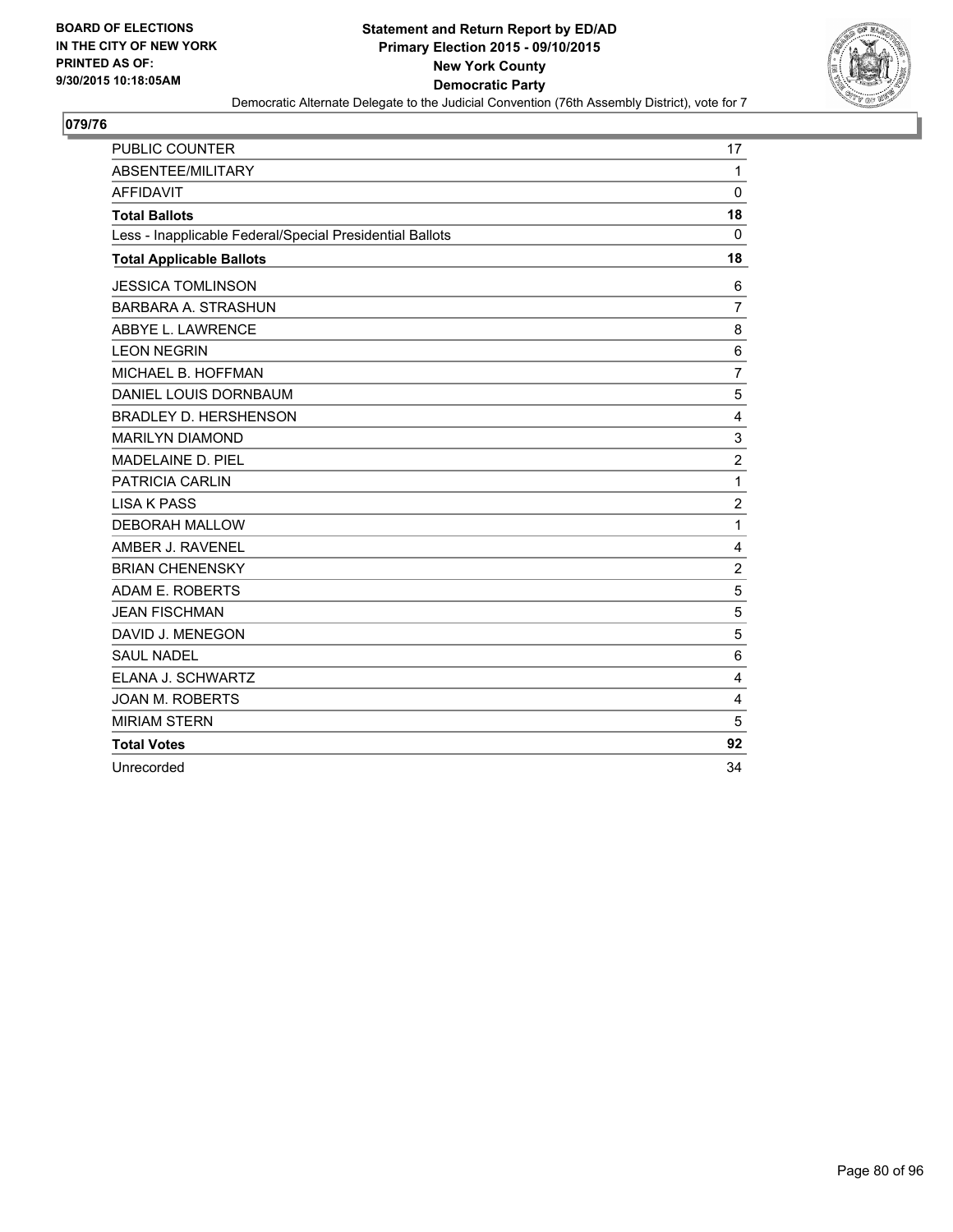

| <b>PUBLIC COUNTER</b>                                    | 14             |
|----------------------------------------------------------|----------------|
| ABSENTEE/MILITARY                                        | 1              |
| <b>AFFIDAVIT</b>                                         | $\Omega$       |
| <b>Total Ballots</b>                                     | 15             |
| Less - Inapplicable Federal/Special Presidential Ballots | 0              |
| <b>Total Applicable Ballots</b>                          | 15             |
| <b>JESSICA TOMLINSON</b>                                 | 3              |
| <b>BARBARA A. STRASHUN</b>                               | 3              |
| ABBYE L. LAWRENCE                                        | 1              |
| <b>LEON NEGRIN</b>                                       | 0              |
| MICHAEL B. HOFFMAN                                       | 1              |
| DANIEL LOUIS DORNBAUM                                    | $\Omega$       |
| <b>BRADLEY D. HERSHENSON</b>                             | $\mathbf 0$    |
| <b>MARILYN DIAMOND</b>                                   | $\overline{2}$ |
| MADELAINE D. PIEL                                        | 3              |
| <b>PATRICIA CARLIN</b>                                   | 3              |
| <b>LISA K PASS</b>                                       | $\overline{2}$ |
| <b>DEBORAH MALLOW</b>                                    | 1              |
| AMBER J. RAVENEL                                         | 3              |
| <b>BRIAN CHENENSKY</b>                                   | 1              |
| ADAM E. ROBERTS                                          | 11             |
| <b>JEAN FISCHMAN</b>                                     | 9              |
| DAVID J. MENEGON                                         | 10             |
| <b>SAUL NADEL</b>                                        | 10             |
| ELANA J. SCHWARTZ                                        | 9              |
| <b>JOAN M. ROBERTS</b>                                   | 11             |
| <b>MIRIAM STERN</b>                                      | 9              |
| <b>Total Votes</b>                                       | 92             |
| Unrecorded                                               | 13             |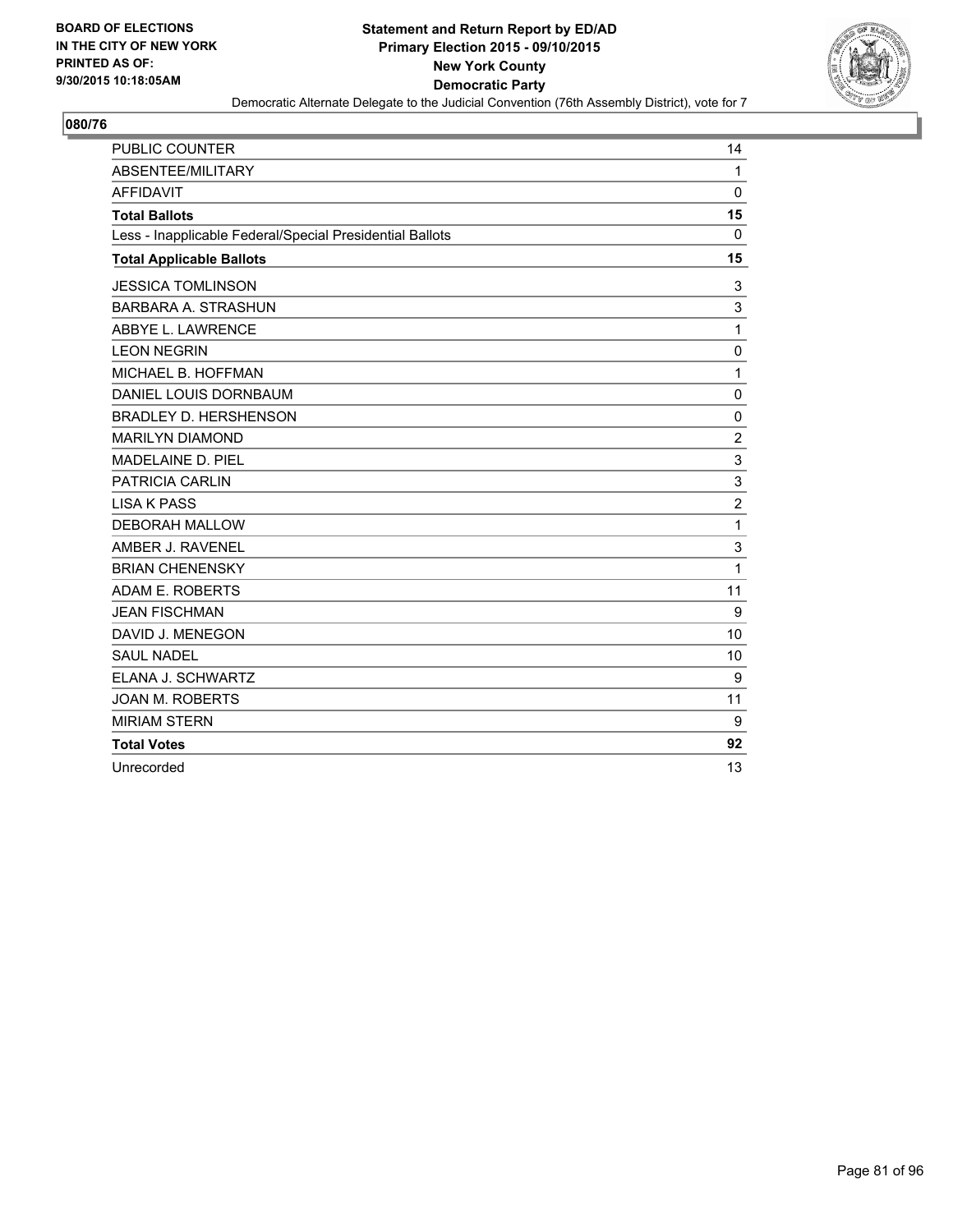

| <b>PUBLIC COUNTER</b>                                    | 15             |
|----------------------------------------------------------|----------------|
| ABSENTEE/MILITARY                                        | $\mathbf 0$    |
| <b>AFFIDAVIT</b>                                         | $\Omega$       |
| <b>Total Ballots</b>                                     | 15             |
| Less - Inapplicable Federal/Special Presidential Ballots | 0              |
| <b>Total Applicable Ballots</b>                          | 15             |
| <b>JESSICA TOMLINSON</b>                                 | 4              |
| <b>BARBARA A. STRASHUN</b>                               | 5              |
| ABBYE L. LAWRENCE                                        | 5              |
| <b>LEON NEGRIN</b>                                       | 4              |
| MICHAEL B. HOFFMAN                                       | 5              |
| DANIEL LOUIS DORNBAUM                                    | 5              |
| <b>BRADLEY D. HERSHENSON</b>                             | 4              |
| <b>MARILYN DIAMOND</b>                                   | $\overline{2}$ |
| MADELAINE D. PIEL                                        | 3              |
| <b>PATRICIA CARLIN</b>                                   | 3              |
| <b>LISA K PASS</b>                                       | 3              |
| <b>DEBORAH MALLOW</b>                                    | 3              |
| AMBER J. RAVENEL                                         | $\overline{c}$ |
| <b>BRIAN CHENENSKY</b>                                   | 3              |
| ADAM E. ROBERTS                                          | 5              |
| <b>JEAN FISCHMAN</b>                                     | 4              |
| DAVID J. MENEGON                                         | 6              |
| <b>SAUL NADEL</b>                                        | 5              |
| ELANA J. SCHWARTZ                                        | 4              |
| <b>JOAN M. ROBERTS</b>                                   | 6              |
| <b>MIRIAM STERN</b>                                      | 4              |
| <b>Total Votes</b>                                       | 85             |
| Unrecorded                                               | 20             |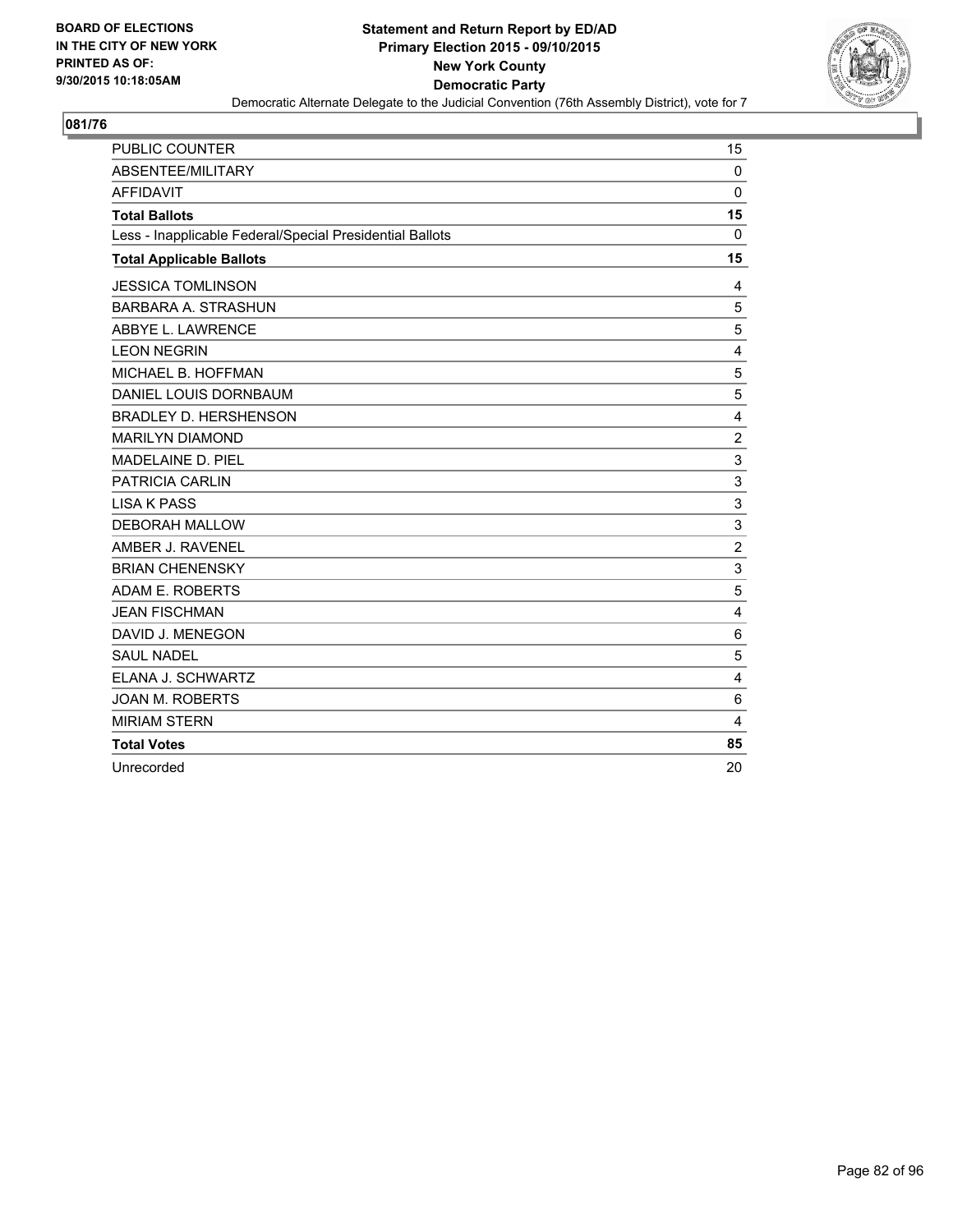

| <b>PUBLIC COUNTER</b>                                    | 4              |
|----------------------------------------------------------|----------------|
| ABSENTEE/MILITARY                                        | $\Omega$       |
| <b>AFFIDAVIT</b>                                         | $\mathbf 0$    |
| <b>Total Ballots</b>                                     | 4              |
| Less - Inapplicable Federal/Special Presidential Ballots | 0              |
| <b>Total Applicable Ballots</b>                          | 4              |
| <b>JESSICA TOMLINSON</b>                                 | 1              |
| <b>BARBARA A. STRASHUN</b>                               | $\mathbf 0$    |
| ABBYE L. LAWRENCE                                        | $\mathbf 0$    |
| <b>LEON NEGRIN</b>                                       | 0              |
| MICHAEL B. HOFFMAN                                       | 1              |
| DANIEL LOUIS DORNBAUM                                    | $\mathbf 0$    |
| <b>BRADLEY D. HERSHENSON</b>                             | $\mathbf 0$    |
| <b>MARILYN DIAMOND</b>                                   | 1              |
| MADELAINE D. PIEL                                        | 1              |
| PATRICIA CARLIN                                          | $\overline{2}$ |
| <b>LISA K PASS</b>                                       | 1              |
| <b>DEBORAH MALLOW</b>                                    | 1              |
| AMBER J. RAVENEL                                         | 1              |
| <b>BRIAN CHENENSKY</b>                                   | $\overline{2}$ |
| ADAM E. ROBERTS                                          | $\overline{2}$ |
| <b>JEAN FISCHMAN</b>                                     | 1              |
| DAVID J. MENEGON                                         | 2              |
| <b>SAUL NADEL</b>                                        | 1              |
| ELANA J. SCHWARTZ                                        | 2              |
| <b>JOAN M. ROBERTS</b>                                   | 1              |
| <b>MIRIAM STERN</b>                                      | 1              |
| <b>Total Votes</b>                                       | 21             |
| Unrecorded                                               | $\overline{7}$ |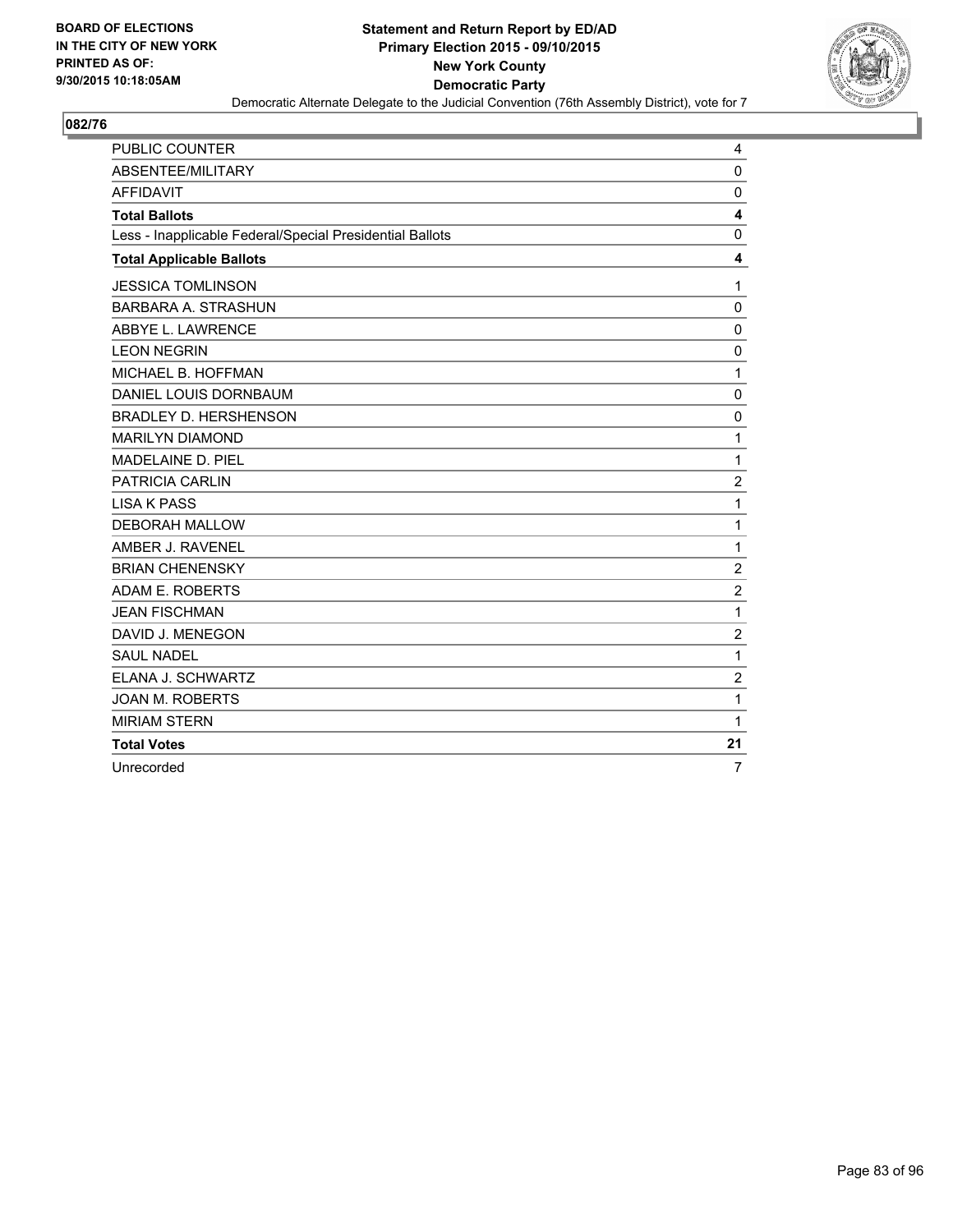

| PUBLIC COUNTER                                           | 72           |
|----------------------------------------------------------|--------------|
| ABSENTEE/MILITARY                                        | $\mathbf{1}$ |
| <b>AFFIDAVIT</b>                                         | $\Omega$     |
| <b>Total Ballots</b>                                     | 73           |
| Less - Inapplicable Federal/Special Presidential Ballots | 0            |
| <b>Total Applicable Ballots</b>                          | 73           |
| <b>JESSICA TOMLINSON</b>                                 | 21           |
| <b>BARBARA A. STRASHUN</b>                               | 17           |
| ABBYE L. LAWRENCE                                        | 12           |
| <b>LEON NEGRIN</b>                                       | 12           |
| MICHAEL B. HOFFMAN                                       | 12           |
| DANIEL LOUIS DORNBAUM                                    | 12           |
| <b>BRADLEY D. HERSHENSON</b>                             | 11           |
| <b>MARILYN DIAMOND</b>                                   | 20           |
| <b>MADELAINE D. PIEL</b>                                 | 17           |
| <b>PATRICIA CARLIN</b>                                   | 18           |
| <b>LISA K PASS</b>                                       | 15           |
| <b>DEBORAH MALLOW</b>                                    | 17           |
| AMBER J. RAVENEL                                         | 11           |
| <b>BRIAN CHENENSKY</b>                                   | 12           |
| ADAM E. ROBERTS                                          | 9            |
| <b>JEAN FISCHMAN</b>                                     | 11           |
| DAVID J. MENEGON                                         | 9            |
| <b>SAUL NADEL</b>                                        | 17           |
| ELANA J. SCHWARTZ                                        | 14           |
| <b>JOAN M. ROBERTS</b>                                   | 9            |
| <b>MIRIAM STERN</b>                                      | 10           |
| <b>Total Votes</b>                                       | 286          |
| Unrecorded                                               | 225          |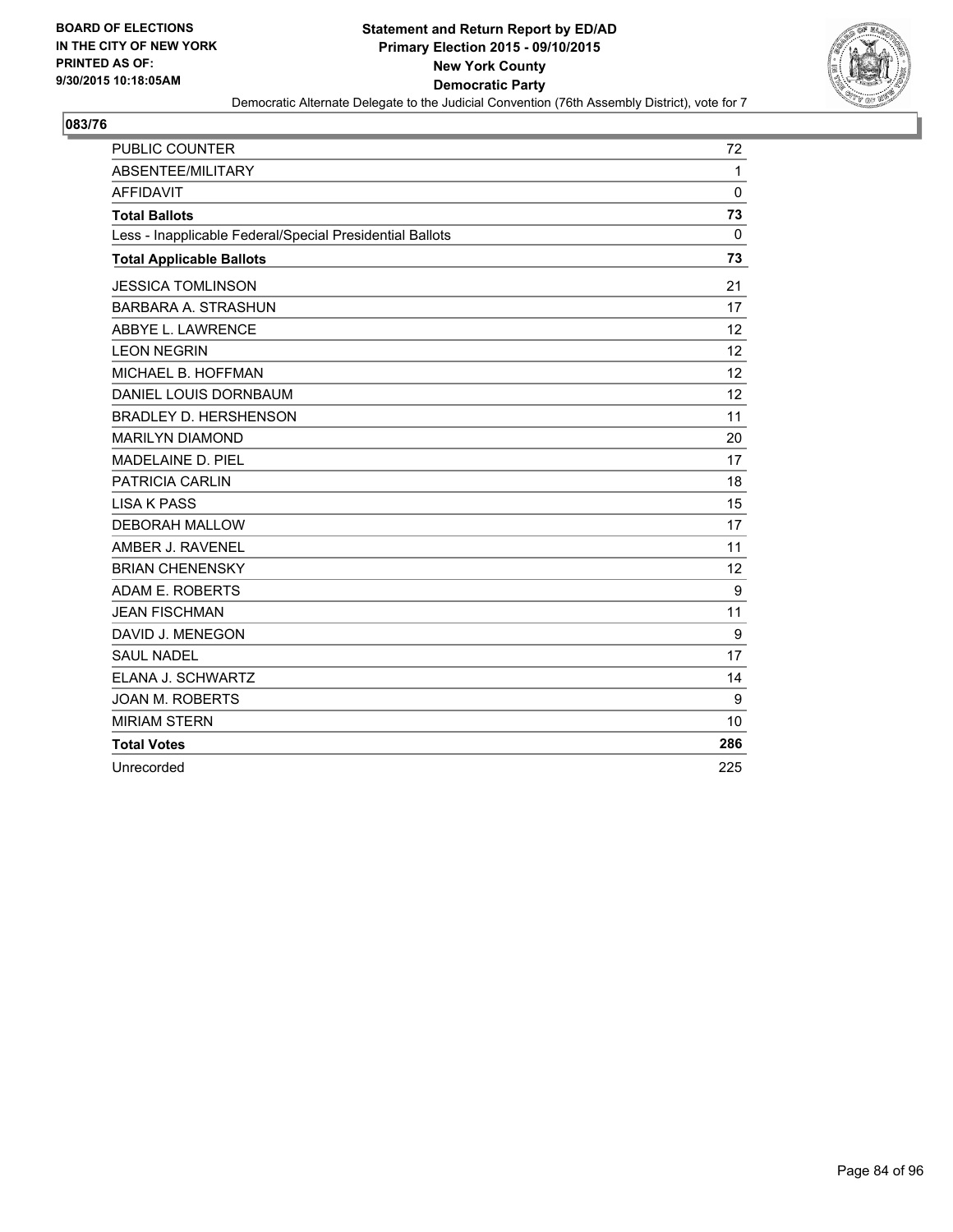

| <b>PUBLIC COUNTER</b>                                    | 25             |
|----------------------------------------------------------|----------------|
| ABSENTEE/MILITARY                                        | $\mathbf 0$    |
| <b>AFFIDAVIT</b>                                         | $\Omega$       |
| <b>Total Ballots</b>                                     | 25             |
| Less - Inapplicable Federal/Special Presidential Ballots | 0              |
| <b>Total Applicable Ballots</b>                          | 25             |
| <b>JESSICA TOMLINSON</b>                                 | 10             |
| <b>BARBARA A. STRASHUN</b>                               | $\mathbf{1}$   |
| ABBYE L. LAWRENCE                                        | 4              |
| <b>LEON NEGRIN</b>                                       | $\overline{2}$ |
| MICHAEL B. HOFFMAN                                       | 4              |
| DANIEL LOUIS DORNBAUM                                    | $\mathbf 0$    |
| <b>BRADLEY D. HERSHENSON</b>                             | 4              |
| <b>MARILYN DIAMOND</b>                                   | 3              |
| MADELAINE D. PIEL                                        | 5              |
| <b>PATRICIA CARLIN</b>                                   | 3              |
| <b>LISA K PASS</b>                                       | 4              |
| <b>DEBORAH MALLOW</b>                                    | 4              |
| AMBER J. RAVENEL                                         | 3              |
| <b>BRIAN CHENENSKY</b>                                   | $\overline{2}$ |
| ADAM E. ROBERTS                                          | 3              |
| <b>JEAN FISCHMAN</b>                                     | 1              |
| DAVID J. MENEGON                                         | 3              |
| <b>SAUL NADEL</b>                                        | $\overline{2}$ |
| ELANA J. SCHWARTZ                                        | $\overline{2}$ |
| <b>JOAN M. ROBERTS</b>                                   | 3              |
| <b>MIRIAM STERN</b>                                      | 3              |
| <b>Total Votes</b>                                       | 66             |
| Unrecorded                                               | 109            |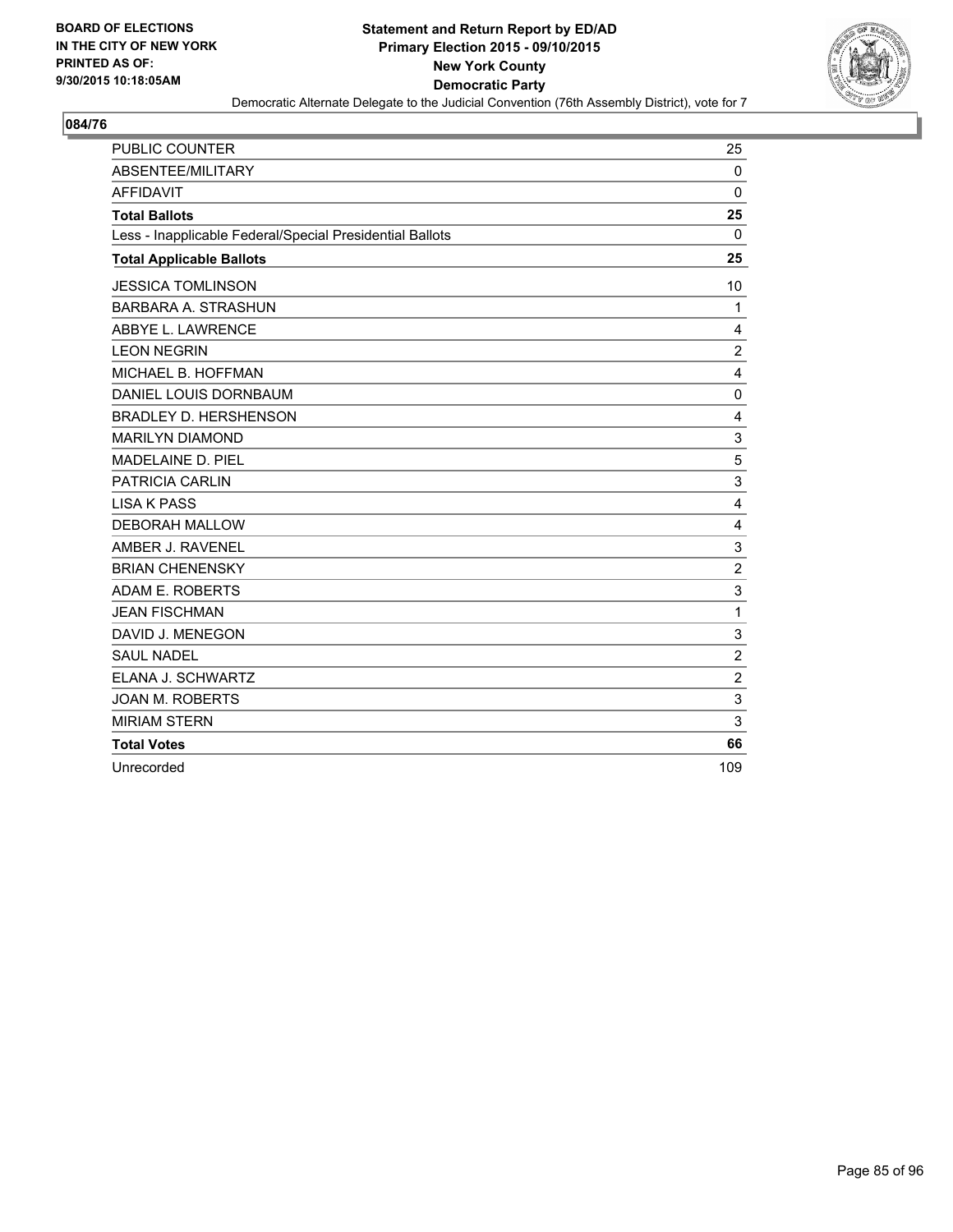

| <b>PUBLIC COUNTER</b>                                    | 26                      |
|----------------------------------------------------------|-------------------------|
| ABSENTEE/MILITARY                                        | 1                       |
| <b>AFFIDAVIT</b>                                         | 0                       |
| <b>Total Ballots</b>                                     | 27                      |
| Less - Inapplicable Federal/Special Presidential Ballots | 0                       |
| <b>Total Applicable Ballots</b>                          | 27                      |
| <b>JESSICA TOMLINSON</b>                                 | 8                       |
| <b>BARBARA A. STRASHUN</b>                               | $\overline{7}$          |
| ABBYE L. LAWRENCE                                        | $\overline{7}$          |
| <b>LEON NEGRIN</b>                                       | 11                      |
| MICHAEL B. HOFFMAN                                       | 9                       |
| DANIEL LOUIS DORNBAUM                                    | 8                       |
| <b>BRADLEY D. HERSHENSON</b>                             | 9                       |
| <b>MARILYN DIAMOND</b>                                   | 4                       |
| MADELAINE D. PIEL                                        | $\overline{2}$          |
| <b>PATRICIA CARLIN</b>                                   | 5                       |
| <b>LISA K PASS</b>                                       | 4                       |
| <b>DEBORAH MALLOW</b>                                    | $\overline{2}$          |
| AMBER J. RAVENEL                                         | 0                       |
| <b>BRIAN CHENENSKY</b>                                   | 3                       |
| ADAM E. ROBERTS                                          | 6                       |
| <b>JEAN FISCHMAN</b>                                     | 5                       |
| DAVID J. MENEGON                                         | 6                       |
| <b>SAUL NADEL</b>                                        | 8                       |
| ELANA J. SCHWARTZ                                        | 5                       |
| <b>JOAN M. ROBERTS</b>                                   | $\overline{\mathbf{4}}$ |
| <b>MIRIAM STERN</b>                                      | 5                       |
| UNATTRIBUTABLE WRITE-IN (WRITE-IN)                       | $\overline{2}$          |
| <b>Total Votes</b>                                       | 120                     |
| Unrecorded                                               | 69                      |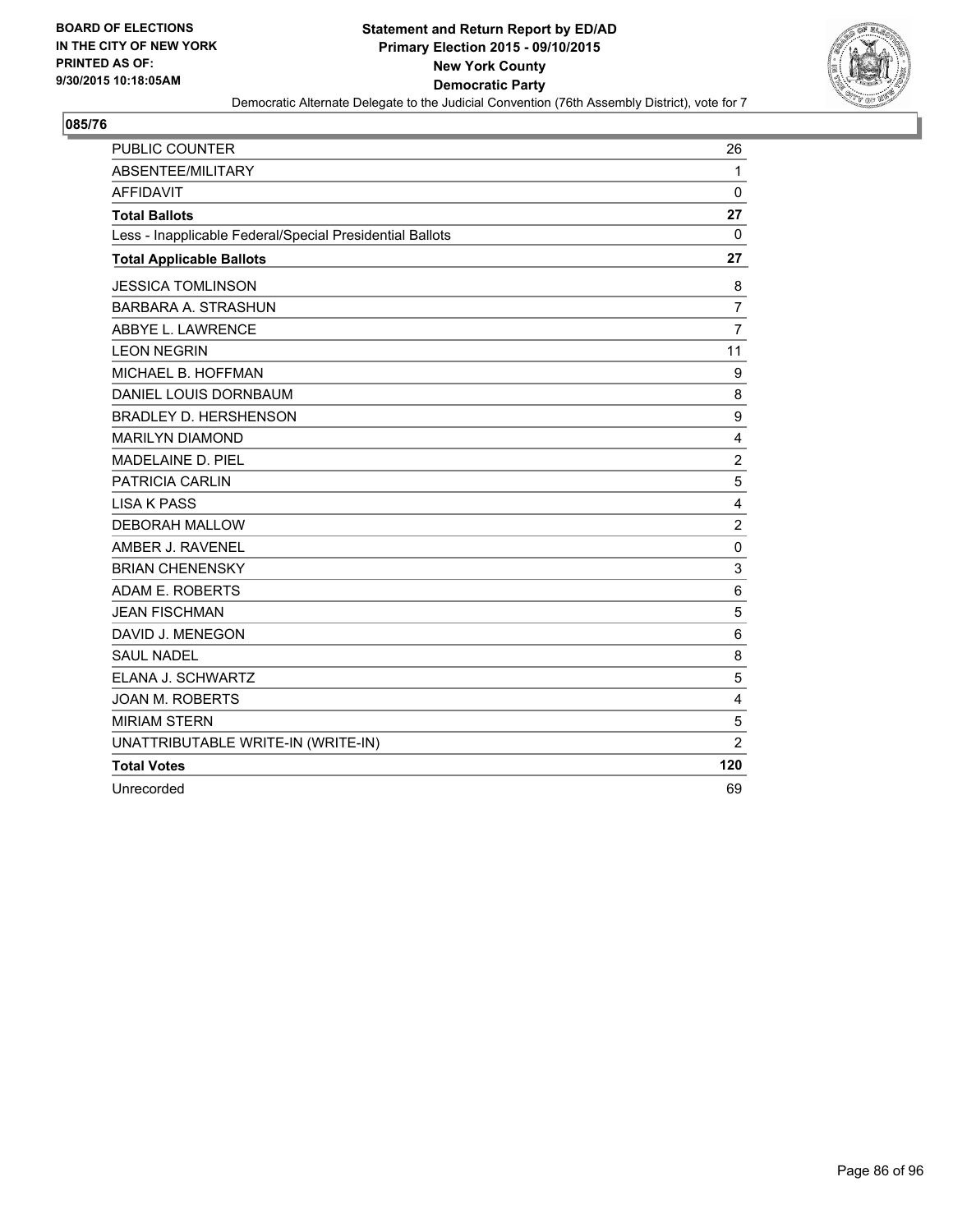

| <b>PUBLIC COUNTER</b>                                    | 17             |
|----------------------------------------------------------|----------------|
| ABSENTEE/MILITARY                                        | $\mathbf{1}$   |
| <b>AFFIDAVIT</b>                                         | $\Omega$       |
| <b>Total Ballots</b>                                     | 18             |
| Less - Inapplicable Federal/Special Presidential Ballots | 0              |
| <b>Total Applicable Ballots</b>                          | 18             |
| <b>JESSICA TOMLINSON</b>                                 | 4              |
| <b>BARBARA A. STRASHUN</b>                               | 5              |
| ABBYE L. LAWRENCE                                        | 3              |
| <b>LEON NEGRIN</b>                                       | 4              |
| MICHAEL B. HOFFMAN                                       | 3              |
| DANIEL LOUIS DORNBAUM                                    | $\overline{2}$ |
| <b>BRADLEY D. HERSHENSON</b>                             | $\overline{2}$ |
| <b>MARILYN DIAMOND</b>                                   | 3              |
| MADELAINE D. PIEL                                        | 5              |
| <b>PATRICIA CARLIN</b>                                   | 3              |
| <b>LISA K PASS</b>                                       | 6              |
| <b>DEBORAH MALLOW</b>                                    | $\overline{2}$ |
| AMBER J. RAVENEL                                         | 4              |
| <b>BRIAN CHENENSKY</b>                                   | $\overline{2}$ |
| ADAM E. ROBERTS                                          | 5              |
| <b>JEAN FISCHMAN</b>                                     | $\overline{2}$ |
| DAVID J. MENEGON                                         | 6              |
| <b>SAUL NADEL</b>                                        | 4              |
| ELANA J. SCHWARTZ                                        | 4              |
| <b>JOAN M. ROBERTS</b>                                   | 5              |
| <b>MIRIAM STERN</b>                                      | 5              |
| <b>Total Votes</b>                                       | 79             |
| Unrecorded                                               | 47             |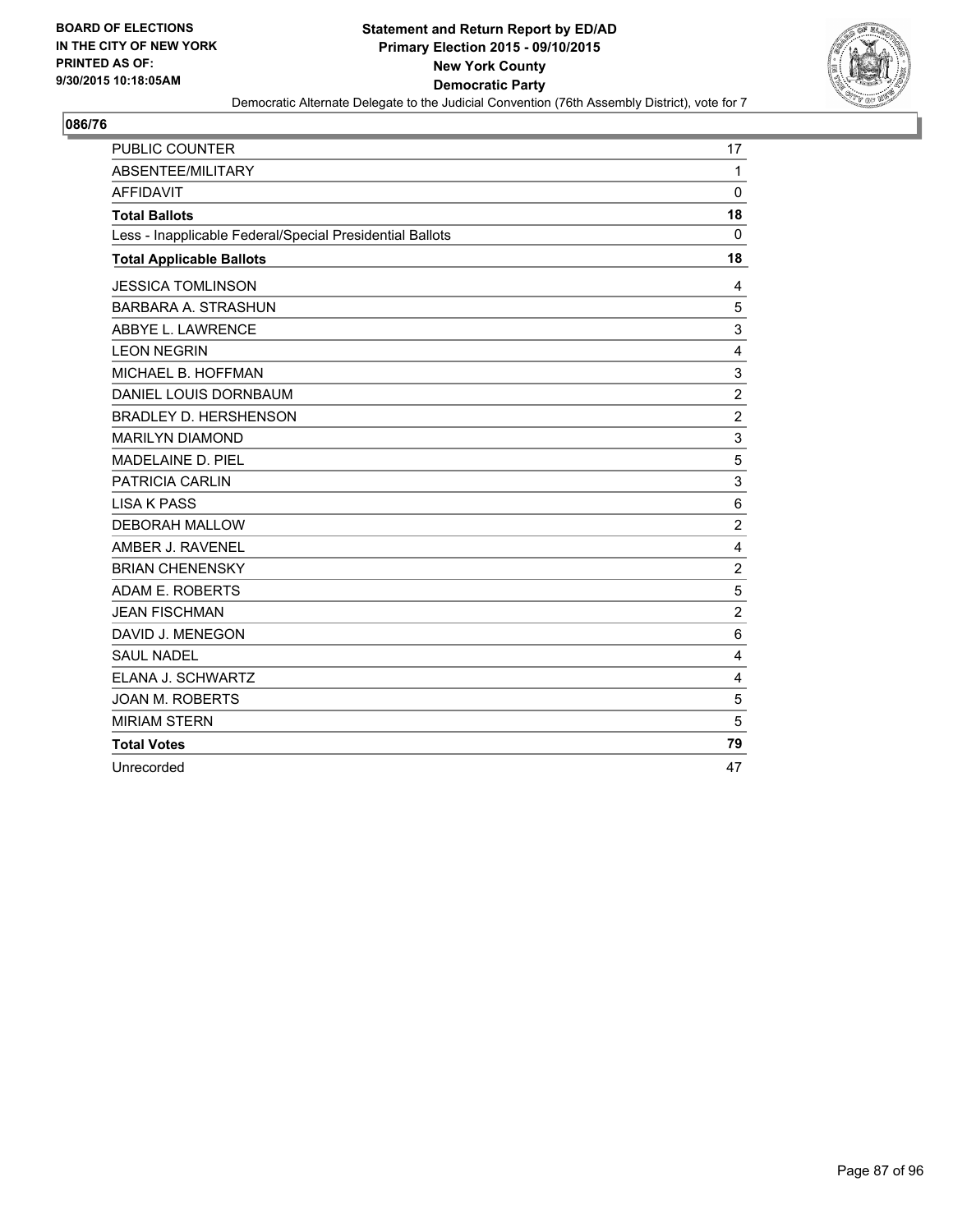

| <b>PUBLIC COUNTER</b>                                    | 11             |
|----------------------------------------------------------|----------------|
| ABSENTEE/MILITARY                                        | $\mathbf 0$    |
| <b>AFFIDAVIT</b>                                         | $\Omega$       |
| <b>Total Ballots</b>                                     | 11             |
| Less - Inapplicable Federal/Special Presidential Ballots | 0              |
| <b>Total Applicable Ballots</b>                          | 11             |
| <b>JESSICA TOMLINSON</b>                                 | 6              |
| <b>BARBARA A. STRASHUN</b>                               | 3              |
| ABBYE L. LAWRENCE                                        | 4              |
| <b>LEON NEGRIN</b>                                       | 3              |
| MICHAEL B. HOFFMAN                                       | 3              |
| DANIEL LOUIS DORNBAUM                                    | 3              |
| <b>BRADLEY D. HERSHENSON</b>                             | 3              |
| <b>MARILYN DIAMOND</b>                                   | 4              |
| <b>MADELAINE D. PIEL</b>                                 | 3              |
| <b>PATRICIA CARLIN</b>                                   | $\overline{4}$ |
| <b>LISA K PASS</b>                                       | $\overline{4}$ |
| <b>DEBORAH MALLOW</b>                                    | 1              |
| AMBER J. RAVENEL                                         | 1              |
| <b>BRIAN CHENENSKY</b>                                   | $\overline{2}$ |
| ADAM E. ROBERTS                                          | 2              |
| <b>JEAN FISCHMAN</b>                                     | $\overline{2}$ |
| DAVID J. MENEGON                                         | $\overline{2}$ |
| <b>SAUL NADEL</b>                                        | 1              |
| ELANA J. SCHWARTZ                                        | 1              |
| <b>JOAN M. ROBERTS</b>                                   | 1              |
| <b>MIRIAM STERN</b>                                      | $\overline{c}$ |
| <b>Total Votes</b>                                       | 55             |
| Unrecorded                                               | 22             |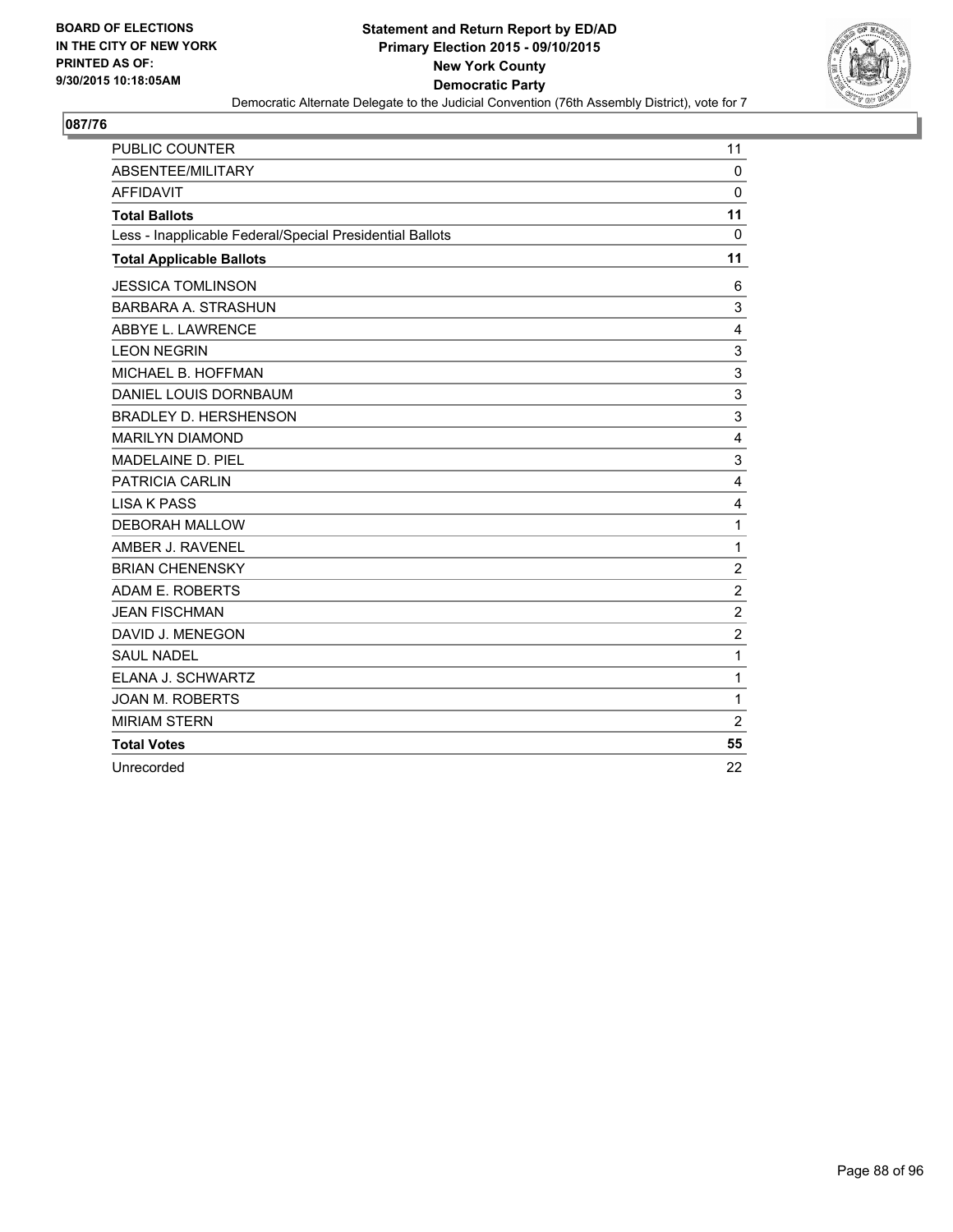

| PUBLIC COUNTER                                           | 16             |
|----------------------------------------------------------|----------------|
| ABSENTEE/MILITARY                                        | $\overline{2}$ |
| <b>AFFIDAVIT</b>                                         | $\Omega$       |
| <b>Total Ballots</b>                                     | 18             |
| Less - Inapplicable Federal/Special Presidential Ballots | $\mathbf{0}$   |
| <b>Total Applicable Ballots</b>                          | 18             |
| <b>JESSICA TOMLINSON</b>                                 | 8              |
| <b>BARBARA A. STRASHUN</b>                               | 3              |
| ABBYE L. LAWRENCE                                        | 4              |
| <b>LEON NEGRIN</b>                                       | 3              |
| MICHAEL B. HOFFMAN                                       | $\overline{7}$ |
| DANIEL LOUIS DORNBAUM                                    | 5              |
| <b>BRADLEY D. HERSHENSON</b>                             | 5              |
| <b>MARILYN DIAMOND</b>                                   | 2              |
| MADELAINE D. PIEL                                        | 1              |
| PATRICIA CARLIN                                          | $\overline{2}$ |
| <b>LISA K PASS</b>                                       | 3              |
| <b>DEBORAH MALLOW</b>                                    | 1              |
| AMBER J. RAVENEL                                         | $\overline{c}$ |
| <b>BRIAN CHENENSKY</b>                                   | 5              |
| ADAM E. ROBERTS                                          | $\overline{7}$ |
| <b>JEAN FISCHMAN</b>                                     | $\overline{2}$ |
| DAVID J. MENEGON                                         | 1              |
| <b>SAUL NADEL</b>                                        | 5              |
| ELANA J. SCHWARTZ                                        | 3              |
| <b>JOAN M. ROBERTS</b>                                   | 5              |
| <b>MIRIAM STERN</b>                                      | 3              |
| <b>Total Votes</b>                                       | 77             |
| Unrecorded                                               | 49             |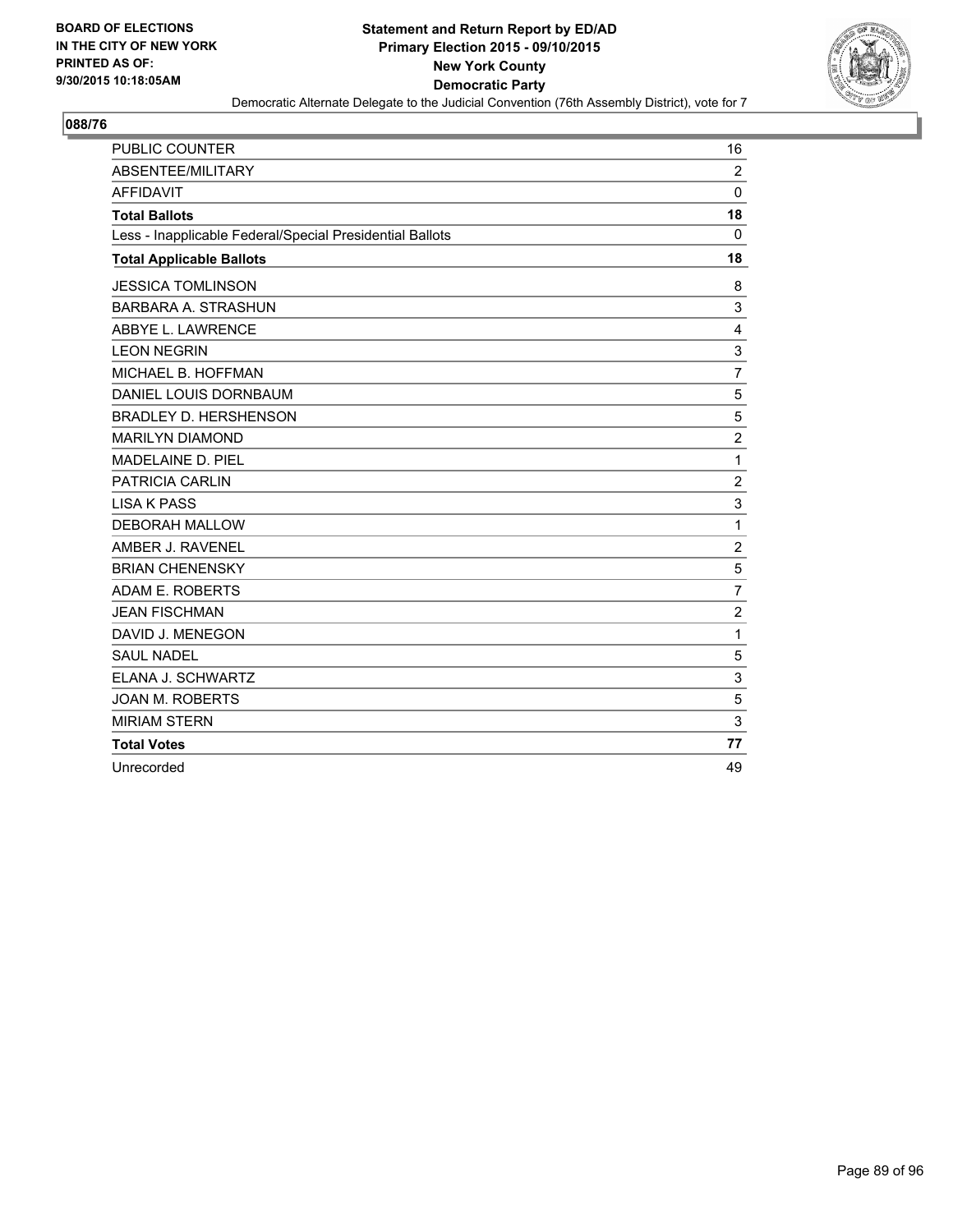

| <b>PUBLIC COUNTER</b>                                    | 15          |
|----------------------------------------------------------|-------------|
| ABSENTEE/MILITARY                                        | $\mathbf 0$ |
| <b>AFFIDAVIT</b>                                         | $\Omega$    |
| <b>Total Ballots</b>                                     | 15          |
| Less - Inapplicable Federal/Special Presidential Ballots | 0           |
| <b>Total Applicable Ballots</b>                          | 15          |
| <b>JESSICA TOMLINSON</b>                                 | 5           |
| <b>BARBARA A. STRASHUN</b>                               | 5           |
| ABBYE L. LAWRENCE                                        | 3           |
| <b>LEON NEGRIN</b>                                       | 5           |
| MICHAEL B. HOFFMAN                                       | 5           |
| DANIEL LOUIS DORNBAUM                                    | 4           |
| <b>BRADLEY D. HERSHENSON</b>                             | 4           |
| <b>MARILYN DIAMOND</b>                                   | 3           |
| <b>MADELAINE D. PIEL</b>                                 | $\mathbf 0$ |
| <b>PATRICIA CARLIN</b>                                   | $\mathbf 0$ |
| <b>LISA K PASS</b>                                       | $\Omega$    |
| <b>DEBORAH MALLOW</b>                                    | 2           |
| AMBER J. RAVENEL                                         | 1           |
| <b>BRIAN CHENENSKY</b>                                   | 1           |
| ADAM E. ROBERTS                                          | 6           |
| <b>JEAN FISCHMAN</b>                                     | 4           |
| DAVID J. MENEGON                                         | 5           |
| <b>SAUL NADEL</b>                                        | 5           |
| ELANA J. SCHWARTZ                                        | 4           |
| <b>JOAN M. ROBERTS</b>                                   | 4           |
| <b>MIRIAM STERN</b>                                      | 6           |
| <b>Total Votes</b>                                       | 72          |
| Unrecorded                                               | 33          |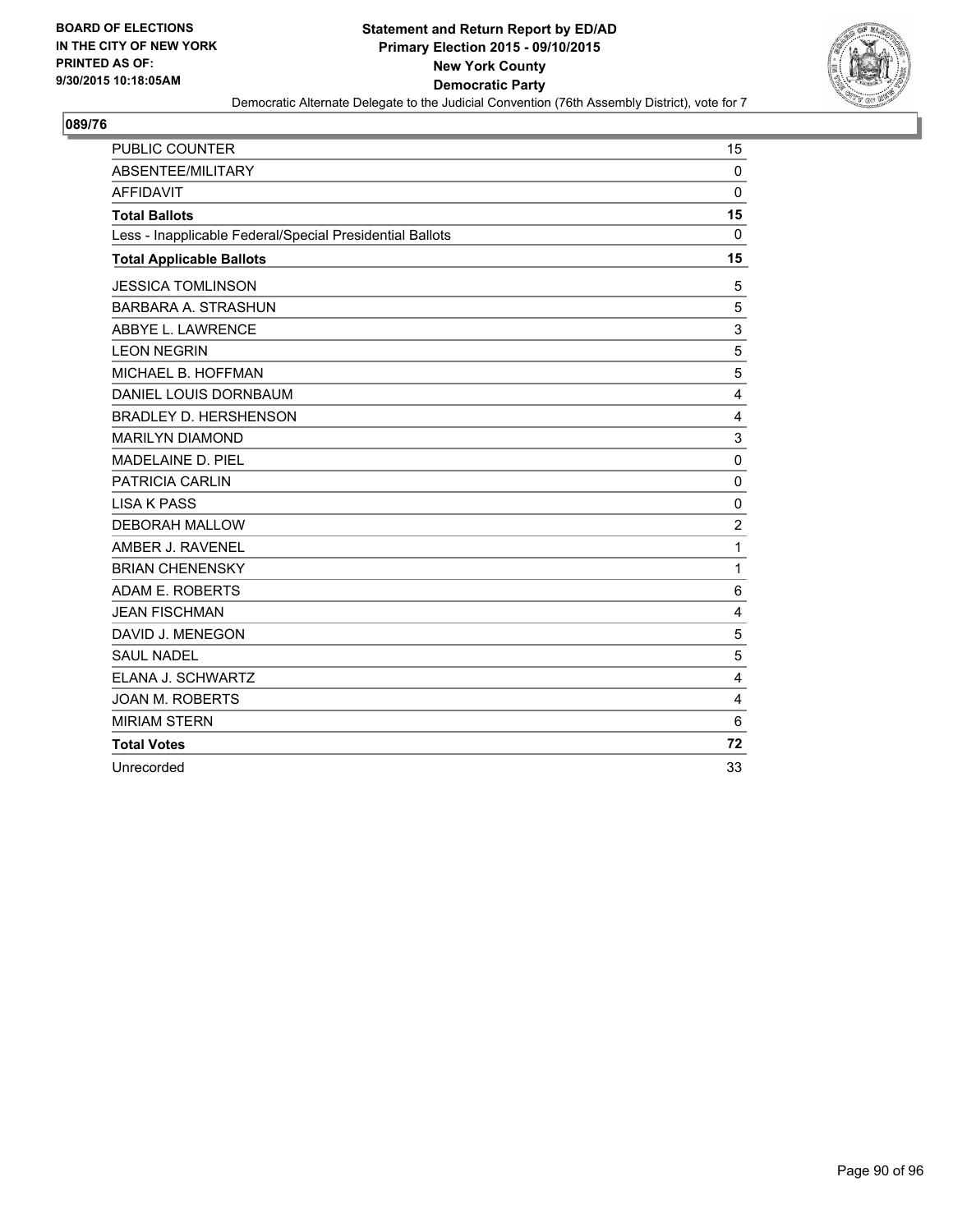

| <b>PUBLIC COUNTER</b>                                    | 16             |
|----------------------------------------------------------|----------------|
| ABSENTEE/MILITARY                                        | $\mathbf 0$    |
| <b>AFFIDAVIT</b>                                         | $\Omega$       |
| <b>Total Ballots</b>                                     | 16             |
| Less - Inapplicable Federal/Special Presidential Ballots | 0              |
| <b>Total Applicable Ballots</b>                          | 16             |
| <b>JESSICA TOMLINSON</b>                                 | 6              |
| <b>BARBARA A. STRASHUN</b>                               | 5              |
| ABBYE L. LAWRENCE                                        | 4              |
| <b>LEON NEGRIN</b>                                       | 4              |
| MICHAEL B. HOFFMAN                                       | 4              |
| DANIEL LOUIS DORNBAUM                                    | 3              |
| <b>BRADLEY D. HERSHENSON</b>                             | 4              |
| <b>MARILYN DIAMOND</b>                                   | 4              |
| <b>MADELAINE D. PIEL</b>                                 | 3              |
| <b>PATRICIA CARLIN</b>                                   | $\overline{4}$ |
| <b>LISA K PASS</b>                                       | $\overline{2}$ |
| <b>DEBORAH MALLOW</b>                                    | 4              |
| AMBER J. RAVENEL                                         | $\overline{2}$ |
| <b>BRIAN CHENENSKY</b>                                   | 1              |
| ADAM E. ROBERTS                                          | 5              |
| <b>JEAN FISCHMAN</b>                                     | 6              |
| DAVID J. MENEGON                                         | 5              |
| <b>SAUL NADEL</b>                                        | 5              |
| ELANA J. SCHWARTZ                                        | 6              |
| <b>JOAN M. ROBERTS</b>                                   | 6              |
| <b>MIRIAM STERN</b>                                      | $\overline{7}$ |
| <b>Total Votes</b>                                       | 90             |
| Unrecorded                                               | 22             |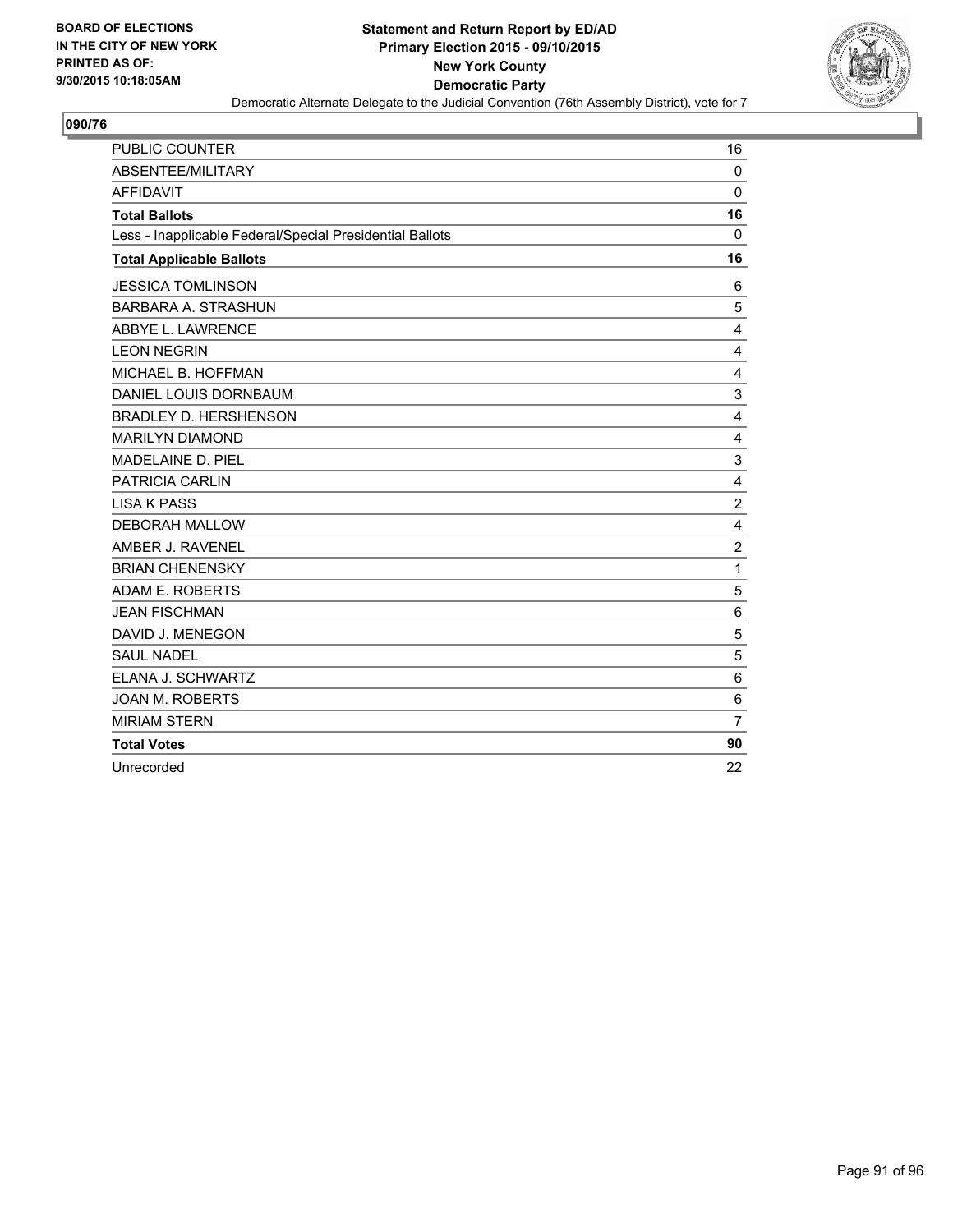

| PUBLIC COUNTER                                           | 0           |
|----------------------------------------------------------|-------------|
| ABSENTEE/MILITARY                                        | 0           |
| <b>AFFIDAVIT</b>                                         | 0           |
| <b>Total Ballots</b>                                     | $\pmb{0}$   |
| Less - Inapplicable Federal/Special Presidential Ballots | 0           |
| <b>Total Applicable Ballots</b>                          | 0           |
| <b>JESSICA TOMLINSON</b>                                 | 0           |
| <b>BARBARA A. STRASHUN</b>                               | $\pmb{0}$   |
| ABBYE L. LAWRENCE                                        | $\pmb{0}$   |
| <b>LEON NEGRIN</b>                                       | 0           |
| MICHAEL B. HOFFMAN                                       | $\mathbf 0$ |
| DANIEL LOUIS DORNBAUM                                    | 0           |
| <b>BRADLEY D. HERSHENSON</b>                             | 0           |
| <b>MARILYN DIAMOND</b>                                   | 0           |
| MADELAINE D. PIEL                                        | 0           |
| <b>PATRICIA CARLIN</b>                                   | $\mathbf 0$ |
| <b>LISA K PASS</b>                                       | 0           |
| <b>DEBORAH MALLOW</b>                                    | $\pmb{0}$   |
| AMBER J. RAVENEL                                         | 0           |
| <b>BRIAN CHENENSKY</b>                                   | 0           |
| ADAM E. ROBERTS                                          | $\mathbf 0$ |
| <b>JEAN FISCHMAN</b>                                     | 0           |
| DAVID J. MENEGON                                         | $\pmb{0}$   |
| <b>SAUL NADEL</b>                                        | 0           |
| ELANA J. SCHWARTZ                                        | 0           |
| JOAN M. ROBERTS                                          | 0           |
| <b>MIRIAM STERN</b>                                      | 0           |
| <b>Total Votes</b>                                       | 0           |
| 092/76 COMBINED into: 091/76                             |             |
| 093/76 COMBINED into: 091/76                             |             |
| 094/76 COMBINED into: 091/76                             |             |
| 095/76 COMBINED into: 091/76                             |             |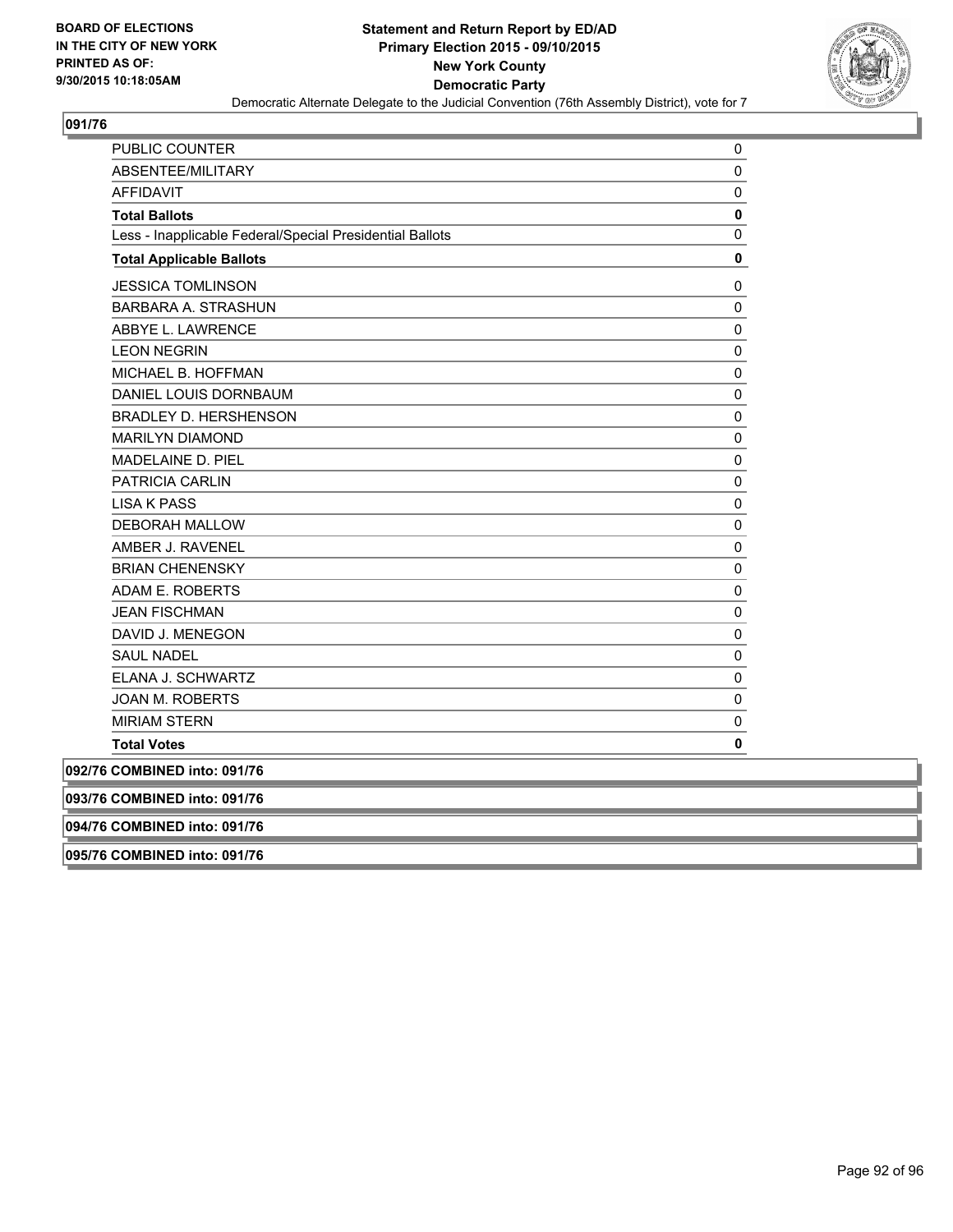

| <b>PUBLIC COUNTER</b>                                    | 0            |
|----------------------------------------------------------|--------------|
| <b>ABSENTEE/MILITARY</b>                                 | $\mathbf{0}$ |
| <b>AFFIDAVIT</b>                                         | $\mathbf 0$  |
| <b>Total Ballots</b>                                     | $\pmb{0}$    |
| Less - Inapplicable Federal/Special Presidential Ballots | $\Omega$     |
| <b>Total Applicable Ballots</b>                          | $\mathbf 0$  |
| <b>JESSICA TOMLINSON</b>                                 | $\mathbf 0$  |
| <b>BARBARA A. STRASHUN</b>                               | $\mathbf 0$  |
| ABBYE L. LAWRENCE                                        | $\mathbf{0}$ |
| <b>LEON NEGRIN</b>                                       | $\Omega$     |
| MICHAEL B. HOFFMAN                                       | $\mathbf 0$  |
| DANIEL LOUIS DORNBAUM                                    | $\mathbf 0$  |
| <b>BRADLEY D. HERSHENSON</b>                             | $\mathbf 0$  |
| <b>MARILYN DIAMOND</b>                                   | $\Omega$     |
| MADELAINE D. PIEL                                        | $\Omega$     |
| <b>PATRICIA CARLIN</b>                                   | $\mathbf{0}$ |
| <b>LISA K PASS</b>                                       | $\mathbf 0$  |
| <b>DEBORAH MALLOW</b>                                    | $\mathbf 0$  |
| AMBER J. RAVENEL                                         | $\mathbf 0$  |
| <b>BRIAN CHENENSKY</b>                                   | $\mathbf 0$  |
| ADAM E. ROBERTS                                          | $\Omega$     |
| <b>JEAN FISCHMAN</b>                                     | $\mathbf 0$  |
| DAVID J. MENEGON                                         | $\mathbf{0}$ |
| <b>SAUL NADEL</b>                                        | $\mathbf 0$  |
| ELANA J. SCHWARTZ                                        | $\mathbf{0}$ |
| <b>JOAN M. ROBERTS</b>                                   | $\Omega$     |
| <b>MIRIAM STERN</b>                                      | $\mathbf 0$  |
| <b>Total Votes</b>                                       | $\mathbf 0$  |
| 097/76 COMBINED into: 091/76                             |              |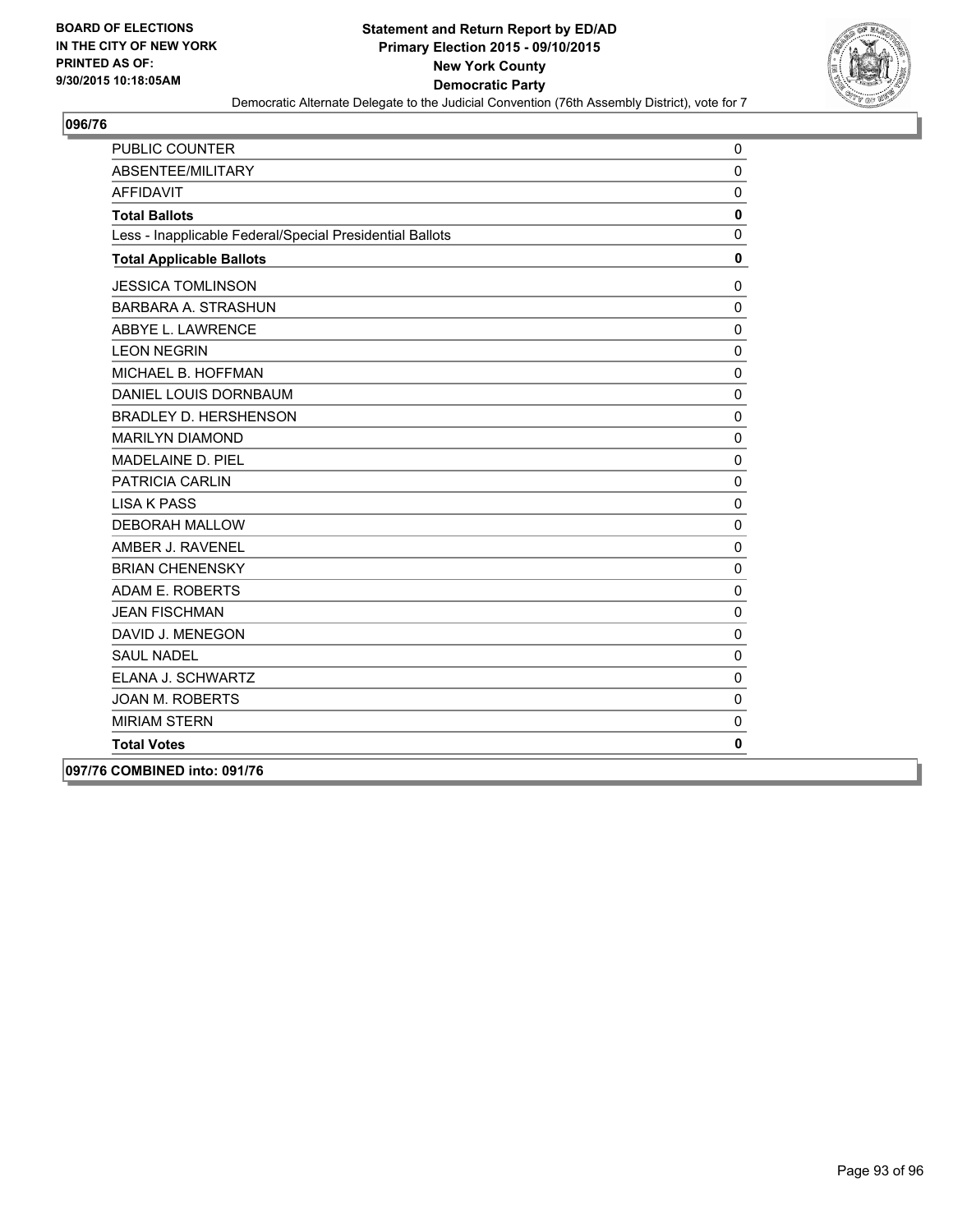

| PUBLIC COUNTER                                           | $\mathbf 0$  |
|----------------------------------------------------------|--------------|
| ABSENTEE/MILITARY                                        | 0            |
| <b>AFFIDAVIT</b>                                         | $\mathbf 0$  |
| <b>Total Ballots</b>                                     | 0            |
| Less - Inapplicable Federal/Special Presidential Ballots | $\Omega$     |
| <b>Total Applicable Ballots</b>                          | 0            |
| <b>JESSICA TOMLINSON</b>                                 | 0            |
| <b>BARBARA A. STRASHUN</b>                               | $\Omega$     |
| ABBYE L. LAWRENCE                                        | 0            |
| <b>LEON NEGRIN</b>                                       | $\mathbf{0}$ |
| MICHAEL B. HOFFMAN                                       | $\Omega$     |
| DANIEL LOUIS DORNBAUM                                    | $\Omega$     |
| <b>BRADLEY D. HERSHENSON</b>                             | $\Omega$     |
| <b>MARILYN DIAMOND</b>                                   | $\mathbf 0$  |
| MADELAINE D. PIEL                                        | $\Omega$     |
| <b>PATRICIA CARLIN</b>                                   | $\Omega$     |
| <b>LISA K PASS</b>                                       | $\mathbf 0$  |
| <b>DEBORAH MALLOW</b>                                    | $\Omega$     |
| AMBER J. RAVENEL                                         | $\mathbf 0$  |
| <b>BRIAN CHENENSKY</b>                                   | 0            |
| ADAM E. ROBERTS                                          | $\mathbf{0}$ |
| <b>JEAN FISCHMAN</b>                                     | $\Omega$     |
| DAVID J. MENEGON                                         | 0            |
| <b>SAUL NADEL</b>                                        | $\mathbf{0}$ |
| ELANA J. SCHWARTZ                                        | $\mathbf 0$  |
| <b>JOAN M. ROBERTS</b>                                   | $\mathbf 0$  |
| <b>MIRIAM STERN</b>                                      | 0            |
| <b>Total Votes</b>                                       | 0            |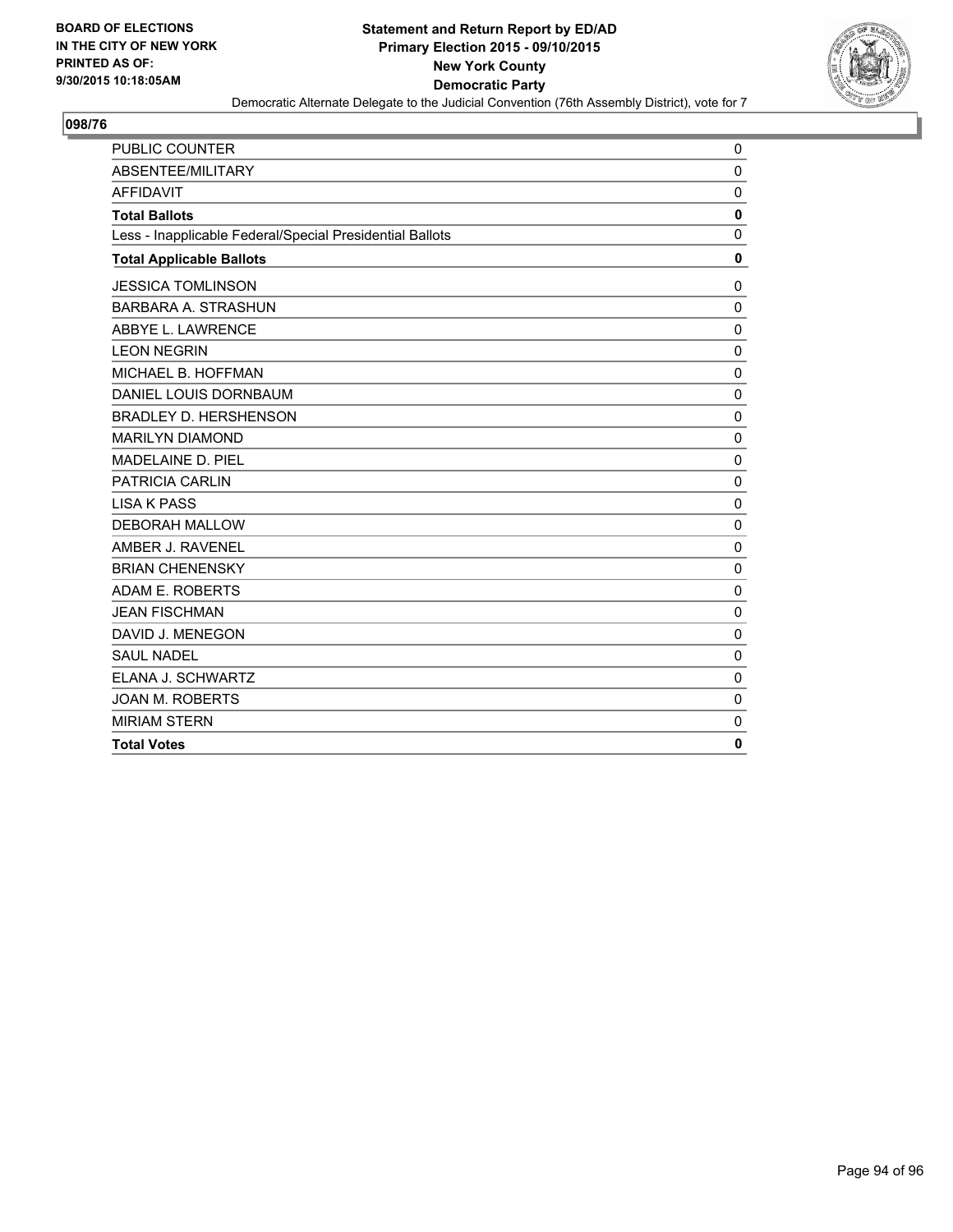

| <b>PUBLIC COUNTER</b>                                    | 0            |
|----------------------------------------------------------|--------------|
| ABSENTEE/MILITARY                                        | $\mathbf 0$  |
| <b>AFFIDAVIT</b>                                         | 0            |
| <b>Total Ballots</b>                                     | 0            |
| Less - Inapplicable Federal/Special Presidential Ballots | $\mathbf{0}$ |
| <b>Total Applicable Ballots</b>                          | 0            |
| <b>JESSICA TOMLINSON</b>                                 | $\mathbf 0$  |
| BARBARA A. STRASHUN                                      | $\Omega$     |
| ABBYE L. LAWRENCE                                        | 0            |
| <b>LEON NEGRIN</b>                                       | $\mathbf 0$  |
| MICHAEL B. HOFFMAN                                       | $\mathbf 0$  |
| DANIEL LOUIS DORNBAUM                                    | $\mathbf 0$  |
| <b>BRADLEY D. HERSHENSON</b>                             | 0            |
| <b>MARILYN DIAMOND</b>                                   | $\Omega$     |
| MADELAINE D. PIEL                                        | $\mathbf 0$  |
| <b>PATRICIA CARLIN</b>                                   | $\mathbf 0$  |
| <b>LISA K PASS</b>                                       | $\mathbf 0$  |
| <b>DEBORAH MALLOW</b>                                    | $\Omega$     |
| AMBER J. RAVENEL                                         | $\mathbf 0$  |
| <b>BRIAN CHENENSKY</b>                                   | 0            |
| ADAM E. ROBERTS                                          | $\mathbf 0$  |
| <b>JEAN FISCHMAN</b>                                     | $\mathbf 0$  |
| DAVID J. MENEGON                                         | $\mathbf 0$  |
| <b>SAUL NADEL</b>                                        | 0            |
| ELANA J. SCHWARTZ                                        | $\mathbf 0$  |
| <b>JOAN M. ROBERTS</b>                                   | $\mathbf 0$  |
| <b>MIRIAM STERN</b>                                      | 0            |
| <b>Total Votes</b>                                       | 0            |